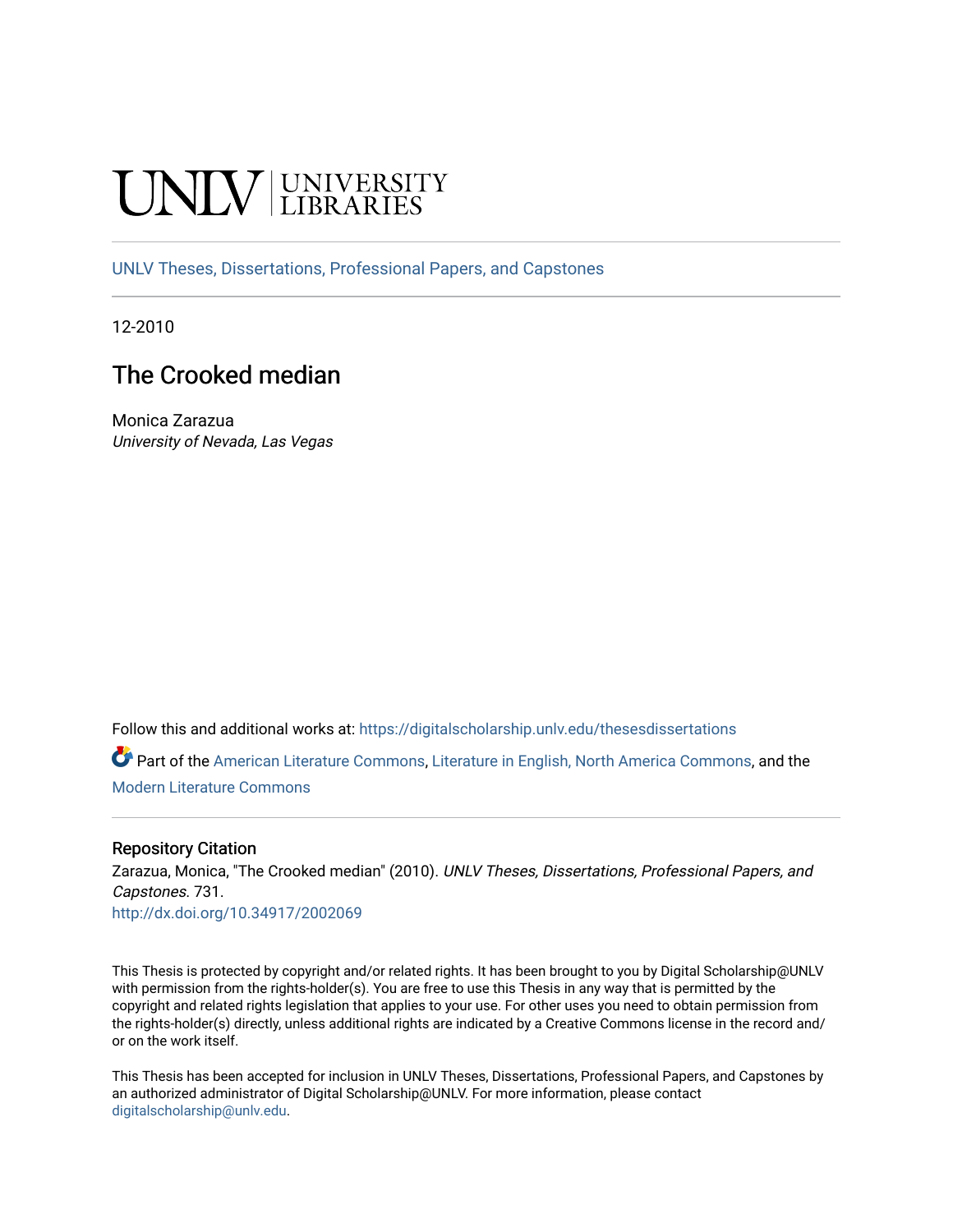# THE CROOKED MEDIAN

by

Monica Zarazua

Bachelor of Arts University of Illinois, Urbana-Champaign 2001

A thesis submitted in partial fulfillment of the requirements for the

**Master of Fine Arts in Creative Writing Department of English College of Liberal Arts**

**Graduate College University of Nevada, Las Vegas August 2010**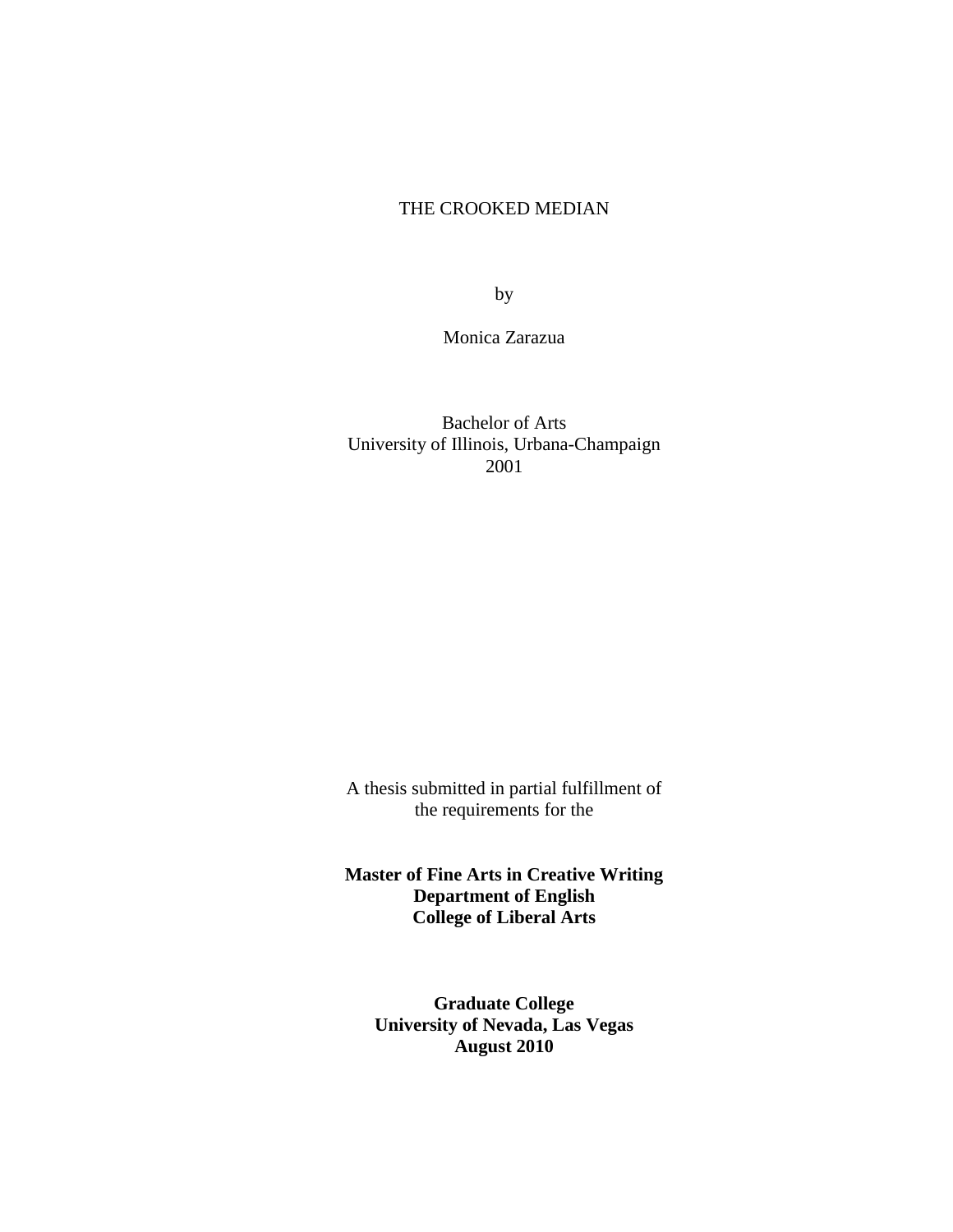Copyright by Monica Zarazua 2010 All Rights Reserved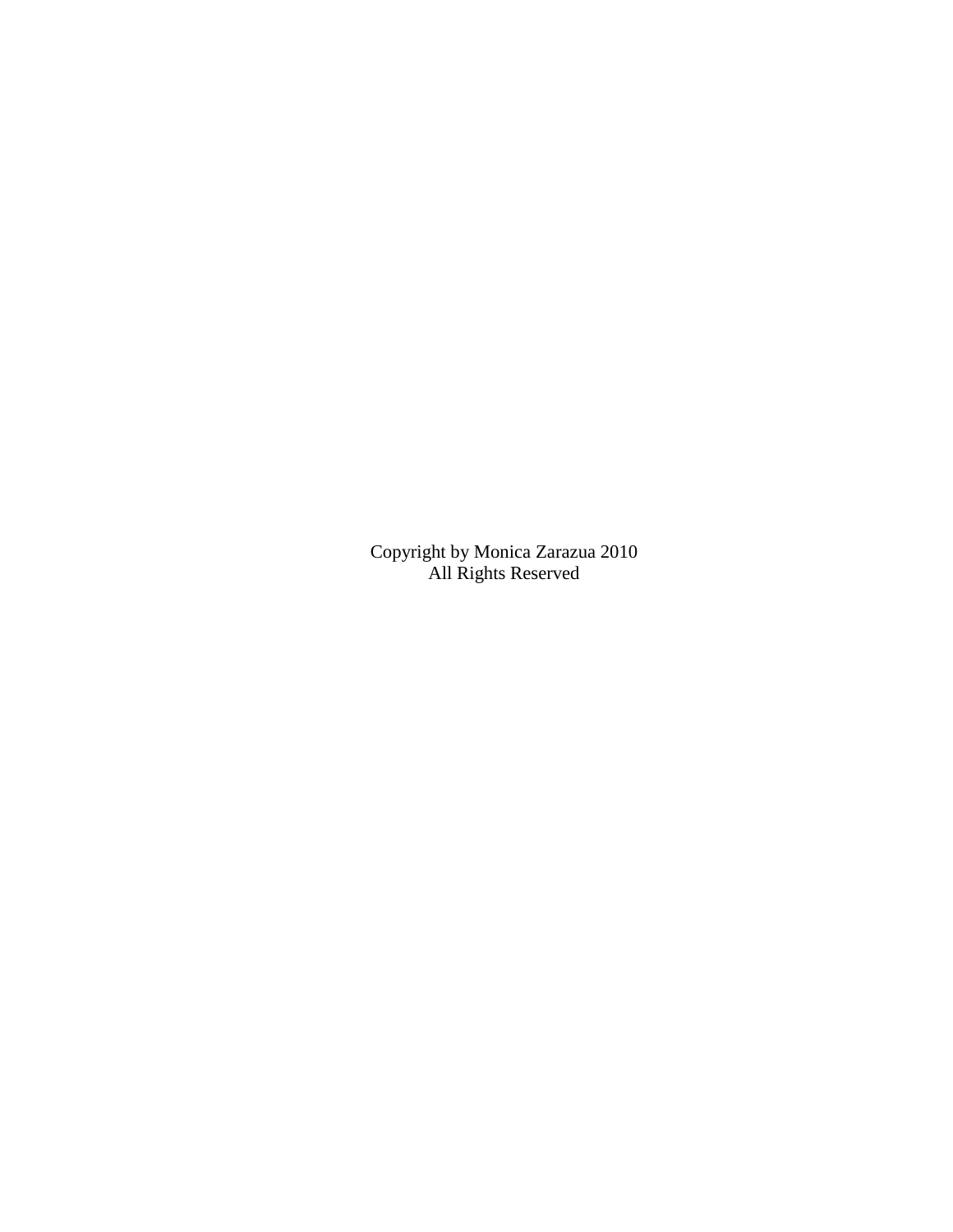

# THE GRADUATE COLLEGE

We recommend the thesis prepared under our supervision by

# **Monica Zarazua**

entitled

# **The Crooked Median**

be accepted in partial fulfillment of the requirements for the degree of

# **Master of Fine Arts in Creative Writing** English

Douglas Unger, Committee Chair

Dave Hickey, Committee Member

Vincent Perez, Committee Member

Jorge Villavicencio Grossmann, Graduate Faculty Representative

Ronald Smith, Ph. D., Vice President for Research and Graduate Studies and Dean of the Graduate College

**August 2010**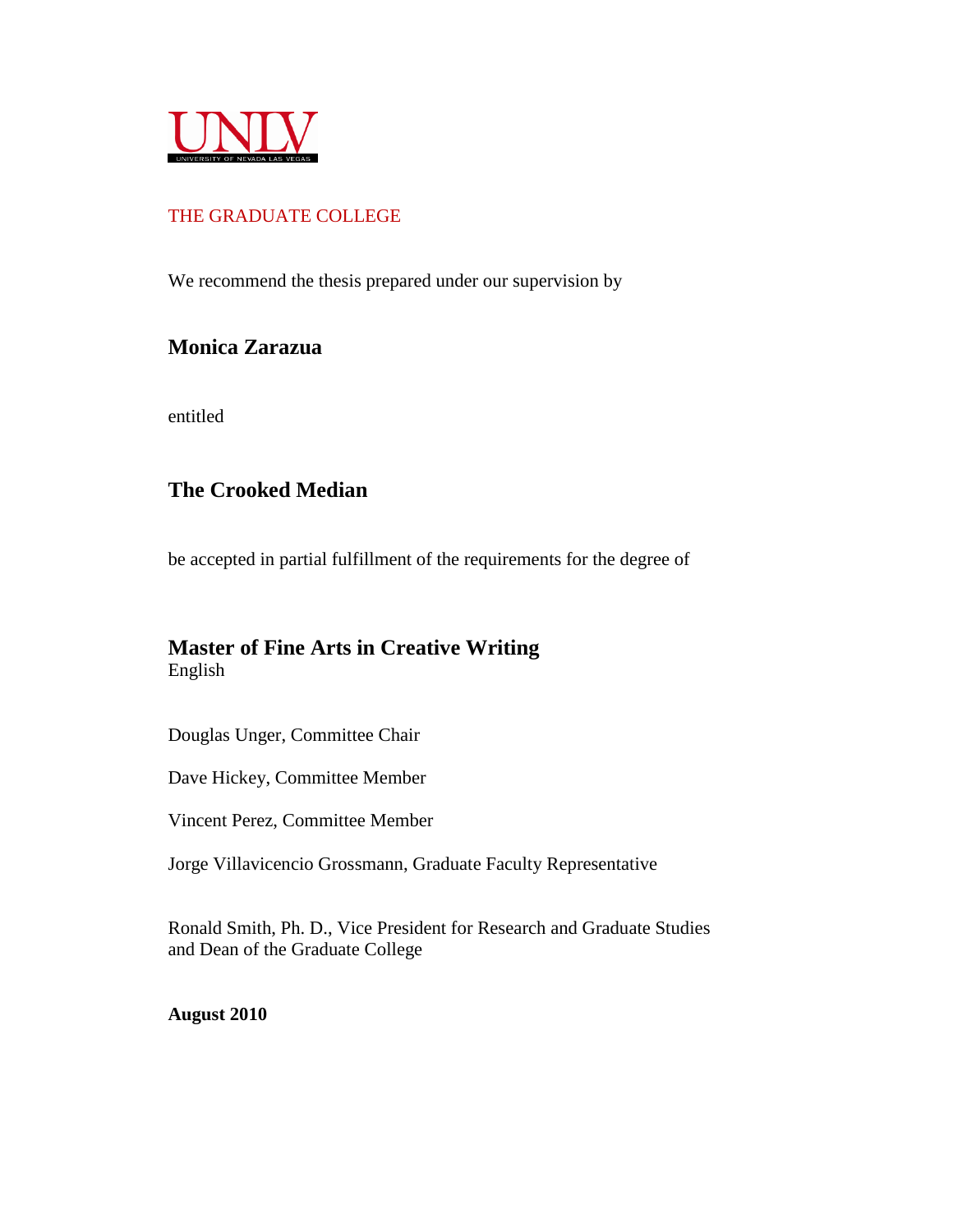## ABSTRACT

## **The Crooked Median**

by

Monica Zarazua

Douglas Unger, Examination Committee Chair Professor of English University of Nevada Las Vegas

Words search. There are specific points designated by written language, where one might stand for just a little while until the satisfaction of a pattern is revealed. In this collection of stories, one of the forces that serves as a catalyst for this search is the outside gaze. The gaze exerts itself onto characters. The characters may or may not be conscious of it, may or may not welcome it, but they must grapple with it. The gaze projects its needs and desires onto the characters. It seeks to control them, and it desires to be viewed with admiration, lowered eyelids, and moistened lips. Luckily, there are other invisible forces at play that bring levity. These stories seek to explore divergent places, moments, individuals, and the threads that loosely connect all of them. It is the threads that hope to bring levity. The six short stories were written over the course of three years. The novella is a working draft and an attempt to push out of the short story form.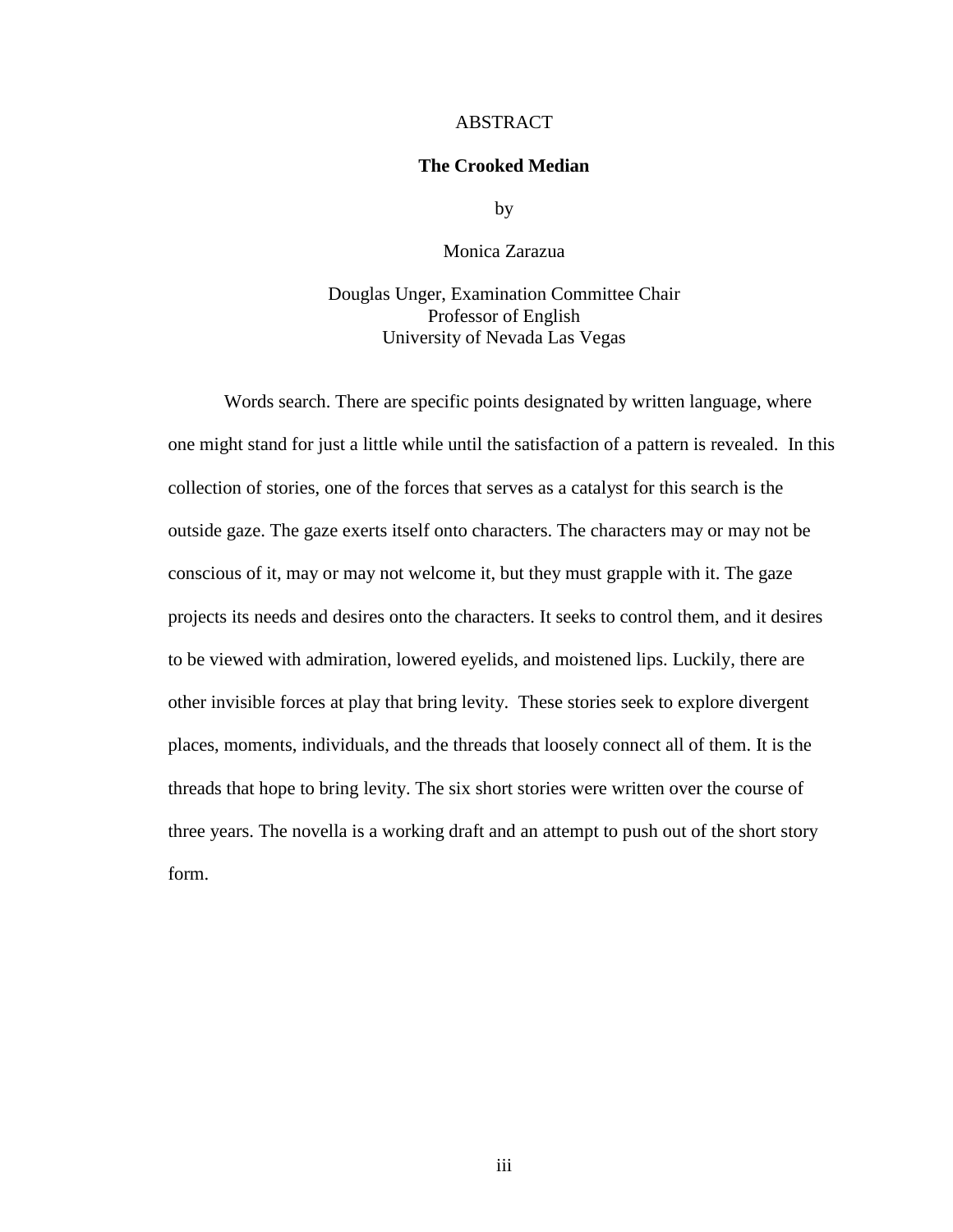# ACKNOWLEDGEMENTS

To my teachers: Pablo Medina, Dave Hickey, Cristina García, & Doug Unger.

To my family: Chief Z, Mango, & Mom

To the Peter Clan, the Fineouts, K Star, cuz" Balisi John, Lorri & Jett, McCoy, & everyone who helped me my nose clean.

To all Mafafians…for many small and grand acts…

To E.T.

…thank you…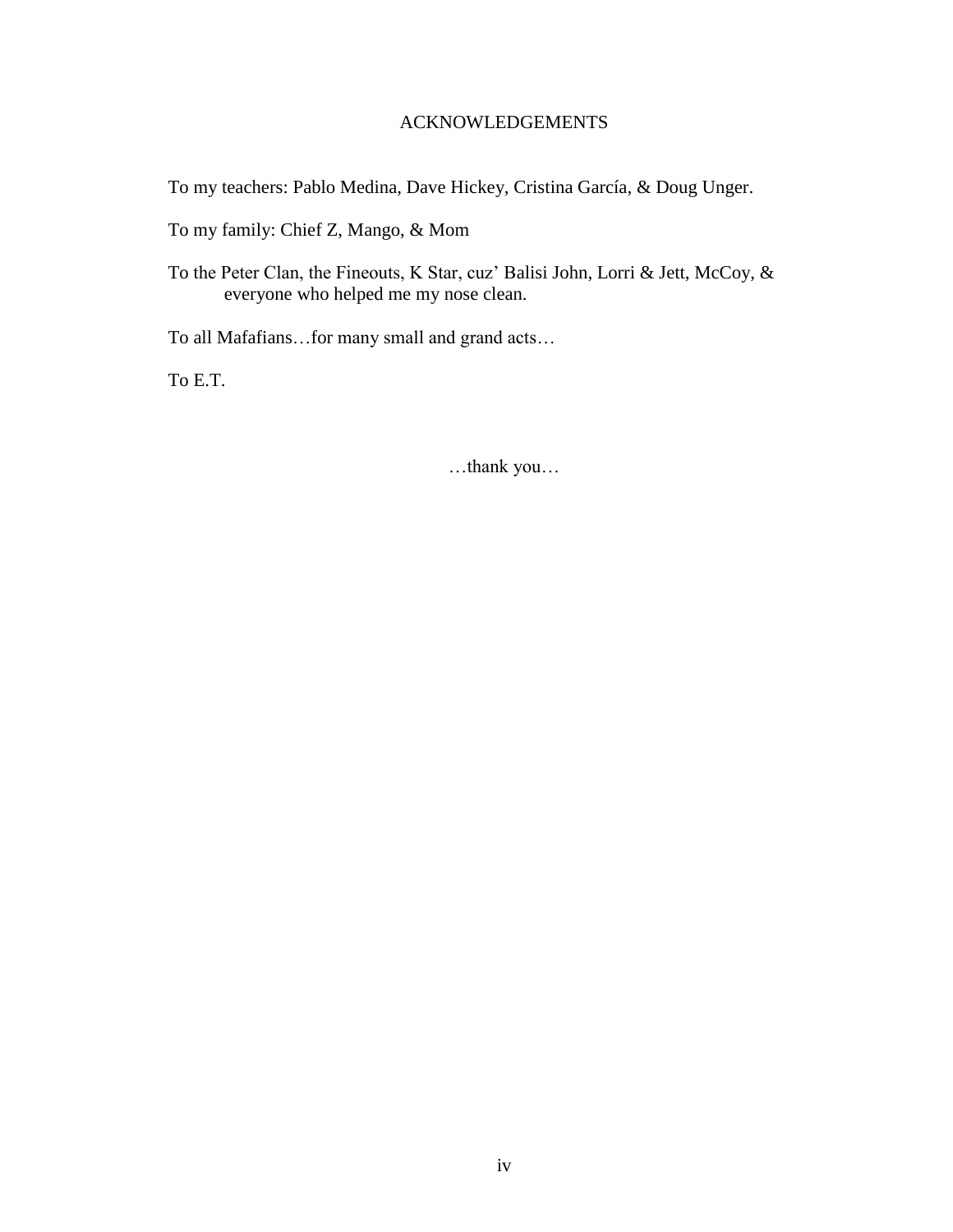# TABLE OF CONTENTS

| <b>PART I: SHORT STORIES</b> |  |
|------------------------------|--|
|                              |  |
|                              |  |
|                              |  |
|                              |  |
|                              |  |
|                              |  |
| <b>PART II: NOVELLA</b>      |  |
|                              |  |
|                              |  |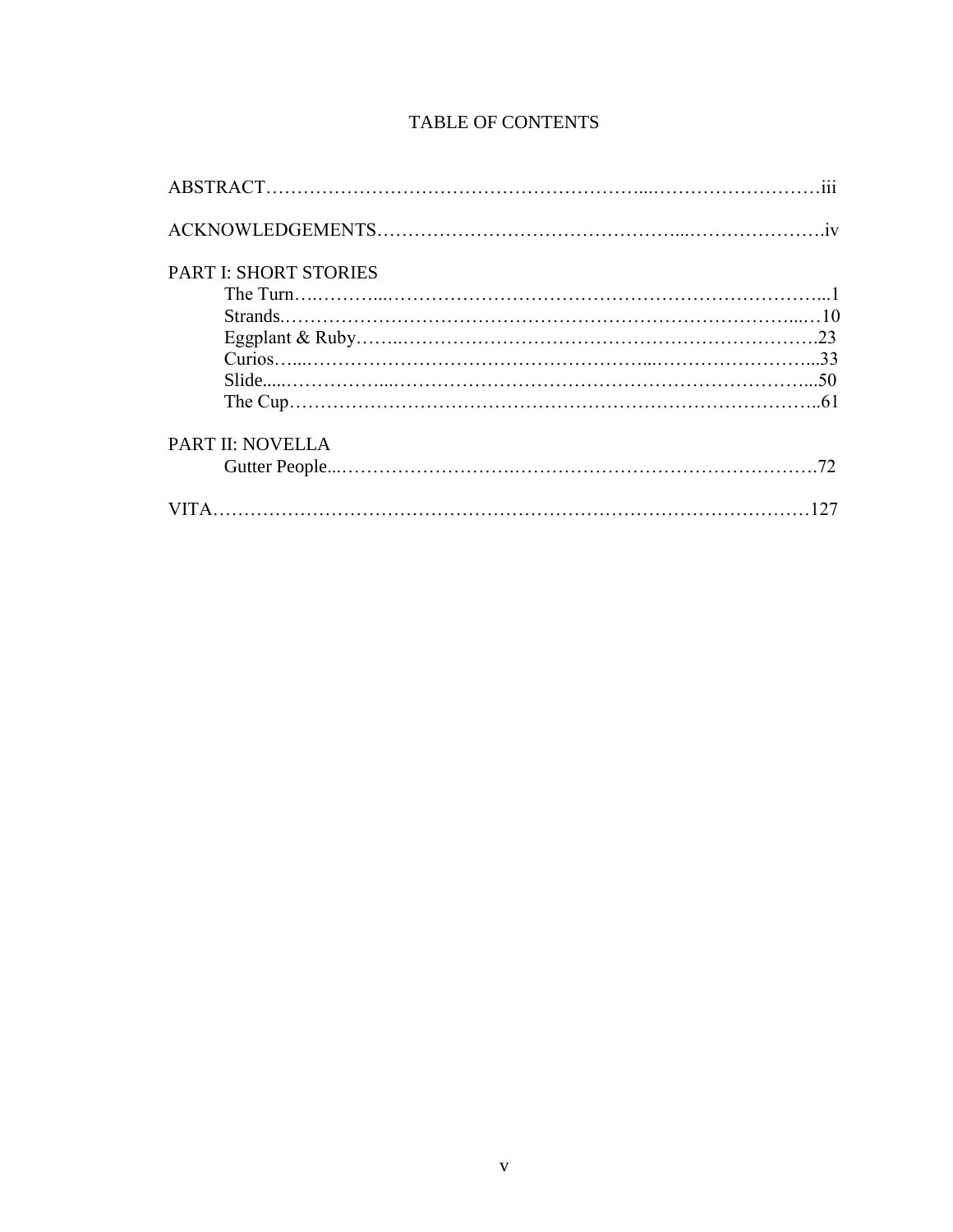PART I:

SHORT STORIES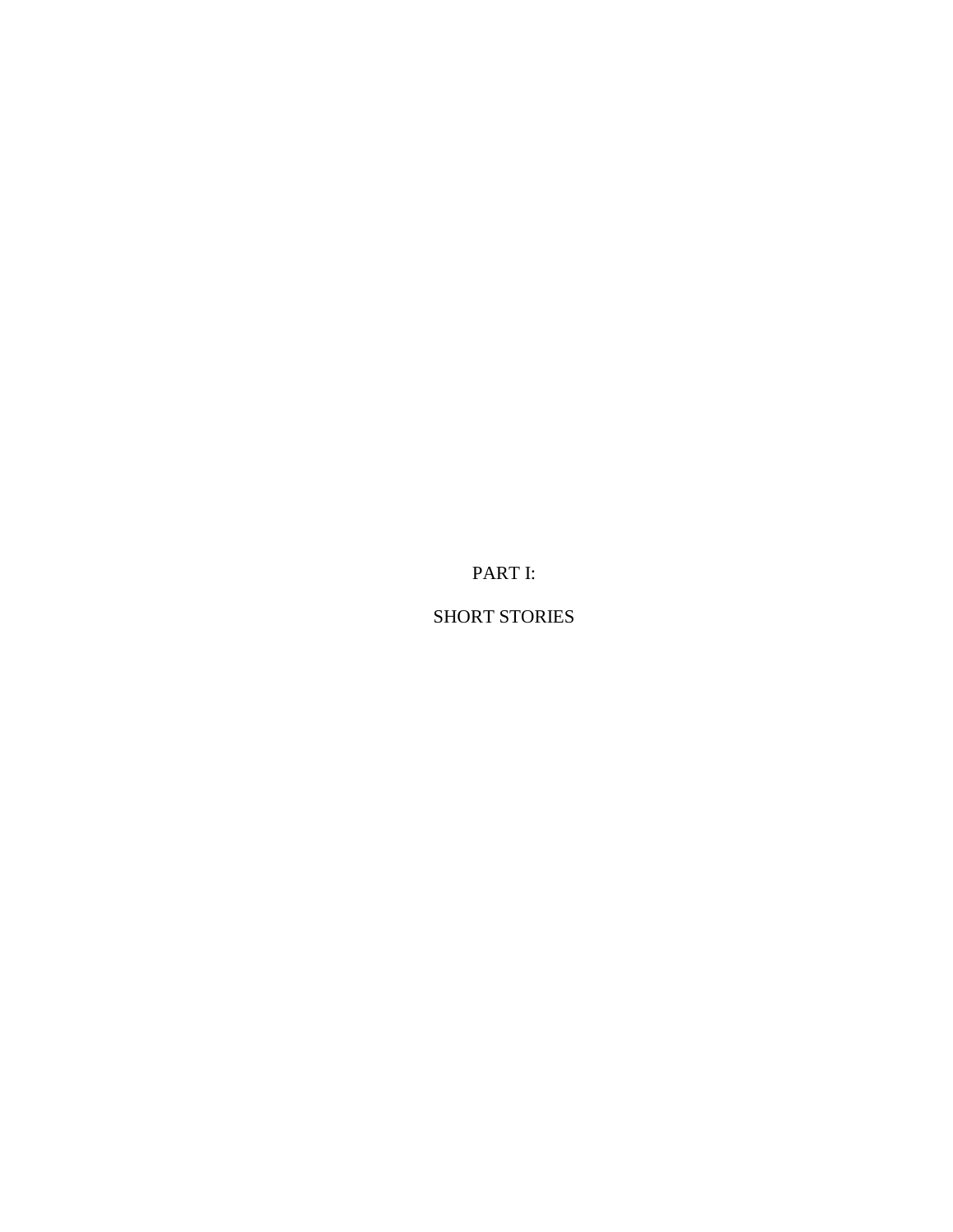#### **The Turn**

#### One

The beginning of the first inversion of the mountain was marked by when the clothes drying on the line hung at an odd angle to the ground. Our feet ached from walking on a slant we were not yet aware of, but as night fell and our hair hung the wrong way, we realized we were upside down. The mountain hung from the clouds by its base; it no longer touched the earth. Below us was the sky, above us the valley. Quietly, we looked up at the valley that we were so used to always looking down on with its small houses, green fields, and thin rivers beside which people sat and worked and into which they immersed their feet to cool off from the heat of the day. We held each others" forearms and waists until impatience emboldened us. The water running in narrow canals between our houses continued to flow, which comforted us and made us believe we wouldn"t fall. We scooped up handfuls of water and tossed them up, which was down. They fell to the valley, loose raindrops. This worried us. We threw flat stones in the direction of the valley and they came back. This comforted us—until we launched them full force. It was then that the mountain released them and they became dense objects falling through the air.

We crept past the fowl and llamas still sleeping and breathing out wisps of warm air. They showed no signs of disturbance, as if this position was natural. Only their tails and ears stood resolute. Our fingertips pressed into the ground to steady us as we looked up and down, as we swiveled our heads and crept along together, heading upwards towards the base of the mountain. Our ankles rotated outwards and inwards as we distributed the weight of our torsos onto our limbs. The weak ones fainted, unable to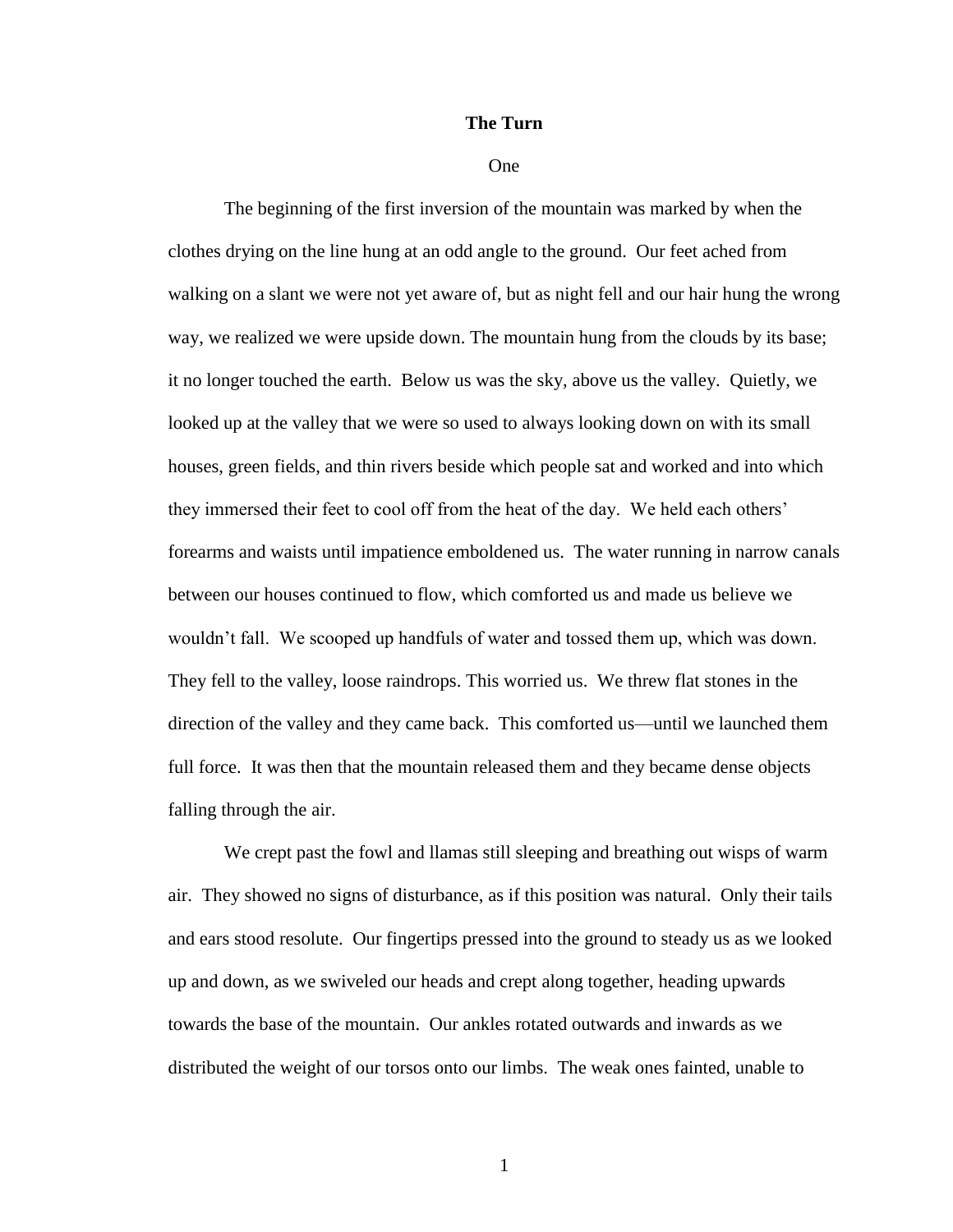bear the tension of being pulled by two opposing forces: that of the center of the earth, which the mountain was now detached from, and that of the center of the mountain, which was now located in the middle of the sky.

It felt like my head and body were close to exploding. I imagined my innards bursting out in bright, glowing pink while my face remained partly intact, laid across the rocks. Nobody comforted us, the children, because everyone was being ground like seeds between two calloused hands, yet with the wonder of reaching the bottom of the mountain, the pressure eased. One by one we forgot everything except that the sky was so close we could squat down to touch it. All night we ran our fingers across the sky, made circles in it with our feet until we drifted off to sleep.

The next morning, we were right side up again with no damage suffered except that those of us who had gone to the bottom were now in the valley and had to climb back to the top. Before leaving, we looked for dislocated areas where the base had broken from the surface of the earth. Naively, we thought we could lift up the edge of the mountain as if it were the edge of a dress, but it was as it had always been, heavy and impassive.

We made up theories about why it happened. We argued about it and stood on our heads in imitation. We didn"t believe such a thing would happen again until it happened again, one year later, then again, another year later. Finally, we accepted the Turn as a natural unsettling and resettling of the mountain. It became a normal part of our lives, the way we"d always lived.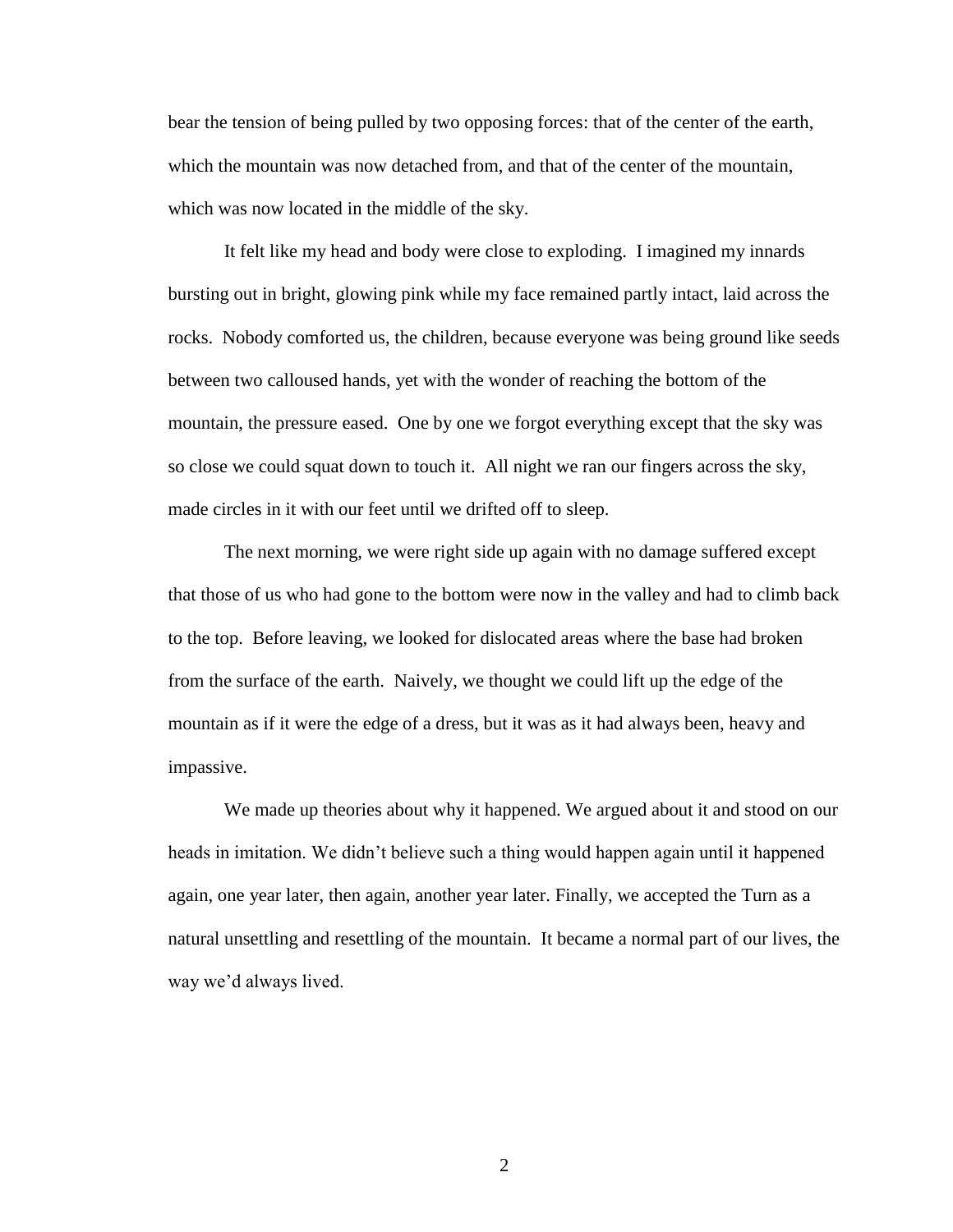Ariana sucked her tongue at me, saying my dress wasn"t tight enough to draw attention to my body, but I told her the black lines she marked around my eyes were what mattered, right? The sweat dotting my skin when we sat around the fire was what mattered, right? She nodded, then looked out the window: hexagonal and small. I"d experienced her heavy silences before. I shook away her hostility and changed into the flaming orange she had pulled out for me, but not out of weakness. She loved crookedly, but it didn"t make her need for love any less pervasive. I offered to braid her hair, so thick a person could be kept warm beneath it. With each stroke of the brush, her happiness increased and this was better than her sullenness. It came naturally, a flame catching flame.

The next day was the Turn. This was the first year we wouldn"t be rolling up and down the terraced sides of the mountain or drinking while standing sideways, or running upside down, sweeping our hair against the space between the valley and the sky. The night would mark our complete potential to seduce and to exist, so we prepared ourselves by rubbing oil into our skin until it glowed. We soaked our feet and palms in boiled petals. With sharpened picks we cleaned between our teeth and parted our hair into zigzags, braids, and hemispheres. We outlined our eyes with black ink and this was all for the evening, all for the fire by the light of which we would examine the shapes of other peoples" toes, the sizes of their hands, the lengths of their torsos, the way cloth laid against form. Fingers would trail lightly against each other, bodies would pass without staying, and flitting eyes would watch the shadows made in bodily crevices, the rough

Two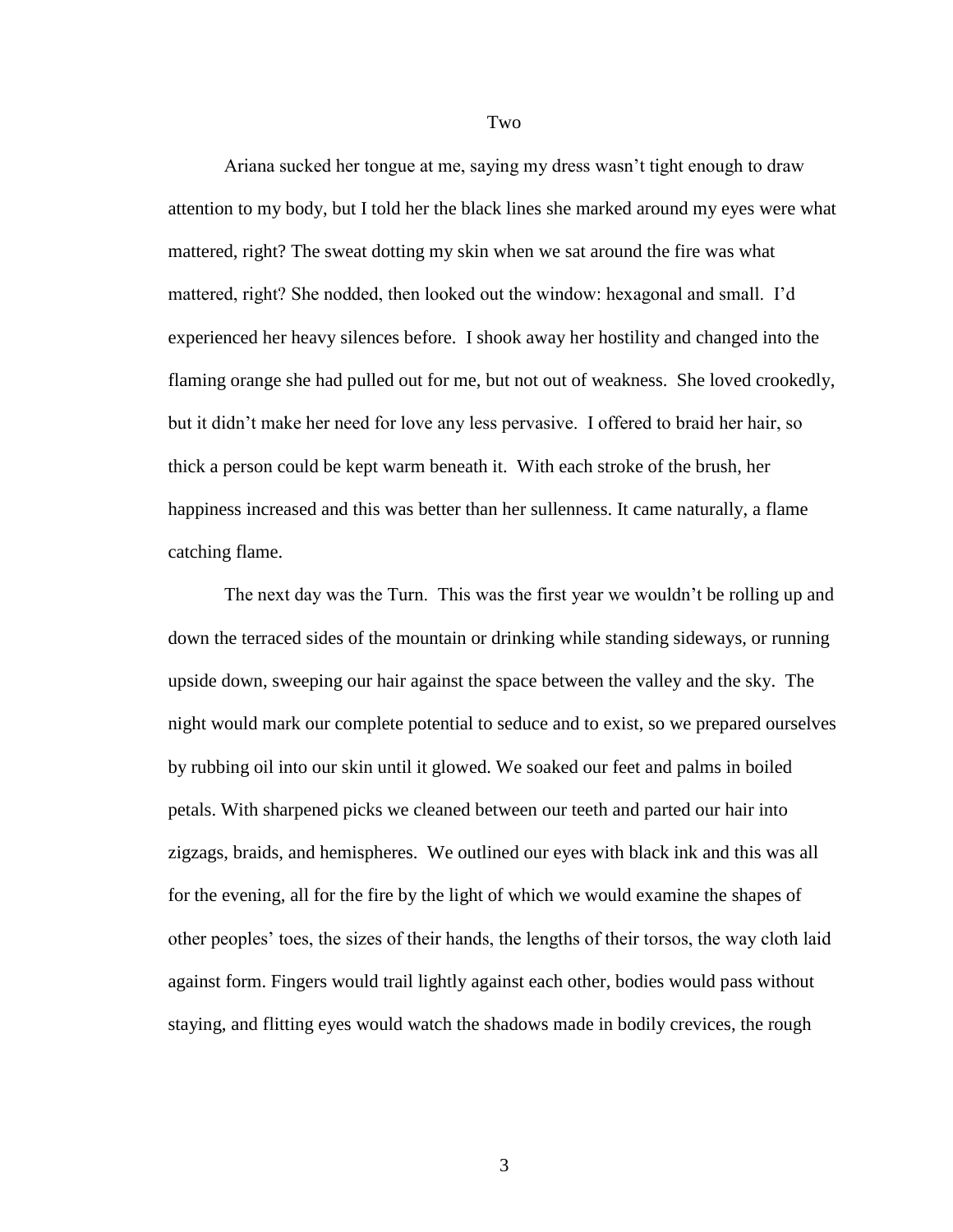palms, the smooth palms, the song. Which song? Who to dance against? Where to rest our limbs and insert our breaths?

All day we prepared, and by the time it was dark we were ready. Unable to help ourselves, by verdict of nature, of the mountain itself, we were all upside down, different for that night. In the early part of the evening we stayed close to the people we knew, but as night deepened people split off into new pairs and moved away on lightly treaded paths that disappeared around bends. Ariana and I were among the few still sitting around the fire just as we had planned because, as she put it, the ones with the most to offer waited until the end.

Apaec examined me from the other side of the shrunken circle, but I was too scared to look at his face and instead focused on the spirals inked into his skin and the thin band of metal around his wrist that flashed when he moved his arm across his torso and as he lightly rested his fingers on his ribs. At the start of the night, he had stood at a distance from everyone else. His back was to us and he was looking up at the valley just as I looked down at it on normal days when the mountain was right side up and when Ariana and I would race to the top. While she lagged behind, I would already be looking down at the valley. It was flat. It split apart and chased the river that stretched onward out of sight and that had houses nestled contentedly beside it. I was at the highest point looking down. From there, I couldn't see if the people in the valley had their faces tilted up or not, but I raised my hand at them in greeting anyway. It was my way to acknowledge them from up there on my perch, where I could see that what we lived in were tiny cubes, and where we planted were simple lines in the earth that could be easily erased. A thin stream of panic shot through me, but just as quickly elation took its place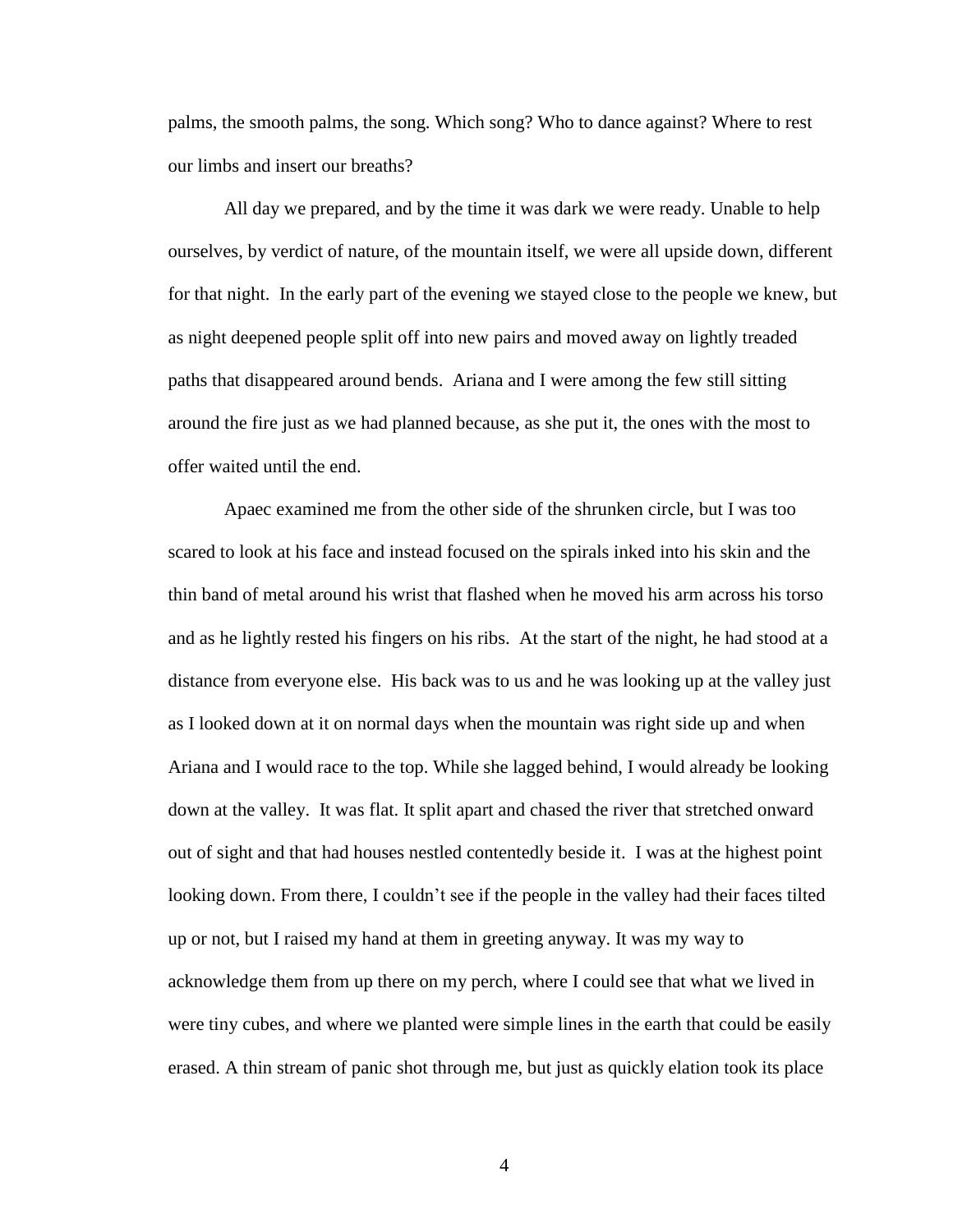as I thought of thousands of cornstalk leaves reaching their green bellies up to the sun, their tips drooping down like the healthy tongues of well-fed animals. Life couldn"t be so easily erased.

I knew about contemplation. I understood Apaec as he stood on the edge while everyone else laughed around the fire. All of us saw how he stood alone before joining us, but I was the only one who understood, completely, the beauty of solitude, the ability to inhale in one breath the present and the future. I knew I was the only one because when he came back to us he walked towards me. He sat perfectly placed across from me beneath a hexagonal crisscross of branches.

Ariana was silent. She watched, encouraged me with glances. I knew that she would help bring him even closer to me, because she knew about such attractions and how to casually draw one person to another. She would get him to say the first words that would begin a natural conversation between us, one that would last for many hours. By the time the mountain turned right side up again, the morning light skipping, he and I would be held precisely together in an hourglass.

She rose and moved in front of him almost causing me to snort out loud with laughter, so I turned my head. She would charm him into coming over to me, because she said that"s what she could do for me. I was proud of her friendship and the way we were able to play this game: her bouncing questions off one edge of the circle and me bouncing answers back to her. *You like that one under the tree? Yes. The skinny one? Yes. The quiet one? Yes.*

People didn"t know we were a team. Their obliviousness made me want to giggle. The giggles wanted to explode from my belly, so I turned my face away from the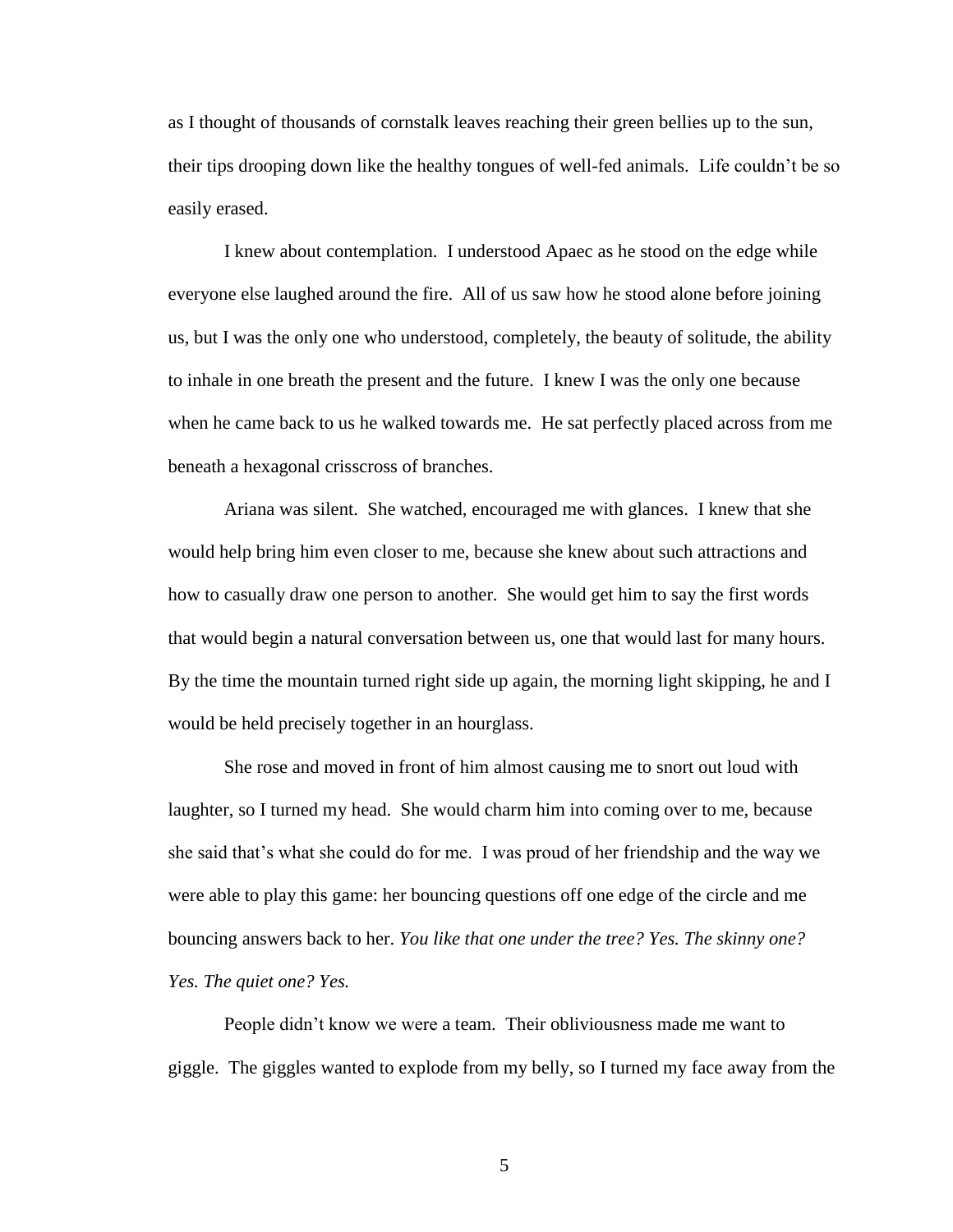fire and smiled into the darkness. My head was turned as if I had one face for the dark and one for the fire. I wanted to laugh so hard at the way we played with the boys. I smiled so hard. My teeth showed. My eyes squinted. Spasms of laughter pranced in my belly, gurgled in my throat, and the only thing that quieted it was the thought of Apaec coming closer. I pulled the excitement out from the back of my throat, patted it into the ground, assured it that it could sprout later, but first Ariana needed time to sit by him, to motion towards me with her head. *My friend*, she'd say. He would listen with his gaze already spread over me. I told the laughter it could come out later when the hourglass melted away and I was back home combing the smoke from Ariana"s hair. Then I would laugh as we re-spun the evening and the games we played, the prize I won.

The scene was ugly when I turned my head back around. His face was level with her belly. If he thrust out his tongue, he could lick her belly button that spread itself open to him, because it was a wide, embracing belly button with its edges smoothed down by Ariana"s tracing of it when she was lost in thought. Oily words I couldn"t hear spilled between her lips, cascaded over her breasts and stomach, down into his hands that were cupped in his lap. The fabric of her clothing was tight enough to show the sliver that split her into two thighs and legs reaching down, which was up. She fell onto him. Tongue, humid breath, hair that could wrap itself around his neck and blanket his face. She glanced at me over her naked shoulder before turning completely away.

She was the one I trusted to line the thin rims of my eyes. She would always do this for me, even when I no longer wanted her to. I no longer wanted her to. I understood. The way she loved was crookedly. When she reached out her hand to him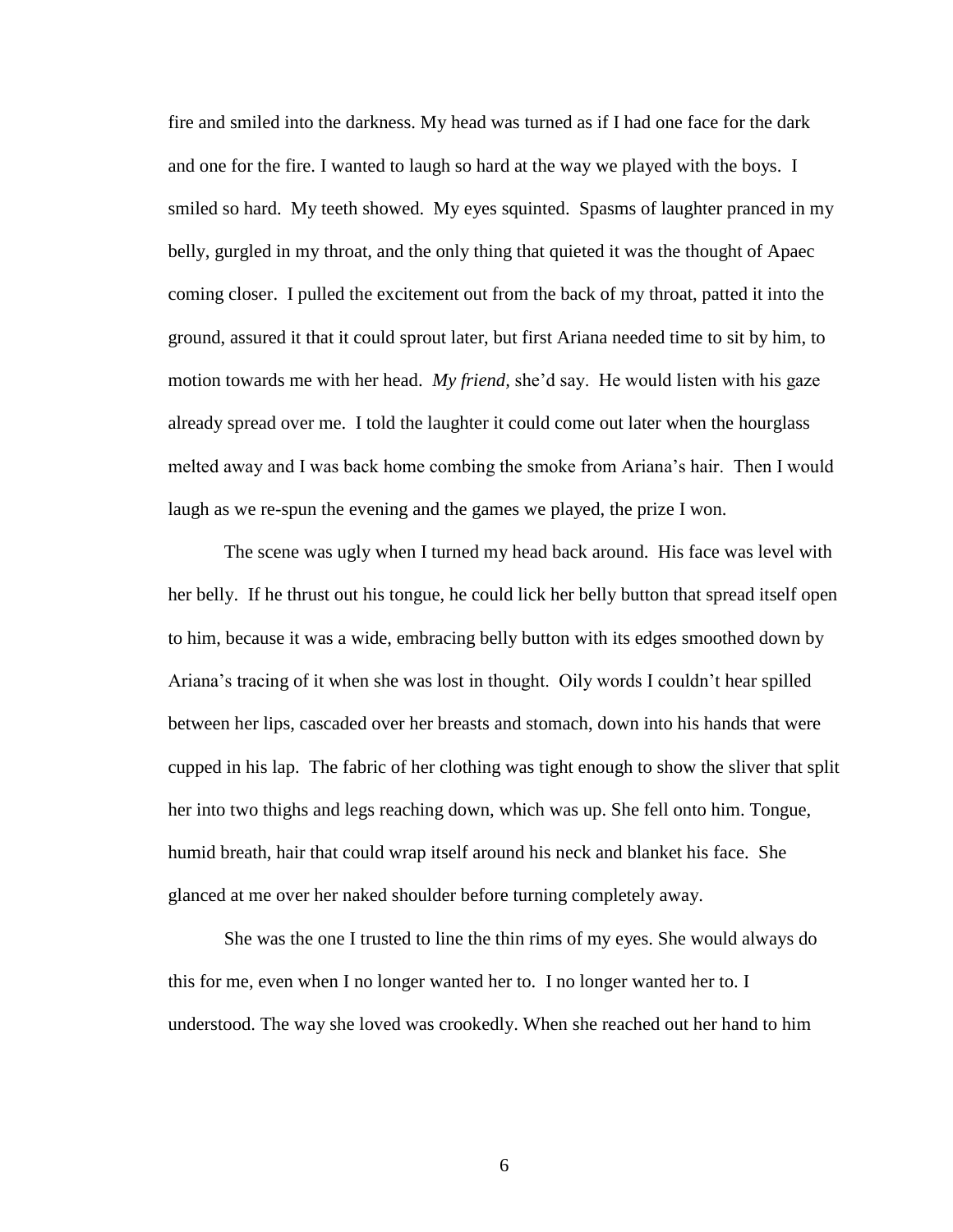she proved this to me, and she proved that he— the quiet one, who answered as soon as she propositioned—was false to me.

### Three

Nearly a year after Ariana walked around a bend with Apaec, I stepped outside into a morning that should have been filled with the sounds of running water.

Stories had been trickling over to us from places far past the valley of long-limbed strangers with chicken claws strung around their necks. They arrived quietly, studying their surroundings in an impartial manner. They were scientists, or travelers, or barterers of some sort with baskets of copper pieces. They were harmless until night fell and everyone"s eyelids became too heavy to keep open. Their numbers rapidly multiplied in the dark as if they were birds flocking to a field of exposed seeds. They swept through the villages, putting axes through heads, lighting the houses on fire, and ripping up crops. They squatted down and ground up bodies with remnants of stalks and leaves, until all that was left was a fine dust covering every surface. The strangers moved on to the next village, leaving some of their people behind to erect new homes on the burnt but fertile soils, to plant the seeds of non-native crops, and to mate so that soon the ground was crawling with their offspring. These were the rumors but we laughed at the idea of chicken claws worn like necklaces and the impossibility of grinding up bodies into dust.

Dust covered me. Putting my hand to my cheek, I felt it twitch. I licked my finger and immediately it was covered in dust again. Looking down at my feet I saw that the water in the canals had stopped flowing. The dust in them clumped like dough and formed into sludge. A woman began to scoop out handfuls, screaming *Help me salvage*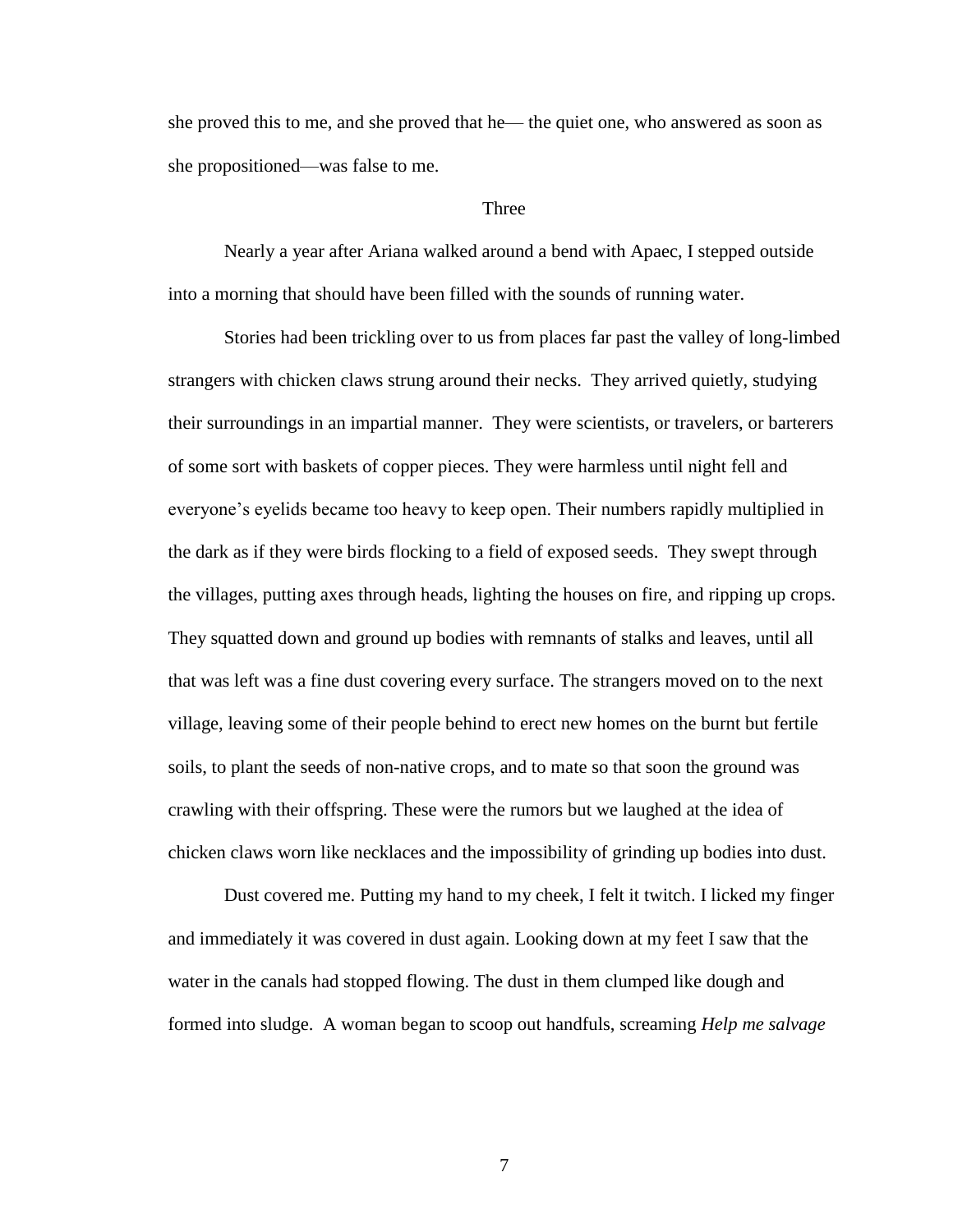*the water!* It ran down her arm in thin veins, this woman with her stooped back and silver braid. I pressed myself against the outside wall of one of the houses.

I blinked, shook the dust from my eyelashes. I licked it off my lips. It coated my tongue and mixed with my saliva. It tasted like blood. Smoke rose from the valley, burning my eyes and lungs. We ran to the look out. There could be no doubt that the valley was on fire. The houses on the valley floor winked and the air rising from below smelled like burnt meat and hair. Nobody rushed to put out the fires, which burned steadily beneath the sky that was the same dull color as the dust that suffocated the plants and broke their leaves. Animals pounded their hooves and flapped their wings, which were too heavy to lift up in flight. Babies screamed and the ones holding them screamed. Men who prayed dropped to their knees. Their own spit sprinkled their hands as they rapidly moved prayer beads between their fingers. I pushed past the people kneeling in the dirt and called out for knives and anything sharp to use against this imaginary enemy that was now real, now close us.

#### Four

The strangers are coming, rumbling. They do not know, but their attack on us is timed with the Turn of the mountain. We know they do not know. How could they? We know they will not know how to stay on. The mountain will hold us to her, but she will not hold them. She will hold me. I look up and draw precise lines that darken the edges of my eyes. Even with the rumbling, my hand stays steady. Ariana is too pregnant to crouch outside where I am. She stays inside but asks me to draw the lines for her anyway. All of us are getting ready because the strangers mapped the route and are coming to look for us. In their minds, they smash our buildings, puncture holes in the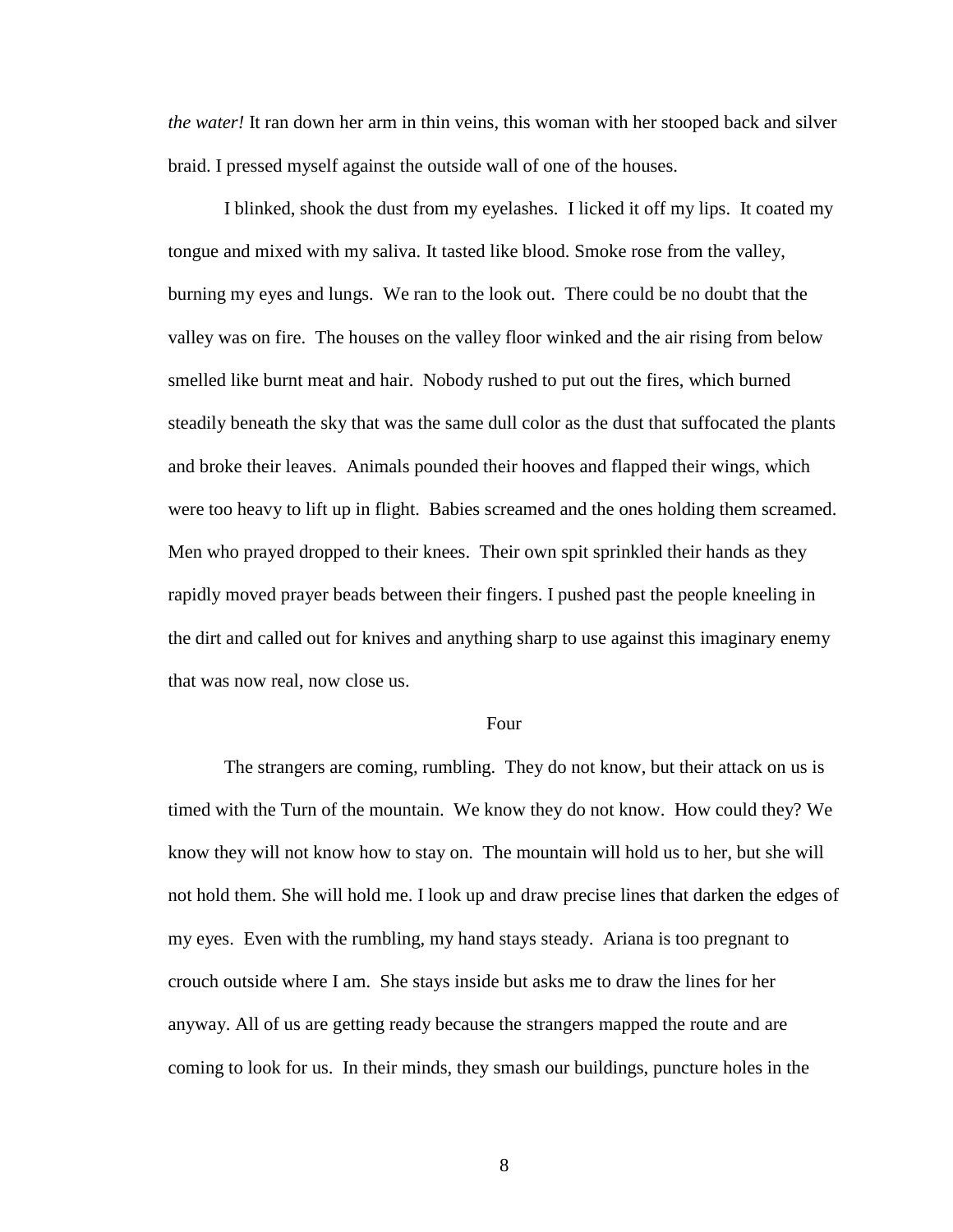walls, fling our bodies through them. They see our faces and push them down into the dirt. They think this, believe this. Already they see it happening as they move up the sides of the mountain, stealthily, the chicken claws around their necks thumping and scratching against the ground. We prepare so that the last image they see before falling to their death will be our marked and rigid faces, our hair hanging upside down from the sky. Waiting there in the dark, we are complete potential. The wind brings their scent, light as dust. We clap our hands over our mouths, denying entry to the finite particles. We hold our breaths. We feel the mountain begin her slow turn.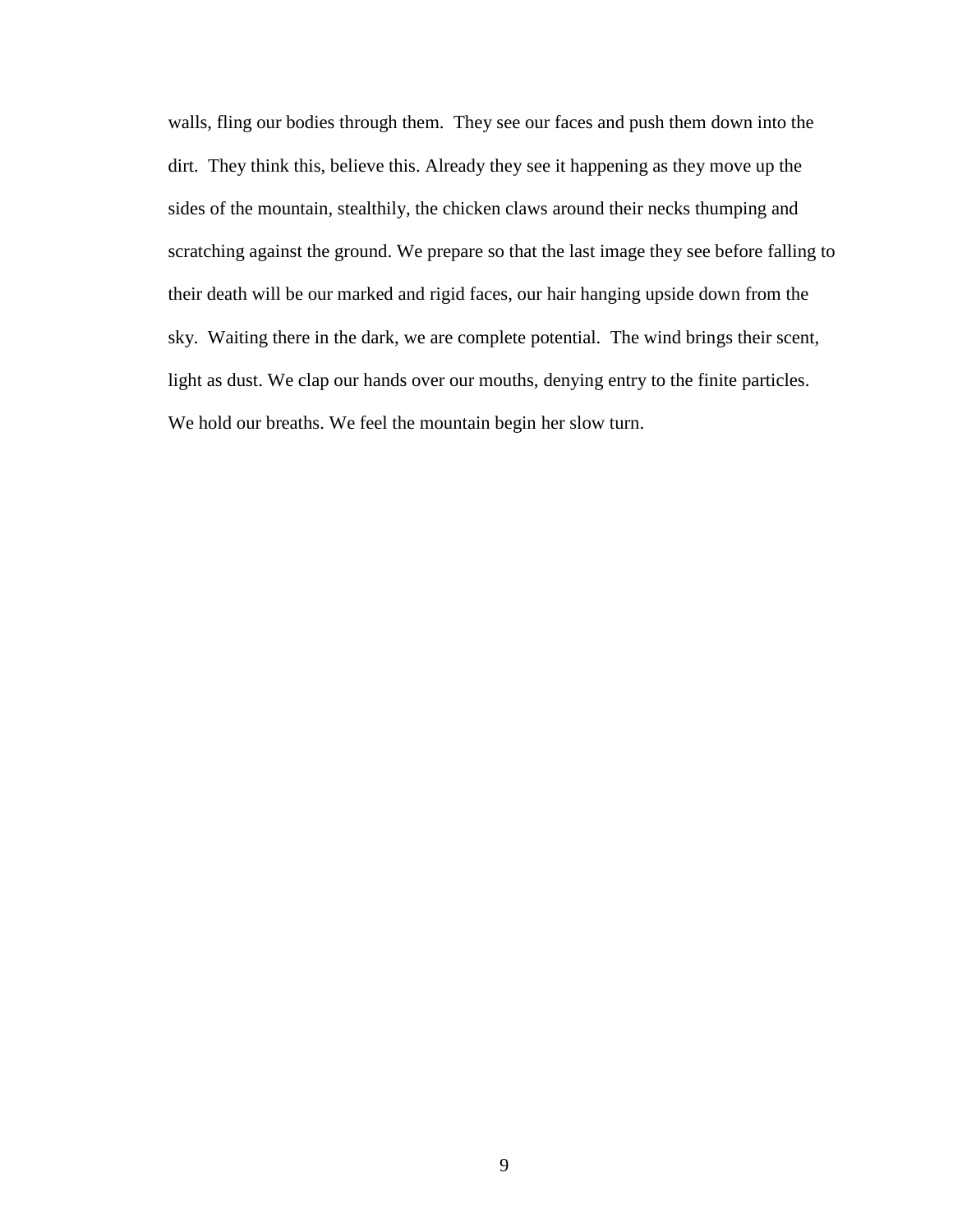#### **Strands**

As always, Imelda sat on her cushioned stool in front of the window perfectly framed as if the house had been built with her at its center. Long ago, the room had been decorated with gold and velvet, all of which was now faded and frayed. Vines climbed the walls and shoved their way through the floors and ceiling. Imelda still wore embroidered dresses that spilled over her knees and extended to her wrists, their shapes held together by the strongest of stitches. She had hemmed up the dresses so that they hung above her ankles and in this way didn"t fall into the porcelain bowl of water that her roots drifted in.

She was a woman except for her feet, but still she called him "gardener," because it sounded more elegant than "attendant," or "helper," and most especially it sounded better than "servant." He wore rubber gloves and used a silver comb to weed through her hair. The old strands came out easily as he worked the comb from her scalp down to the tips of her locks that came to a rest in the middle of her back. At first his hand was steady, but the longer he stood behind her observing her still form as she stared out the window onto the empty street, the quicker and more uneven his movements became. The comb caught in her tangles and jerked her head back. She stiffened her neck and cried out, "Don"t pull my gaze from the window! The children are coming to see me!"

The gardener paused with the comb midair.

"Is it so important that they see you fixated on an abandoned road?"

"My pose is essential to the story. And the road isn't abandoned. It's waiting."

Bringing her fingers to her lips, she leaned forward and rested her elbows on the windowsill. The color drained from her face, moved down through her body, through her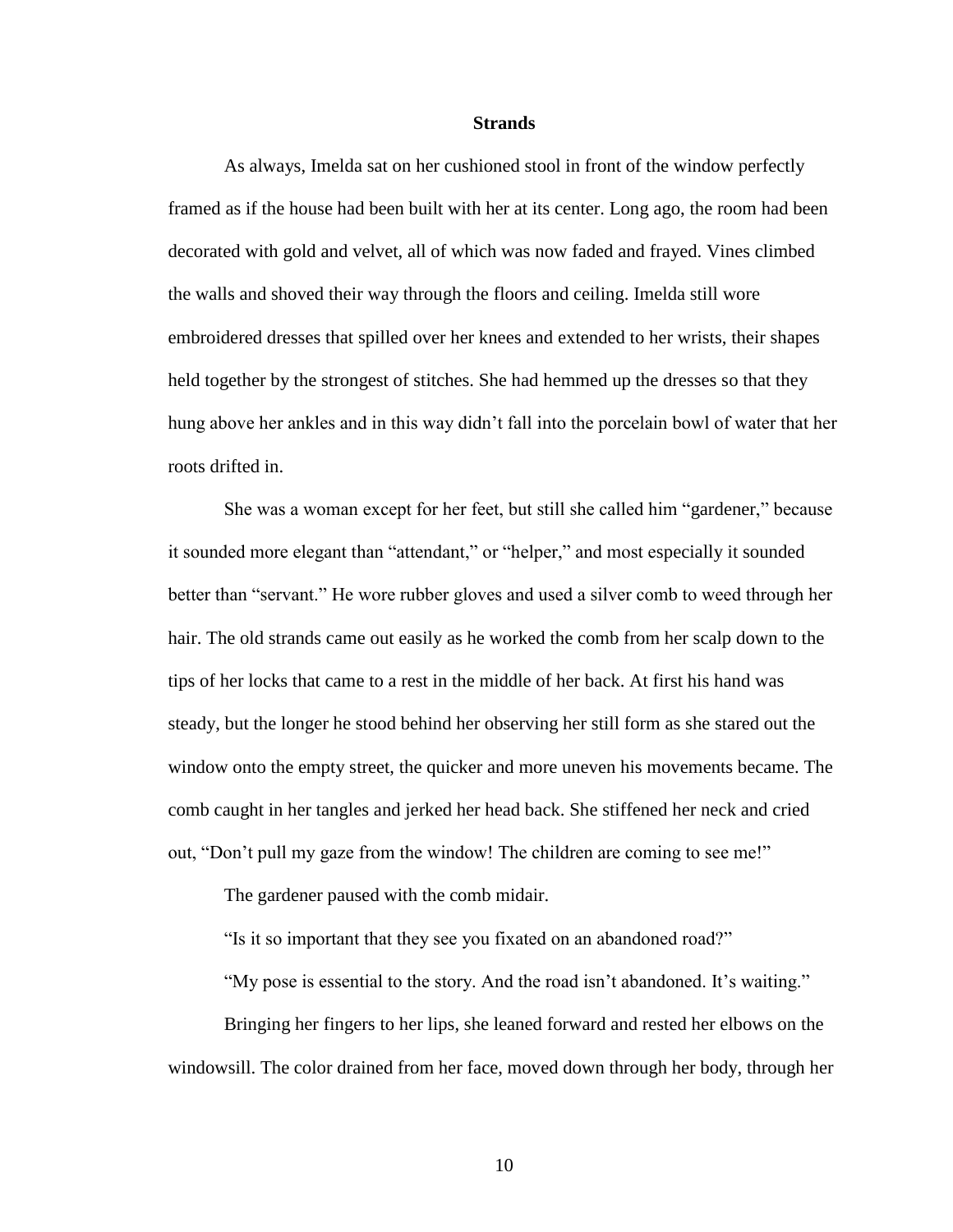legs, and out through her roots, turning the water in which they were submerged a rosy brown. In her mind she returned to that day of farewell, that brilliant day with all the shining steeds and men in leather boots, the women dressed in lace, their hair falling in thick waves as they twisted their parasols around. She remembered the way Juan Carlos Figuerra sat on his horse, his left hand high in the air waving goodbye, marking the westward path that he was going to lead the other men on as they headed to fight in the Grand War. The sun was behind him and burned her vision, but she kept on watching with every breath concentrated on him, every step of his horse imprinting itself on her brain as his white-gloved hand cut through the sky and blazed a trail as clearly as if the sky were made of paper and his hand were a flame.

"Juan Carlos Figuerra, with his gold canine tooth and his sword that spears apples, will return for me."

This was always her answer. The gardener returned the comb to her hair, moving it slowly once again.

"There's no greater honor than waiting for intimacy." She resumed her upright position so that the color could seep back up to her face.

They continued on in silence, the gardener and the lady. He had tended to her ever since he found her five decades ago, slumped over the windowsill, dead except for one fluttering pinky finger. He knew how to care for her. When he was finished combing, he knelt down to rub her roots that curled out as long as his thumb, as long as his forearm. The oldest roots were long enough that he could have used them to climb from the second story down to the ground. Some roots were thin as a pencil tip; others were the thickness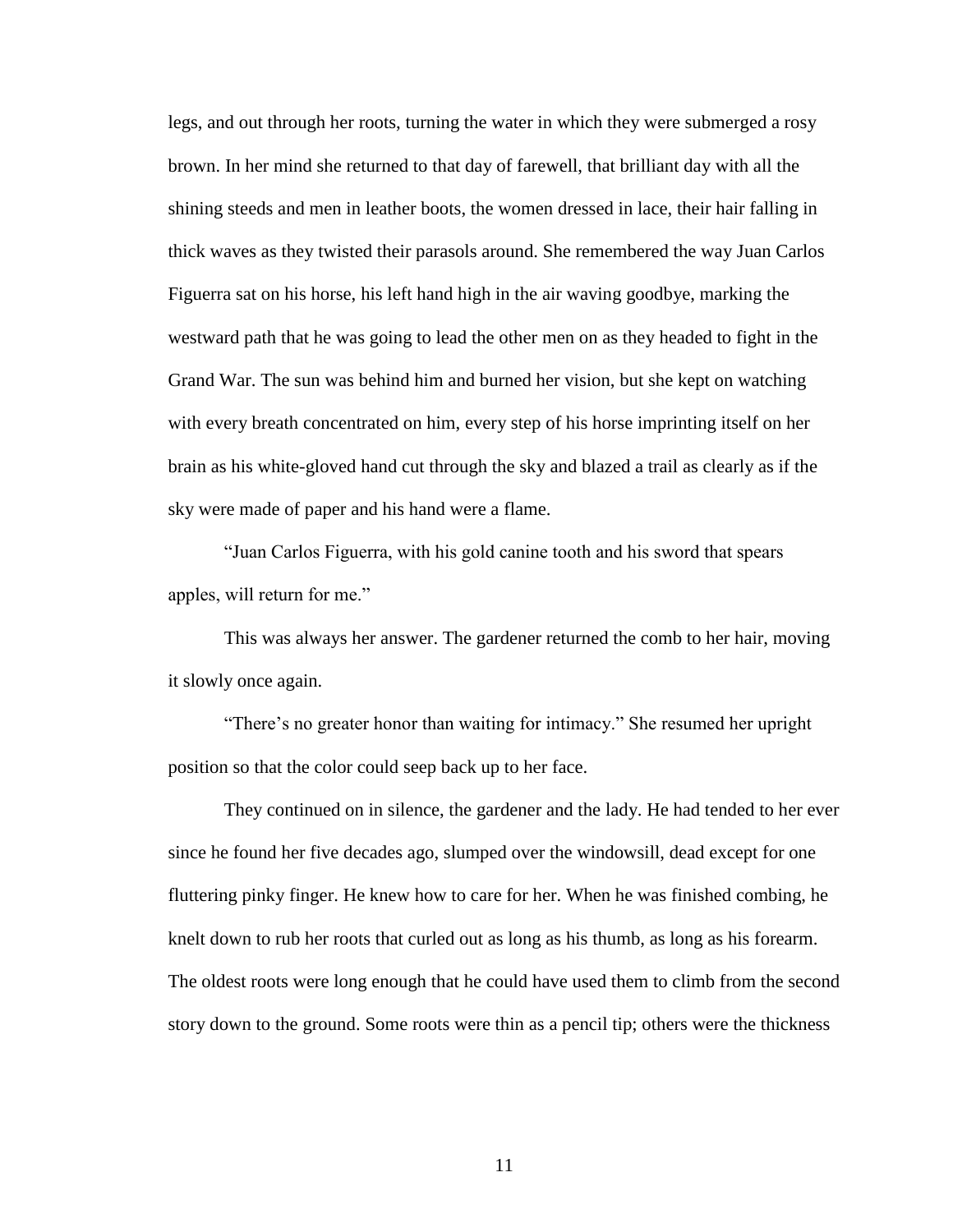of a hog"s limb. Out of each one grew miniscule hairs that sighed and breathed as he carefully massaged the thickest and most gnarled of the roots.

Imelda stared outside. It would be on a clear day that Juan Carlos Figuerra would return to the edge of the wheat field where the western end of Kiwi Street began. Closing her eyes, she imagined it was him there at last, kneeling beside her. If it were him rubbing her roots, she would wrap them around him. She would consume him.

"Your gloves are still on," she whispered.

How tempted she was to curl her roots between his fingers and around his hands. How his blood would pulsate if she were to tighten herself across his palms and around his wrists. Then it would be only natural to slide her smooth bellied roots up his arms to his shoulders and neck. Her thinner roots could curl up in the coves of his face. More slowly then, she would move down against his torso, press against the muscles and the veins. Then she would know the gardener as intimately as he knew her.

But the children. Tomorrow, they would come to this abandoned street expecting to find a woman waiting. When they arrived, they were supposed to find her so that they would know that she wasn"t a myth but a fact: Imelda, who smelled of roses, who sat beside the window, as dazzling as the sun she faced. Their innocence and joy would be fertilizer and their purity would allow them to understand the beauty of her vigilance.

Abruptly, she pulled her roots from the gardener's caresses.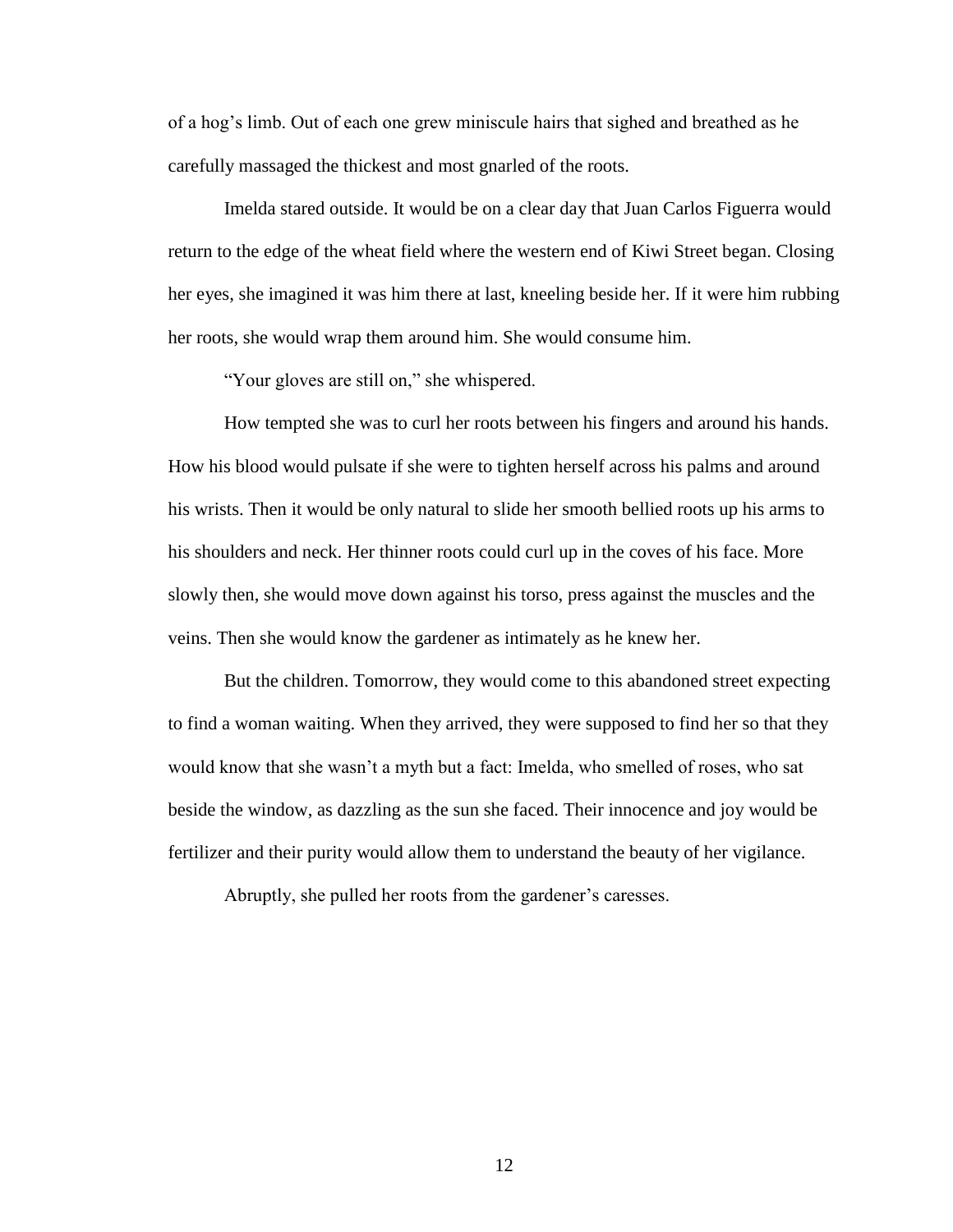Earlier that morning, the gardener had been in town to conduct his weekly observations. Mayor Jones stood on a box in the center of town inaugurating its bicentennial.

"Children! Do not forget our loveliest patron saint, Imelda!" He pointed to the City Hall mural that showcased fleeting glimpses of the town"s history. A loin-clothed hunter aimed upwards with a bow and arrow. A gatherer looked fondly at the nuts in her basket. A sweet faced factory worker held up a round tortilla: the perfect specimen of her hard work. A bear rose up on its hind legs and pigeons flew from the bottom right corner of the wall, making a diagonal arc across the mural. In the center of it was Imelda"s window. Her hair was painted as a black waterfall. Her face was featureless, a simple pale oval filled with light.

"Children, you know the story of Imelda whose General left to fight in the Grand War. She was so lovely that when she wiped the perspiration from her face with a silk handkerchief, she left an imprint of a swan. She waited beside her open window. Did she lose hope? No! Did she cry? Yes! Salty tears that fell in a pool around her pale feet and turned them, because of her immeasurable depth of passion and fidelity, into roots. Did she bemoan this metamorphosis? No! She rejoiced in her evolution from mere woman to a woman with the capacities of a living plant. Ginseng! Dandelion! Rhubarb! More than any other individual, Imelda exemplifies the importance of roots, romance, and keeping a staked eye on the dusty road. Children, we must remember our history so that our history will not forget us, and it will serve as the foundation upon which we build into the future."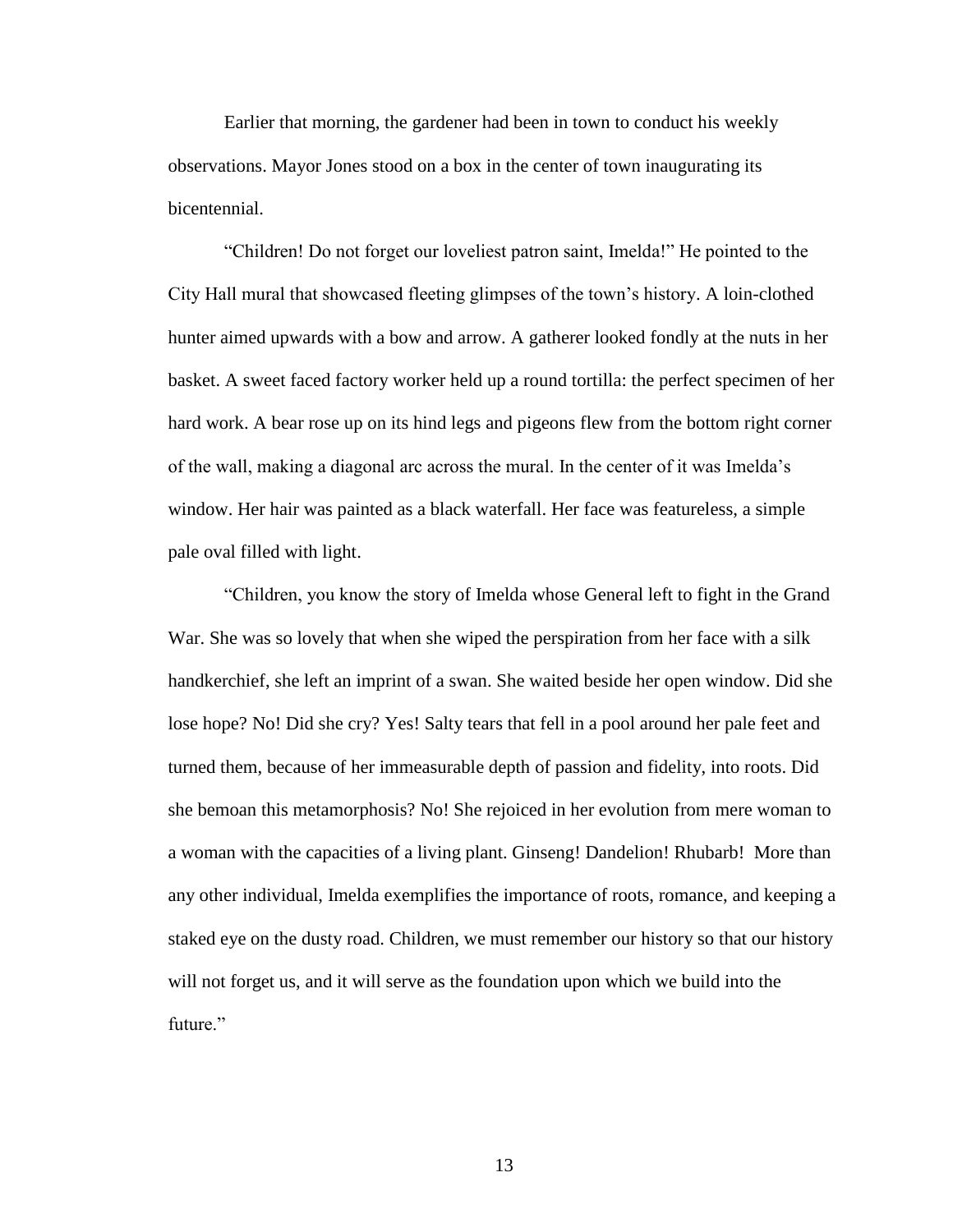After Mayor Jones" speech, a reenactment of life on Kiwi Street flashed across a projection screen behind him. As the projector whirled around, it flashed images from 1796, when the street was at its peak of elegance. The children saw a street so wide that carriages stood eight together side by side on it. Sixteen houses with columns, balconies, marble statues, and doors carved with cherubs, mocking birds, and cherries, presided on the street, eight on each side. The houses faced one another like sentries by the gates of heaven. This was a street that connected to no other street. It was intentionally removed from the rest of the town, nestled between an apple orchard to the east and a field of wheat to the west. It was a strip of glamour hidden in the frontier. It was exclusive. Here, once upon a time, lived the successful miners, the genius capitalists, the adept explorers, the skilled dog breeders, the graceful dancers, the highest donators to the church. The women had open faces with smooth foreheads and bright teeth. They wore hats with feathers that drooped to their shoulders and that grazed their silk and lace dresses. The men in these artistic reenactments prepared to fight in the Grand War, so they sat proudly on horses with rippling muscles and braided manes. The children, two hundred years later, saw the best of their town, the proudest jewels from the mud of its history.

The camera began to focus on one house in particular. It revealed a second story window immediately above the door. In the street, the gentlemen and ladies tilted their heads towards the window. The camera moved in for a close up. Rays of light filled it. Locks of hair could be seen streaming out from the window. Imelda. The gardener listened as the children exhaled in unison, "She was so beautiful," even though they could see nothing but the hair, a delicate elbow resting on the windowsill, and a white star where a face and upper torso should have been. It didn't matter, because they had all been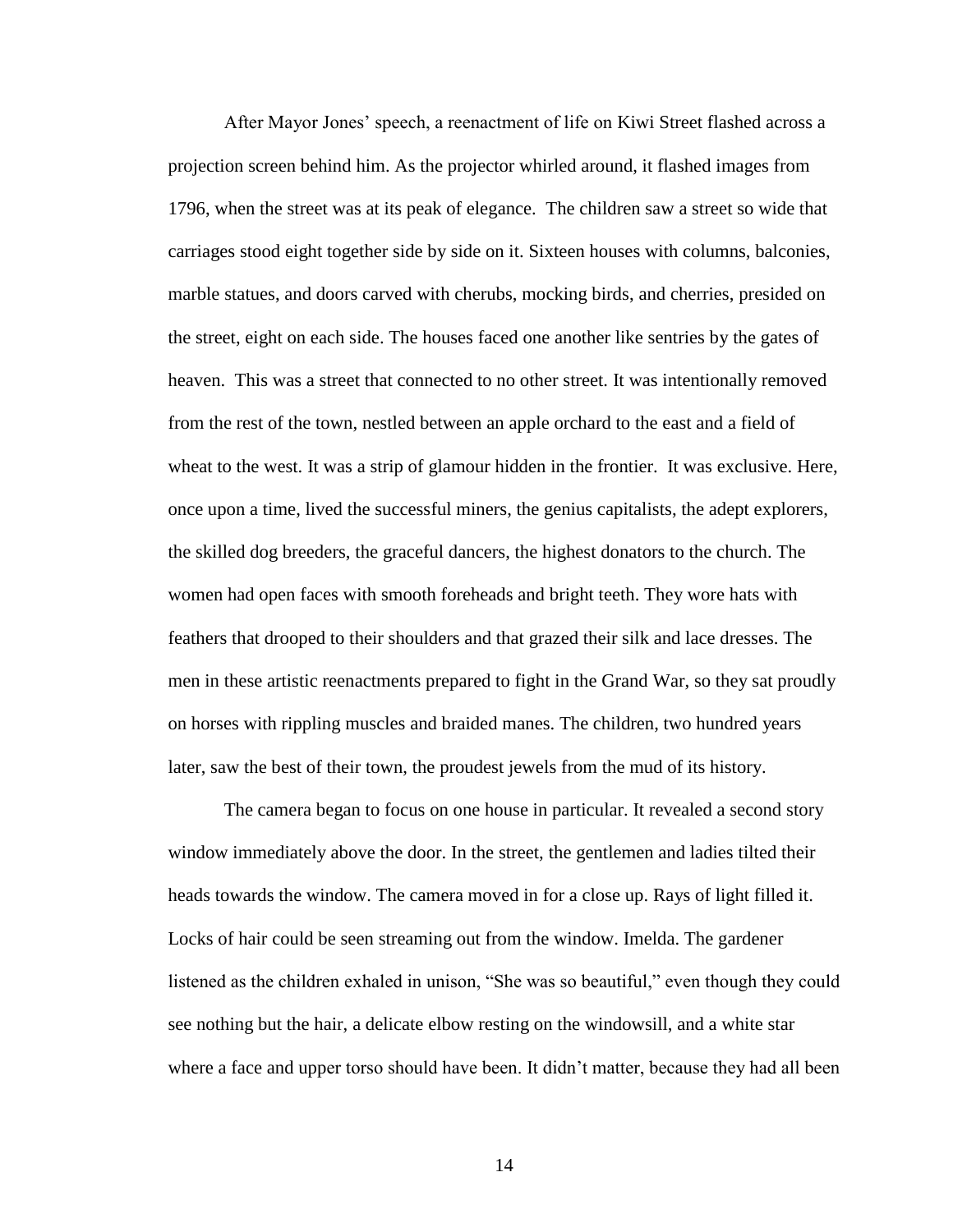told, over and over again, how beautiful Imelda was. They swooned as they had been trained to do: "She was lovely! Lovelier than we could ever hope to be!"

There were only three children who didn"t echo these words. They sat in the very back row where the most raggedy of children sat, hidden by the rows of the other children. The three of them huddled together, a chubby boy, a bossy girl, and a pretty one with long, black ringlets. From time to time, they glanced up, but immediately they hunched back down again. The gardener drew closer so that he could listen to what they were plotting. As the final sepia images of the street flashed across the screen (a sunset, a trail made by horse hooves) the three children nodded at each other. Their lips mouthed, *Imelda. Tomorrow.*

Their words chilled him. If the townspeople found out she was still alive after two hundred years, they would lay her on a table, dissect her roots, and cut open her legs. He felt the danger, just as he had that day in 1968 when the hoodlums came to Kiwi Street looking for something to do. The street had long been abandoned. The townspeople knew it had existed at some point, but that point was far in the past. It was not in their nature or agenda to wander. When they had a free moment, they were content to stay beside the river. Then came the hoodlums, young and briefly brave, feeding on the energy of the times, that decade of protests, cars, and rock and roll all of which gave them the courage to push out past the apple orchard into the abandoned street.

When the gardener saw them, he quickly pulled Imelda away from the window even though she fought him. It was the one time he gagged her, fearful that she would call out to the hoodlums. They threw bricks through all the windows, smashing the glass. They scrawled their names and figures of naked women on the walls, set fire to the trees,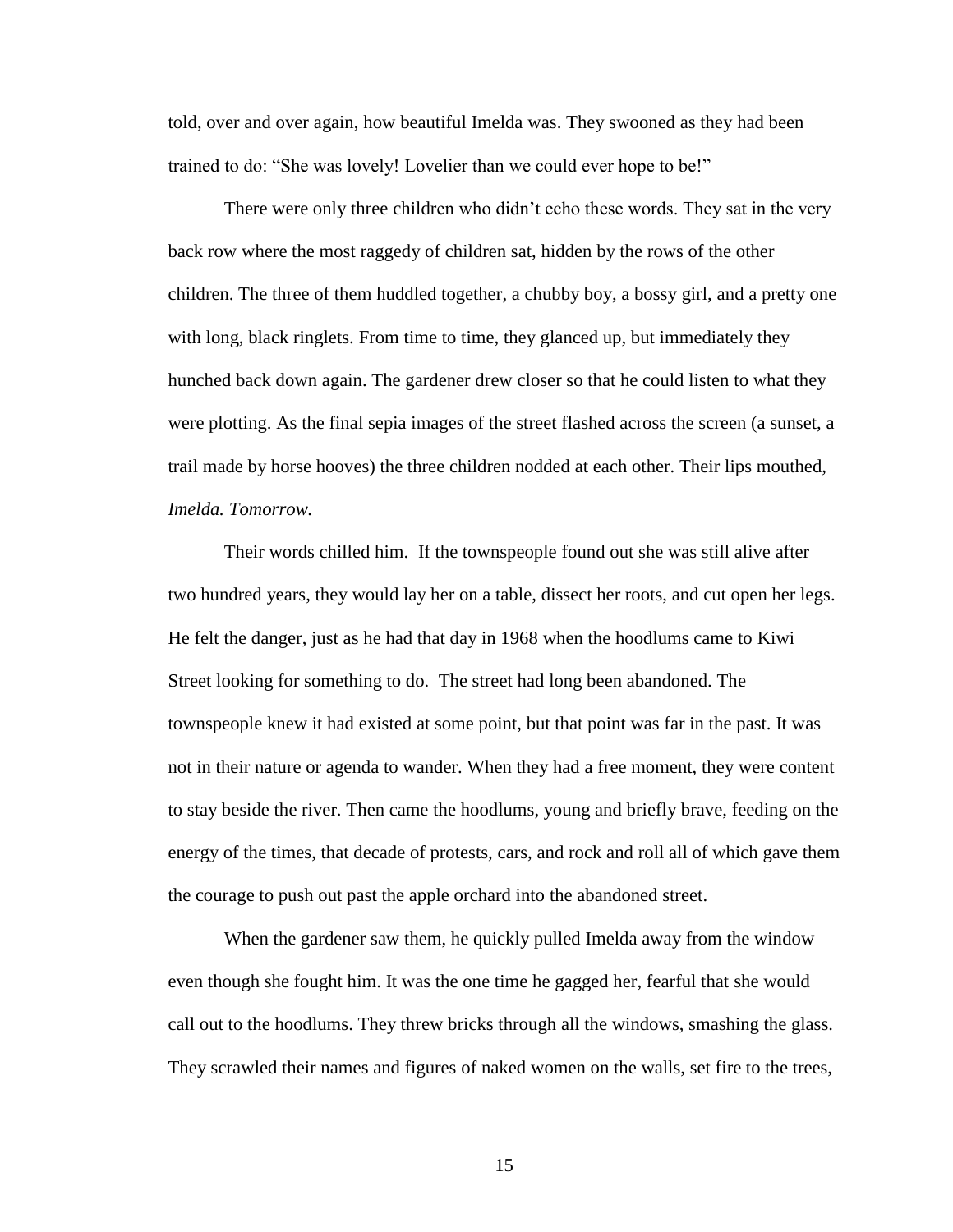beat on the doors, all of which were locked because only Mother Nature was permitted to enter those hallowed doors. The gardener himself had gone one day and locked every single door, then crawled out through the basement window of each house. The locks did not deter the hoodlums who beat and kicked on them. They surely would have succeeded in entering, too, if not for the heavy heat of the summer sun and the luxurious, lazifying effects of beer. Hot and dehydrated, the hoodlums slumped to the ground, scratched themselves, and then moved down the street towards the apple orchards looking for food.

When they were gone, the gardener untied the cloth from around Imelda's mouth. She had wilted. It took him a year to nurse her back to health.

Prior to and since that day, nobody but the gardener had been to Kiwi Street. He made sure of that, taking great pains to monitor the townspeople"s movements towards the street. He beheaded cats and strew their decapitated bodies around the perimeter. When anyone came near the edge of the apple orchard, their feet caught in traps and they fell into deep pits. So successful was the gardener in his campaign of protection that nobody dared go near. They preferred to remember what through pictures and reenactments from the period before the Grand War, what had once been a strip of exclusivity, a place both beautiful and meaningful. Now, the three children were plotting to break what had been a perfectly distant relationship between the people and the street.

\*

"The dry spell must end*,"* Imelda had responded to the news of the three children. "But the last time…" he began to argue, preparing to bring up the 1968 incident.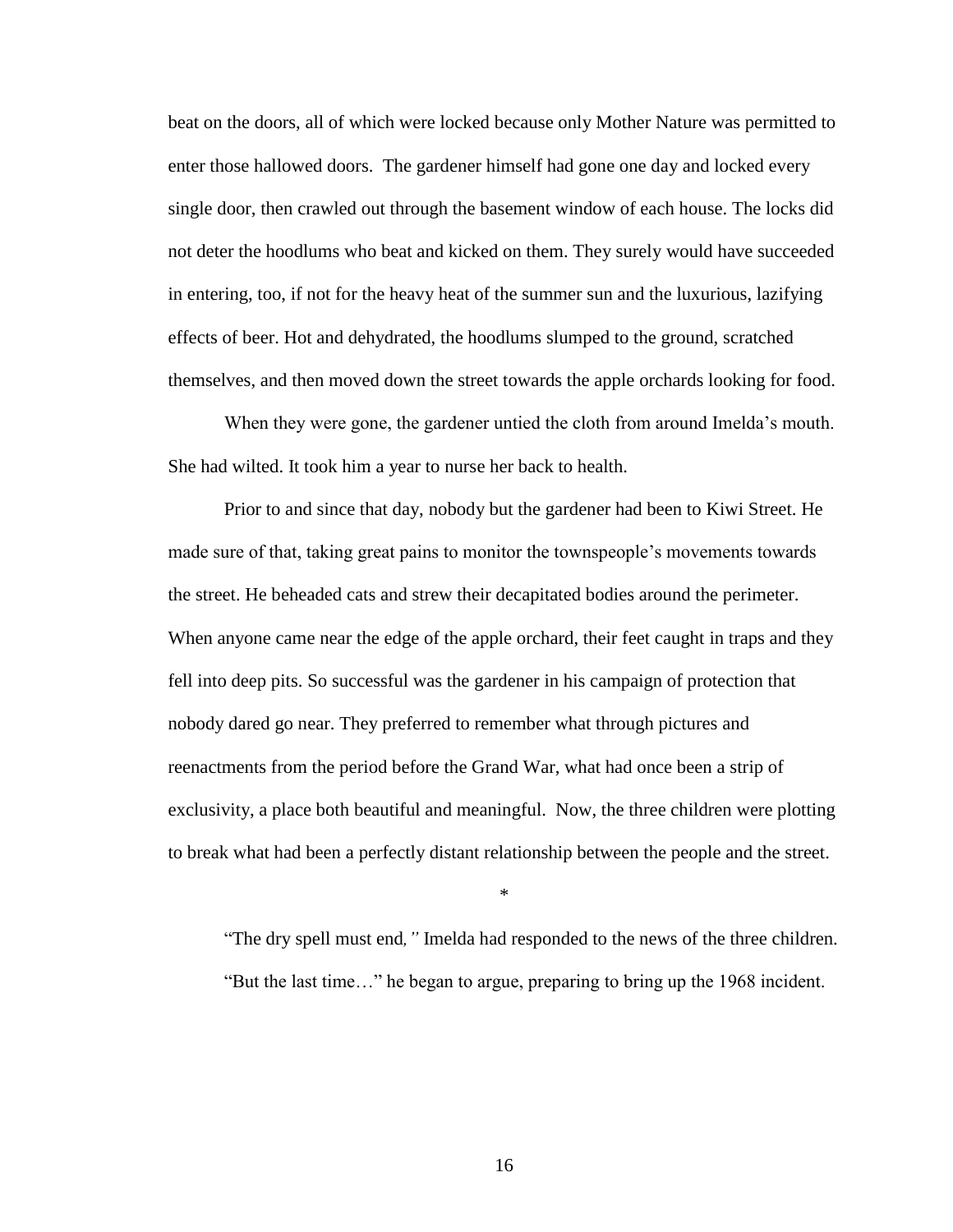"Gardener," she shrilly interrupted him, anticipating his next words and refusing for that year to be spoken into existence. "Juan Carlos will come. We will be reunited and when we are, we deserve the presence and honor of all the townspeople as witnesses.

Once the children knew and fell in love with her, it would not be long before the entire town walked the several miles through the apple orchards to come and honor her. The wind blew the curtain in and she pressed her face against it. How badly she wanted them to find her.

"Clean up the dead animals. Take away the traps." She turned her head away quickly, but not before seeing the surprise on the gardener"s face. Of course she knew that he"d been guarding the perimeter of Kiwi Street. The gardener didn"t realize how sharp her eyesight was, how far reaching her sense of smell and hearing. This declaration had ended the conversation, and that evening and the morning prior to the children's arrival was spent cleaning up, primping and priming.

Even though the children were still in the orchard she could hear them singing and laughing. She could already feel how much she loved them. The bossy girl with her fuchsia ribbon, the boy with his ripe red hair, and the pretty one with her long black locks just like—Imelda stroked her own hair. Who better than these three to spread not only tales of her legacy, but of her continued existence? She was ready to become flesh, blood, and roots in the minds and hearts of the townspeople.

When the children finally reached the border between the apple orchard and Kiwi Street, their singing and giggles died out. They carefully parked their bikes then looked down the shadowed street and its row of parallel mansions. If they looked hard enough,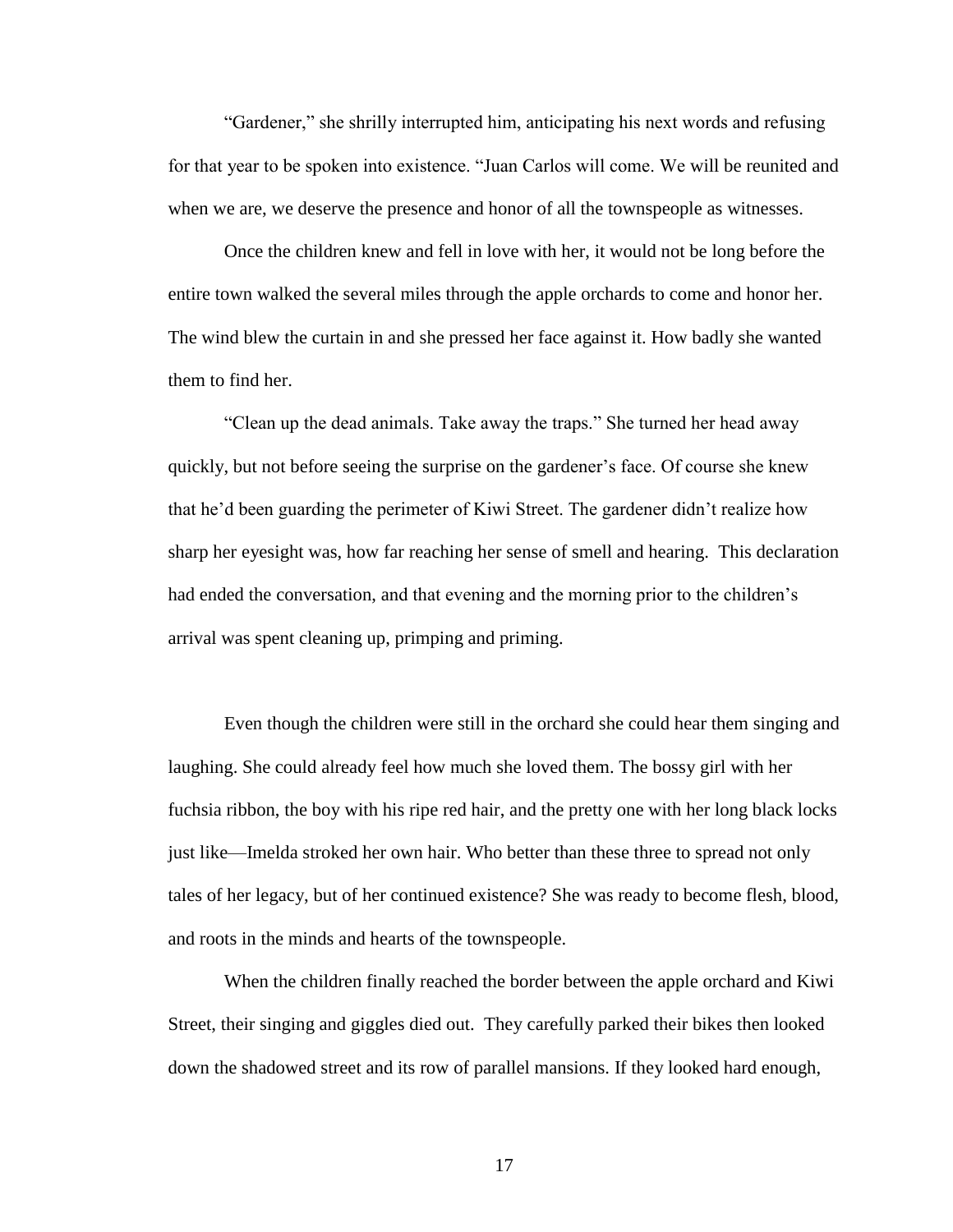and squinted their eyes, they might have guessed that she was there, on the south side of the street, the third house from the east end, but they were too entrenched in their plotting. The bossy one declared that they should search each house one by one and that as soon as they found something good they should leave. All they needed was one historical relic to make them heroes, but it had to be a good one, like Imelda"s diary or her bones.

"Should we take weapons?" asked the pretty one.

"It is wise," they said nodding to one another as they somberly gathered stones and put them in their pockets. This gesture startled Imelda. Unwillingly, her mind flashed to the 1968 incident.

"Gardener, perhaps you should go down to greet them. Let them know there"s nothing to be afraid of." She folded her hands expectantly and sat without moving until he left the room.

Imelda was eager to make contact with the children, but their first encounter had to be under the correct light, the precise angle, the perfect sliding together of two moments. The pigeons always flew past her window, and if she waited patiently she could lean out just as they passed. The birds would rise higher and higher and the children would follow the flapping of their wings moving in unison across the house and past her window. As the birds swooped up, the children"s eyes would trail off the tails and fall onto her. They would immediately recognize that she was the one whom they sought; she was the one who waited, the one of everlasting beauty who requested only a small cup of water, because she knew that with infinite patience intimacy would eventually come. It would. Come into her arms. Rise up from the street.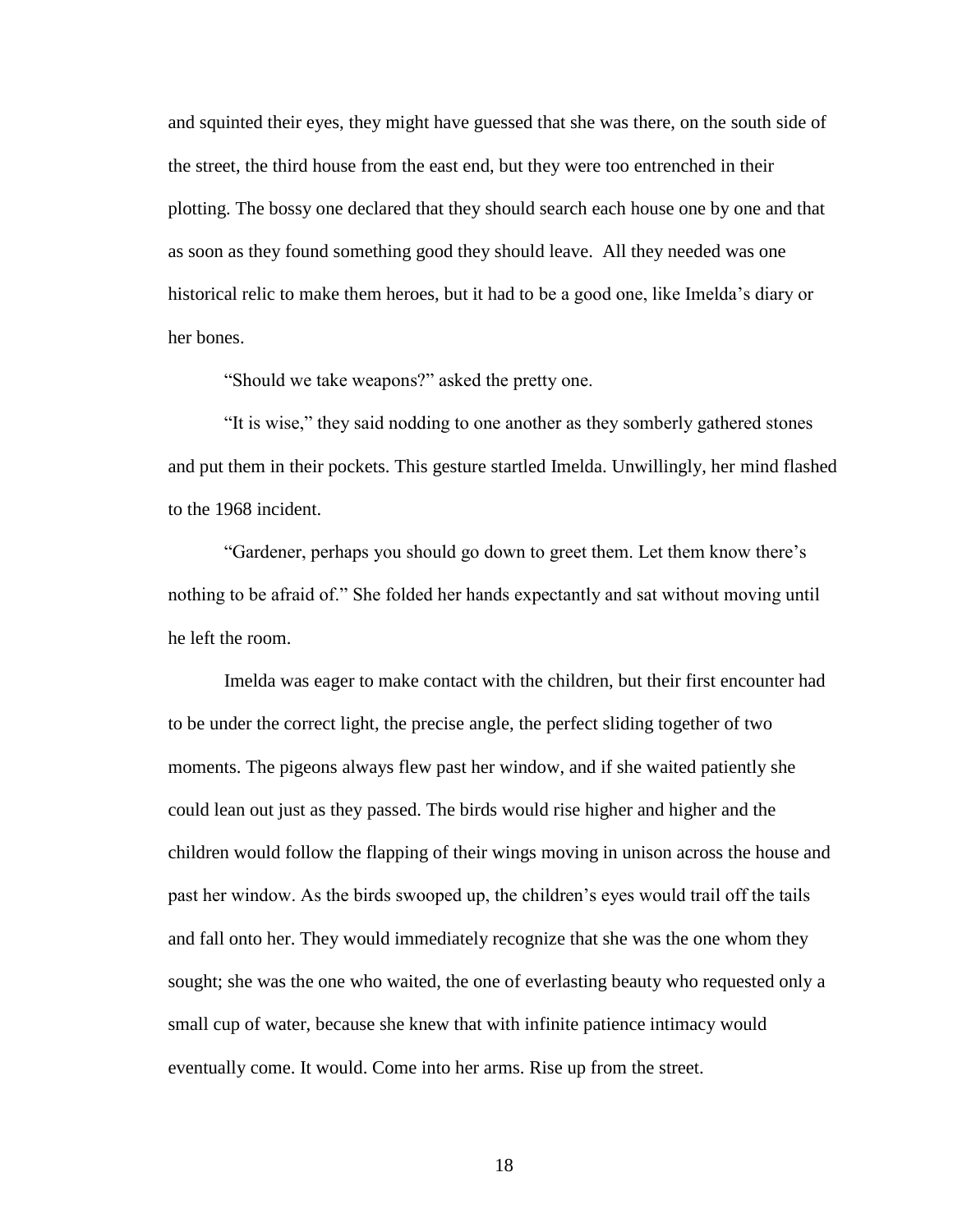The sound of footsteps startled her. It was the gardener running towards the children. What was he doing? She told him to greet the children, not chase them away. Even after he had spent so much time with her, he still didn"t know how to follow her directions correctly. Now, there he was charging at the children. They screamed and pulled out their rocks, but even though a small shower rained down on him, he was still able to grab the dog by its neck and run back inside the house. The children stood with their arms raised and cried out after the dog, "Punto Final!"

Imelda balled the curtain up in her hands. It was all ruined now. The children would leave before she even spoke to them. A touch to her arm made her jerk. Swiftly, the gardener had crept up behind her. He pointed outside to where the children were bunched together, moving towards the house.

"Where's the dog?"

"Sitting by the door. See, the children are coming quickly now to get him. Then they will see you. Remember? That's what you wanted?"

"I had a plan."

"What plan?"

"The pigeons."

"What pigeons?"

She clamped her lips shut.

"Show yourself to them." His lips felt warm and flat against her ear. The words fell precisely in the folds. The words were correct. Even if the children did not see her when the pigeons flew past, they needed to understand that she was real. They needed to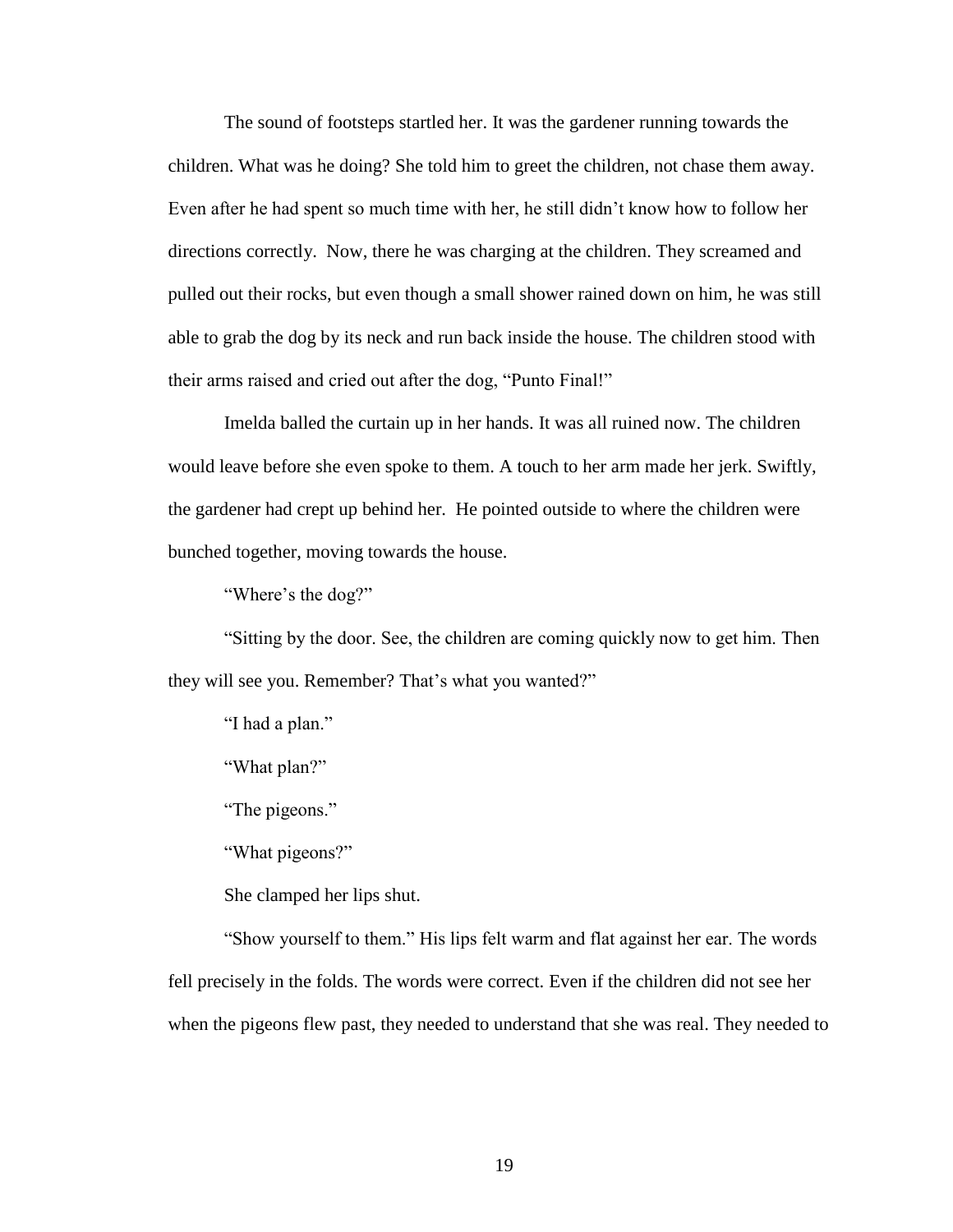know history, to learn what truths survived and extended beyond the past and which ones died.

Once again, Imelda leaned forward. Her arms fell into their habitual positions: one folded across the window sill and the other one upright so that she could rest her chin on the back of her hand. As the children came closer, she gazed at the road, not directly below, but at a point in the distance. She knew at what angle to tilt her head so that part of her face was brilliantly exposed and part of it was hidden as she imagined the return of Juan Carlos….

There he stands at the end of Kiwi Street with the wheat waving behind him. His gold canine tooth flashes in the sun. The apple he spears with his sword releases a sweet aroma. The sun is grandiose and fat. It moves down the sky, providing a canopy of colors. It's the end of the day and the sky is streaked and miraculous, but it is only Juan Carlos who matters. He stands with his hand on the hilt of his sword, his boots weary from travel, but he is smiling. His moustache is thick and bold, his eyes kind and loving, his hair is black oil with the sea rolling beneath it. He kisses the fingers of one gloved hand, then raises the hand high as he begins his final steps towards her. The houses dissolve as he walks past them. He walks, and then he can no longer wait. He is running. She feels a crack inside herself like that of a glacier. She feels the spilling of herself like yellow leaves to the ground. There he is standing before her, looking at her, holding his hand up to her. All time shrinks down to a finite point and disappears. She tilts her head, raises her face to the sunset once again and allows the rays of light to illuminate her.

"Huuuuuuhh!" the pretty one screamed. "She"s still waiting!"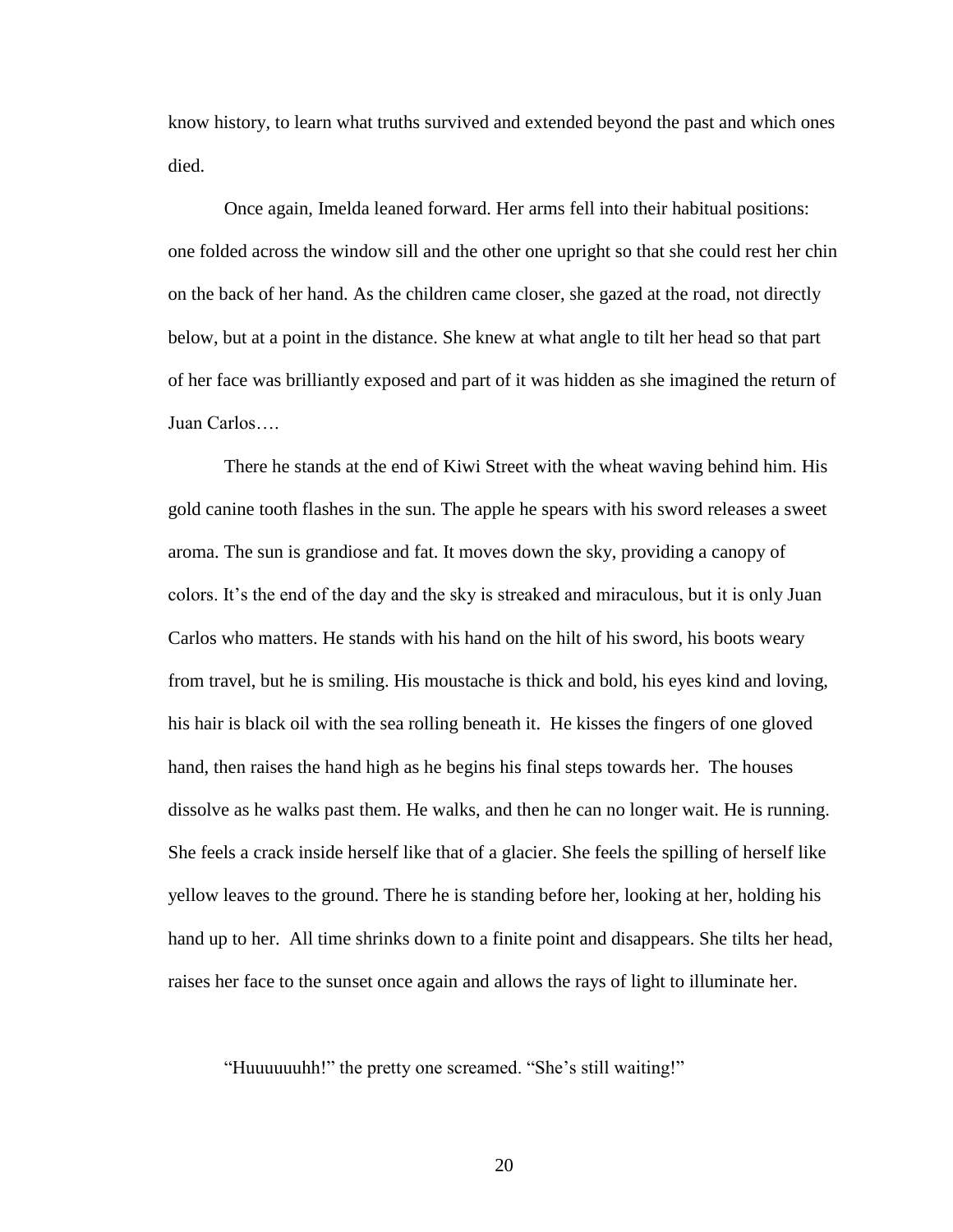Imelda looked down at them. Her mouth fell open. She wanted to tell them to not be afraid, to come upstairs and give her water, and that yes, she was still waiting, but that he was coming soon. They just had to be patient.

There was the pop of her jaw as she opened her mouth to speak, but Soundless. Her mouth was no mouth; it was a cavern. She felt time inside of it, moving through and carving out more space, more dark hollows. The tunnel of space between the ground where the children stood and the window where she sat, shifted and exaggerated their shapes. The children were so close now. Which was her gaze and which was theirs? Who was who? Why was why? It was all twisted up and she couldn"t tell what one saw and what the other saw until she looked down at her spotted hands. She reached up and felt the sparseness of her hair, felt the brittleness of her bones and roots. She touched the roughness of her skin, and finally she understood herself as the children understood her; she was rotted.

"Run," the bossy one pushed open the front door releasing Punto Final, who bounded out and sprinted away with her toward the road that led back to town. The boy and the pretty one followed, looking one last time over their shoulders at Imelda, their terrified faces as bloodless as roots twisting underground.

They ran and the sun kept slipping until it was lower than the sky, lower than the trees, lower than the road. Along with the light, the children were gone to the end of Kiwi Street, on their bikes and pedaling past the end of Kiwi Street and into the apple orchards.

Imelda rested her forehead on the windowsill, still remembering but differently now. The men had returned, but not in the way expected, which was riding in the same parallel rows that they had left in, the horses lifting up their hooves and clopping them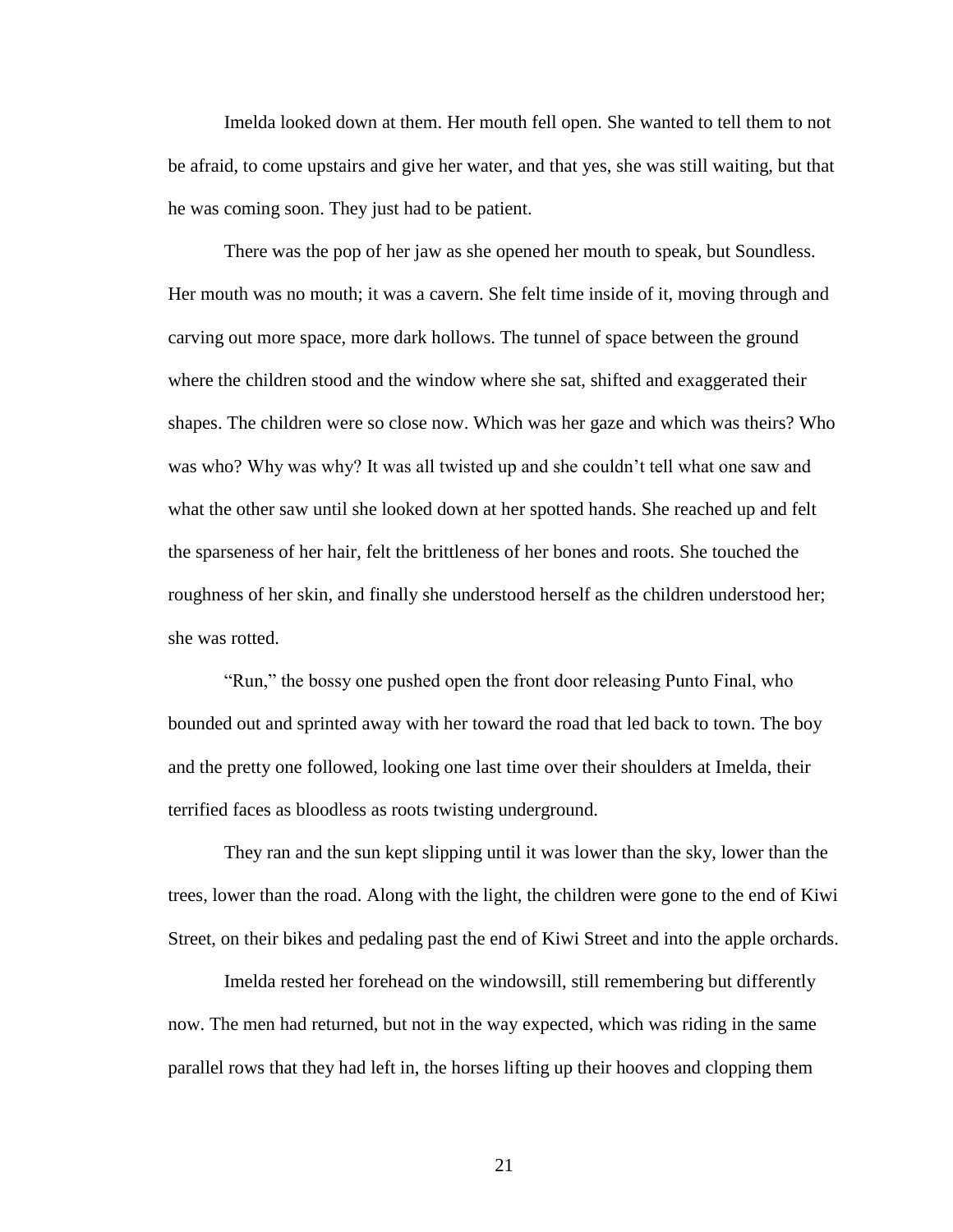solidly to the ground. Instead, the men returned one by one with missing limbs and carved up flesh. They dragged themselves down the street to their homes as their women watched from behind scalloped curtains. Once they reached their front doors, they were pulled in by their collars and the doors slammed shut. The exhausted horses collapsed on broken ankles, and lay on the ground, heaving through their dry mouths. Flies infested their orifices. The people left the horses where they"d fallen, packed up and moved to the anonymous cities where they could hide the scars and missing body parts, and where nobody would know how far they"d fallen from prancing around on their private street of luxury. The women carried the dead men away. Imelda was the only one who stayed, but Juan Carlos didn"t return.

Beneath her folded arms she stared into the porcelain bowl where her roots rested. The gardener was slowly filling the bowl with cool water. Watered now, watered later, left to wither, or left to blossom, it did not matter. The children screamed when they saw her. What would they tell the others? Brusquely, she ran her fingers through her hair pulling out strands that the gardener had missed. Holding them up, she examined their lifelessness before dropping them in the water. They sank and became tangled in her roots. She stared at the lines of the decrepit houses. The window framed her perfectly as if it had been built around her as she sat on her frayed stool, looking out.

"I wanted them to remember me in a beautiful way," she said.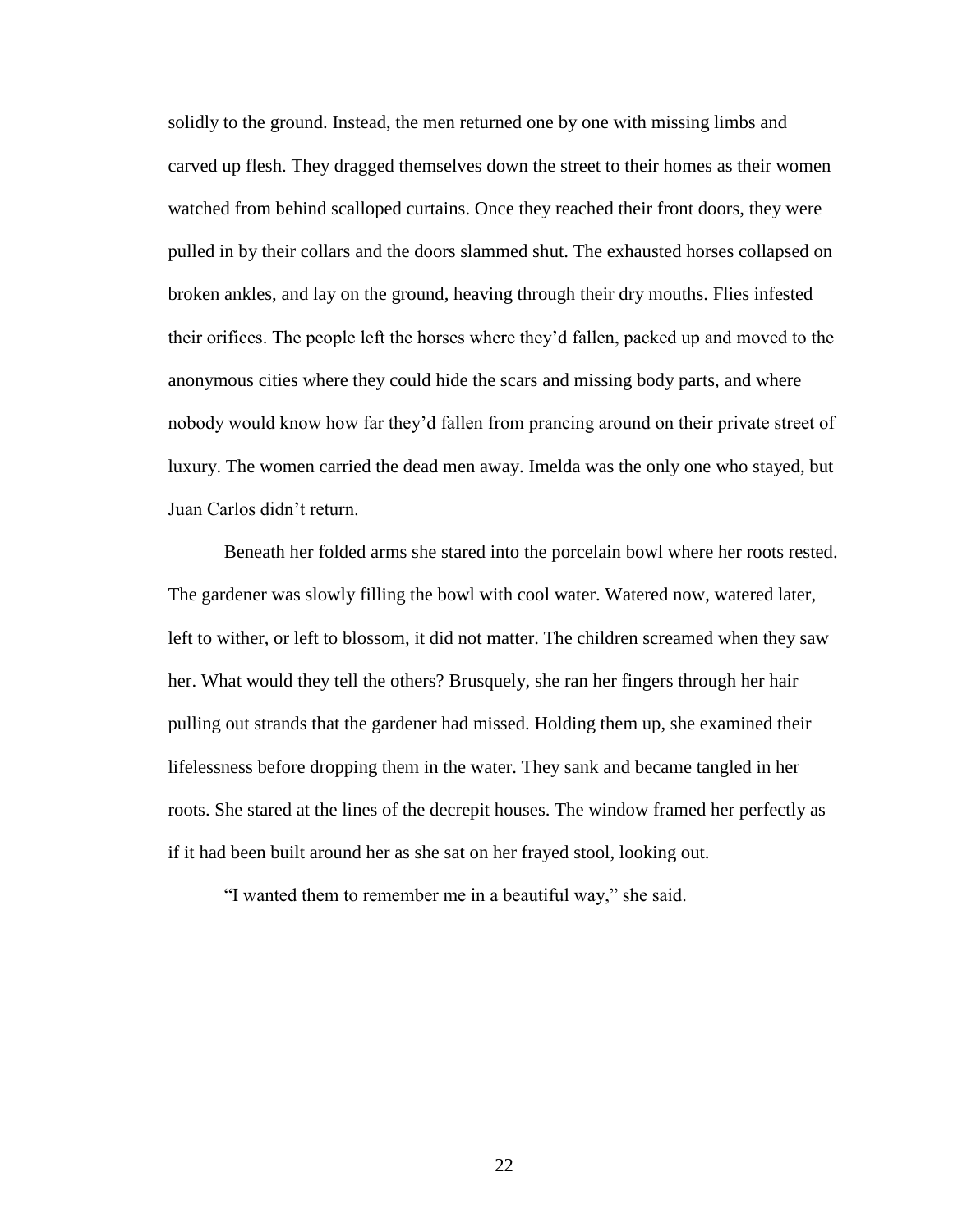#### **Eggplant & Ruby**

She recognized the man in the truck because he used to buy fishing line from *Don's Shop*, where she used to work selling hooks, bobs and miniature rubber squids, and where her boss kept busy fiddling around with fishing nets. They kept each other company, the boss"s wife having passed away many years back and them not ever having kids, and her father busy working, gambling, and picking up french fries for the hungry little brothers to eat. Like the brothers, she was a skinny thing only taller. It was the boss who told her she had a robust spirit.

This was, of course, long before she moved herself over the Martin Luther King Bridge to the city. By then her father had taken the little brothers and moved away to a place called Rantoul, another small speck of town that you only know if you know. Once you know, then it truly exists, a pin point of a place. You feel as if you'd always known such a place as Rantoul with its small houses and large yards, tire swings, broken toddler toys, and screen doors that squeaked. Other strange things were there too, like the Solo Cup Factory, and the school for juvenile delinquents, which had a cot that, at that very moment, she was supposed to be lying down on.

The boss had come to the city looking for her, but she was a rat: she knew were to hide. She'd seen the boss's car rolling past, and so she hid behind a wall, peered around it to see where his car was going. He was a nice enough man, sure, but he wasn"t blood, he wasn"t kin so she stayed hiding until the taillights headed back east over the bridge. She stayed on the west side, the Missouri side of the bridge that arched over the Mississippi River. Nobody she knew—and she didn"t know very many people, just the boss, the old neighbor, the crosswalk guard, the mechanic at  $49<sup>th</sup>$  and Buxit—none of them ever came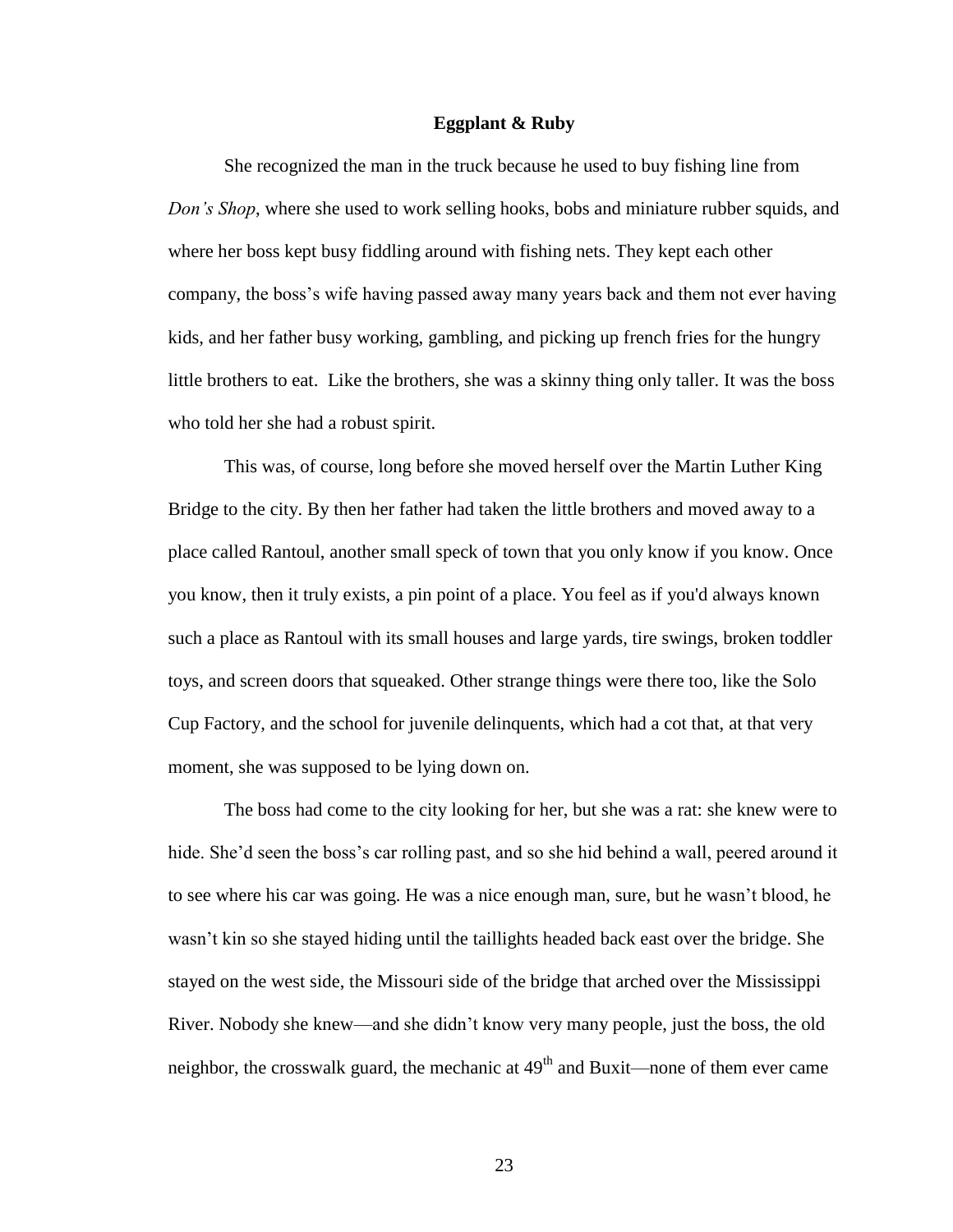out to the city. Maybe somebody came once every six months to the farmers market, maybe once a year to catch a game, but otherwise, no, they didn"t cross the bridge to come to this city filled with tall, vacated buildings and clean streets empty of street sweepers. Even better, the city was too far away for the legs of little brothers to ride their bikes over, so she could stand against the wall of the Old Spaghetti Factory, cross her arms and look up at the voiceless buildings that towered above her and feel that—in the end—all things were equally bad, equally good, equally neutral. Leaning up against the brick wall in the cold wasn"t harmful to anyone, not to the small brothers in Rantoul, or the father, or the boss in his shop, or the girl in the street, or the man in his truck. Oh, the tired eyes.

The truck slowed to second, then first gear. The man inside leaned his head out. His gaze ground her into the wall. Neither of them smiled and this was fitting. If she were another girl she might have been at home asleep, but she was there where the wind whipped around her ankles and swirled up her legs. Then, she was inside the truck where the man turned the heat on full blast. She felt her skin tight against her bones and his hand warm on the meat of her thigh.

The motel sign was half burned out, of course, and the walls were whitewashed as high as somebody's arm could reach. The room popped open, the door pushed along by old cigarette smoke that had been waiting as patiently as an old dog, ready to limp outside with its tongue hanging out. The weak light of the lamp rolled along the surface of a painting—a strange painting of a fat eggplant lying on a wooden floor close to a dark wall. The shadows in the painting were long. The angle was off, so that it looked as if the eggplant might roll awkwardly down the floor and out of the frame. The painting hung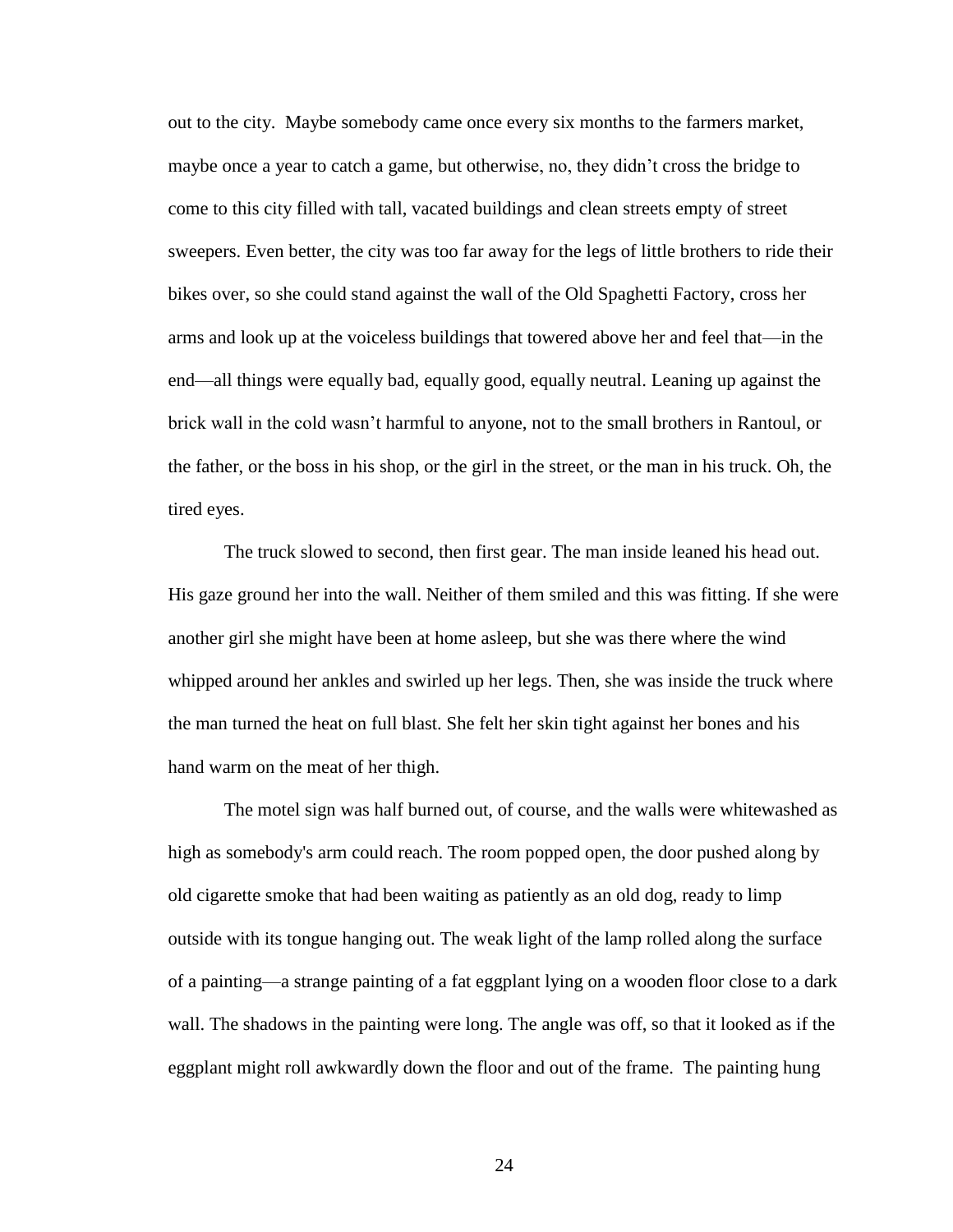above the bed that sunk in deeper on the right side. This was where he sat and slipped off his shoes. She unfolded her arms and let him pull her onto the bed.

"Do you need anything?"

What she needed from him was money for food, a new winter coat, and leggings; she needed a styrofoam cup filled with water to moisten her cracked lips and the fibers of her throat; she needed heat. The warm air in the truck had only traced the surface of her skin but hadn"t penetrated it. She needed more warmth, and now she couldn"t help but get it as he rubbed her in the places where her bones jutted out, punctured her in the places where she was mostly flesh. She placed her hands on the sides of his back, just where the fat would have peeked over his belt if he still had his pants on. There was heat, his bones against her bones, and the wooden bed frame knocking against the wall. From where she lay, the upside down eggplant became a large splotch expanding and contracting. What a rare color it was. There were flowers that color, and berry stains. It was the color woven into strands of black hair but that was only visible in the sunlight. There were parts of the human body that seemed like they"d be that color, like the liver, if healthy, or the deep parts of the ear where the tiniest bones lay. Bruises at the middle stage were that color, so were the upper layers of a twilight sky expanding and contracting until the man stopped.

The eggplant took its shape again. The heat between their bodies evaporated. She was cold. She put her clothes back on, then lay back beneath the covers on her back with her limbs completely straight, palms down, and fingers spread flat. Fresh cigarette smoke filled the room. It rose and disappeared past an invisible line that marked the top of the room from the bottom.

"I"ll drop you off some place."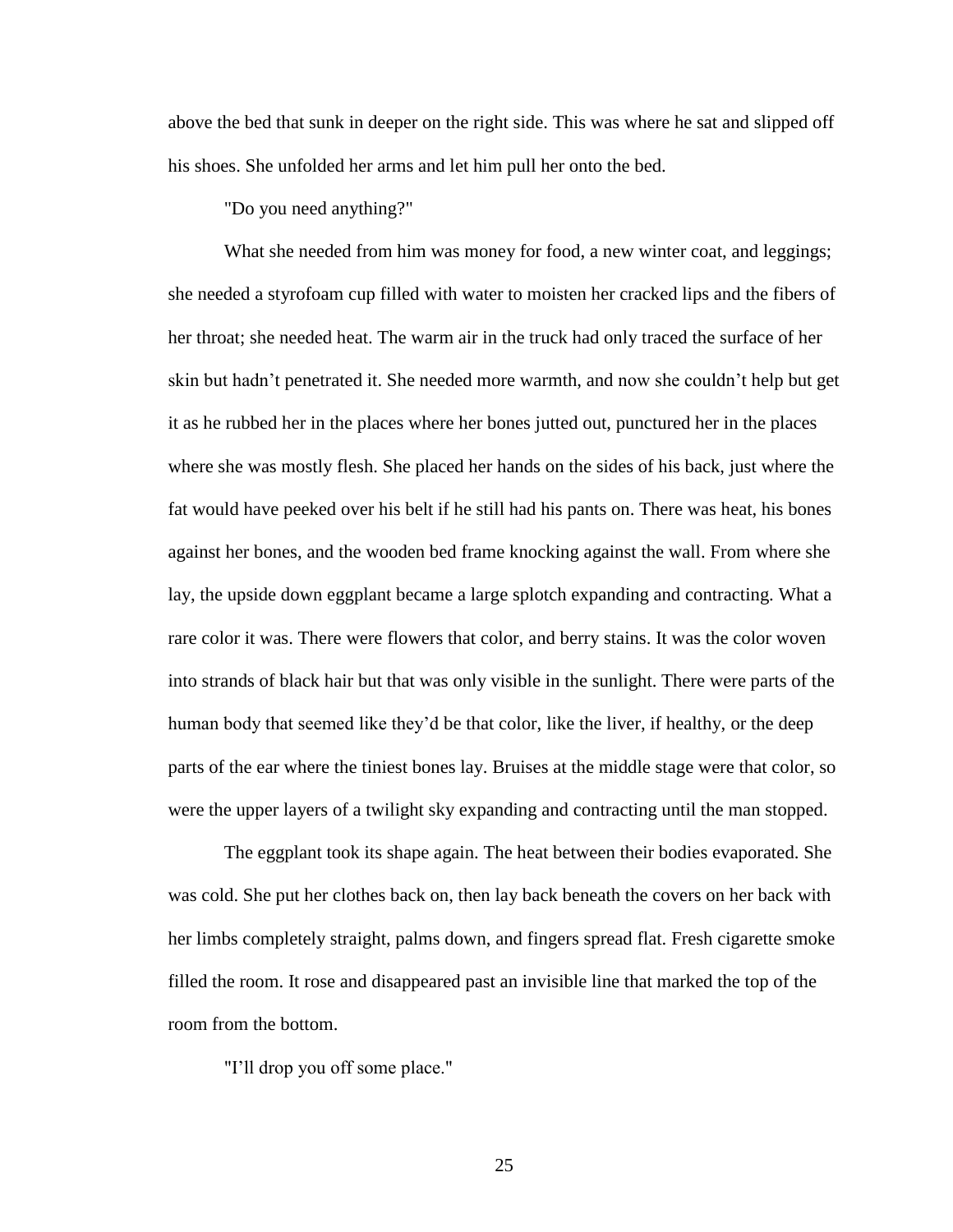In that wild imagination of hers, she had seen herself lying under the covers for a little while longer, but she nodded and sat up. He cracked his back and the bed springs squealed like piglets as she turned away from him, swung her legs over to the side of the bed and waited for him to dress, to put out his cigarette, and to check his watch.

"Where to?" He was on fire now, riding with his window all the way down, so she re-crossed her limbs to contain the shivering.

"That IHOP over there is fine."

He pulled up to the curb and pressed two bills into her hand. He turned the radio dial back and forth while she unfolded herself and opened the door to get out. As she slid off the seat and reached one foot to the ground, she looked at him once more before slamming the door shut, cutting the line between them.

She felt as she did every time after. It didn't matter how long she and a customer stayed in a room. There was always a web of dried semen on her thighs, which turned her moles into flies with their wings ripped off. If she could, she would unzip her suit of skin and step out of it for a little while, hang it up to be washed and dried. If it were her choice, she would step out of her body, be safe and silent as she had once been while dusting off shelves in the sunlight.

"Damn girl must have run in quick," mumbled the man in the truck. From the rearview mirror, he saw no trace of her, only an empty bottle on the sidewalk.

\*

All she had done was blink. Now she couldn"t figure out where she was, only that it was warm without the rubbing, moving, and opening of vents. She pressed her hands to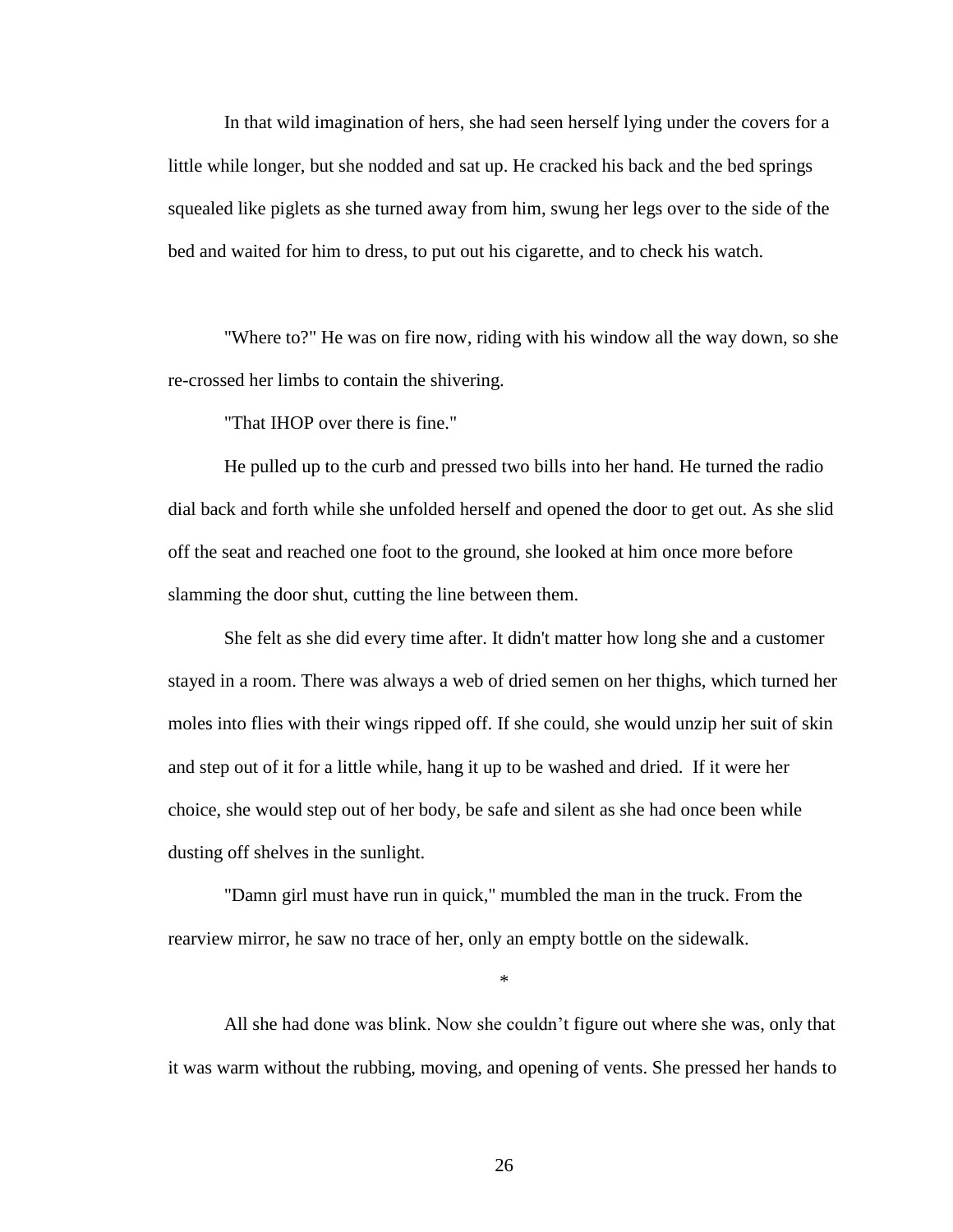her eyes to see if they were open, but she couldn"t tell where her hands were, so she tried opening and shutting her eyes, but she couldn"t tell if she had eyelids. Pausing for a moment, she inhaled and decided that she could see after all, whether it was by means of her regular eyes, additional eyes, or sensing vibrations. What she saw was what she felt, which was glass. The floor was glass. She extended herself sideways. The walls were glass. What she saw was what she sensed. Above her, the glass extended and narrowed until at the very top there was a perfect circle of sky filled with its familiar dim stars. She was inside a bottle.

She pressed herself against the side of it and was surprised that the IHOP where the man in the truck had dropped her in front of was still there, only it was of a monstrous size now. It still welcomed with its warm lights calling to outsiders to come and sit in the glow of the lamps that hung from the ceilings. The same waiter with long sideburns was still moving around inside, his antennae-like hands wiping down the tables.

A flicker at the top of the bottle caught her attention. The opening was covered and the sky gone. The bottle rocked back forth, glass scraped against cement, and then she was lifted in the air. Whoever was carrying the bottle walked with an easy gait, and she moved smoothly back and forth. The movement was soothing, rather than malicious, like being on a swing, braids flying high beside the ears, tips lifting past the temples. There were no inner alarms, no shouts of panic, only thoughts of rising to the tree tops then dipping down to ant hills. This went on for awhile, tumbling with ease, no bruises, no pain, a lotto ball blowing in the machine. Whoever she was, she was not anymore. However she"d come to be there, that moment had ceased to exist. With each rotation, each flip, she lost any memory of being touched, either beaten or caressed. She swept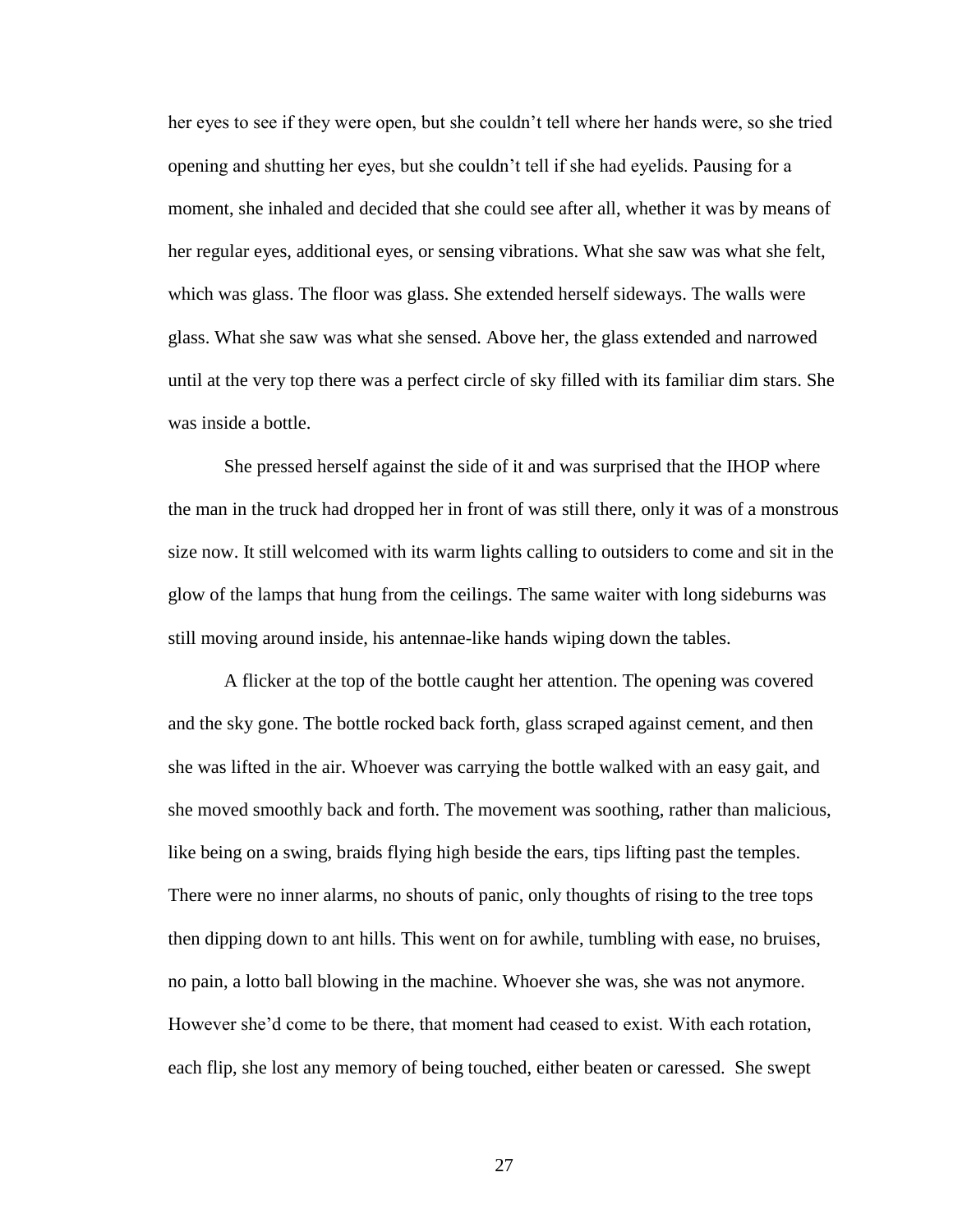across the bottom of the bottle, then somersaulted through the narrow neck and propelled herself off the top, back down to the bottom, a trapeze artist without the burden of ropes tangling up her feet—if she even had feet. She spun, a puff of air, a bubble, a mist, a thought rolling down a blade of grass.

The movement stopped. Again, she was at the bottom of the bottle. There was the sound of a cork popping out of glass. The top was open again, but the night sky didn"t return. In its place was flat alabaster, but before she had time to contemplate this new surface, she felt the bottle being lifted and turned over. The movement was abrupt. All the sensations she had of herself smashed together and whooshed downwards. All of her mass gathered together. For a moment, she was compressed and hysterical as she slid and flew off the lip of the bottle. If she had eyes, she closed them. If she had a stomach, she lost it forever as she free fell through the air and landed on a wooden surface.

\*

She woke up to the vibration of the surface beneath her and heard: *Who are you?* She searched for the source of the voice. A flat, circular form was lying next to her. It caught the light and was bright and the rich color of eggplant. The form vibrated again. So did the wooden surface.

*You are?*

She wasn"t sure if she still had a voice. She wanted to speak, but didn"t know what name to give.

# *Don't know.*

Each sound she made was a snowflake that blew towards the form next to her and melted against its surface. Maybe the form next to her knew something she didn"t or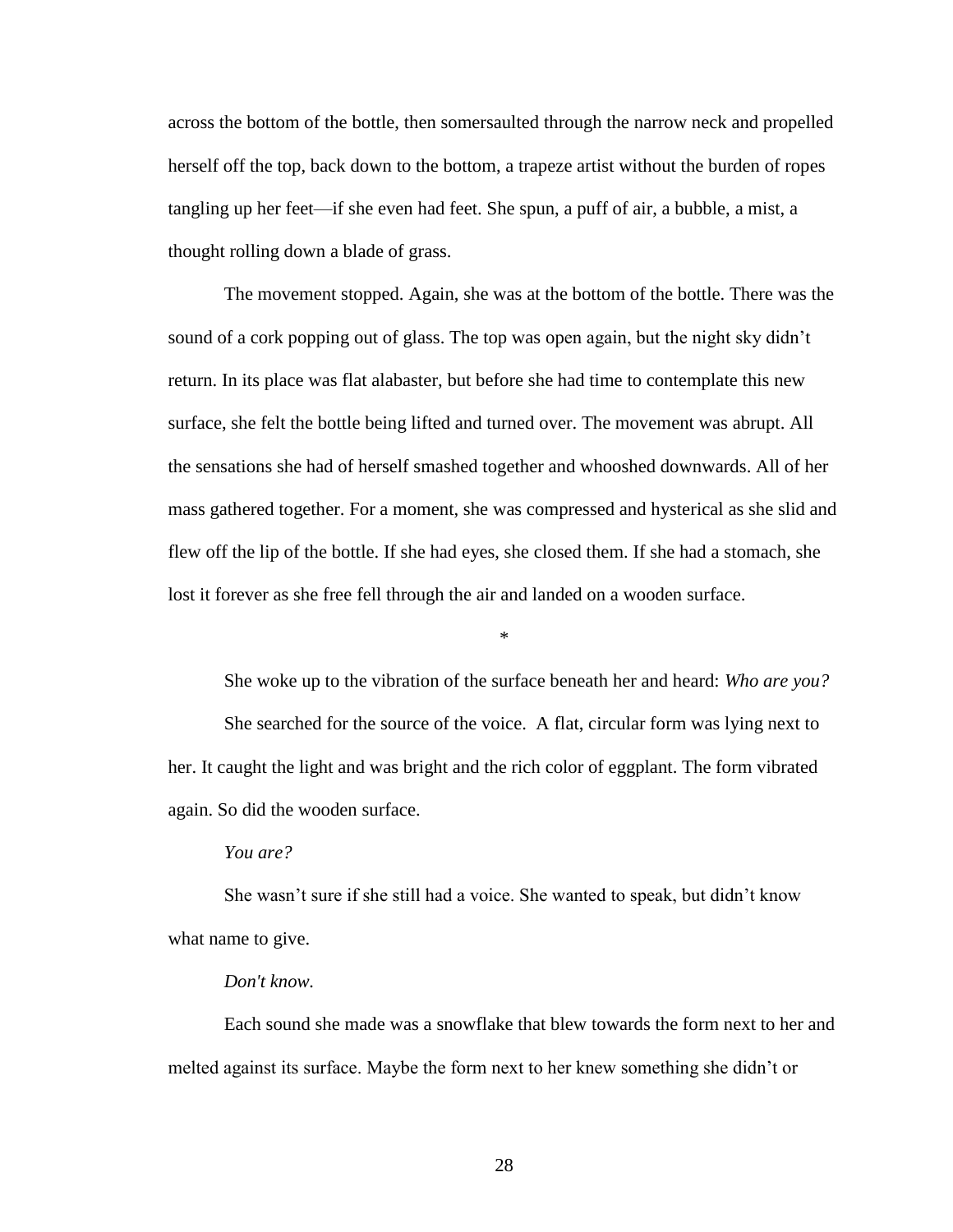maybe it at least had a name. She spoke again.

*You are?*

*Don't know.*

They spoke for a long time, telling each other bits of stories that they knew, though how they knew them was every bit a mystery as their own actuality. She told him of feeling cold to the bone marrow, of trucks rolling slowly, of small towns with broken toys, buildings that housed children with no parents, and parents of children with no parents. There were children behind walls, quick fondling beneath skirts, and the loss of a flip flop. There was running barefoot through dirt, sucking on a straw that had root beer at the other end of it. There was the lift of a hand, the drop of a hand onto the lap of a somebody who"d fallen asleep and forgotten what brought the girl there.

\*

The eggplant-colored form beside her spoke of a river whose river bottom was coated with cement, its natural muddy state strangled. The river ran through a place called Los Angeles, where at night a young man walked beneath the freeway and alongside that same river. From this lower position that almost felt underground, he could appreciate the glare of the street lamps on the dark water and the sound of vehicles driving above him. Beneath the shifting reflections, the river manipulated itself. It flowed and moved like diluted soy sauce. It was a shadowy scene except for ruby drippings oozing from the young man"s arms. Everything of importance was this color, from fruit punch and chips coated with chili powder, to the skin beneath ripped cuticles, to the sacred heart of Jesus hanging on the wall past which his mother walked in her work uniform. And then there was the juice of tomatoes, the lining of uteruses, lacey bras with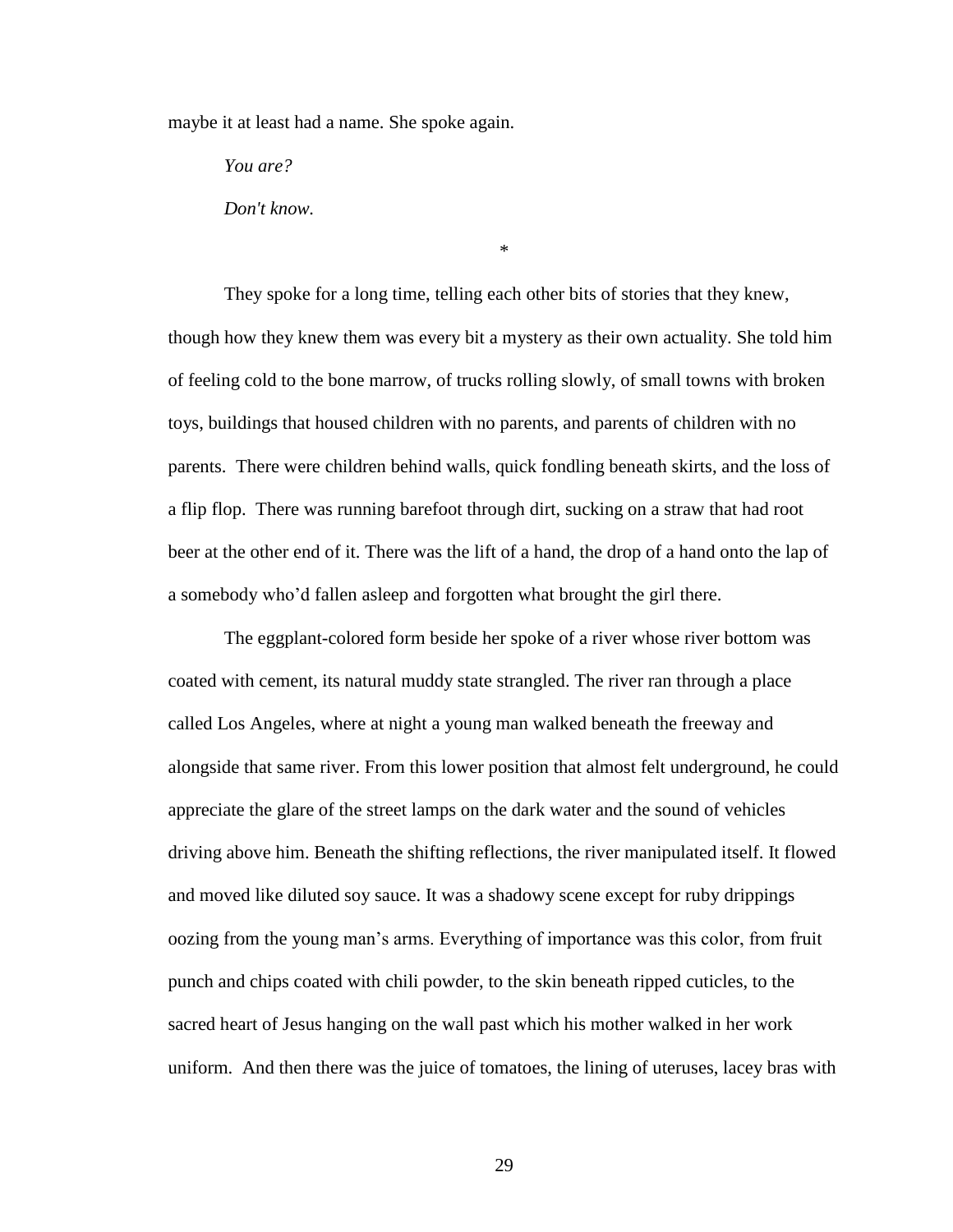small bows, pointed nipples, dog penises, devils, STOP, letters painted on cardboards: "SAVE OUR RIVER!" There was smeared lipstick*,* half a face blooming larger than the other half, and an ambulance with flashing lights.

The young man crouched by the inky river that smelled of sewage and that gurgled in drains stopped up with dead leaves and plastic bags. The river choked on layers of slime. He slid too near the edge, and the water stabbed through to his toes so that he dropped the razor in the water, and closed his lucky eyes to the cold.

They shared these tidbits of life with each other, frame after frame, picture after picture, moment after moment. None of it was of any particular importance, not in that place where there was nothing much to do but study the surface above them, flat and pale alabaster. Shadows and light made cyclical paths across it. Then, too, there was the surface on which they lay, flat and wooden. There was time to study its texture, to find out where it was smoothest and where it was marked. If lying between these two parallel planes went on forever, they would be happy because, here, it wasn"t cold and, here, they weren"t hungry. Sometimes, they thought of a young woman on the abandoned side of a bridge, or of a young man leaking blood beside a river. In these moments they felt sharp twinges inside, so together they gently studied the pattern of shadows and lights in cycle after cycle until they felt smooth again. There was a whooshing sound like the ocean or the wind blowing through palm trees. If this went on forever, they wouldn"t mind at all, because they chased the shadows until they became part of them, and floated off with the sound that was the ocean and wind blowing through palm trees.

*We are?*

*What we've always been, two stones lying together on a wooden table, one ruby*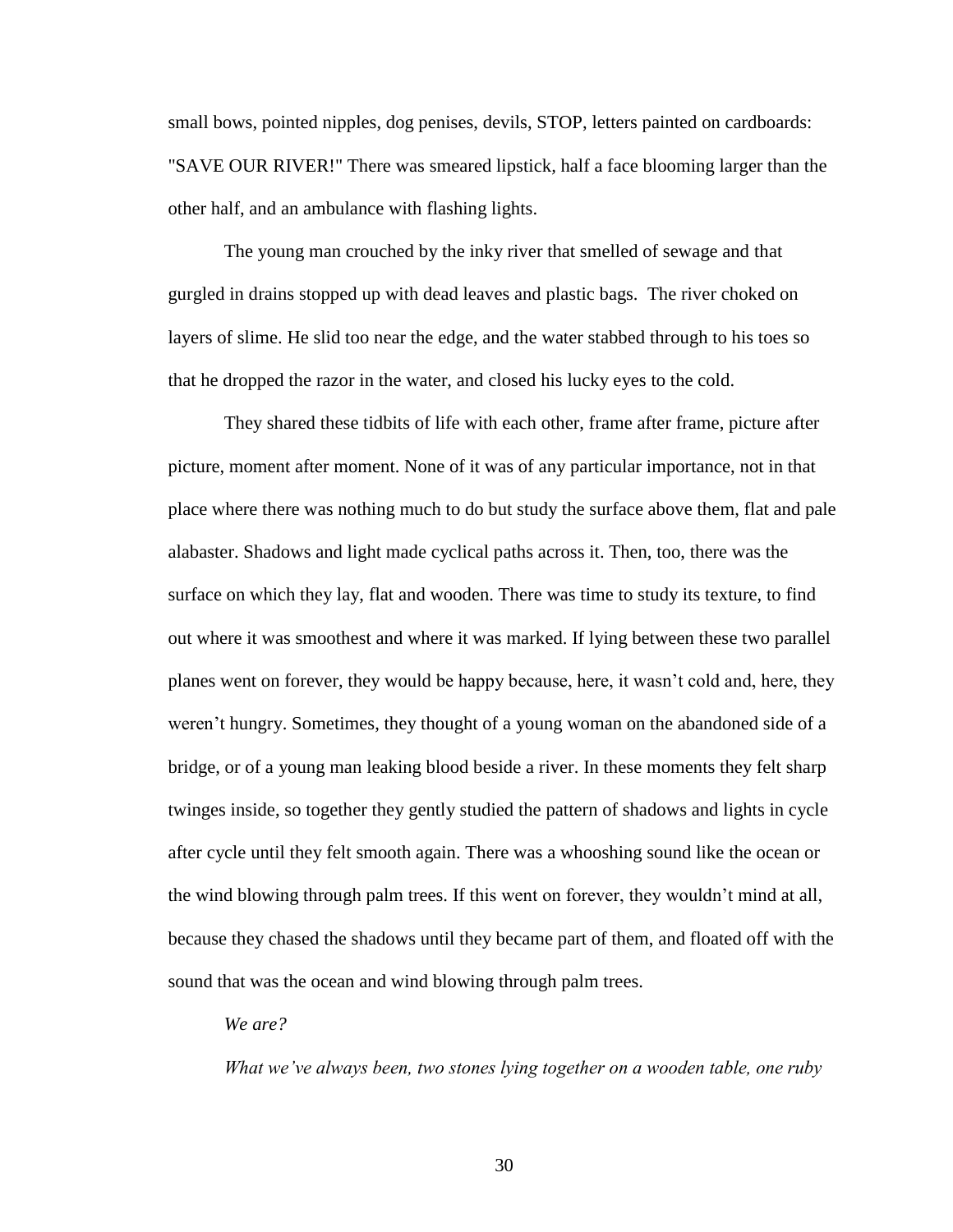*colored and the other eggplant. The stories we know are the ones we heard as people walked past, as they stooped to pick us up, tossed us into a lake where ducks paddled above us and a fish swallowed us. Somebody caught the fish, cut the flesh open, dug us out, washed us down drains that led to the ocean. The tide carried us back to the shore, where we were collected once again, and words continued to fall on us, dripping. Each sound was distinct, melting when it touched us.*

The wind blew around and between them, creating a passage. It carved first one, then the other, until it seemed as if they were made from one piece, then split, each one worn smooth by erosion*.*

\*

She cleaned between her legs with wet paper towels, and she wiped the crust off her thighs. She counted *one Mississippi, two Mississippi,* until she reached 120, all the while rubbing soap into her hands. After this, she splashed water on her face and through her hair. There was no mirror to show her reflection, but she caught a version of it on the round knob of the hand dryer. She used it to reapply her lipstick, then returned to the booth where she sat with her legs folded underneath her. It was warm here, and the waiter with the sideburns passed by again.

"More hot water?" The gentle hand kept pouring.

All the muscles and bones in her body ached. She played with quarters. Moving the change around in small circles, she decided. She would try just a small thing, a wee thing that would not mean much, or amount to much, a simple phone call to the boss, who was probably at that moment untangling a ball of fishing twine. Probably, maybe he would answer and then maybe she could take a shower, fall asleep in a safe place, get up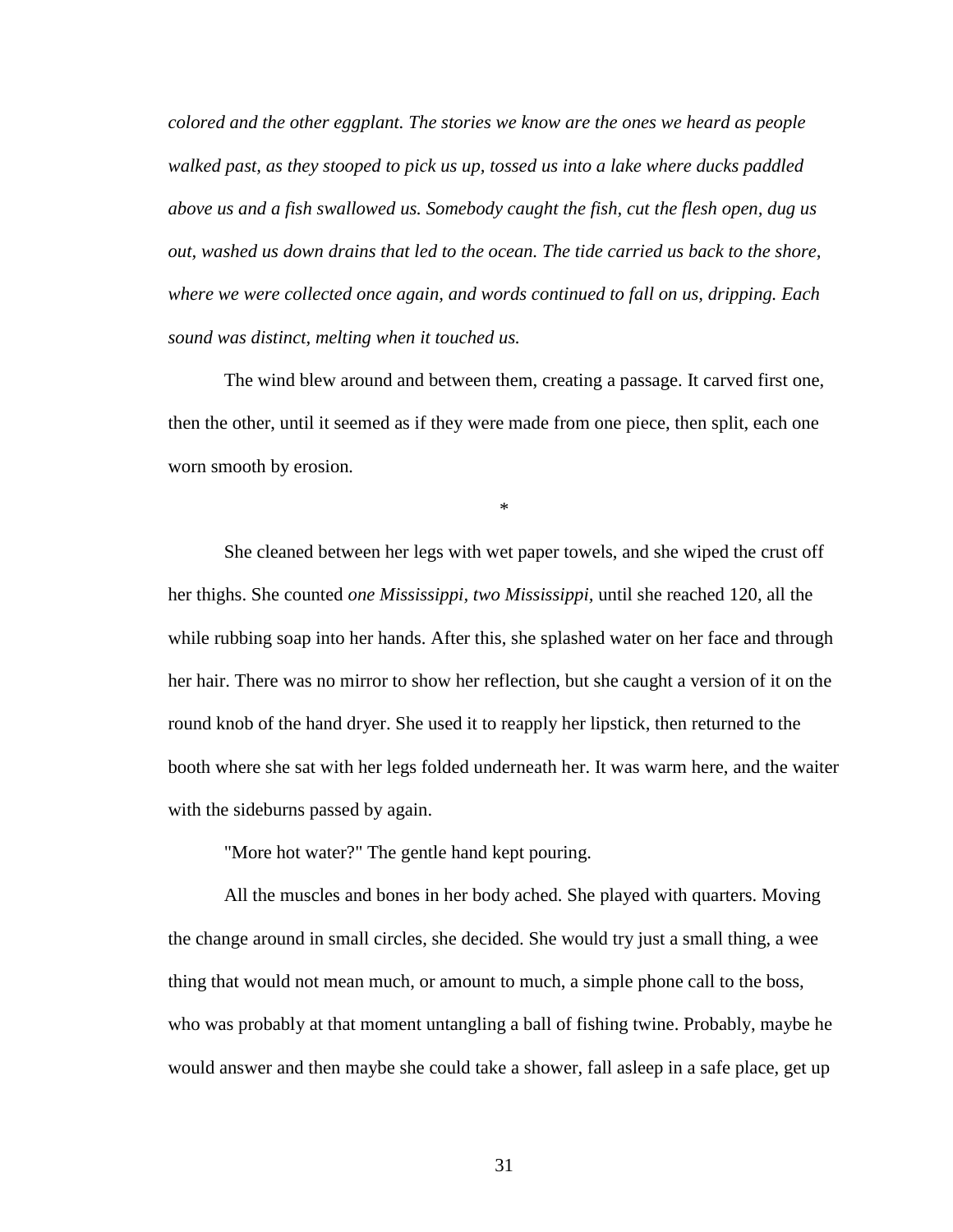in the morning, and then—then what? The momentary confidence she felt from the friction between her finger and the quarter evaporated. Then what? Too far, too much, to call, too shiny a quarter, too long the bridge. Her heart broke from its rhythm. Her hands froze. Her pupils widened. Eggplant splotches expanded and contracted in the dark. A young man crouched beneath a freeway, beside a roaring river. She waited. He dropped a sharp something into the water, stood up slowly. When he began climbing up the slope of the hill, her heart returned to its usual one. two. one. two. Her index finger pressed again on the quarter, and now she slid the coin across the table into the open palm of her other hand. Numbers rang and spun through the air. As she scooted out of the booth and stood up, ruby-colored words dripped off her body. The young man listened as they spilled to the floor, then he pushed on forward towards the darker but closer sky.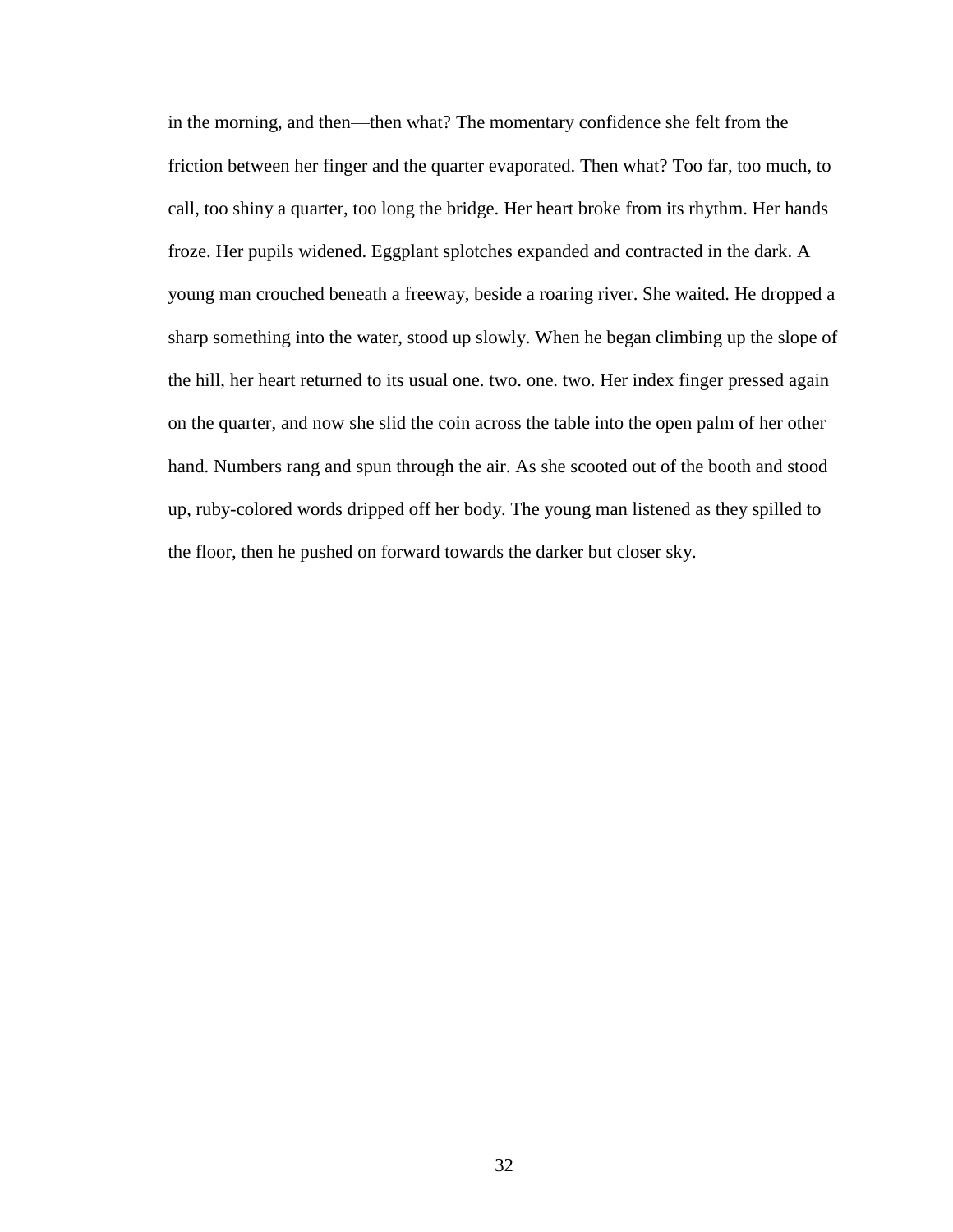### **Curios**

Shiloh is changing. This is why it's important to have codes of dress and codes of behavior, otherwise, we get someone like the woman who lives—lived in 402. Even after we convinced her not to paint her house kiwi green, she committed more behavior code violations. She lived alone, worked as a bartender, wore mini skirts, smoked cigarettes in the front yard, and had been seen leaving with different men on *numerous*  occasions. We surmised that she might be working as an escort lady, so we tailed her. Turns out she was on a date. But, dating like that at her age? We all agree that dating is more trouble than it's worth, but some people don't have hobbies other than—well, no, that"s wrong. It turns out Ms. Georgia Saipan Jackson did have a hobby besides dating. She was a collector, but we"ll get to that.

This story begins when the García family in the house to the left of her, and Ed and Veronica to the right, noticed they hadn"t seen her leaving the house for a good three days, not even to go on one of her dates. We really started suspecting something was wrong when a coworker of hers came to the neighborhood. Nobody around here drives a car like that, with those spinning wheels, so naturally we approached him right away. We were friendly, of course. We always are. It's not about being antagonistic. It's about being open, knowing what and who is going on, so we introduced ourselves as representatives of the Good Neighbors Association. The young man seemed nice enough, too much cologne, but he was polite, saying that Ms. Georgia hadn"t been to work the last two days, and hadn"t called in either. Not that we assumed anything about her, but it was good to know that at least she was a responsible and punctual worker, even if "work" meant wearing a low cut shirt and standing on the other side of the bar. We accompanied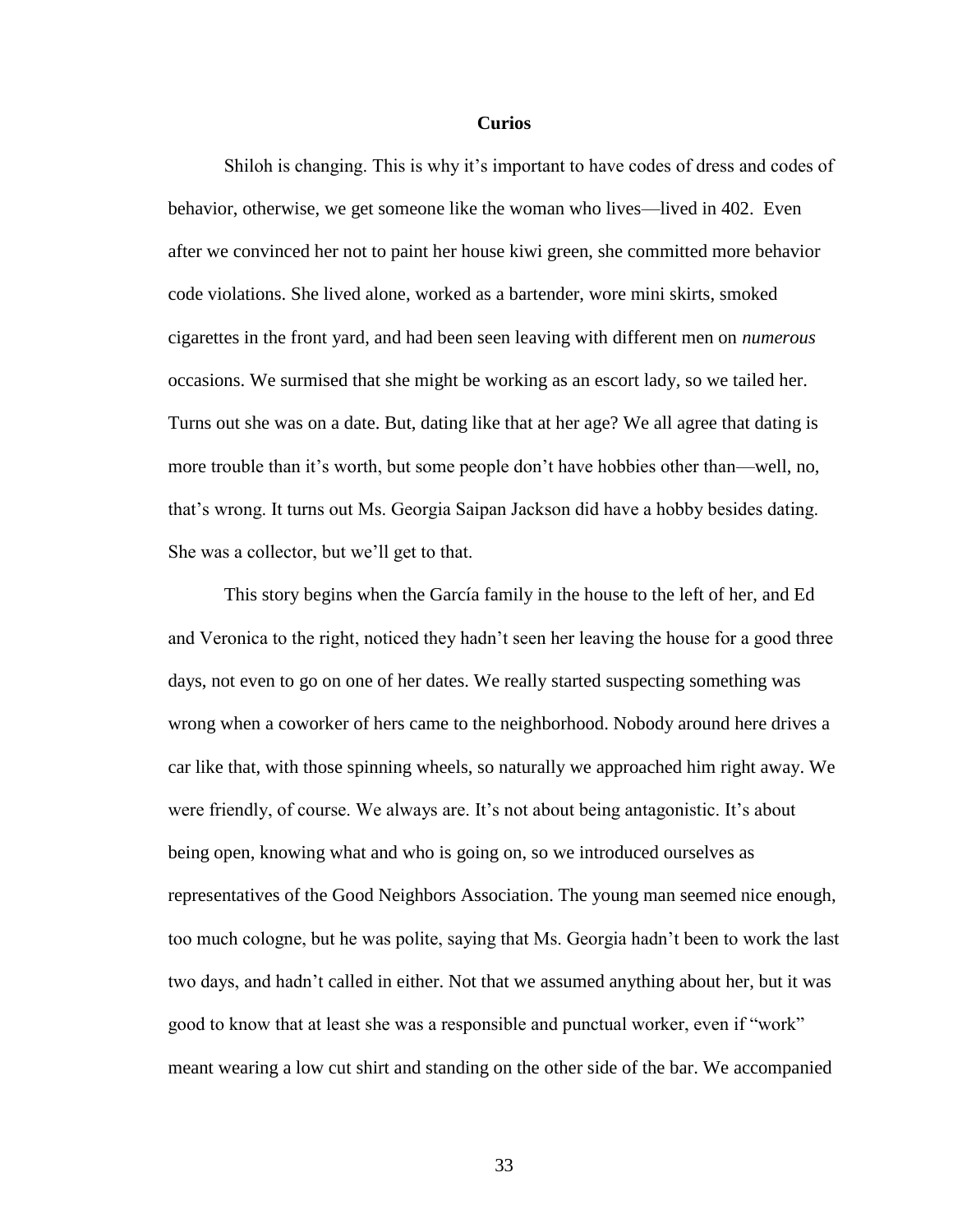the young man to the front door, rang the doorbell, and peered into the windows, but the glass was thick and blurry. We couldn"t see anything through them but vague shapes and shadows. There weren't any funny smells or pitiful cries of a trapped or injured woman. Really, the place was a hair past serene. We went around back, but the only things out there were some slippers, a rocker, a rickety table, and another locked door.

Well, we were just about to give up, but turns out the young man had a spare key. We didn't want to offend him, but we weren't born yesterday. Why he couldn't have been older than twenty and Ms. Georgia was well into her 40"s, maybe even older. With women like that you can't always tell their real age. Usually they aren't forthcoming about it either. It seemed more than a little curious to us that he hadn"t told us about the key right away, so we told him go to on ahead and use it, just to see if he"d bite and show us the way in. We gathered around the door, knocked one more time and listened to the knock fall flat. We rang the doorbell one more time and listened to its hollow ring. Then we gathered tightly together as one, behind the young man, as he unlocked the door.

Ms. Georgia lay on her tiled kitchen floor beside a shattered glass bottle. She was on her stomach with her palms pressed to the floor as if she had attempted to catch herself but failed. Her eyes were open, turned towards us as if she had heard us standing out there and had been trying to pull us in by the string of her dead gaze. A single shard of glass stuck out from the white of her left eye. Clear liquid, most likely from the broken bottle, puddled around her cheek. From the corner of her mouth trickled blood that touched the floor and mixed in with the puddle. Her faded lipstick told us she had been on her way in rather than on her way out. Her nails and toenails were painted bright orange (tacky, but a suitable color for her). She was barefoot and wore a clingy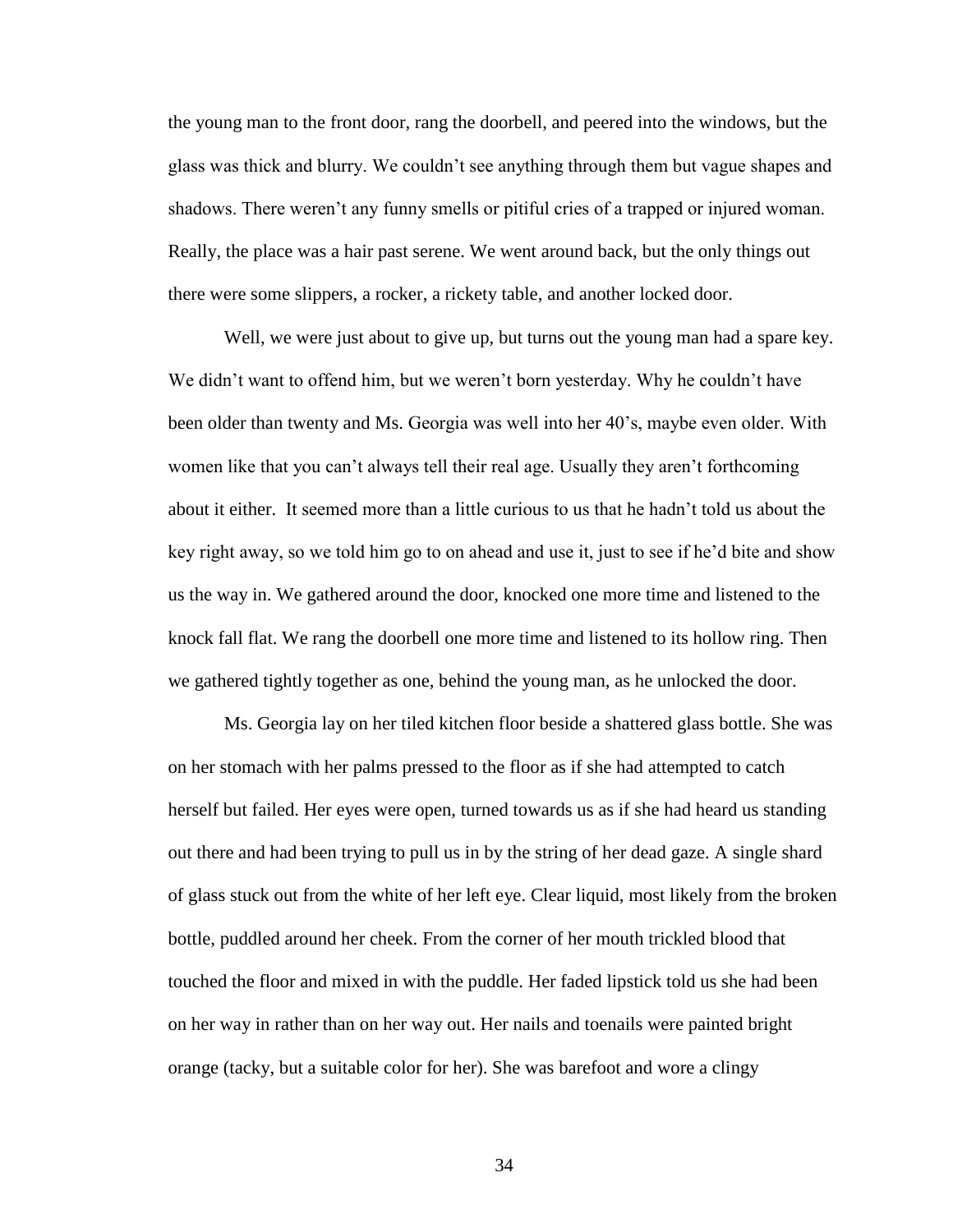wraparound dress that exposed her neckline (not surprising) and revealed how gravity was pulling eagerly on her skin and breasts.

We decided not to call the police yet. At first the young man protested. He tried to wrestle his cell phone back from us when we plucked it away from him, but we calmed him down by pressing our hands down on his shoulders. We pointed out that there was more going on in there than just Ms. Georgia"s body lying on the floor. The house was filled with hundreds, thousands of bottles that sat on every windowsill, shelf, countertop, and all along the floor boards. Even more disturbing was that inside of each bottle was a doll that looked just like her. We looked in every direction and there she was over and over again: Ms. Georgia reflected off the bottles, Ms. Georgia as a tiny plastic doll, Ms. Georgia dead on the floor with her eyes open.

My life wasn"t spectacular. Nobody will understand it completely. I barely understand it at all, but I can see it a little better now that it's gone. I can step back, hem and haw, and study it if I want to, not that I was ever one for studying. I'm just here to pass my hand through it one last time, hold it up to the light, let it fall between my fingers. People will forget me, as is natural to do. Eventually, I"ll be nothing but a lipstick stain on glass.

\*

On summer nights I used to sit out on the back porch with candles burning sweetly, a silk robe wrapped around my body. I liked to breathe the thick, humid air of Illinois summers with a cup of tea in my hand, a shot of whisky stirred in, a final thought. I"d sit with my slippered feet resting lightly on the wooden planks of the porch, and sip and rock while staring contentedly at the trees shifting shape in the deepening darkness.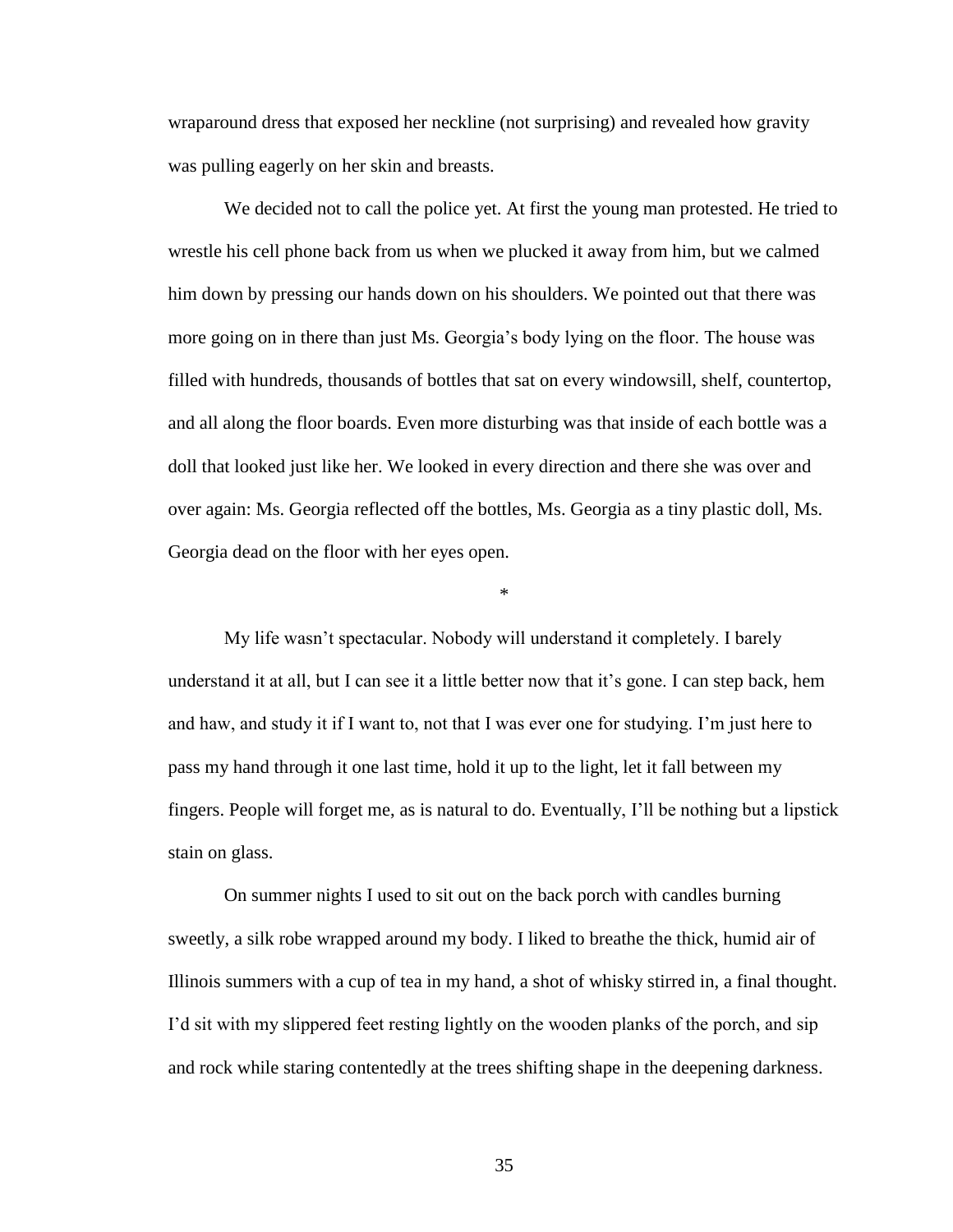For a good half hour that"s all I would do, so that the tension from my body could escape and become lightening bugs weaving above the blades of grass. Then I would lean down and pull out my bottles from a basket beneath the table. Inside those bottles is where I kept my memories of Reginald. My memories were safe there in those bottles. Peering inside of them, I could relive my happiest times with him. I could keep the best part of my life close to me…

# Bottle #1 The Richmond Pier

It"s a regular old dirty day today. The tips have been shit and after four months of living in Oakland, it still hasn"t gotten to be any more like home. Being stared at by strangers while I dance doesn"t count as companionship. I drive to the Richmond Pier. Nobody ever talks about going there even though they do, so I figure if nobody talks about it then there has to be something special to it—everyone trying to keep it such a damn secret. I drive up the gravelly road towards the water. It's so windy out that my hair is a mess as soon as I step out of the car. Low lying waves race over the water. There"s only one person out here, sitting slumped in a foldout chair with a blanket. He has a cap pulled down over his eyes, but I catch their hazel glint when he glances up. He"s floating a toy boat on a rope. There"s something in the salty air, and I sit on a bench near him. We barely speak, except for a few comments on his part about how the weather affects the movement of fish. Somewhere in that sparseness of conversation I nod off, my mouth falling open, still conscious of the air coming off the ocean and down from the hills. The air curls up inside my mouth and touches the surface of my teeth. His boots scrape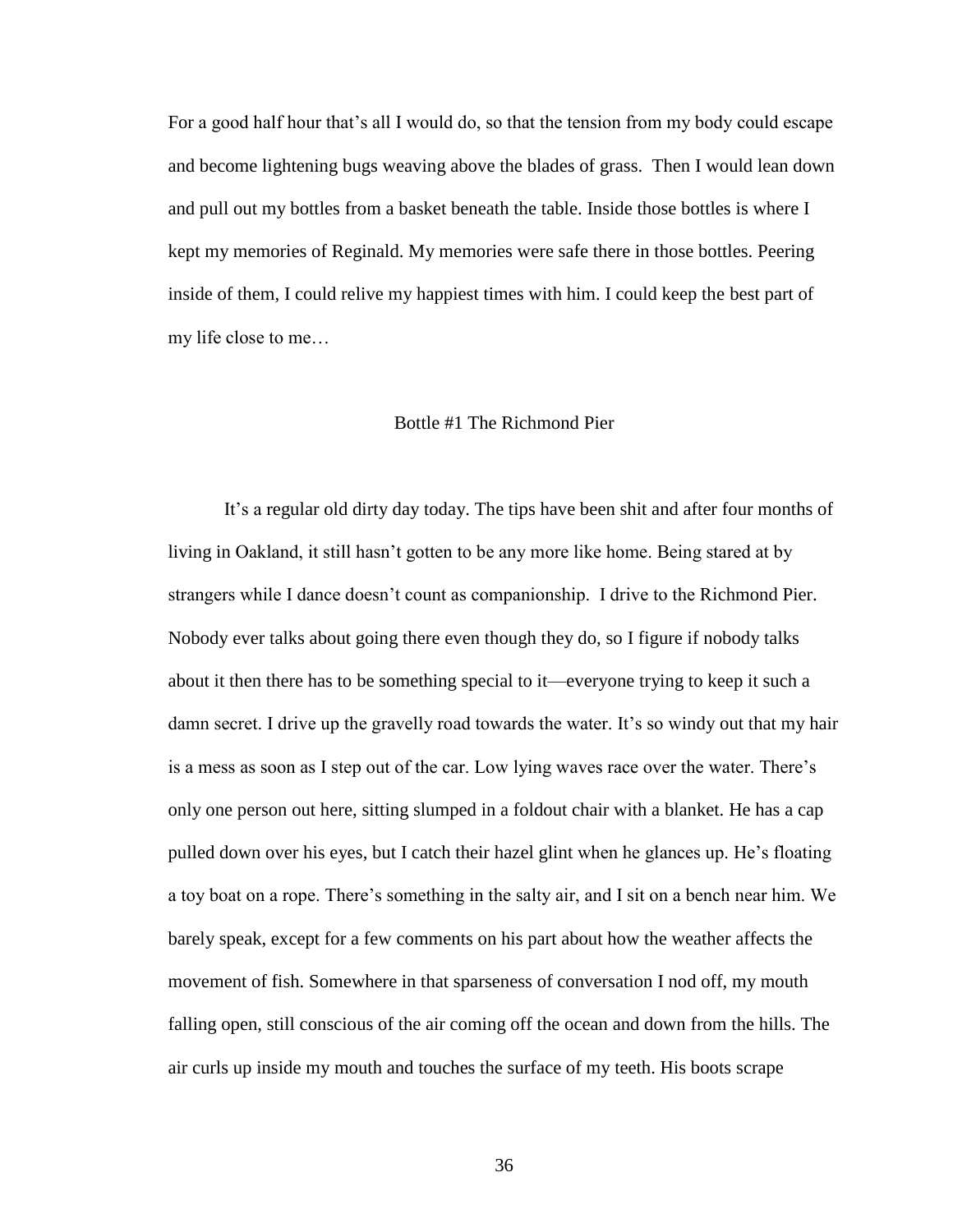against the wooden boards, and his ring clinks against a bottle as he lifts it to his lips. He touches my arm with a beer, which at first I don't take, but then, why the hell not. It's alright to drink a cold one while sitting with another soul watching the wind make waves.

#### Bottle #87 Easter Sunday

Reginald never comes to church with me, but today he sits beside me in a back pew and flips through the pages in a songbook. We drive with the windows down to my house. My place is small. The bed is small, so is the window. Through it we hear the sounds of cars driving past and shopping carts crashing into brick walls. We're too far inland to hear the water. I used to be thirsty for that sound every day, but now: such liquid things are tongues and thighs, such heat floating and rising.

## Bottle #172 The Oakland Pier

It stretches on for a mile. We take our time walking it. This night is the best of Oakland nights with the warm air, a light breeze carrying the sounds of dinner parties in the hills and barbeques in the flatlands. The pier stretches on for two miles, but we take our time walking and listening to the clop, clop of water against the legs of the pier, the tap of our dress shoes on the wooden planks. At that hour, and on this night, there are few fishermen and women, even fewer fisherchildren who like pulling their hoods over their heads and wearing fingerless gloves so that they can pick up their playing cards. The pier moseys on for three miles and we talk over dream matters like driving the Thunderbird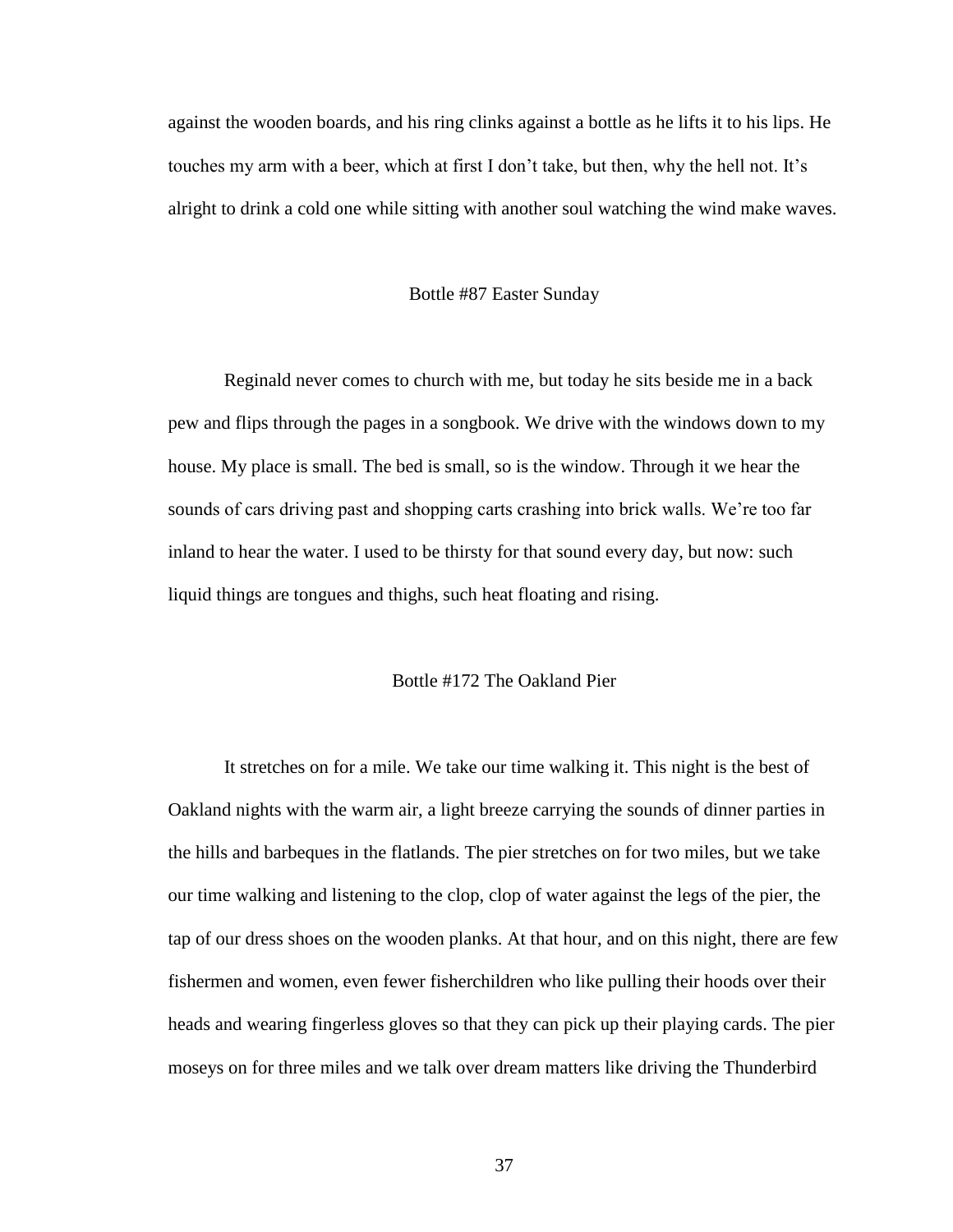across the continent from West Coast to East. We talk about easy going matters: the cocoa in the chocolate cake, the berries in the wine, the first draft picks. The ocean laps against the bottom of the pier. The fisherpeople wind their lines up tightly, then toss them back out again.

The pier slowly curves up, then glides down towards its end, which is boarded up with parallel, wooden beams. We put our faces in the gaps between them and look out at the body of water that moves continuously in search of the Pacific. The sky is black with silver punched in it. Turning, we see that behind us are thousands of golden points dancing on the hills and along the shores. The pier goes on for light years.

\*

Ms. Georgia surely must've been crazy.

Some of us, thinking to give us more light, pushed back the curtains and lifted up the shades. All those bottles with the sunlight glinting off of each and every one of them. Rays of light shot into our eyes. We blinked and shuffled, tried to shield ourselves. In our blindness we were like a mess of pigs in a pen blundering about, knocking up against each other. The daggers of light jabbed at us. We could sense the weight of Ms. Georgia"s body on the floor, the weight of her death pulling us down with her, against her. Those of us who were by the windows, quickly pulled the shades back down and shut the curtains.

We could see again and we didn't like what we saw, none of it.

The dolls inside the bottles were like toys from a gumball machine. They had plastic nubs for noses, ears, and mouths, and slight indentations where the eyes should have been. Each bottle had two dolls in it, one that was clearly Ms. Georgia with her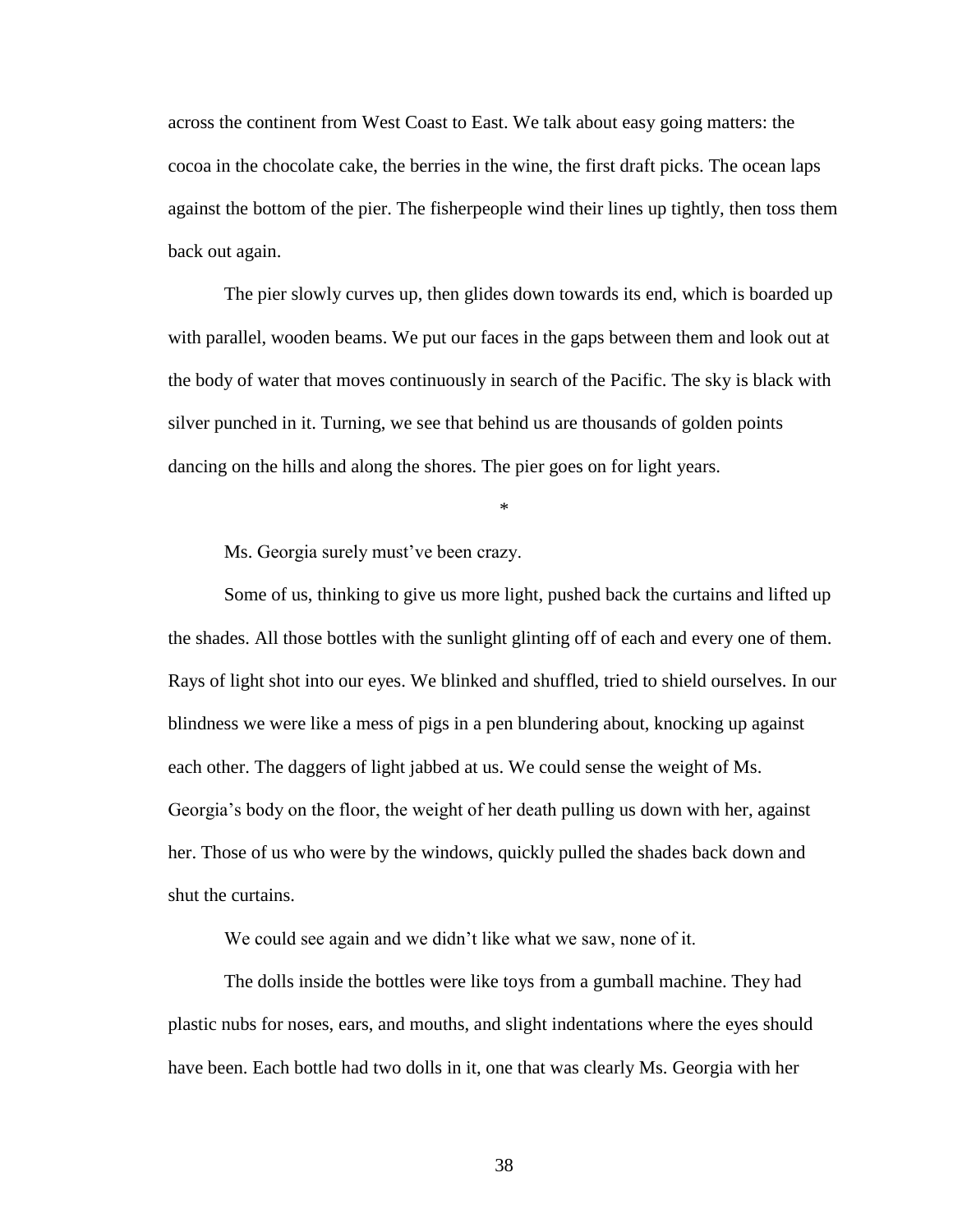orange fingernails and flipped out hair, and the other one that was an unidentified male doll. A chill went through all of us. What man had she bottled herself up with? What man had she replicated herself with over and over again? We couldn"t help ourselves. We couldn"t control our reaction.

"Is that you?"

We questioned the young man who claimed to be her coworker.

"You have a spare key. Is that you supposed to be in the bottles with her?"

We avoided looking at Ms. Georgia's body on the floor and thinking about the antics she must surely have engaged in with this young man half her age. Oh, the fright in his eyes when we surrounded him. We were driven by confusion, by the oddity of those dolls, and maybe even by whatever strange liquid on the floor that formed the puddle around Ms. Georgia"s face. We surmised that it was possible that whatever had killed Ms. Georgia was still in the air, slowly corrupting our systems as we tried to get to the bottom of her death.

"Did you make her do this?"

"Not me." And he pointed to the skin on his arm. It was true. He had a fair complexion compared to the male doll in the bottle. He pointed to his facial hair and earlobes. It was true. The doll didn"t have his wild hair or earrings. We surmised that the man in the bottle was an older, more conservative gentleman.

"You don"t know who he is?"

"No idea. Maybe there"re some pictures lying around?" The young man had hit upon something. Maybe there were clues around the house. We were about ready to call the police, but we knew that once they arrived we would be shooed away, the house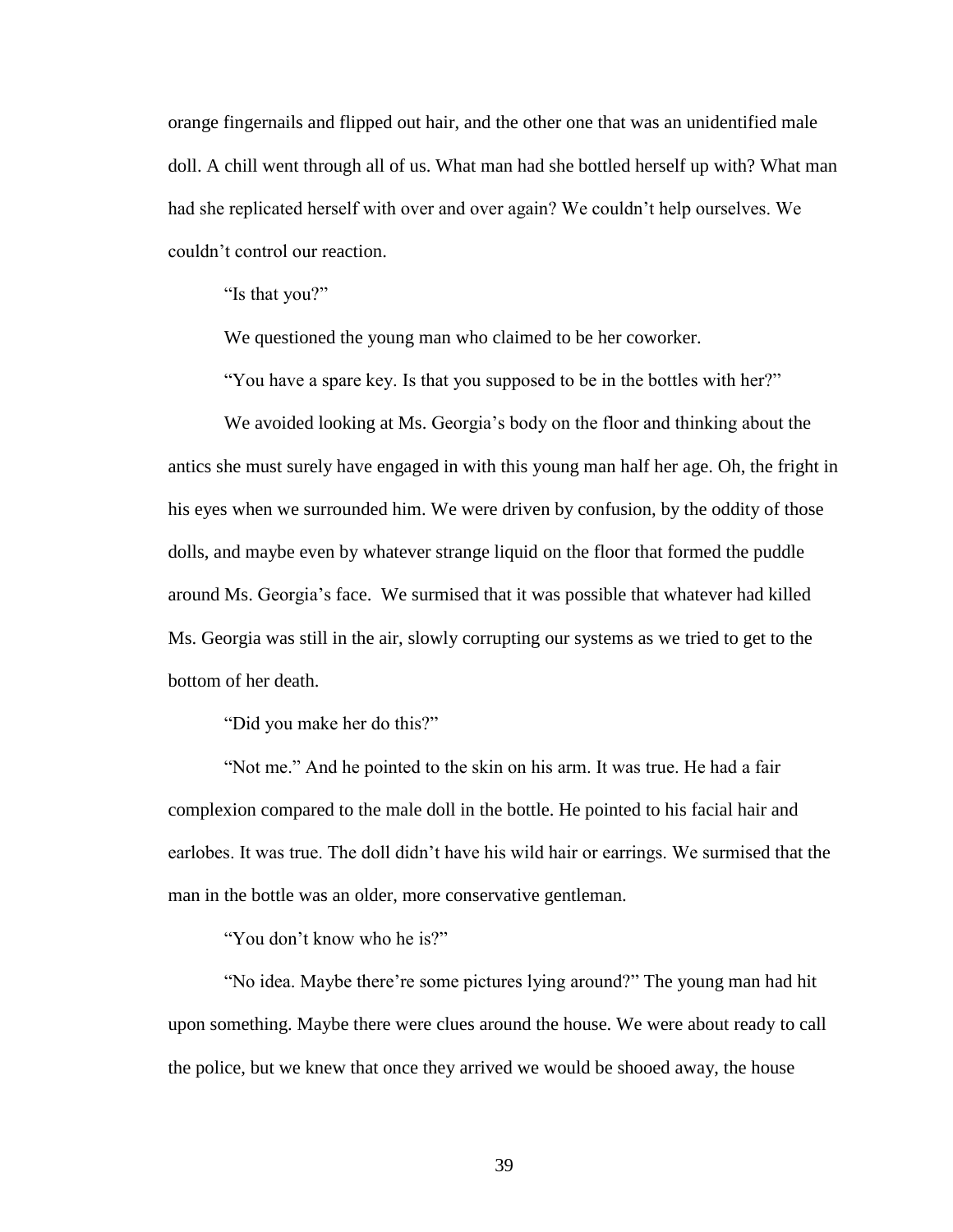closed off, and then we might never understand what killed Ms. Georgia. The young man was right. Surely there'd be some picture lying around of Ms. Georgia and the unidentified man. We stepped back, gave the poor kid a little space. He didn"t know a thing. We posted him close to Ms. Georgia"s body. He couldn"t stop looking at her. Poor kid. Probably hadn"t ever seen a dead body before, especially not of someone he cared about, someone whom he maybe even believed he loved. A few of us sat with him and kept vigil. We prayed tentatively. It wasn"t our job to make sure she got into heaven, but still, we could show our respects to the dead.

The rest of us spread out, examining the bottles and the house. We found everything but photographs. In the stand beside her bed were a mess of prophylactics. On her dresser were bottles of massage oil, scented candles, and glitter spray. There were bags and bags of make up. In her closet hung more low cut dresses, high heels and thighhigh go go boots.

None of these personal items prepared us for what we found in the bathroom. Inside of the medicine cabinet, behind the mirror, where there should have been cold creams and Tylenol, were more bottles. There were more Ms. Georgia"s and more unidentified men, over and over again only—and really this shouldn"t have come as a surprise to us, given what we knew of her—all the dolls were naked and in the most pornographic positions. Doll faces pushed into doll crotches. Doll lips glued to doll nipples. Doll faces shoved into rear ends. Dolls spread eagle. Dolls bent over and panting on all fours. Doll fingers stuffed in doll mouths and vaginas. Doll feet clutching doll heads. Doll anuses on doll faces. We shut the bathroom cabinet. There are some things we just shouldn"t know about each other.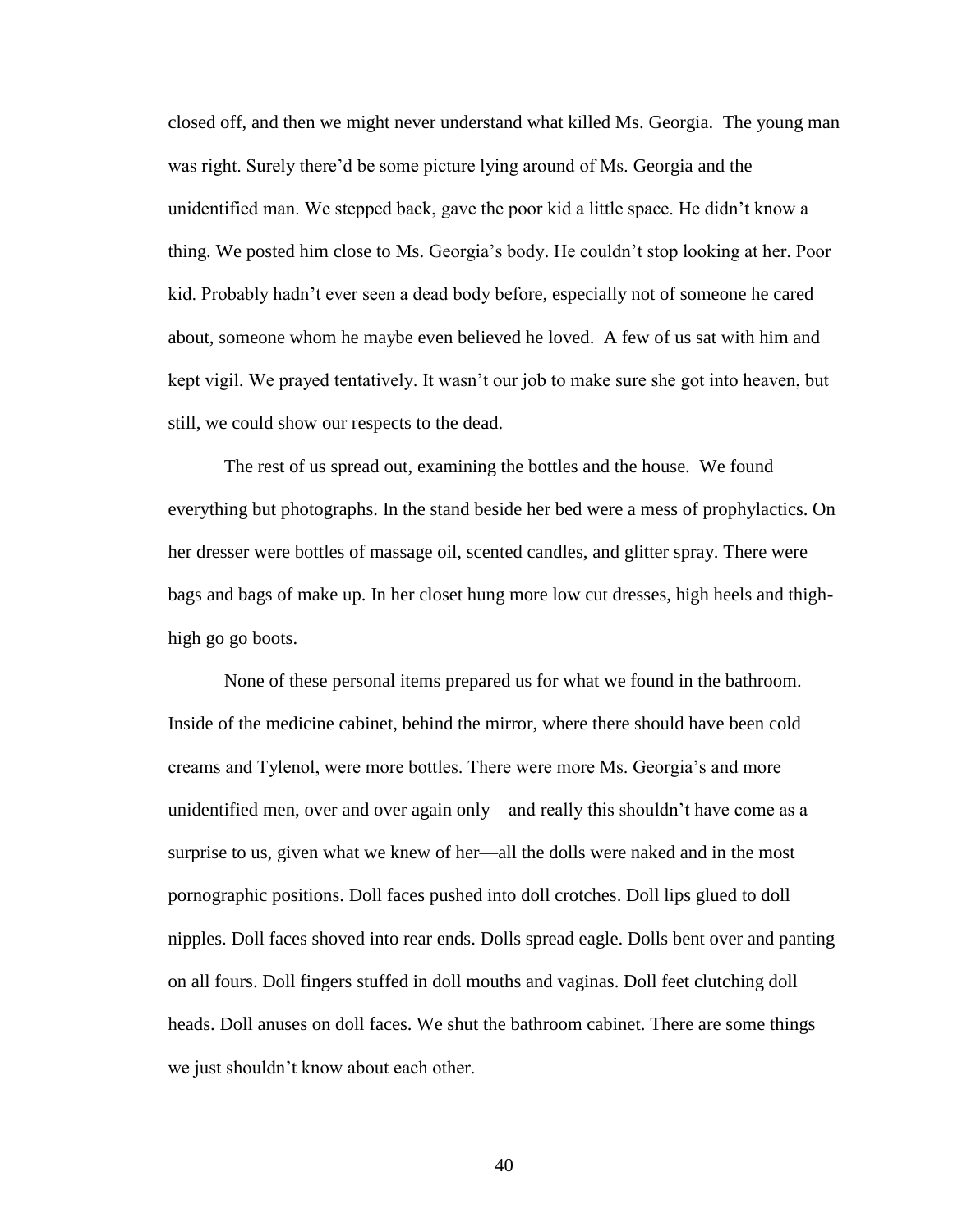It was a slow day for bartending. Thunderstorms kept people at home, busying themselves with fixing things, gluing model airplanes, painting toenails, and piercing noses. I wasn"t surprised that it was a slow shift. Shiloh wasn"t like Oakland where you might have one or two days of bad weather in a row, but that"s it. I liked the quiet and the calm that went on inside while the rain droned on outside. I busied myself in the rhythm of wiping water spots off the glasses, shining them up, and stacking them in two parallel towers. The man in the suit who walked in and asked for a Crown on the rocks didn"t catch my attention right off. Once I really looked at him, though, I couldn"t stop. I stared at him a little bit too long, and he caught me looking. It"s just that he looked so much like Reginald in the face and body, though not in his flashy style of dress or in the way he held his glass with his fingertips, swirling the liquid around, clearing his throat between sips, loosening his tie. Still, I"d always heard that everyone has a twin out there in the world, and it seemed that Reginald"s was sitting at the bar in front of me.

\*

I asked him what team he was going for. It took him forever to pull his eyes off of ESPN, but when he did, he ran his gaze down the front of my cleavage, took in my nice pair of legs, and probably wondered if my skin was as soft and good smelling as it looked.

"Broncos," he said.

I kept on shining the glasses. The more he looked, the more he must've liked, because little by little, he spent more time talking to me than he did watching the game. My shift was coming to an end.

"Let me buy you a drink, beautiful."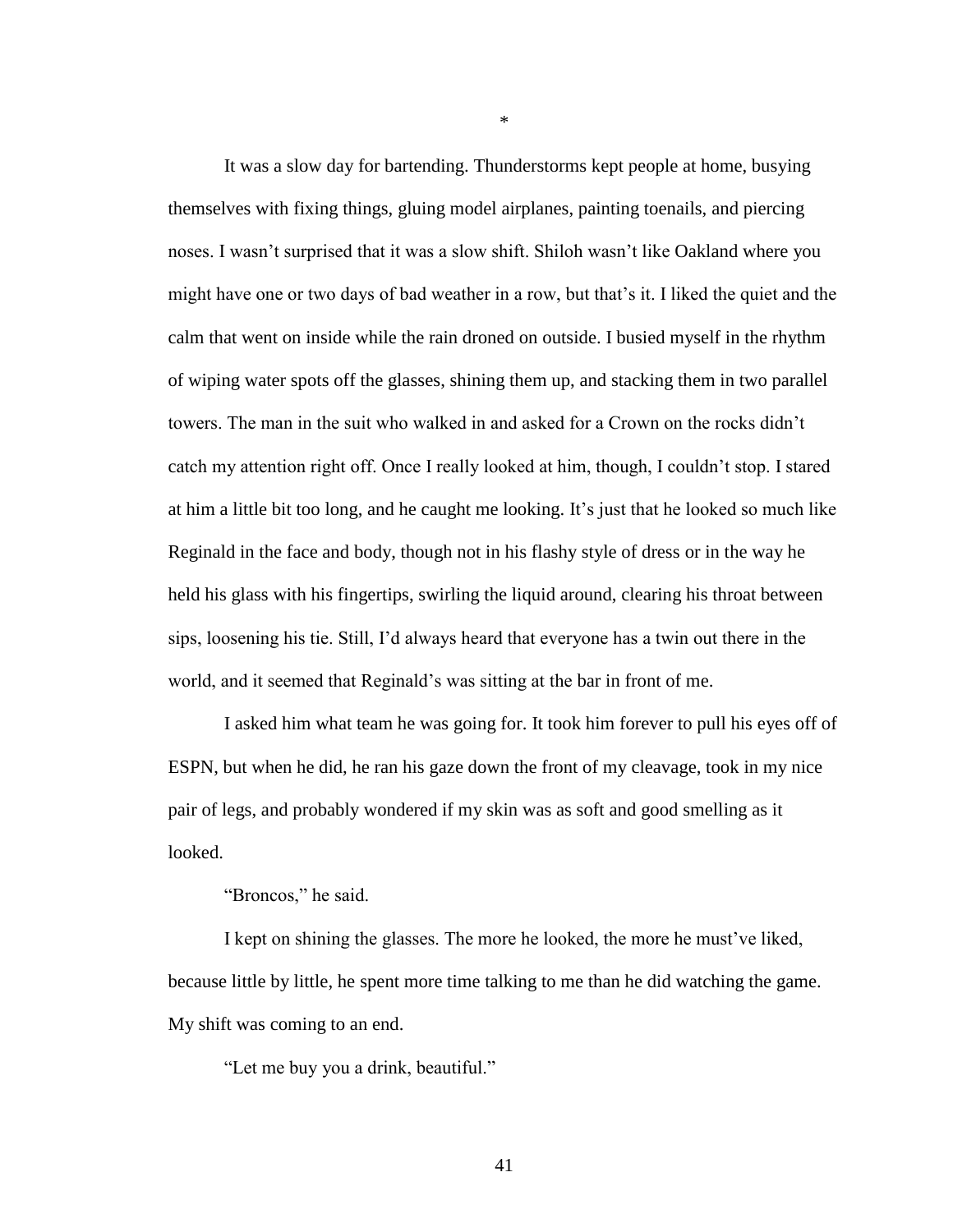I stood at the sink behind the bar and watched the suds slide off my hands under the fluorescent light. Beautiful. Now that was a nice word to be called. I moved on around to the other side of the bar. The Long Island Iced Tea he bought me made me feel like I had a virgin tongue in a hot desert. I sat on the stool next to him and we toasted to thunderstorms and to touchdowns made in the final seconds of a game. Alcohol had its old magic again. For years, it had lost its potency and left me feeling dry mouthed more often than anything else, but that night, with Reginald"s twin, David, the lights danced again, and the few people in the bar looked elegant and fascinating. The rain was coming down harder in a steady beat, and when I squinted, it was Reginald there beside me. Sure, his voice was a little higher, but that was a minor detail, one that, the more I drank, the less I noticed. David even wore the same cologne as Reginald and I toasted to this.

This was what I wanted: to burrow myself deep inside of his warm body and curl up like a tiny worm laying and hatching eggs. Me and my hatchlings, we"d be a family and he would be our universe. Wouldn"t that then be love? What else could it be? Dozens of bodies crossed paths with me every day, but his was the only one that pulsated in my ears and in my stomach, in between my legs and in the soles of my feet. His was the body I wanted to burrow myself inside of so that I could lie there deep in his stomach, or liver, or heart. It was no coincidence that he sat down at my bar, so I wanted to curl up inside of him with a smile on my lips. I wanted to enter him and multiply. A hundred little me's burrowed inside of him. We would nibble at his organs with our small mouths, so small that he would feel only wave after wave of a million gentle tickles made by tender lips. Would this not be love?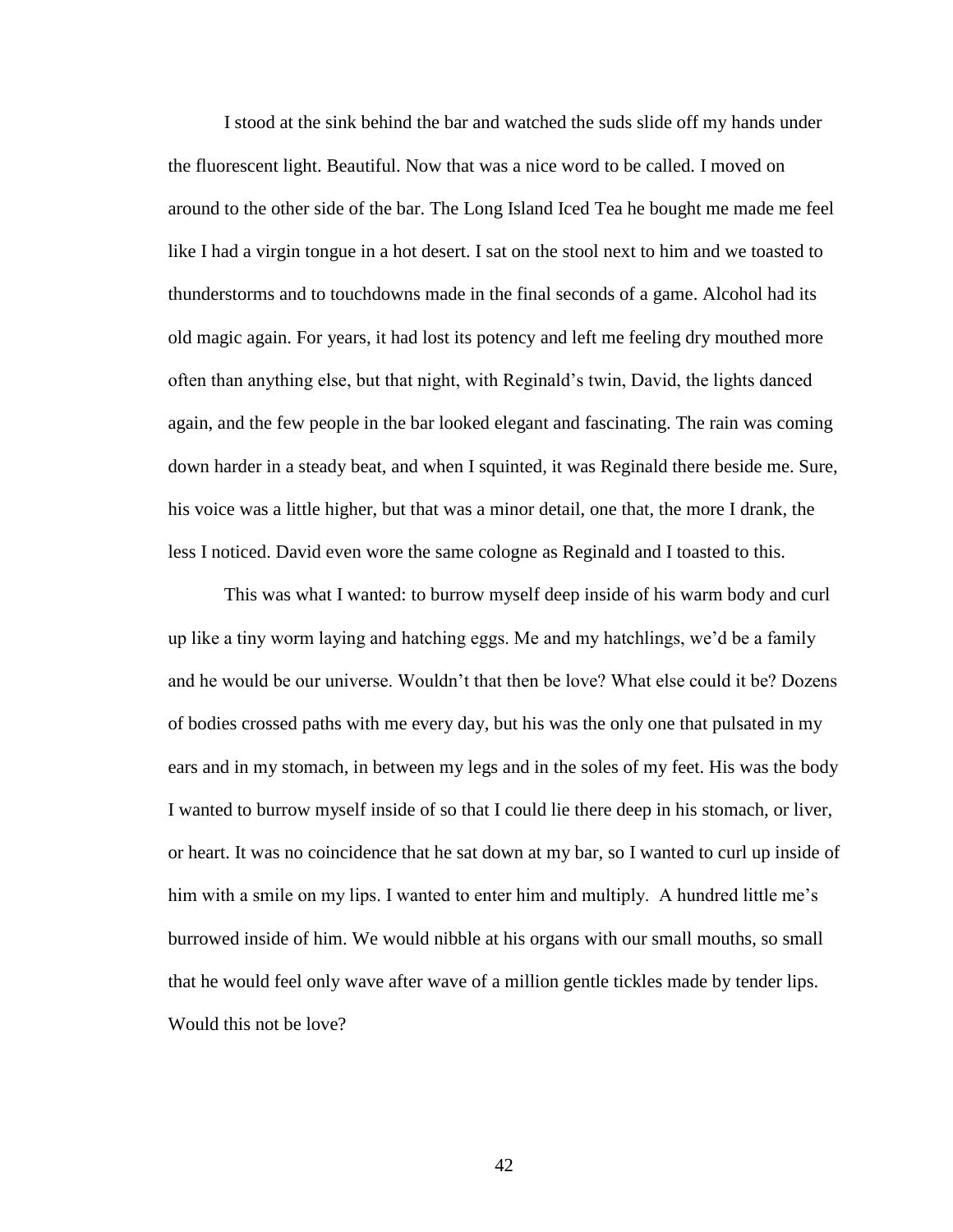I set down the shot glass and tried keeping my eyes closed. The magic of alcohol carried me from the bar, to his car, to the Motel Six.

I tried opening my eyes, tried squinting them, and tried wiggling into the chant of *Reginald, Reginald* inside my head*.* But none of it worked to turn me into a hairless, sliding invertebrate. David became impatient. "If you can"t come baby, you can"t. Try again next time."

I rolled off of him, out of breath, naked, looking up at the ceiling. Well, yes, there was always next time. I turned my head and smiled at him. He smiled back and rolled out of bed. He pulled on one sock, which got me thinking how most folks put their underwear on first, but why not the sock first? Why not the hat, then one sock, then the shirt? Why not the shoes and then the underwear?

"Gotta go pick up this couch early tomorrow morning."

There it was. The hammer was down and he was leaving. The jury was already chewing on a verdict behind closed doors. In two weeks, if my flat ass, soft skin and smooth legs still held appeal for him, then maybe he would call, but not to invite me to the movies or dinner. Maybe he would take me for a bite to eat, but not to dinner because the two are not the same. Dinner means spending money and dressing up. Dinner is a restaurant by the pier. A bite to eat is curly fries and a shake from Rally's. It's the  $#2$ chicken special. I knew this. I"d been through it a dozen times before. Oh, I didn"t hold on to bad memories. I let them go their way. I didn"t cling. I didn"t toss them around in my mind or roll them around in my mouth. They weren't the precious memories, so I didn"t keep them bottled up. I let them all go.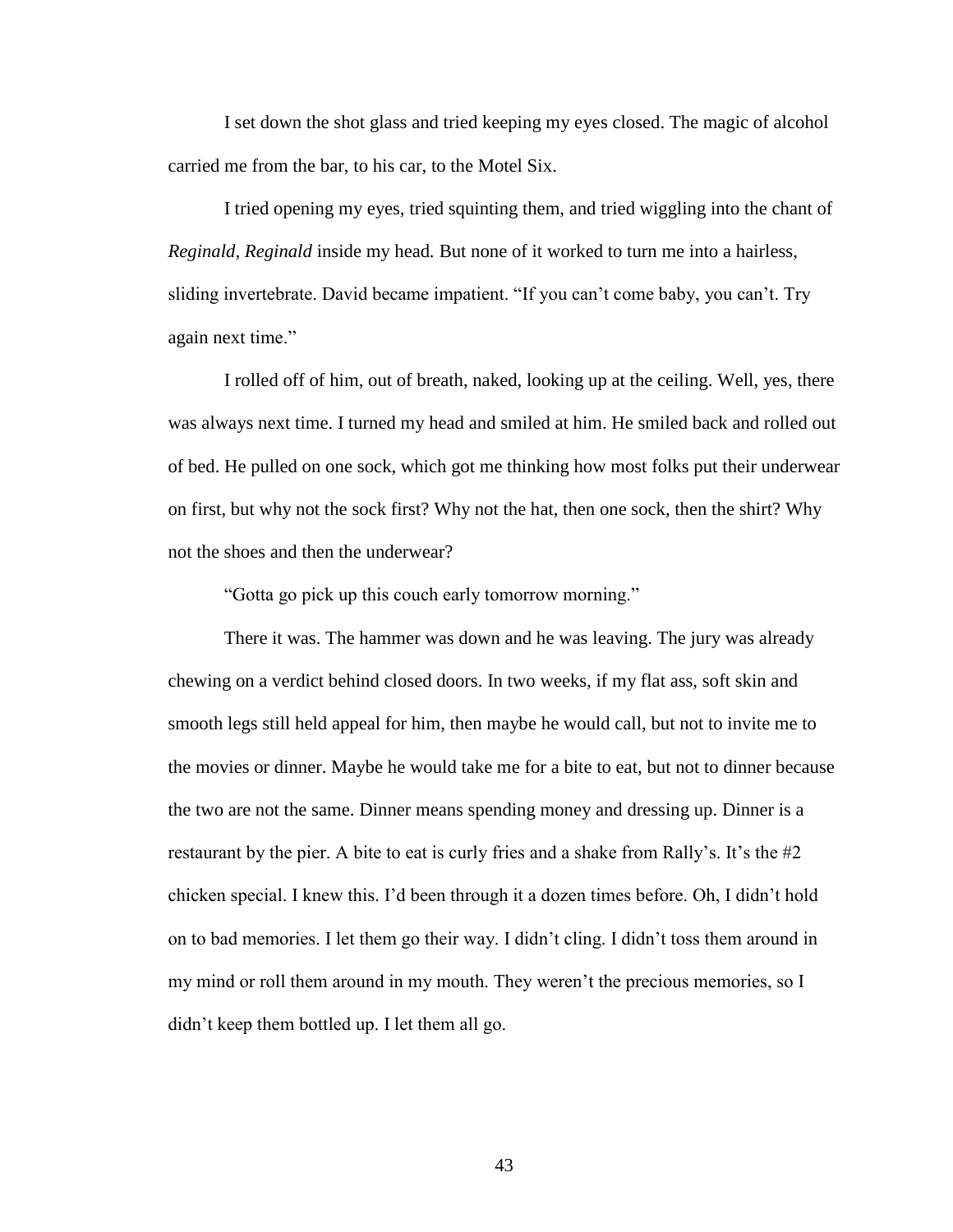This was all I wanted: for him to knock me down then wipe his hand off, even if there was nothing on it but the touch of my skin and pressure of my bones. Already, I could see my bulging eye, my split lip, my stomach shoved into my spine, my twisted ankle, my purple forearms. I could see a ripped earlobe, an unfocused eye, a crooked finger, a neck with welts, a rib snapped in two. That's all I ever wanted, to know the body inside and out and if it couldn"t be his, it might as well be my own.

I got him, just by asking, to give me one good one, right in the jaw. It knocked me back and the wine I"d been holding splashed on my face. It was jarring, but not painful. The second molar on the right side of my mouth fell from my gums. I spat it out, kicked it away, cupped my hand under my mouth to catch the blood, and when I looked up, he was staring at me with his belt hanging open.

"My tooth," I cried like it hurt even though truthfully it was a relief to have gotten rid of that rotting thing. For all David knew and needed to know, that tooth had been knocked loose by his hand. It disgusted him and so did I, naked with blood and wine all over my chin, neck, and breasts. My body was a dirty pulse.

"Get up off the floor."

He commanded, but I crawled around, whimpering for my molar. A small dribble of blood came out of my mouth. I didn"t look at him, but heard him grunting as he put on his shoes. I felt the warmth of his body as he crouched near me. He brought his face almost level to mine.

"Would you get up, please?"

What sudden softness.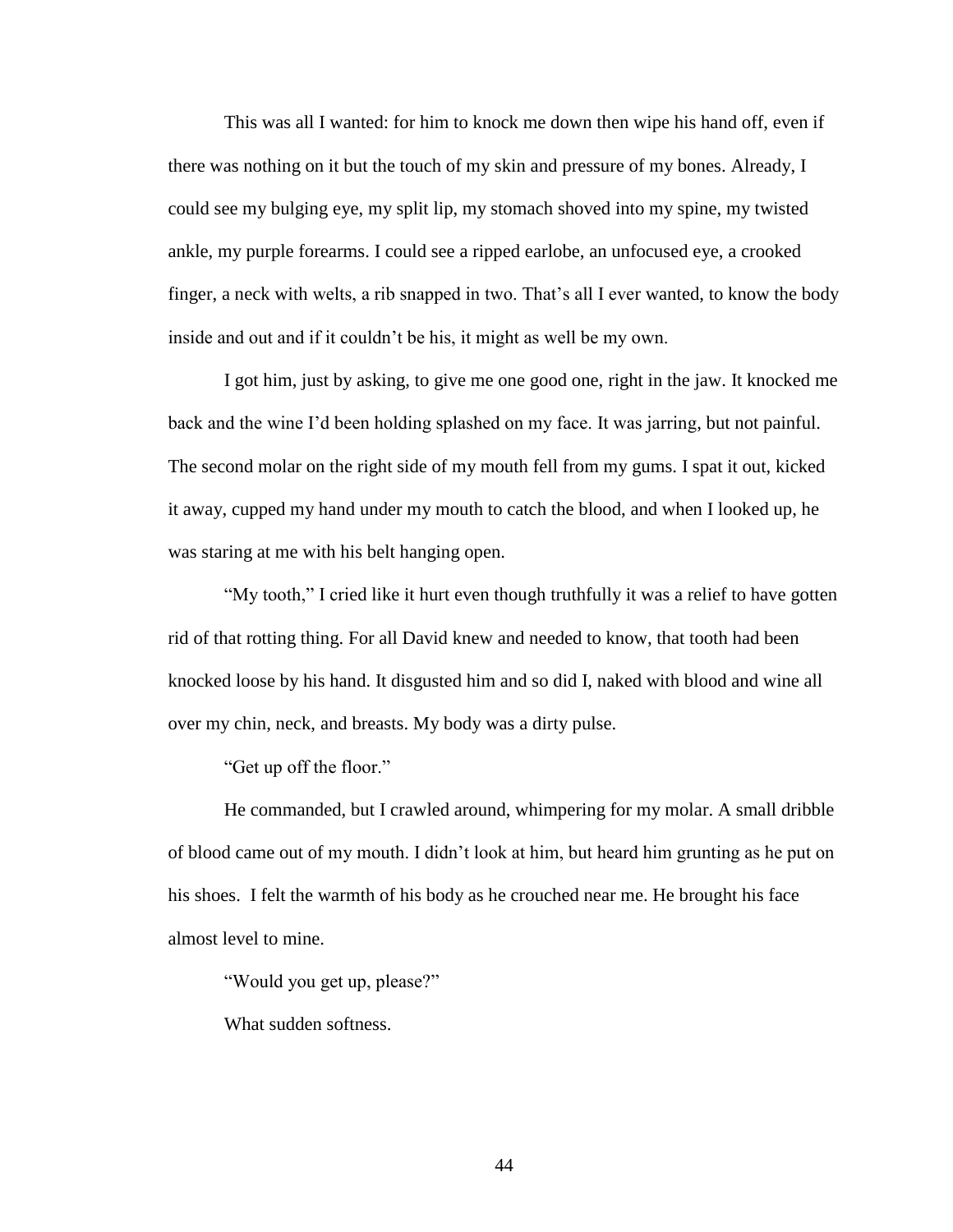I looked up at him. Such a blank face should never have reminded me of Reginald. I turned my head and spat more blood on the rug. I kept on crawling until I the door clicked shut, announcing his departure. The molar was nestled in the carpet beside the bed. I reached out to pick it up and cupped it in my hand.

There were memories like the night with David that I never put in the bottles. Those memories could have evaporated for all I cared. I didn"t want or need them. But for all my not caring, some of them stuck.

The last time I went to knock on Reginald"s door, there was none to knock on, just an old sheet nailed to the doorway. This was the first time I noticed my molar give a little wiggle when I pressed my tongue against it, feeling a sense of foreboding. All the glass in the windows, all the hinges and nails had been removed. How quickly a home becomes the bare scraps of a house. Then again, by Reginald"s own words, that place was never his home. I can"t lie and say his leaving was a surprise. He"d told me he needed to go back to his family to see if things could be worked out. I waited anyway because I couldn"t do anything against the knowledge that, for me, it was no coincidence that we had sat on that pier together. Even when I moved back across the country, I left a note, so that when he was ready to make his real home, he would know where I was. For three years I waited for him to come, sit down at my bar, and buy me a drink. What did I get but his twin and a knocked out tooth.

"It didn"t go as planned," I told the molar and finished off the wine and the night by myself.

\*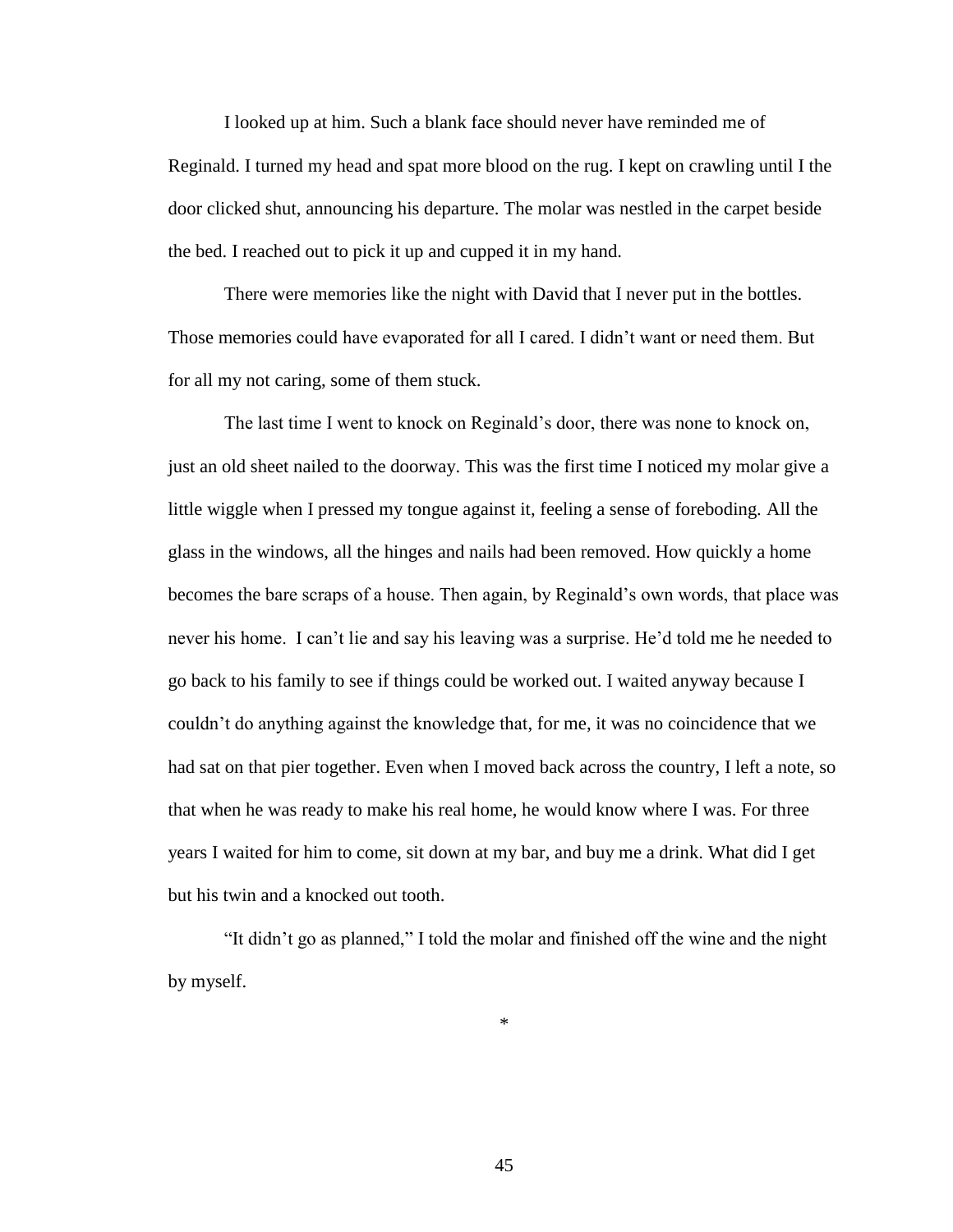Ms. Georgia"s death, like all deaths, was a wake up call. We went home that night and lectured our families, especially our young daughters. We weren"t sure of the cause of death, but we let our families know that a woman in the neighborhood had come to a wrong end. Her death was a lesson, one example of how a woman who violated behavior codes left and right could easily end up with an uncertain death.

There were three possibilities: natural causes, murder, or suicide.

Maybe she"d had a heart attack. If this was the case, then her death was a wake up call to cut down on our red meat, take our vitamins, and increase the amount of time we spent at the gym and walking our Chihuahuas.

If it was murder (our prime suspect being the man her coworker said she had left the bar with two nights prior), then we needed to triple lock our doors. We needed to get a profile of the man and staple his face in every supermarket, on every corner, until we caught the S.O.B. As for the women, we needed to be conscious about our dress, and about whom we went home with (not that we would ever go home with a stranger).

Many of us thought she had committed suicide. We surmised that she stood in her kitchen, depressed at the state of her life, and drank from one of the bottles. We guessed that inside the bottle was some sort of liquid poison (once we had public access to the coroner and police reports we"d know for sure). As we imagined it, she gulped down everything, including the small plastic dolls and whatever objects might have been in that bottle (a miniature boat, a velvet ribbon). All the items in the bottle broke into lethal fragments that went down her throat, one after the other, festive and deadly. She drank until she heard carnival music throbbing in her veins and saw a sky ripped open with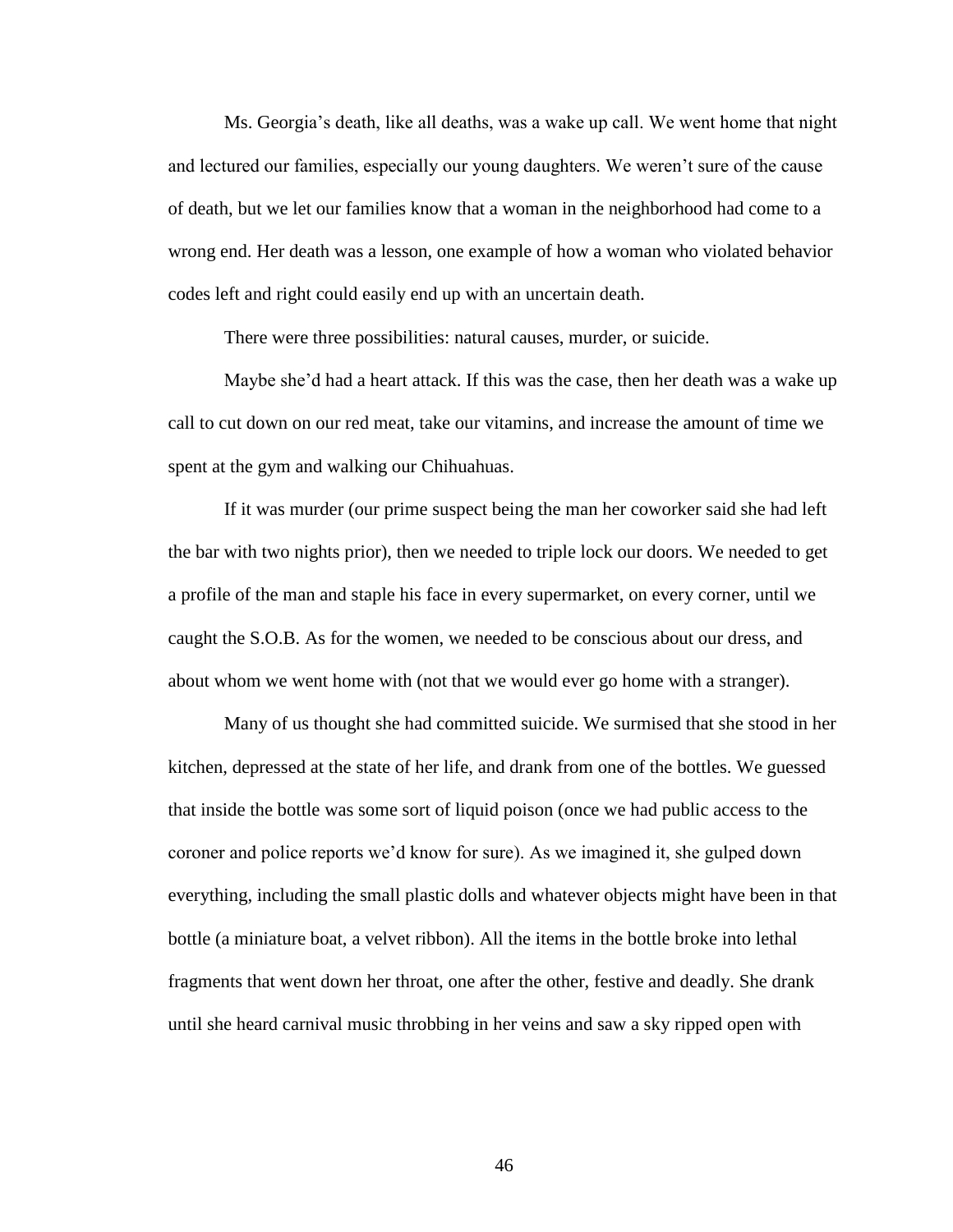silver. The poison entered her bloodstream. She dropped the bottle. She fell. Her cheekbone shattered when it struck the floor.

If it was suicide, then we needed to make sure there were no copycat suicides, especially among bachelorettes of that age, of which we only had a handful: Mrs. Breyer on Magnolia Avenue, who was a widower; Beatriz who lived with her sister"s family and helped take care of the kids; and Rebecca Jones, who was planning, in May, to go on a cruise for singles.

All of us attended the funeral. The Good Neighbors Association watches over all, welcomes in the new, and waves to the departing. Ms. Georgia was a part of us, even if only for a short time, even if she violated the codes. We still felt to go. Her coworkers were there, including the young man with the fancy car. They seemed to have loved her well enough. They each brought a rose to throw on her coffin, a gesture they must have picked up from the movies. Standing beside her coffin, we noticed that she was shorter than she appeared to be when she was alive and in her high heels. We could almost forgive her indiscretions, seeing how pretty she looked with her hair fanned out across the pillow.

I put the molar on the nightstand for awhile, but it looked funny sitting there all by itself. What tooth wants to be all alone? Even the first one growing out in a baby"s mouth knows it's being followed by half a dozen more, ready to push out through the gums, out into the world. Well, I sure couldn"t shove the molar back in my mouth. For years, it had been on its way out. I wasn"t going to leave it with the empty wine bottles and the twisted up bed sheets of the motel. I could just see a handful of fates for it, none

\*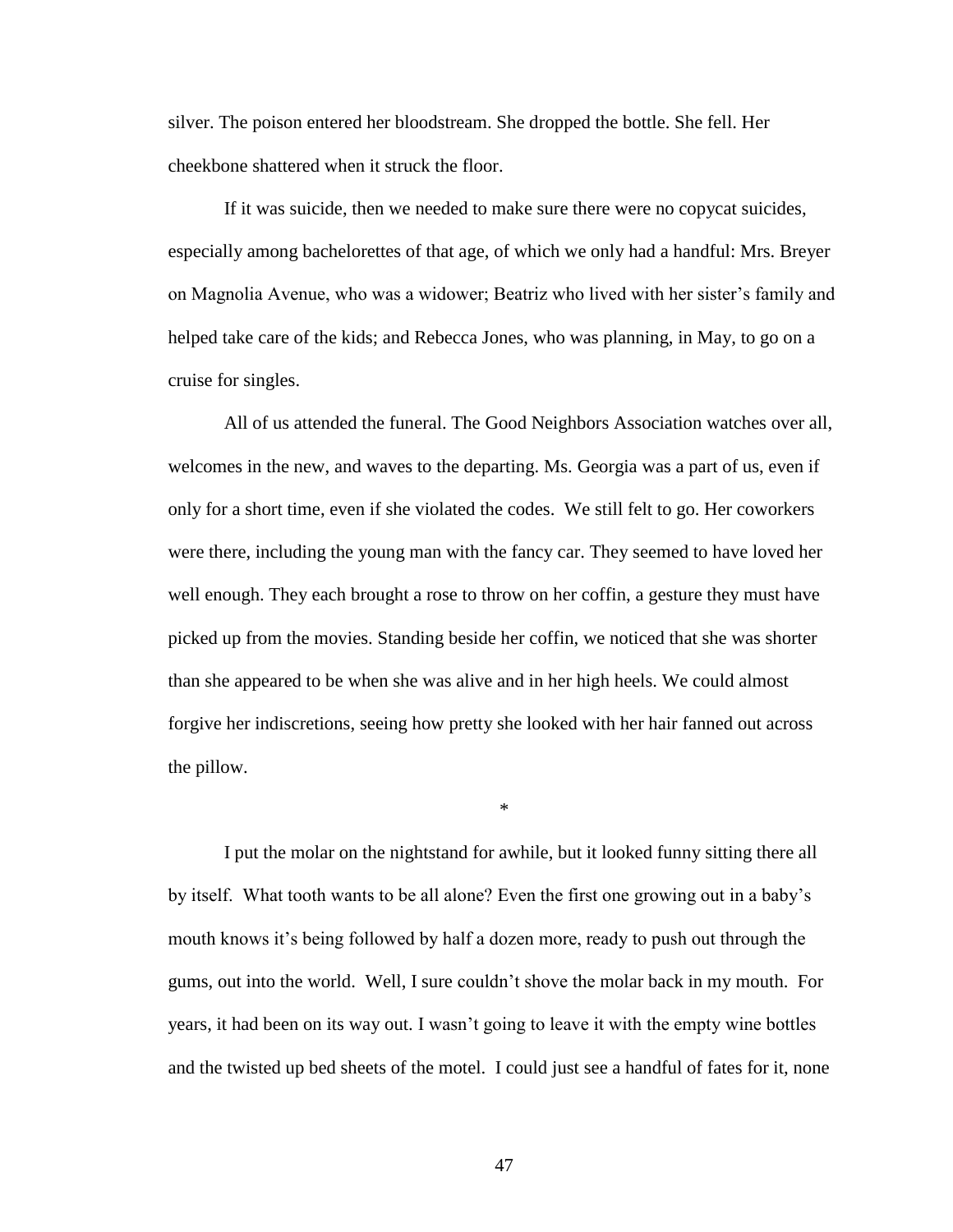of them good. It might get sucked up by a vacuum, or be picked up by the next person in the room and strung on a necklace, or it might stay nestled in the dusty carpet for years, undetected. No, I couldn"t do that to my molar. Even though it was rotted now, it had once sprouted clean and well-formed inside my mouth, so I rinsed it off in the bathroom that was small and stained, like most bathrooms are in these types of establishments. The soap was about as soft as sandpaper and so was the water, but the shower did just what it needed to, and I stepped out of there glistening.

After getting home, I changed into a bikini and went roller skating across town. After the night I"d had I normally would have felt bad, but normal wasn"t always good and I was tired of that kind of weight. This weight was why women my age didn"t roller skate, but I was never a woman to be my age. What needed to be, needed to be. A tooth fell out, a body washed, a sense of cleanliness. I rolled through the streets. I stopped and had a beer with Thomas who works the counter over there at *Chocolate Mexicano.* A fine man. The type of person who makes me glad to be back here in this cow dung town. He's the sort who doesn't take your existence for granted. He's the sort who if you came in with one tit hanging down and bleeding, he wouldn"t drop his jaw but would wrap a blanket around you. Then I wandered over to Lily"s. I"ve know her since high school. She was watching her grandbabies crawl around in the dirt. Little pumpkins with cherry noses. Another granddaughter was soon on her way to being born. I ate another blueberry tart then helped Lily hang up her laundry of cloth diapers and burp cloths.

After leaving Lily"s, I rolled on through the cemetery. The sun filtered down through the leaves of the trees. Blossoms floated to the ground. While I wove between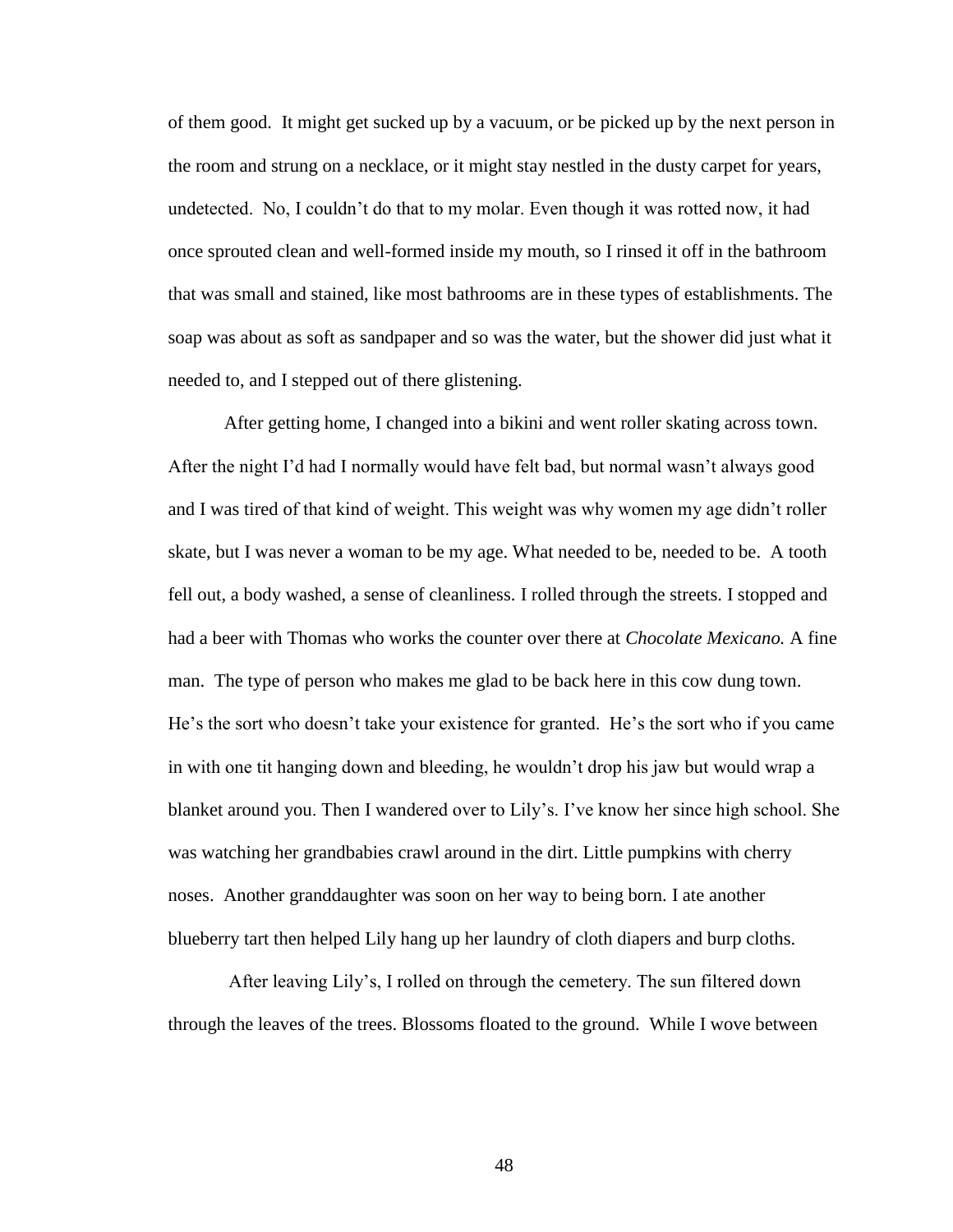the headstones, I left whiskey for my mother, cologne for my father, a string of chocolates for my brother. Somewhere in between, I dropped my molar in the grass.

I skated on over to the community college, not that I was ever one for studying, but something like mechanics might be good. Since I"d moved back to Shiloh, it was pick either house or vehicle but not both, so I opted for the house, but I figured if I took this class I could maintain my own car, and that way save some money. Martin, my coworker was selling his car. It was a sleek ride. I'd even leave the rims on... or better than a car would be a bike. Reginald and I had talked about hitting the highway. We never did it but it had always been something I wanted to do. I could see myself with some boots and a leather miniskirt, riding up and down the streets. Oh the neighbors would be scandalized then! I nodded at the information lady and asked her about motorcycle classes. They didn"t have any, but I"ll be damned if she didn"t know of a place Normally, with women like her, I look at the overly done up face, fake nails and turn my head away, but that day, I couldn"t believe it. She helped me out and I meant it when I said thanks.

The hole in my gums was finally done throbbing and the other teeth had nicely settled around the new gap. As I roller skated home, my mind whirled with thoughts of silver wrenches in my pockets and a leather seat under my butt. It was time to clean all those bottles out, time to sweep and mop the floor, wipe down the shelves and repaint them some bright color. I would need space for my riding gloves and high heeled boots, plus that house had just gotten too darn dark and moldy.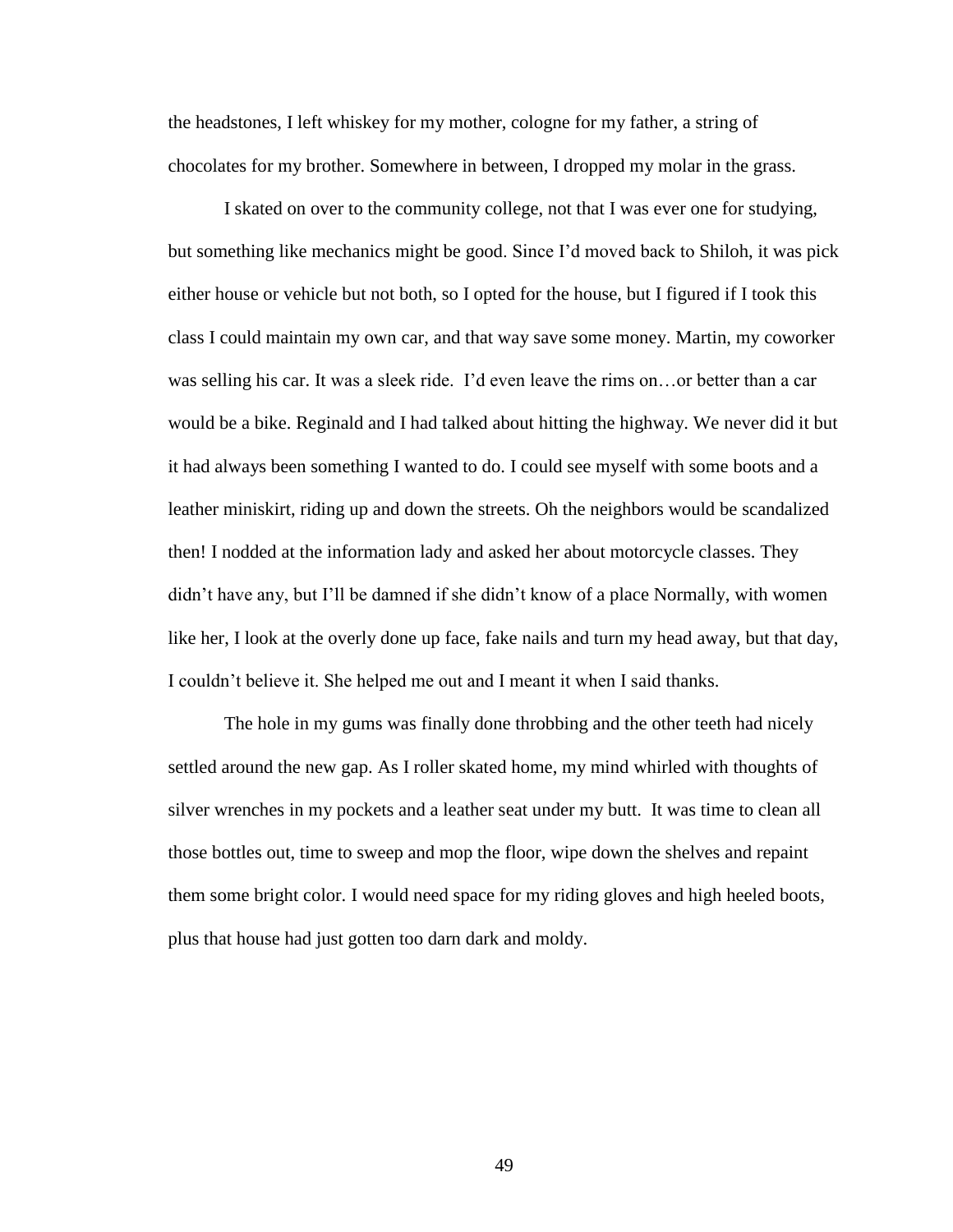#### **Slide**

From across the school yard, Mr. Gómez can feel the other teachers admiring his muscular form standing on the blacktop that glitters from two million shards of glass ground into tar. Two girls from the first grade class flutter around him. He imagines that the teachers" hearts also flutter across the yard to kiss his ankles. This is an arrogant thought he knows. It is because of his territorial nature and his view of the other teachers as day workers.

The little girls exclaim, *Maestro, there's blood on the slide! Is that blood on the slide, maestro?* While he would have preferred to handle this situation alone, he waves over to the group of teachers. They speed walk over. More kids will be arriving soon. He directs the other teachers to keep everyone inside. He"s sure that their nipples harden as he takes charge, his voice cradling but firm. It is time to hustle, to bustle because he said so, because—*Is that?* One of them notices. *Is that blood on the slide?* Mr. Gómez holds up his hands. Calm. It is four days to Halloween and it"s probably fake blood squirted from a tube. *Direct everyone to the front entrance and then move them into the cafeteria. Keep everyone inside until I tell you otherwise.* He flips open his phone. The other teachers, the little girls, and the fear that threatens to clutch them all by the throat move away again and he is left alone.

After dialing the police he clicks the phone shut. This click marks the beginning of his wait, the beginning of another life interval. As usual, he doesn"t know how long this life will last. He bends down to examine the slide. It surely looks like blood. He reaches out his middle finger to touch, but stops—hepatitis, ketchup stains, menstrual blood, evidence, a red streak on yellow plastic that begins in the middle of the slide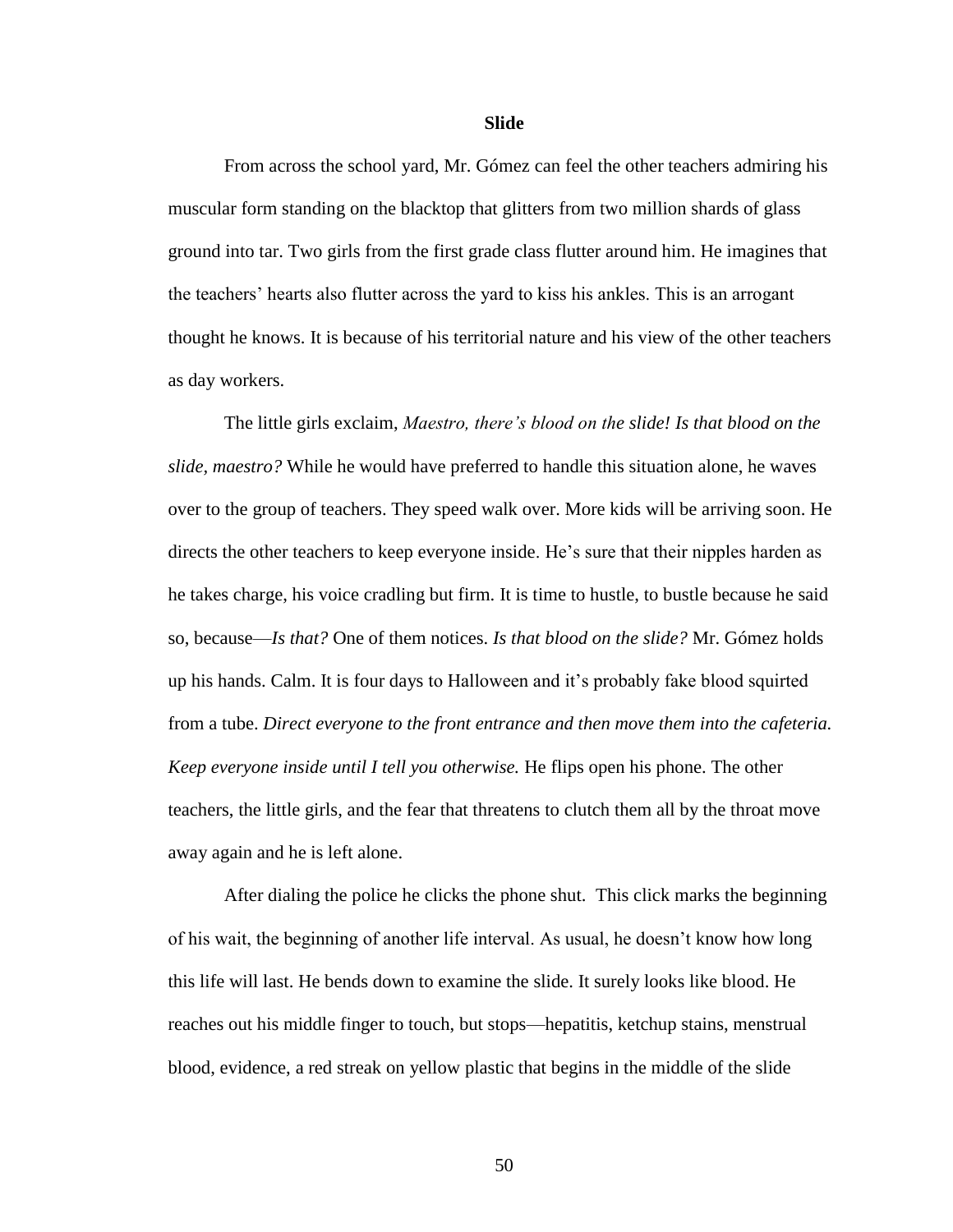where it dips, then drags all the way to the edge. It emerges from nowhere and ends abruptly. There are no red stains on the woodchips or the surrounding blacktop. There are no clues as to the source of the streak of red. It begins and ends on the slide, but before that, after, above, and below there are no clues.

The police will take their time, so Mr. Gomez walks the premises, circles the yard. One of the recycling bins has been knocked down. Stray papers cling to the fence, ready to climb over and out into the world beyond the school. Broken bottles surround portable #8. The prostitutes have been taking their clients to the roof tops again. Now there is a dirty, white couch up there. He doesn"t want to disturb the premises, but he circles the portable again. Broken bottles, condom wrappings, and a cap-less lipstick rest in the gutter. He bends down closer. The lipstick is tangerine orange. It is a gaudy color that only a fast girl, at ten years old might wear. And yet it also makes him think of a bird of paradise.

There are always fast girls, but for Mr. Gómez there is only one: Dada. He knew her when he was Maximiliano, no mister, no military stint, no degrees, no two bedroom house. The two of them were just kids among a bunch of other kids in yet another generation passing through. This was when the school was Washington Elementary, before it was Chavez Elementary, before the additional portables, and remodeled cafeteria. Despite the surface changes, it was always the same school, always the same arrangement of classrooms, the same view of the mountains to the east and scent of the ocean to the west, and the same flat grounds that burn under the sun.

Already, in fourth grade Dada was wearing lip gloss, hoop earrings, and she had hair that frizzed out and trailed behind her across the yard. The senyoras eyed her as she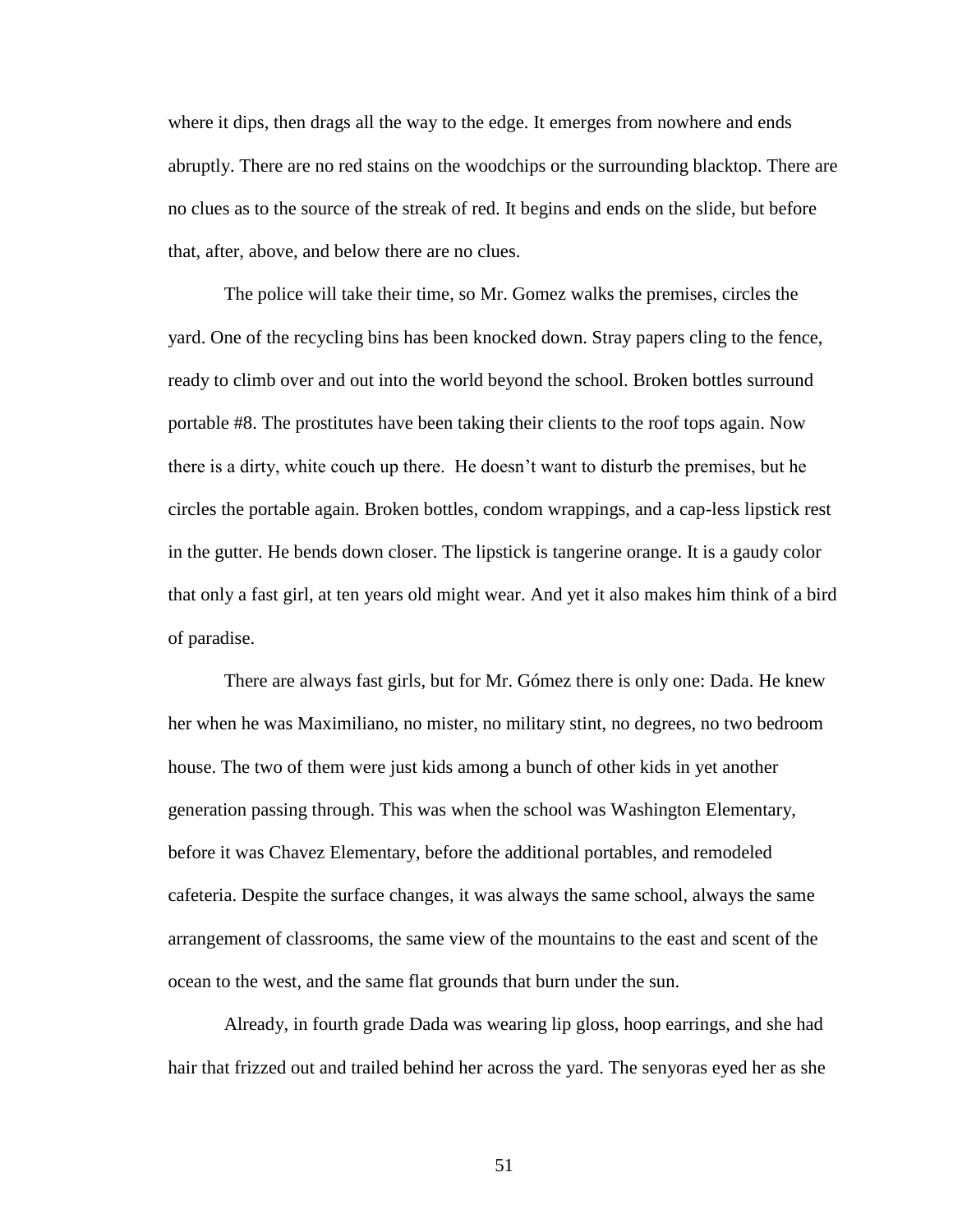roamed the yard, and paused to bend over and pull up her sock. They watched the way she sprinted around with her skirts blowing all over the place, and the way she ran past one group of boys then another. They said, *Watch out for that one.* Maximiliano heard them, and he agreed completely. Watch out for her because with her orange lips and plumage of wiry hair, she was a bird of paradise hovering low to the ground. Better than this though, she was his friend.

They didn't talk the way two girls might have, sharing stories and secrets. There weren"t giggles or notes passed between them. They did handstands in the grass, Maximiliano and Dada. They played Pac Man and Pong, rode their bikes past the pit bulls and between the backyard gardens, climbed up trees and scaled the branches to get to the rooftops. At school they rolled colored pencils back and forth over the crack between their desks, split oranges in half, and stood next to each other in line.

*Is that your boyfriend? Is that your girlfriend?* The other kids would hunched over in laughter because Dada kept growing taller while Maximiliano kept getting fatter, so that when they stood next to each other she was like a hairless, female version of Don Quixote and he was a brown Humpty Dumpty who barely came to her shoulder. She suffered her thinness and he suffered the baby fat that covered him and that questionably still even belonged to the category of baby. Meanwhile, her breasts budded, she played at swaying her hips, and she kept on with her dangling earrings and cute shirts, and she kept on with her prancing and looking for adventure on the schoolyard.

When he moved away he thought—no not thought—he remembered with his knee, the way her knee knocked against his when they sat on the detention bench, in trouble for having jumped the fence to get the soccer ball. Most of all he remembered the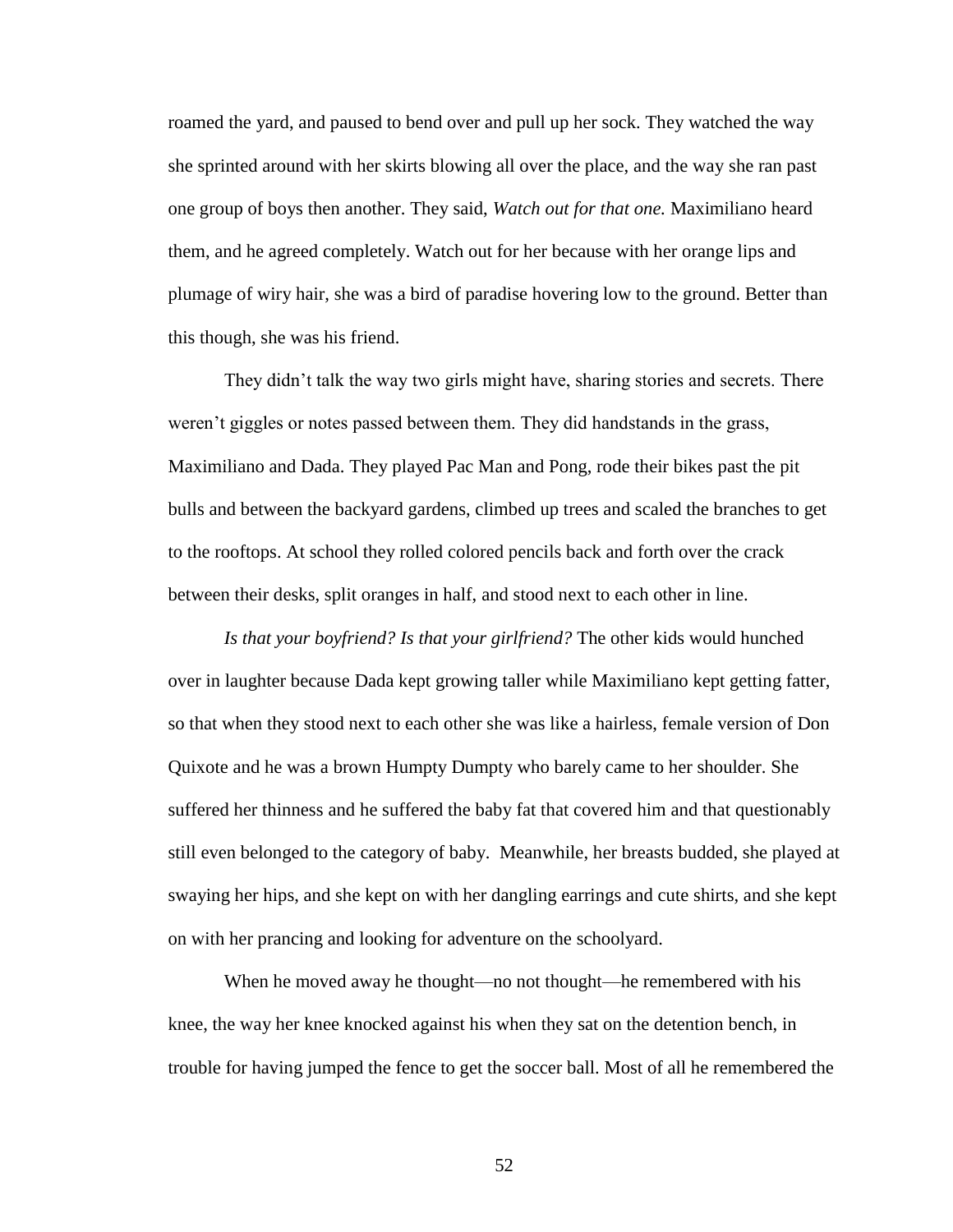sensation of spinning on a tire swing, both of them clinging to the chains, their torsos curved outwards. It was impossible to keep their mouths shut, and everything was so blurry and fast that their eyes watered. Spinning was Dada"s favorite motion. Even when she was sitting she spun pencils around her thumb and pennies on the desk.

The city he moved to for high school was a better place than where he"d come from. Almost everybody had all their teeth and syringes on the ground were almost nonexistent. He gladly thought of Dada, but gradually he thought of her less and less. Thoughts of her trickled away until by the time he graduated high school, they were comparable in size to grains of salt. What made him think of her again was a bird that built a nest across the street from his house. It was a bird that was too big for the city. It was twice the size of a crow. It was only there a couple of weeks, as if it realized it was misplaced and belonged out in the country but had to lay her eggs first before taking off permanently. Maximiliano watched her one day in flight. She was an ugly bird but bigger than the rest. She left from the tree and flew away lazily, bobbing in the sky like a tired hen that knew she was the only hen in the world that could fly, but not caring. He never spied the baby birds, but he got it into his head to go look up Dada.

It wasn"t hard to find her since she lived in the same house. The door was open a crack. He tapped on the screen door, heard the creaking of a couch, and there she stood, simple as that, as if the last time they"d seen each other was Wednesday and now it was Saturday. They were the same height. She was still skinny, but he was no longer fat. Her chest had rounded out a little. Her hips had widened just barely. Her hair was dyed orange blond.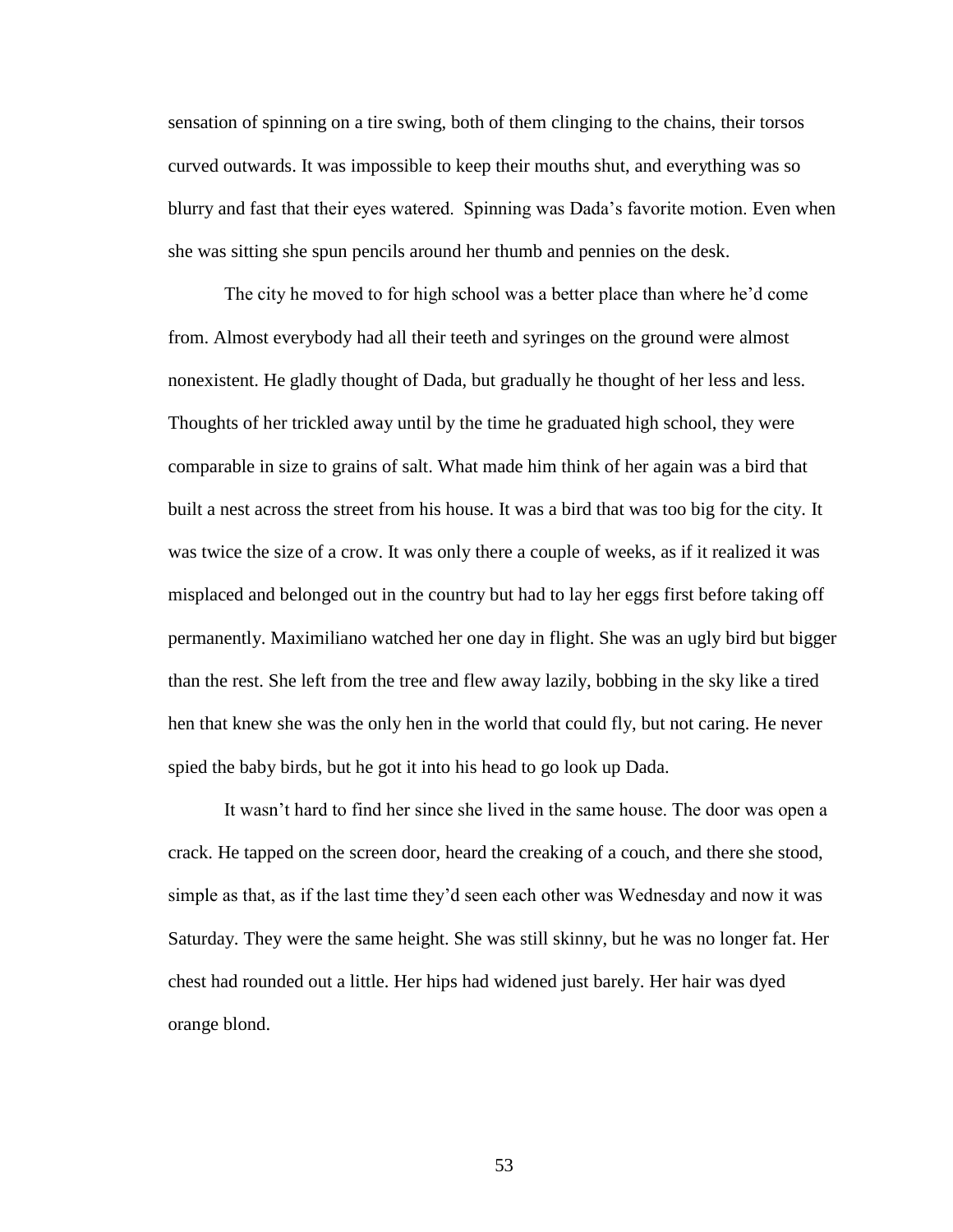They sat on the couch together, shoulder to shoulder. She wore lots of bracelets that jingled and flashed every time she changed the channel and lifted a cherry coke to her lips. Maximiliano hoped the soda wasn"t rotting out her jagged and endearing teeth. During a commercial break, while he watched the bubbles made by the color guard detergent float up on the screen, she straddled him and her tangerine skirt rode up her thighs. The fabric was thick and crinkly like it had been cut out from a vinyl tablecloth. It wouldn"t have surprised him if she had made the skirt because as a kid, she"d made earrings out of paperclips, and she"d rolled tortillas into skinny tubes to scrape out the last of the mayonnaise from its jar. Her bracelets jangled and her hoop earrings trembled slightly as he examined her angular face and felt her bones press into his body.

Outside, the cars honked. Mrs. Flores watered her rose bushes, pausing to gossip with anybody who passed by. Somewhere away, aways came the sound of accordion music and the chirping of parakeets in a cage. Kids shouted as they pedaled past on their bikes, and the popsicle man clanged his bell. All these sounds were pieces in a board game that anyone could pick up, observe, and position wherever they wanted to. There was only one fixed point: Dada on his lap, facing him. She reached up her arms and rested them on his shoulders. The air between them smelled of cherry coke. This point where Dada was with him was fixed, everything else was game pieces moved around and knocked over carelessly. He stayed quiet and in his place, while she examined him as a bird of paradise would, with her head cocked and feathers raised.

*It's boring here,* she said, then rolled off him and sat beside him again, shoulder to shoulder, facing the television with her arms crossed.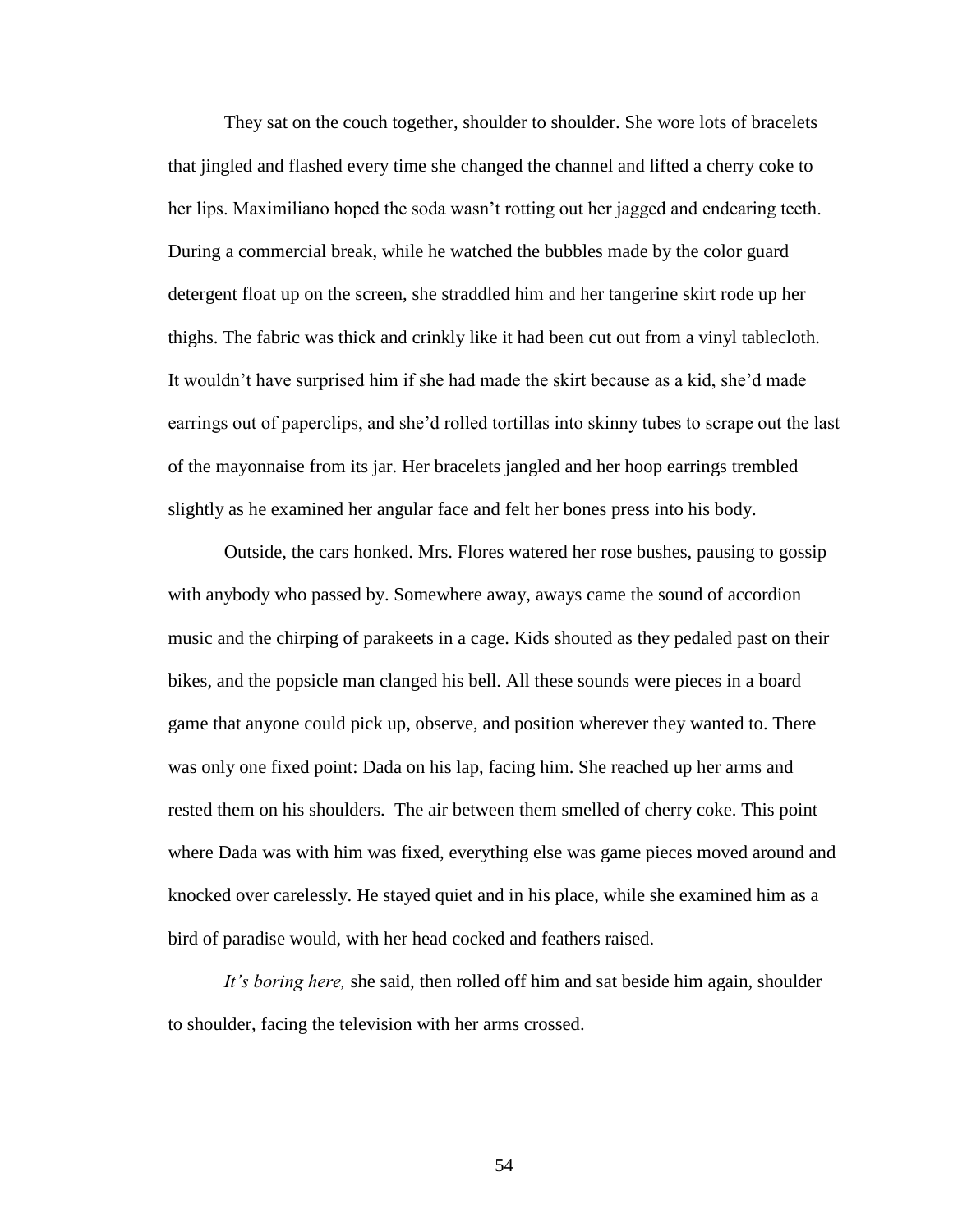They didn"t do anything else on the couch. He didn"t push it. This was a unique circumstance because his understanding of her and hers of him extended beyond that moment and beyond that place. Their understanding went all the way back to the schoolyard, pre-puberty. They barely spoke of anything but he stayed all day with her. Late in the afternoon, she stood up from the couch and pulled her shirt down over her flat belly and her hip bones that poked out. *Do you eat your eggs scrambled or fried?* After they ate, they took her clothes to the Laundromat because she didn"t have a car. She didn"t say thank you, but she sat next to him and commented on every news story that flashed across the television on the wall. There were fires on the other side of the bay, a police shooting on the south end, a walk-a-thon across the San Mateo Bridge. They watched and folded laundry, which was a simple activity, inside of which Maximiliano saw Dada begin to spin. He recognized the distant look when she was inside herself, cotton candy spun around a stick. It relieved him to know that she hadn"t changed.

When the laundry was neatly stacked in the backseat, they drove fast down some roads. Dada had said just after they left the laundromat, *Do you want to drive fast down some roads? I know all these roads.* She laughed, and so to keep her in that mood he raced down the muddy streets with the car windows down and the stacks of folded towels and clothes swaying back and forth like they were thrilled children on a roller coaster ride.

It was a frigid night. *It's boring here.* Suddenly, he didn"t know why, Dada had stopped spinning. When Maximiliano looked over at her, he saw that she was hunched down into the seat with her arm over her face. *Dada.* Maximiliano pulled her arm. She opened her eyes. *Let's park somewhere now,* she said, so they parked down by a pier that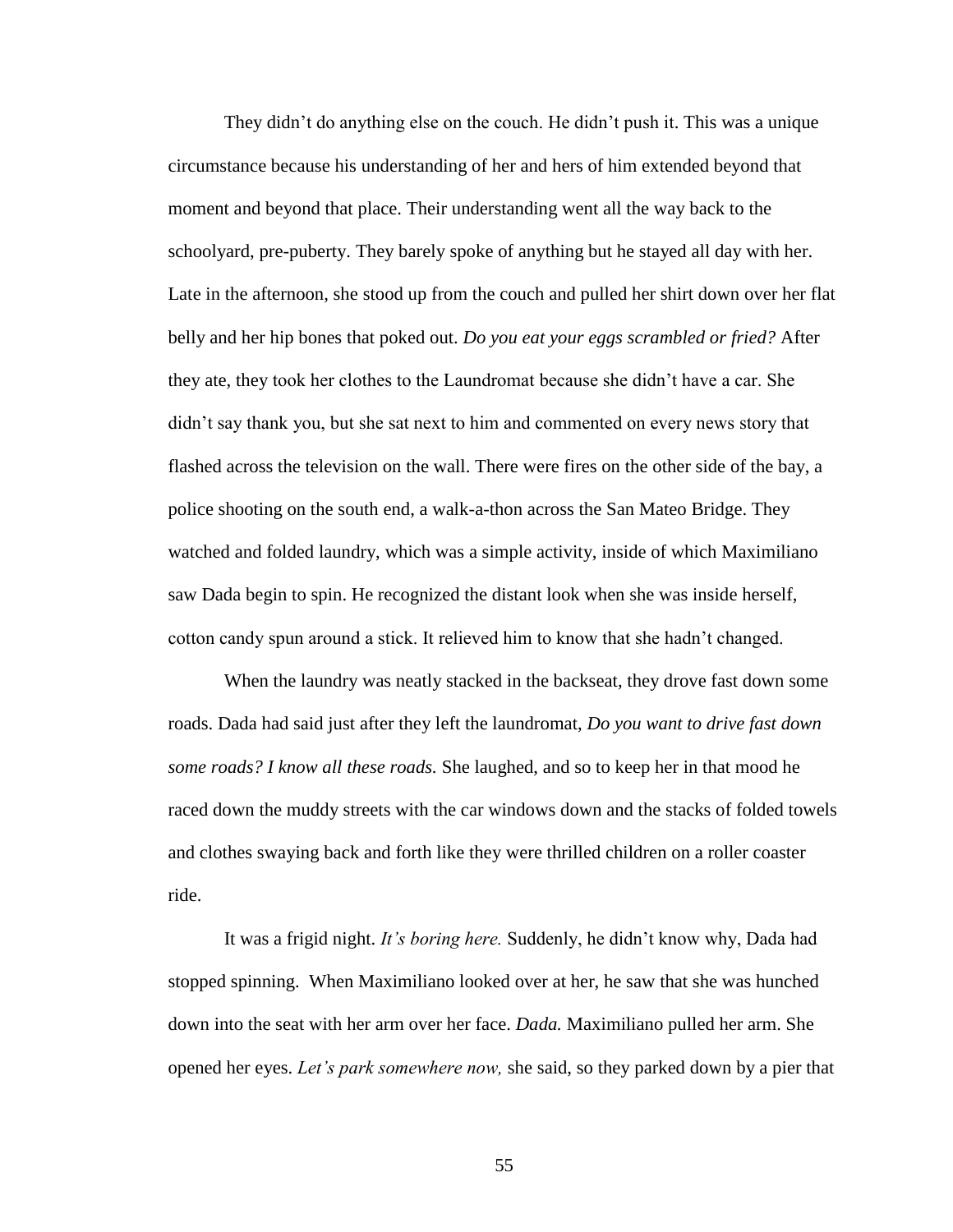was rotted but still good for fishing off of. As they got out of the car, a drunken couple passed them, squeezed between the chain link fence, and then disappeared into the abandoned watch tower. *Nasty to be doing that in there.* Dada said. *Let's go to the end of the pier where we can't hear them.* 

They dangled their feet off the edge of that old rotted pier. There were lots of lights twinkling in the distance, on both sides of the bay, while where they sat was in the middle space where there was no light. They swung their feet. A cold breeze lifted from the water and rolled down from the hills, then danced across them. Heat flashed inside his body as she straddled him and her fingers tried to insert themselves in his rib cage. He gripped and crumpled her tangerine skirt knowing that it was happening fast because the moment had been embedded in them since they were kids. She was faster than he was and so she unzipped his pants for him. He gripped her rounded buttocks, but she was moving so quickly and digging her hands so hard into his ribcage that he gave up trying to help and leaned back while her passionate bones bounced against him. Immediately around them it was dark, but there were lights across the bay, and lights in the hills and, of course, a few in the sky, and then the white he shot inside of her. They breathed heavily. The breeze lifted their sweat. Their lips rasped together and she slid off—into the water he thought at first—but then she was there beside him on her back, her arm over her eyes. *Dada.* Hand stands in the grass.

The entire drive home she kept her arm close to her face. Sometimes love was quiet. Sometimes it brought clarity. *I'm leaving for boot camp November 10th.* He glanced at her. She was still in the same position. *But once I get my orders…if you want to move with me…I'll be making steady pay,, plus have a housing allowance and base*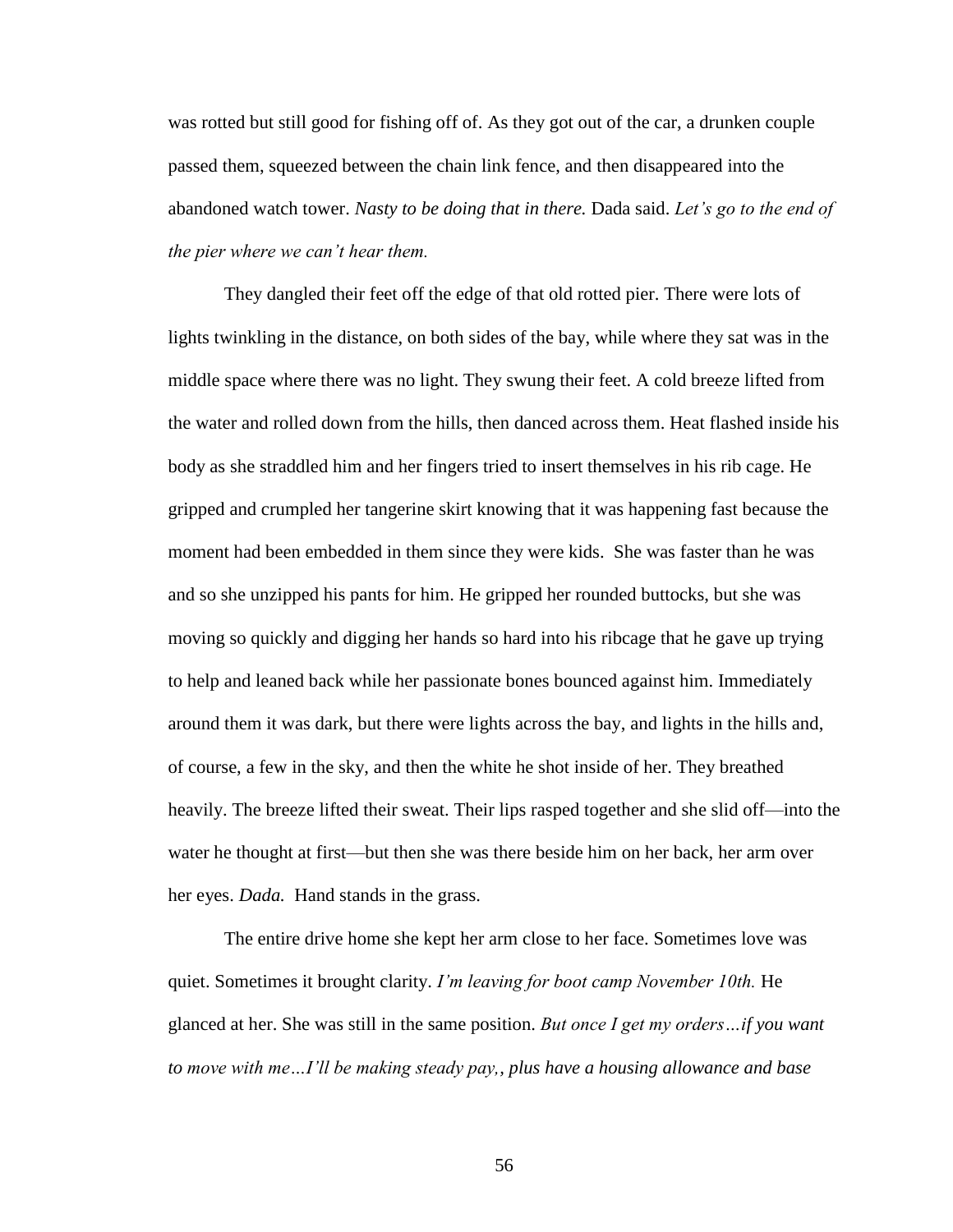*privileges.* Still, she leaned against the passenger window, her temple pressed against it, her arm bent and covering her cheek and ear. *Do you get migraines?* 

*No, no migraines.* Still she kept her arm there.

When they got back to the house she perked up some. They watched reruns of "Sanford and Son*.*" She sat with one leg under her, nodding her head to opening music, smoking first a cigarette, then a joint, then a cigarette. Her hair was pulled on top of her head. Maximiliano hadn"t known she smoked or that her hair could pile up that high. After the third episode of watching Fred and Lamont, she started talking about nothing it seemed at first, but then he listened as she explained how life came and went in marked intervals. She"d lived a hundred lives, each one measured by a standardized unit: one foot, one yard, one inch. Never one half of another or a quarter left over. Each piece had a definite beginning and a definite end. The bad lives were short and the good ones were long. Take the time some girls at the park had held her down and poked around in her mouth with a nail file saying she thought she was so pretty but she was so ugly with her crooked teeth. She bit some fingers and kicked the short one in the head. That life lasted a foot. Then there was the day her family formed a caravan and drove down to catch the Raiders game. This life began with a burst of black and silver, whistles and cars beeping, flags waving out the windows. They parked the cars and pulled out the grills and the coolers, the cold drinks, the carne asada and pansit, the sticky rice and mango. In that life, she ran around with her cousins, hid between the bleachers and popped out from hidden stairways. They taught each other how to yo-yo. They clapped and stomped like cheerleaders. This life lasted for miles.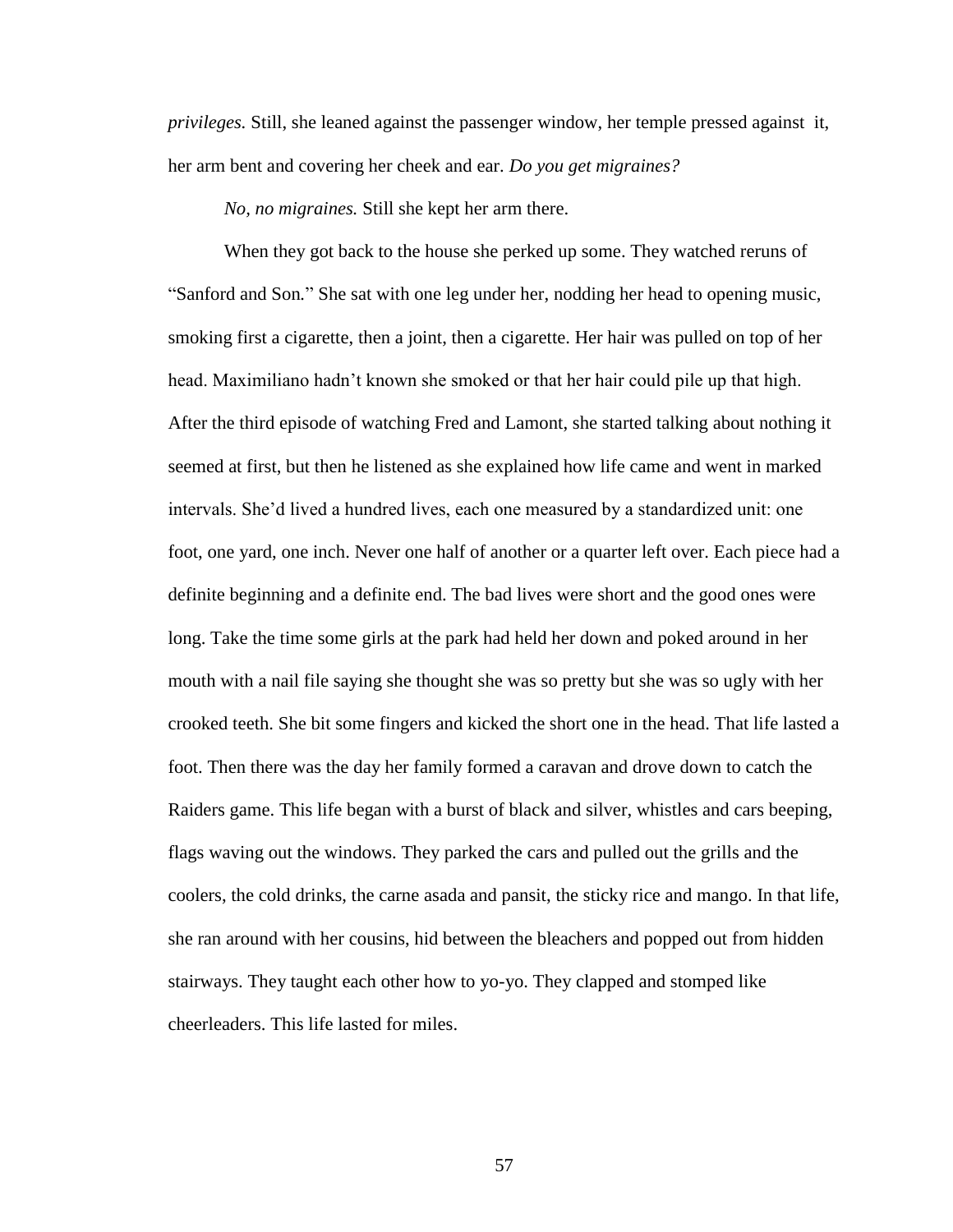Maximiliano picked up Dada"s hand where it had fallen lightly on his lap, so that he could touch the bumps of her knuckles, and the blood that surged in the interstices of her palm lines. She jumped up playfully and pulled him with her up the staircase. They stuck their heads out the window of the second story bedroom and found that it was a night cooler than usual for October. They climbed on the roof and looked at the clean stars. One of them laughed and threw a bottle off the roof just to hear the smashing of glass on the pavement, the popping of a star. The other one smiled, then shivered and rubbed closer. His fingertips touched her hips and he could see the waves in her hair. He closed his eyes once, then looked up at the sky for the duration of that life: one light year.

When he went to see her the next day, the neighbor Mrs. Flores, who was leaning on her fence, shook her head. *She's not who you think.* That"s all she would say. When he went back the next day, Mrs. Flores shook her head again and gave him another ominous statement *People don't change.* Maximiliano kicked in her fence, because that leathery bitch was worse then all the senyoras had ever been.

Every day that he went, he found the house dark and locked up, the door cold against his hand, the window cold against his forehead. He went back at night too, but there was no answer. Sometimes he thought he heard rustlings behind the curtains, but they were short-lived and mouse like.

He drove slowly away from her house, so tired from working an extra shift that his eyes crossed and he took a wrong turn down  $23<sup>rd</sup>$ . The moon here cast a perfect light. The street was mostly empty except for a stray dog trotting along as if it had somewhere to be. The buildings were quiet, all settled in for the night. Maximiliano needed to get home and lie down on his bed with its feather pillow. There went a feather, floating down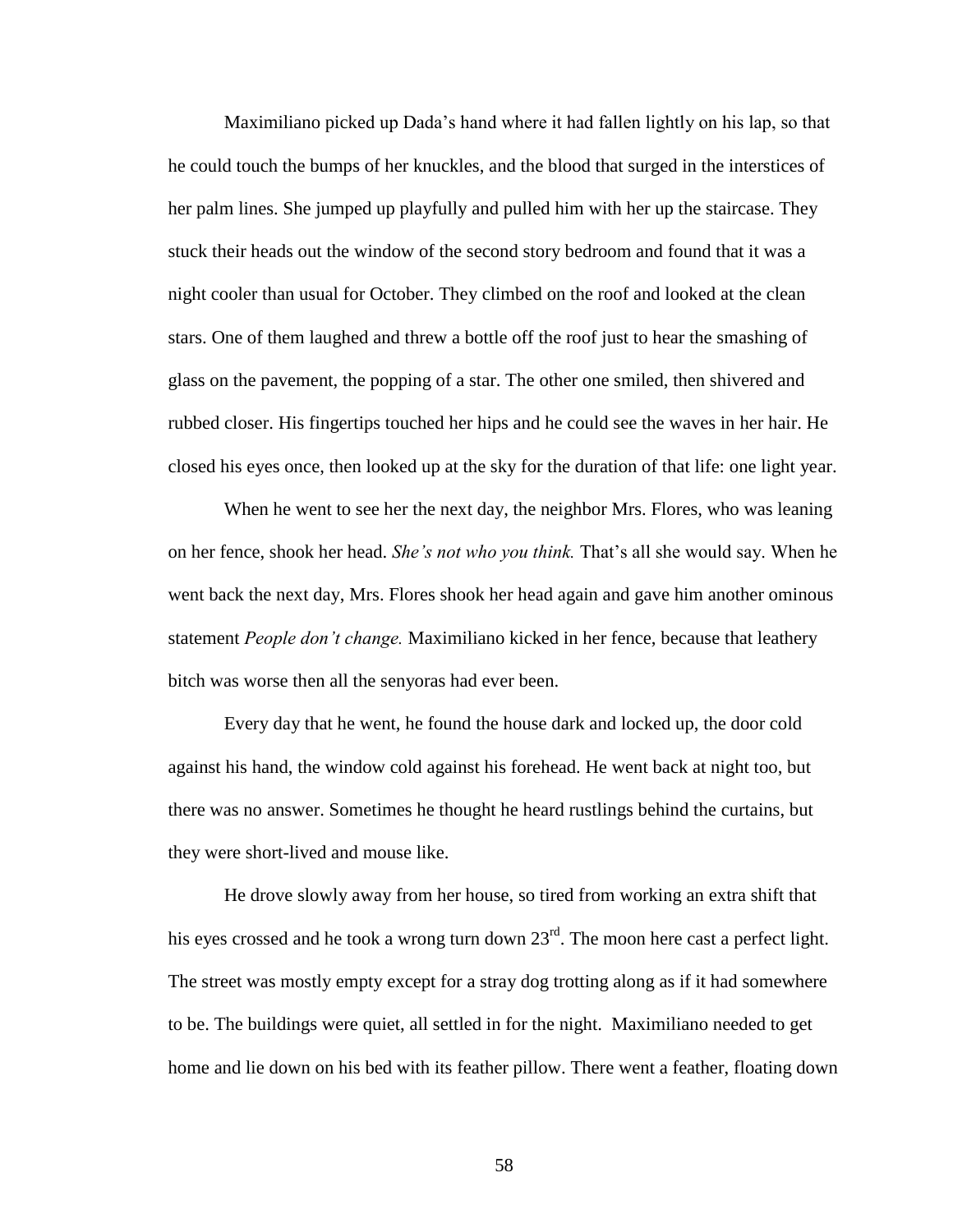from a streetlamp, floating down from the halo of light. A skirt and mess of wiry hair bobbed up and down the far end of the street. She was so far away she was the size of a Barbie doll, but who else could it be but her? Maximiliano sped up, but he was too late for the race. Another car pulled out from some side street. Maximiliano pressed his hand to the horn and it screamed down the street which looked vacant but was so heavy with the presence of the two men and the one woman. She turned and looked at him. He was sure of it. How quickly she bent down to the window then opened the door. Her heels and skirt, all of her dissolved inside the car. He beat on the horn again and sped up to catch up to the other car but it had taken off, turned down a corner and disappeared. Maximiliano drove around the neighborhood, but didn"t see it or her. He went and knocked on her door again, but the house was colder and emptier without even the rustling of imaginary mice. His knock rang hollow as he caved into the small point from which he"d begun. This life measured one inch.

It was a long time ago that Mr. Gómez was a boy. He continues to walk the school premises until he is back at the slide. Who knows what happened? He can only imagine. The morning and the sun, the sparkles and the slide fuse together.

Mr. Gómez has a vision of what happened. It plays for him as clearly as if a television hangs in the sky before his eyes. It is night time, when the basketball courts are empty and there are no more adults meeting in the cold cafeteria that smells of processed cheese. It is the hour when women walk in leotards and leopard printed high heels, when one of them takes her client up to the rooftop of one of the portable classrooms that is covered with bird shit and broken rocks. They lie on that used-to-bewhite couch and look up at the clean stars.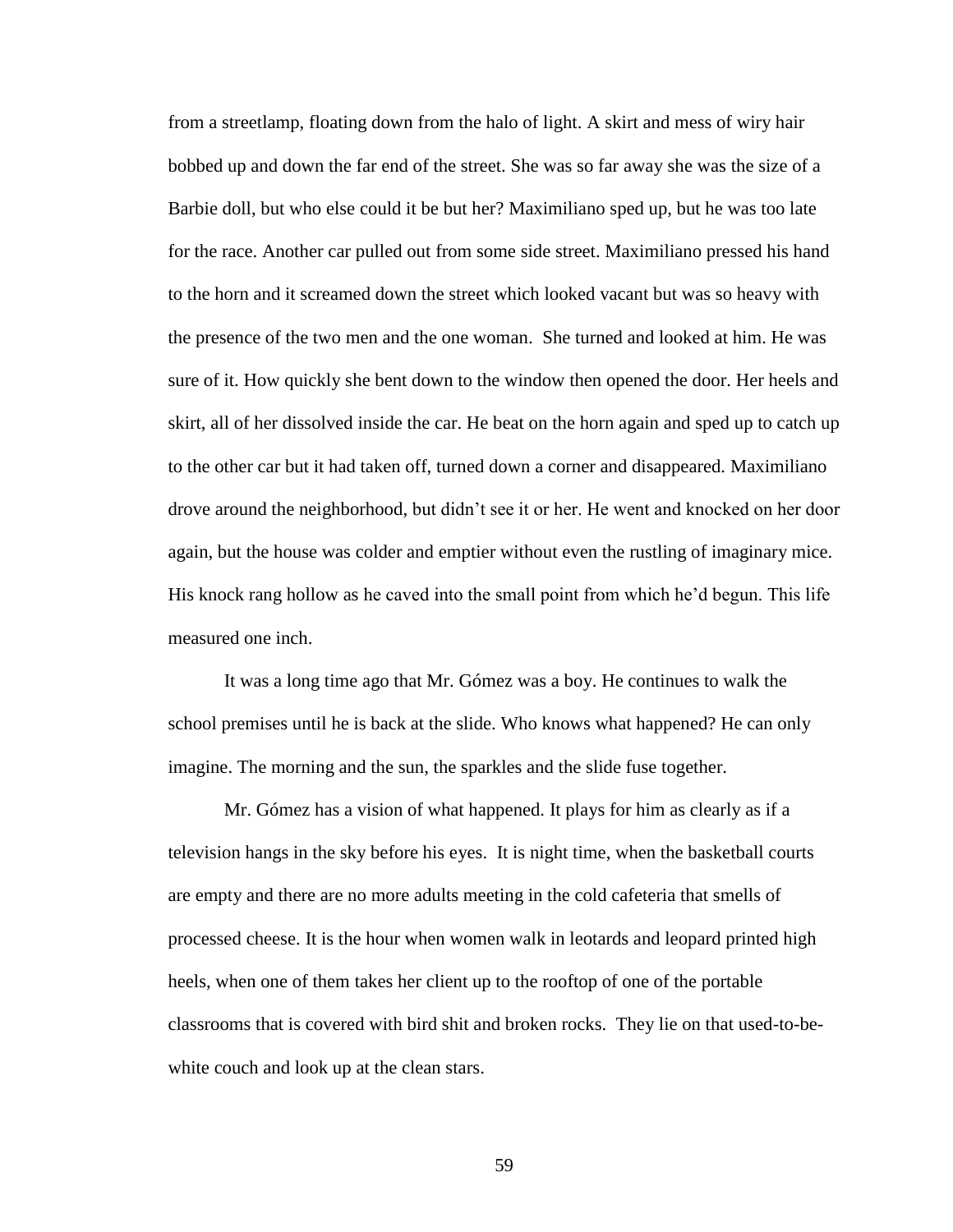Mr. Gómez sees the last night of the woman"s life as she walks in her heels gripping a watch and leather wallet to her chest. Nervous and limping, she moves as quickly as possible away from the portable with its couch and drunken client flung on the cushions. On the black screen before his eyes he sees the client come up behind her with a broken bottle in his hand. Mr. Gomez"s mind works slowly, so that he considers what the man might have been like as a little boy. Which first grader might he have been? He might have been the chubby one with dimples, or the one who always remembered to say thank you, or the one who ran around in circles screaming and knocking books to the floor, or the one with gel in his hair and shiny new shoes. Which cute first grader would the woman have been? The one with strawberry barrettes in her hair? Or the one who colored serenely, all things yellow?

The man on the television screen in Mr. Gómez"s sky smashes the bottle against the woman"s head. She hits the middle of the slide where it dips, and she slumps down to the edge. *Are we molded for a particular destiny?* wonders Mr. Gómez. Tangerine lipstick on tar, birds of paradise, hair in beaks, nonsense and salad, nonsense and pie, cherry coke on the slide, a hundred life intervals, and Dada.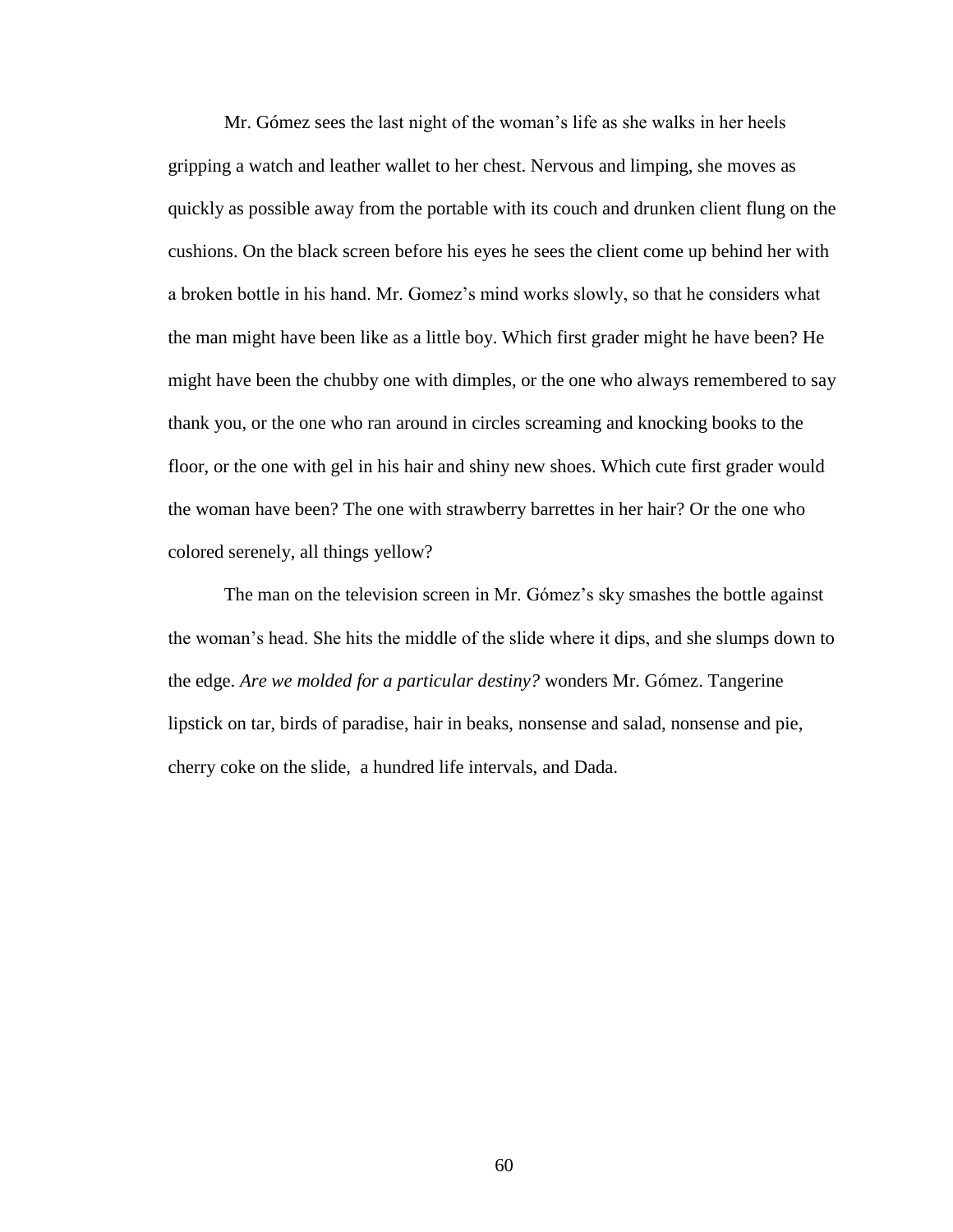## **The Cup**

Naughty, crude individuals passed the corner of  $42<sup>nd</sup>$  and G Avenue, where the boy lived in a peach colored home bordered by a fence that leaned in. An old man in a wheelchair was stuck on the sidewalk incline. He pressed the go button and rolled back onto the street again. He pressed the go button and rolled again, until a gang banger flopped past in his house slippers and pushed him up. The old man sped away towards the liquor store. It was the same destination as that of the punk rockers with wailing spiked hair that cut through the atmosphere. Three times a day, they passed: in one direction empty handed, in the other direction clutching cases of beer. Sometimes, they paused on the corner, set the alcohol on the ground, and smoked. They left their cigarette butts to smolder on the sidewalk. In the afternoons, children, high from syrupy sodas and greasy potato chips, danced around the cigarettes and kicked a soccer ball. All afternoon, they kicked the ball, spun in circles on their bikes in the middle of the road, and screamed "Marco! Polo!" The sun set and the daytime fiascos faded into night. A woman squatted to pee beneath the streetlight. Her amber liquid glinted as it trickled over candy wrappers and straws. The urine moved in an even motion past the couple against the wall and down into the gutter. Mr. Jackson observed all the people, but most especially he observed the boy who lived on the corner of  $42<sup>nd</sup>$  and G, at the bottom of the tea cup.

It was strange how quickly Mr. Jackson had become routinized to him. Every morning, he lifted the cup from its shelf and peered down inside to see how the boy was doing. Throughout the day, Mr. Jackson caught himself doodling tea cups on napkins, and he fell in love with late afternoons when it was finally time to slide his house key into its lock and enter his home. The evenings were pleasantly filled with the quiet scratching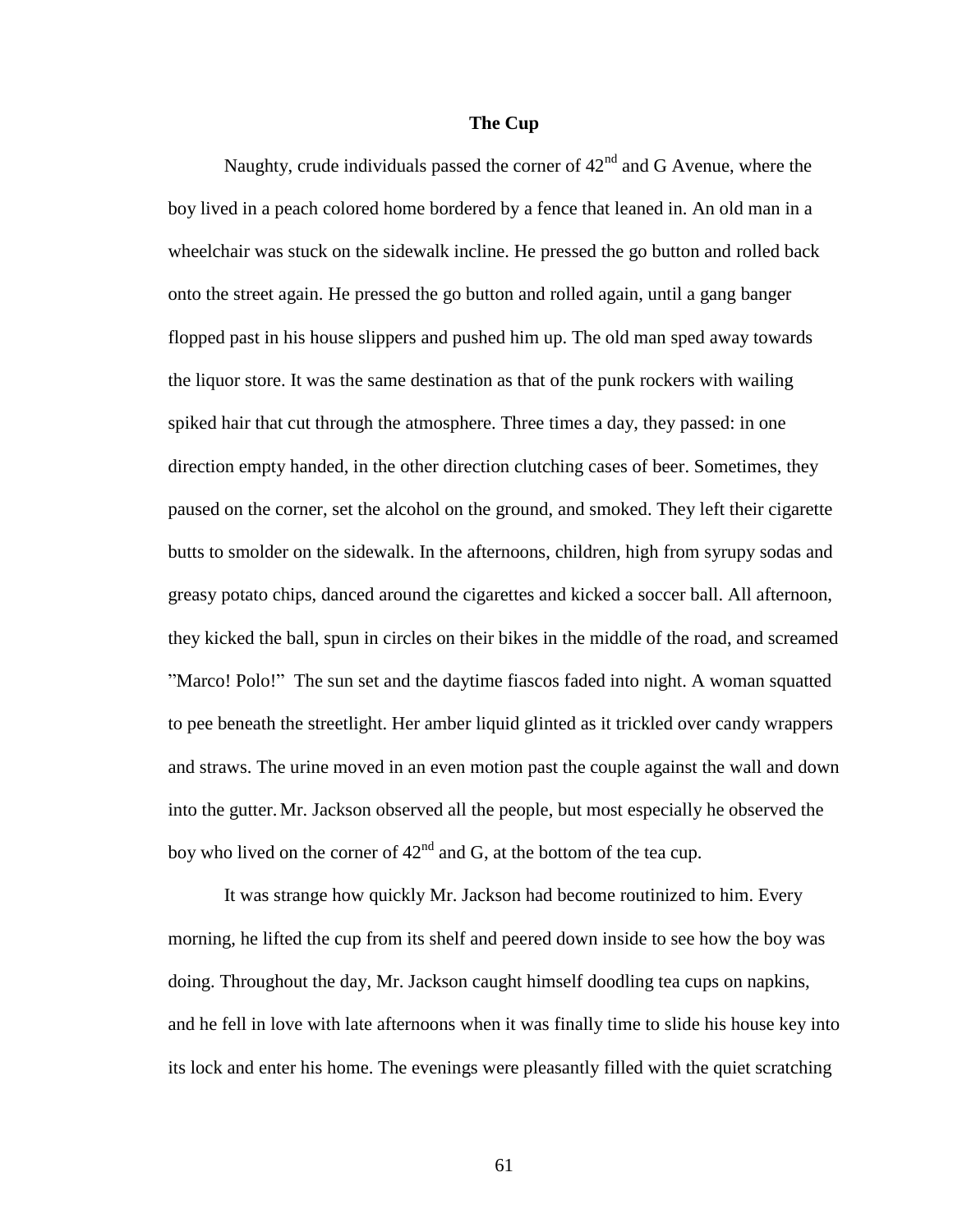of his pen moving in tiny slopes and arcs as he recorded his observations of the boy, believing that if he could understand how the boy"s mind worked, then he could help the boy turn into a great man.

Normally, he didn"t take the cup to work, but today, he carried it in the pocket of his jacket, his right hand caressing its curved, porcelain surface. Lately, the boy had been scooping gel into his hair, sniffing at his armpits, walking with his chest thrust out. Whoever was affecting the boy was doing so during school hours, the same hours that Mr. Jackson had to be at work. Today, Mr. Jackson took a risk. Today, he brought the boy with him so that all day long he could watch him, be with him, and discern who was making him agitated.

Standing near a window, Mr. Jackson lifted up the cup and turned it so that the sun illuminated the bottom. . .

The recess bell rang. The children broke out of the classrooms and raced outside to the yard. The boy was surrounded by a drove of girls.

"Kiss her, Carlos! Kiss her!"

In front of the boy stood a doll of a girl with cherry lips and one sock drooping slightly lower than the other, exposing a well-formed kneecap. She twisted her body back and forth, a blossom turning in the wind. Her eyelashes swept downwards and then up to the boy"s face. The boy looked to the side, then wiped his hands on his pants. The sunlight lit up the dust on the children's skin and the sweat in their hair.

Mr. Jackson did not want him to kiss the girl. It would mean the kicking open of a door, a stepping out into the dangerous territory of children at play in adult activities, risking pregnancy and, subsequently, poverty. He did not want him to do it, not after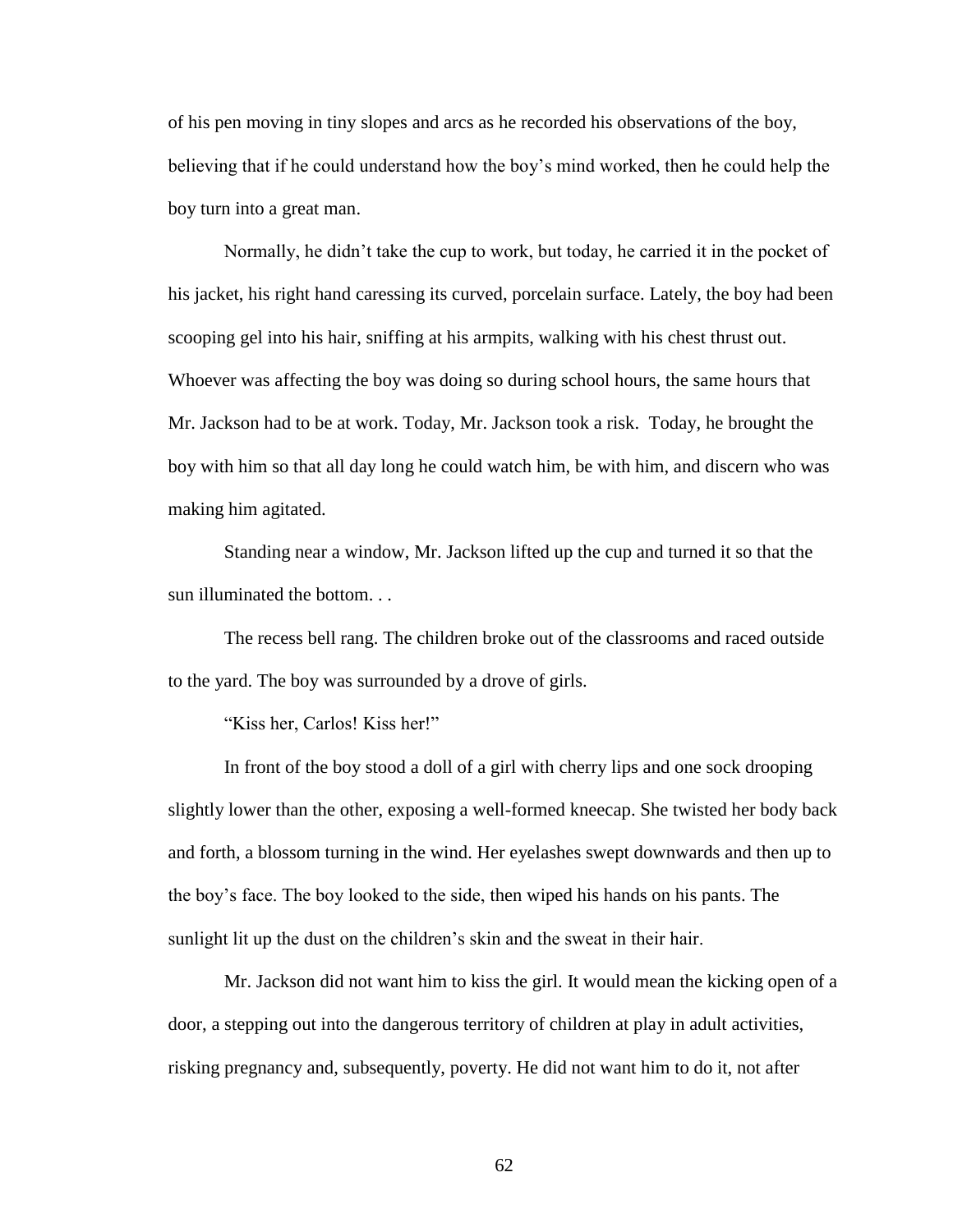having invested so much time into researching how he played, studied, slept, and ate. Of course, sexuality was inevitable, but if only the boy would wait a few years during which Mr. Jackson could whisper the secrets of lovemaking down into the cup.

The boy leaned forward and pressed his mouth against hers. A shrill whistle screamed across the yard. Mr. Jackson wasn"t the only one who"d been watching. Dozens of children ran, followed by a stout woman who panted towards the ring of girls, which now broke apart and scattered, a handful of marbles. Mr. Jackson saw the way the boy and girl looked frantically around them, then innocently at the ground as the yard monitor began her interrogation. Neither felt remorse. Mr. Jackson saw this in the way the girl twisted back and forth, her hands clasped together as if she held a tiny bouquet of roses between them, and in the way the boy shrugged his shoulders as if shrugging off the touch of a concerned hand.

Mr. Jackson watched this afternoon scenario unfold, as he had watched many a scenario at the bottom of the cup unfold. As always, he desired to communicate with the boy as directly as possible. If only he could put his lips right to the boy"s ear—of course the boy was too small for that—but if only he could lift him from the cup, hold him, squeeze gently, and say:

*Carlos, I am listening. Share your thoughts with me. I do not want much, just that when I say, "Turn left," you go left. I want that when you eat ice cream, you eat strawberry flavored. I want that when I say, "Don't kiss the girl," you don't press your lips against hers. I want that my voice is in your ear without you realizing it. It cannot be too obvious, as if I were your conscious or your subconscious. It cannot be so clear as all that. It must be you kicking a ball, a minimal action. You searching for an idea, an*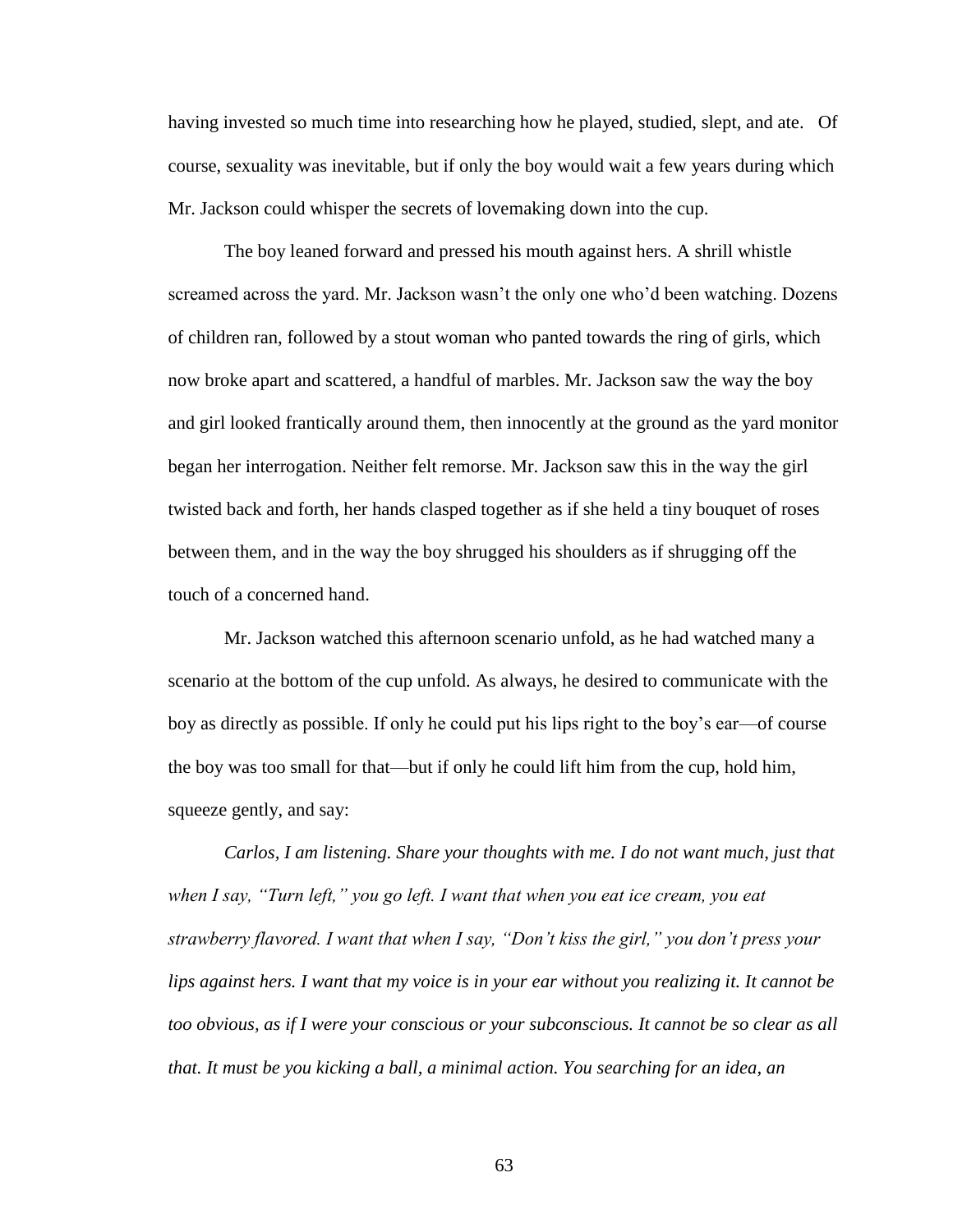*answer, and as you are kicking the ball, you suddenly feel as if the point where your foot touches the rubber, that very place, is a meeting point where the foot touches the ball and comes together with the force and the dirt , with the wind, the bounce of the ball, your thoughts which are my thoughts. They melt together seamlessly so that you are the ball, you are the dirt, you are you. You are the ball, you are the wind, you are the dirt, and you are the bounce. You are the dirt and you and you and you and me and me and me and you are me and I am you and we are the center of the world.* 

*"*Mark, who are you talking to? Mr. Jackson shrugged the heavy hand off his shoulder. People could be so obtrusive. Still—his heart raced. He"d almost been caught with the boy in his hand.

\*

At 2:50 Mr. Jackson unlocked his door. At 3:02 he looked down into the cup.

Do your ears hang low?

Do they wobble to and fro?

Can you tie "em in a knot?

Can you tie "em in a bow?

### bow?

The recording from the ice cream truck skipped, but Mr. Jackson didn"t notice, focused as he was on imagining his voice as a funnel of golden sound pouring forth into the cup.

# *EAT A STRAWBERRY ICE CREAM.*

Carlos jiggled the change.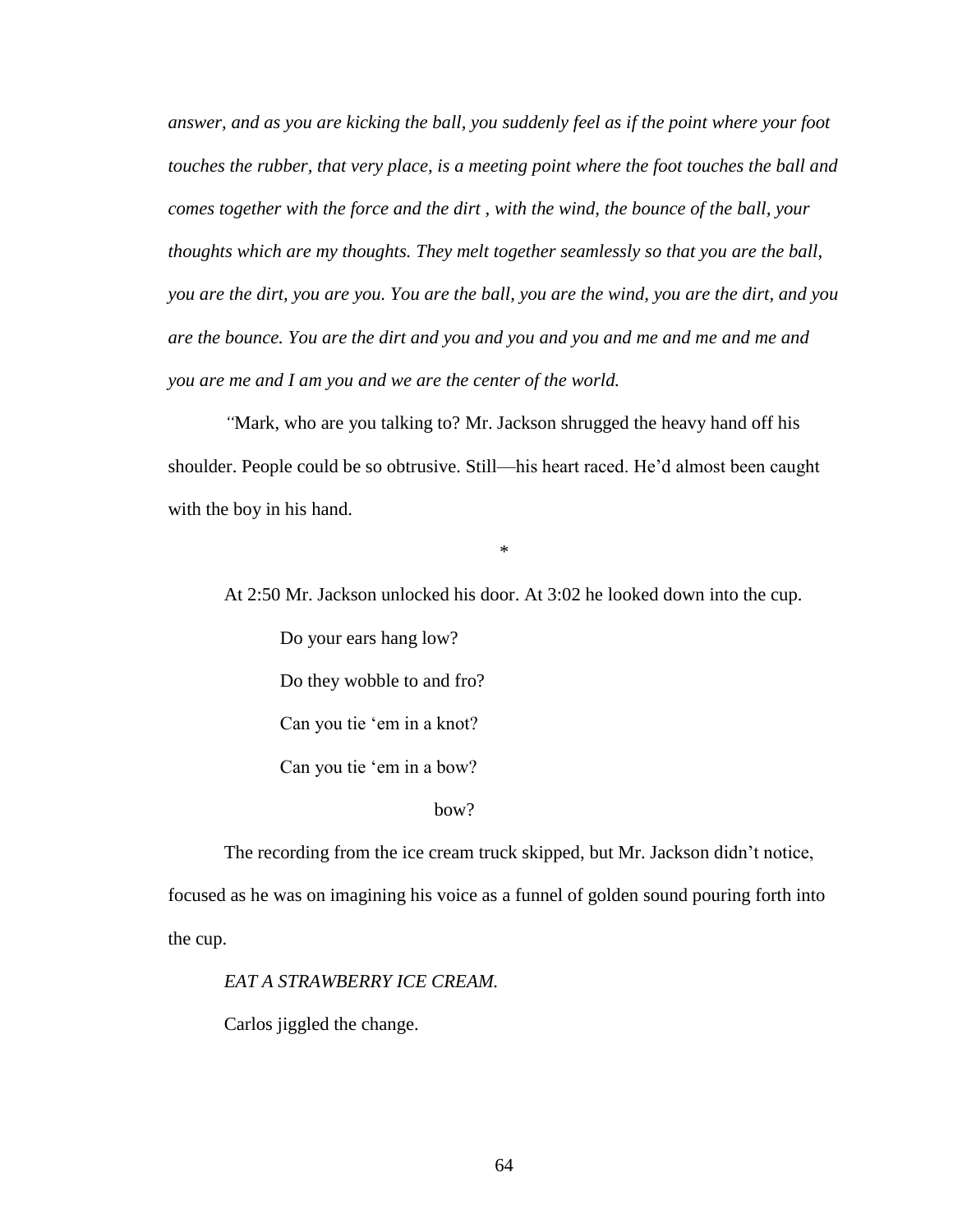"What are you getting Carlitos?" It was the girl with cherry lips and one knee sock lower than the other.

# *EAT A STRAWBERRY ICE CREAM.*

"Dunno…maybe something with strawberries."

"Really?" She scratched her thigh. "I thought boys liked chocolate and nuts."

"Fruit"s alright." He counted out \$0.50 in nickels and began licking his ball of strawberry.

\*

So! This was the life!

He experimented. He took a risk. He believed in his powers of influence, and in believing, the boy ate just what he told him to. Monumental! He, Mr. Jackson, was the link between the real world and the world in the cup, the world of the boy. Only Mr. Jackson had dominion over the cup and could make the boy eat strawberry ice cream every day if he wanted to. Of course, he would not be wasteful or abusive with his influence. Now that he knew what he could do, he would steer the boy in a positive direction, towards a life that was good enough. Get him to help himself by recognizing the many destructive forces that culminated on that corner where he lived. The booming cars that raced around the corners, apartment buildings that caught on fire, unattended children, crowds of eyes peering through window screens, break-ins and drug raids, helicopter search lights, minivans that never drove away but rocked side to side. All the negativity that unfurled daily, unrestrained, would be nothing against Mr. Jackson"s new found influence on the boy"s mind. Mr. Jackson now had a hand to play, and it was a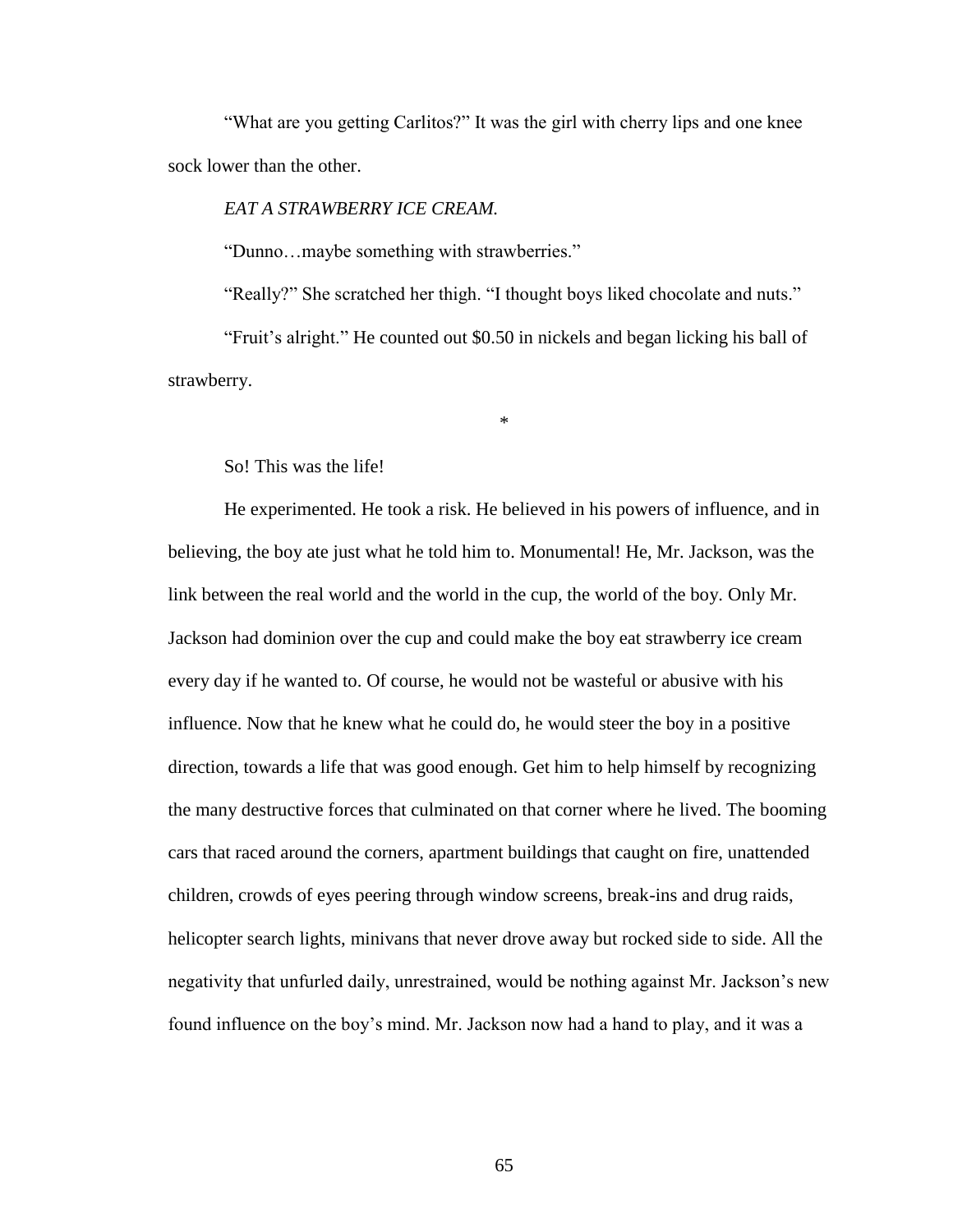large, powerful hand, opened up and casting its shadow over that entire world held in the porcelain cup.

Mr. Jackson rode his bike around the block. How strong his legs felt, like they used to when he was twelve years old and could painlessly sprint hundred yard dashes. When he took out this rusty bike, he thought he would feel a fool, such a tall old man pedaling about, trying to push forth the memory of motion from his muscles and turn it into action. His anxiety dissipated once he caught his fluid reflection flitting playfully over the parked cars. At last, he fully understood that existence is only a state of mind. There was no reason why he could not ride a bike or smile into the wind that blew his teeth and gums dry. Why shouldn"t he roll up his pant legs? There was no law against showing his socks or leaning forward, clasping the handlebars in his hands. In some countries, old men rode bikes for a living, pulling along wagons of cabbage heads and rubber wares. In some countries, people had no other mode of transportation other than bikes. There were no restrictions on what he could do, not when all he was doing was living.

Living was watching children play inside of a tea cup. Living was a hovering eye in the sky. Living was a cup waiting on a shelf in the rays of sun shining through the kitchen window. Living was a bike between your legs and a plan in your mind and a cup and a shelf and a boy with ice cream in his hand and the far side of the world folded neatly into an infinitesimal space.

The bike chain ground together—a minor problem. Today, all problems were minor. Earlier it had rained and the quick dance of the wind promised to bring more, but for now, it was Mr. Jackson pedaling beneath a heavy sky on pavement that smelled of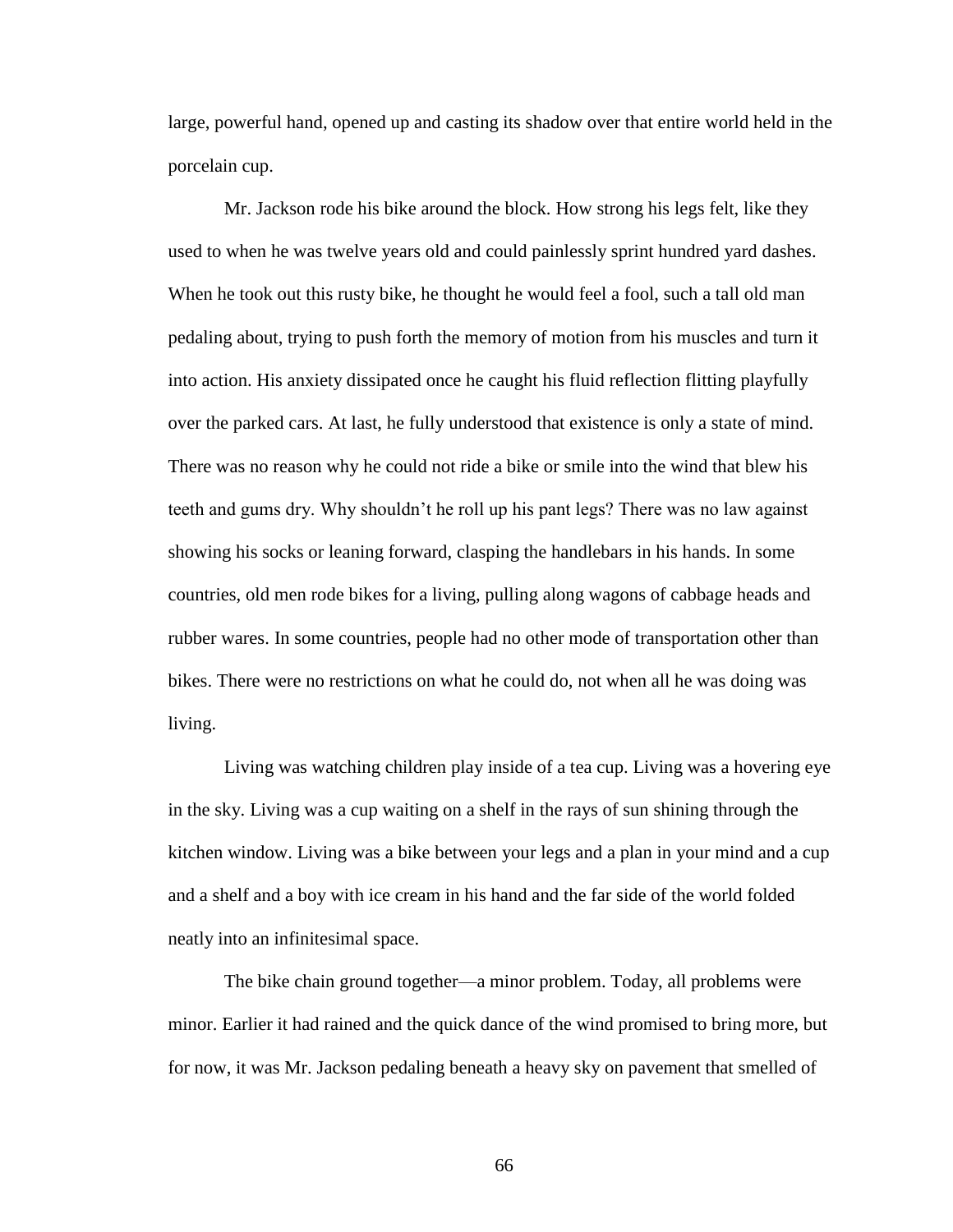the potential for another season, another way of life. Potential—he was filled with it. He was ripe with it, gushing. Up and down the streets he rode with his hands in his pockets, allowing the precipitation to strike him as it would.

What he wanted was a female and music, so he took his bike home again, locked it up, and prepared to go downtown to a smoky place where people wore their shiny shoes, a place where people went on the nights when they felt hot behind the knees. It had been a long time since he'd been to a place like Seymour's, a long time. He was fearless. For once, he did not feel like drinking as quickly as possible in order to drown in his drunkenness while gripping a thick-bottomed glass in his hand. For once, instead of admiring the details of the upside down glasses hanging above the bartender"s head and thinking, *look at that*, he left a twenty-five percent tip and turned to face the crowd. His eyelashes swept upwards as he scanned the room, finally settling on a dark haired woman with cherry lipstick. Soon he would approach her, for now he knew that existence was not chance, but a state of mind.

\*

It"s Thursday morning. Everybody is at school. Except me. I"m outside standing on the baseball diamond with my soccer ball. The toe of my tennis shoe digs into the dirt.

I'm not angry!

There are six of us here at the park: me, the three cholas sitting up in the stadium seating, the two senyoras pushing their baby strollers, and the homeless lady muttering, "Watch me, I know they watch me." If you count the homeless lady"s dogs, there are eleven of us.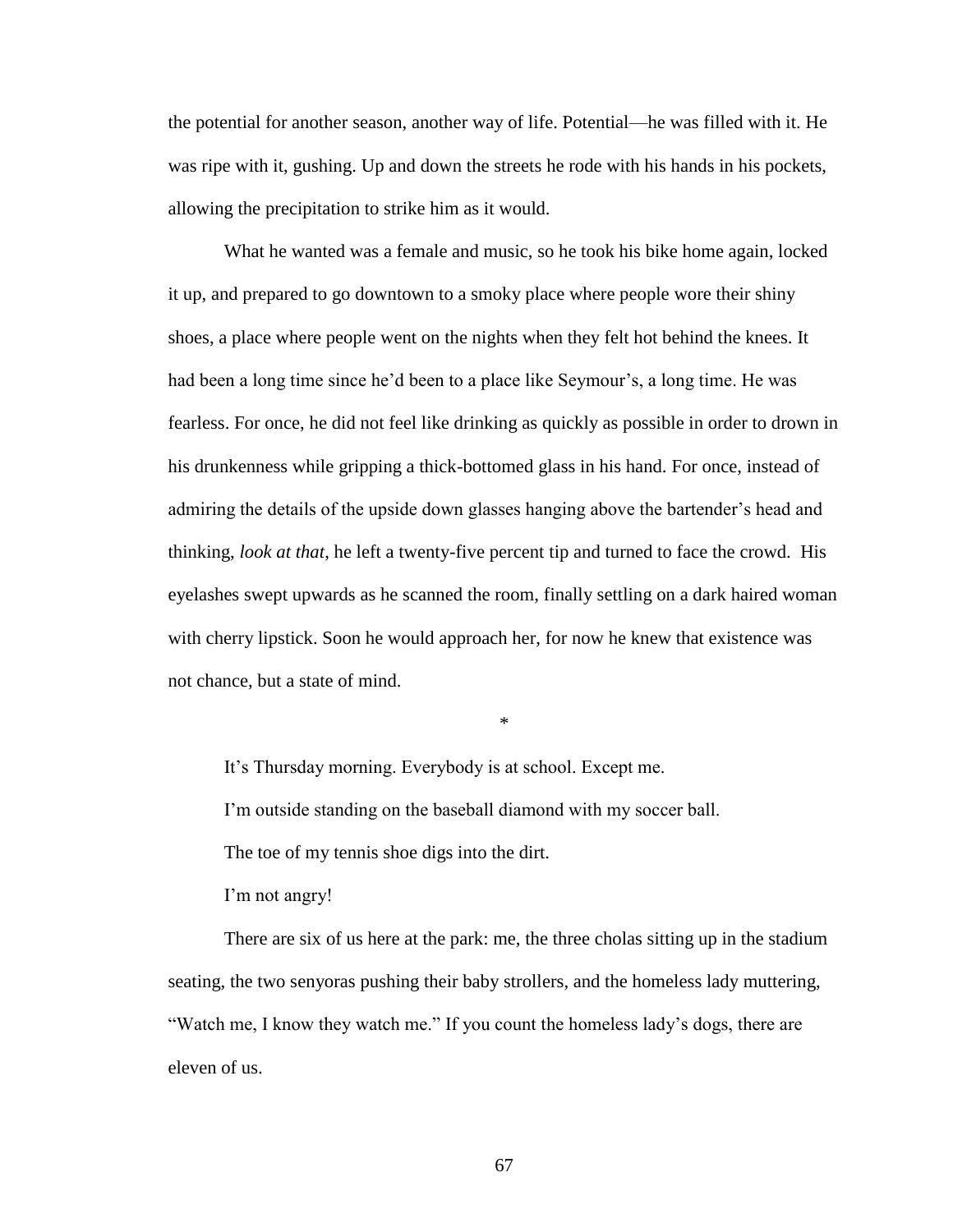I kick the ball. It hits cement, bounces on the ground, orange dirt rises.

Yesterday, the funny feeling like hook worms crawling up my anus took over my stomach and I stuffed my stuffing with strawberry ice cream.

Yesterday, from my window I could see the ice cream truck driver's fat hands. Everybody stood around the truck like piglets to their mama, sucking on her teats. I saw tails and pink behinds. When I looked at Samantha, I wanted to put my hands on her shoulders and say

*Wipe thy face. There is sugar pasted there. Wash thy hands. They are stained with marker. Clean thy cheap lip gloss off thy lips.*

The hand cups my brain. When the fingers wiggle, my sister is a fat girl. When the fingers wiggle, my father is sick, leaving blood on the rim of the toilet seat. I look for movement in the spider web tattooed across his right shoulder. Who can be the fly? Mother. There she is, leaning against the porch post with her arms crossed and one foot bent over the other. Her strong teeth flash in the dusty air as she bites into an orange and lets the juice drip down her arm and fall next to her flip flopped foot. On her shoulder are the stars and sun of the flag of the P.I. On her leg is a snake winding its way down. How pretty she is, scrubbing at her flag, stars, and snake with a brillo pad saying, *This life is not good enough.* When the fingers wiggle, it is all I can hear her say.

I kick the ball. There is the motion of the cholas" heads when they turn to look at me. The homeless woman stops muttering and looks at me. The senyoras pause in their complaining about husbands and suegras and look at me. They are seeing me now; they weren"t before, but now they are seeing me. We are all planning our comeback: the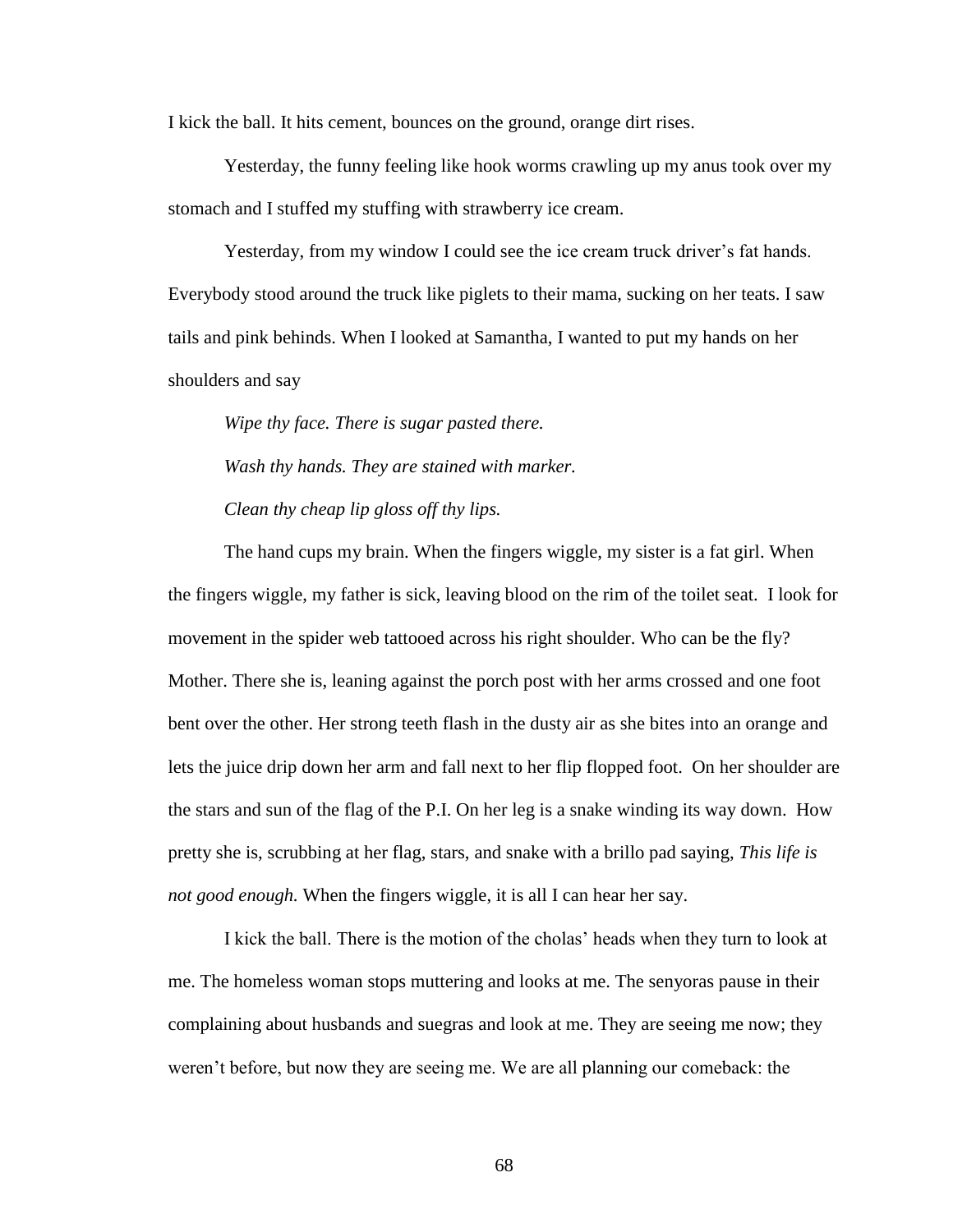cholas line the rim of each other"s eyes, the senyoras talk about marinated beef, and the first of May, the homeless lady says, "Fuck you, invisible people who turn on the water sprinklers."

\*

The noise startled Mr. Jackson. He had come home on his lunch break and was sliding his key into its lock. Through the door, he could hear it: a rattling from the kitchen, from the shelf beside the window. Without bothering to take off his shoes, he hurried over to the shelf. He grabbed the cup, just as it was working itself to the edge. What was happening in there? An earthquake? Another fire? A car accident? Mr. Jackson bit the back of his hand as he realized that it was possible the boy had been injured. He flipped the cup over and felt a stinging in his eyes. As his eyes watered out the foreign substance, the cup continued to tremble in his hands. His vision cleared and he held the cup a safe distance away, thankful to see that Carlos was still down there kicking a ball, except that the boy was at the park, not at school where he should have been.

Surrounding the boy was a queer mix of women: one of them, clearly homeless, was as filthy as her dogs that were humping each other in the grass; two of them were short and pregnant, each one of them pushing a stroller; three of them were adolescent girls in tight pants and white t-shirts. The boy seemed to be ignoring all of them. Pure innocence protected him. For this Mr. Jackson was thankful. Still, he was startled at the force with which the boy kicked the ball. Every time the ball struck the ground orange dust rose so high that it rose out of the cup and fell onto Mr. Jackson"s hand. This contact was a new phenomenon, further evidence that every day their worlds were overlapping more and more. Control over the boy was essential. The mere fact that he had temporarily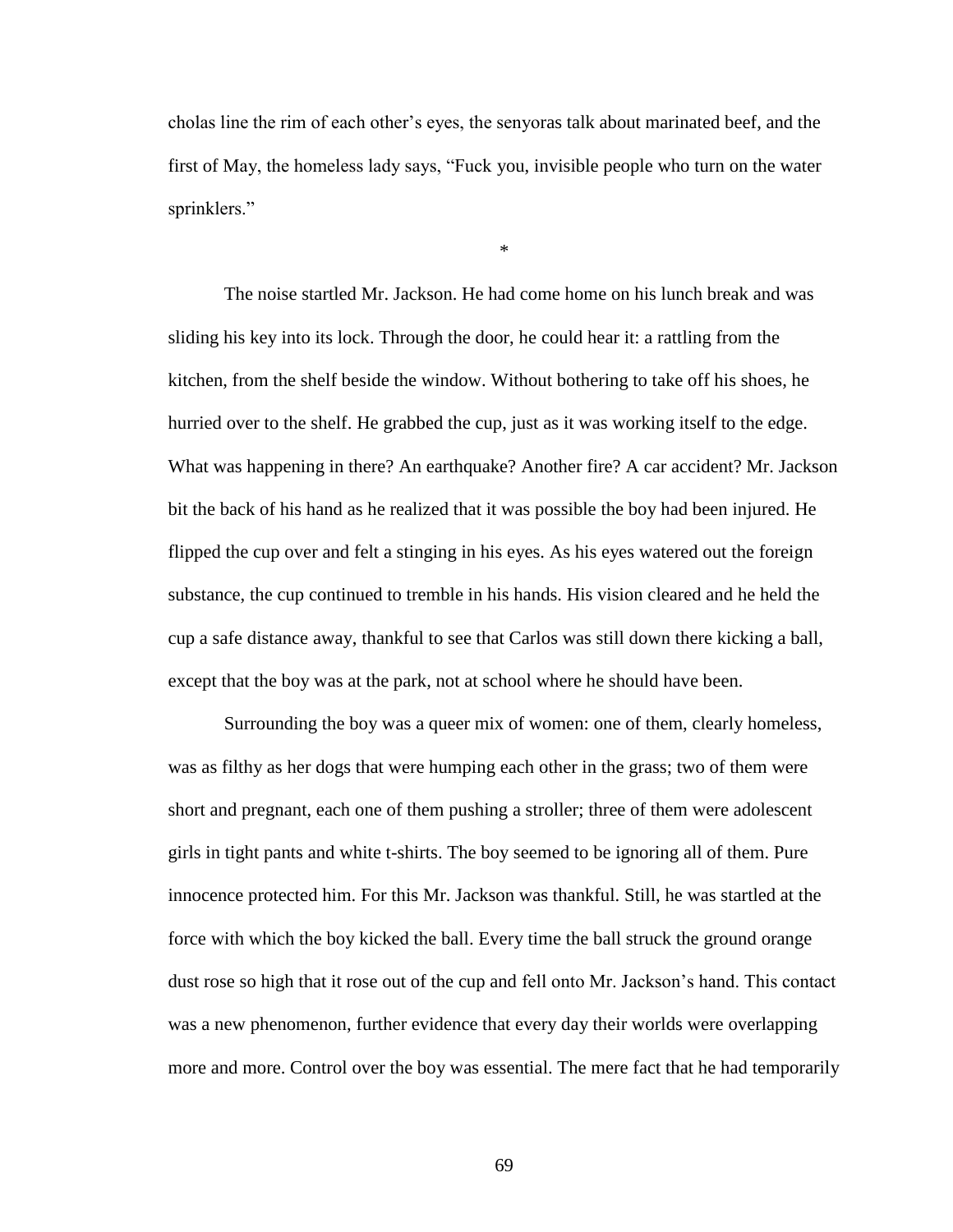blinded Mr. Jackson was disturbing, and yet he was not worried, for the boy was ignorant of the effect of his own actions, whereas Mr. Jackson was entirely aware.

# *The boy needs to calm down*.

He reached towards the drawer for the pen and notebook that he used to record the boy"s behavior. The cup continued to shake, striking hard against his ring. The porcelain knocked against his bones and so he gripped tighter. His hand became hot, his fingers sweaty, so that now he needed both hands to keep the cup still.

### *Stop it you little fool.*

The boy caught the ball and held it, his tiny body heaving as he caught his breath. Mr. Jackson, having once again dictated the actions of the boy, felt triumph spread through his body. It began in his groin and spread up to his stomach, warming him as it went. Triumph moved up through his chest and outwards through each arm and finger. Further it went, upwards through his neck and to his face so that his cheeks became flushed and his eyes glistened. His lips spread into a delicious smile. He looked down into the cup at the boy who stood with listless arms and a sweaty body that was at a loss for what to do. Mr. Jackson licked his lips. He told the boy, *It's time to leave the park. Keep on walking. Go all the way to your house. Go inside. Lock the door behind you.* Once the boy was inside Mr. Jackson would decide what else to do with him...except…the boy was tilting his head back. Why was he tilting his head back? *Put your head down!* Shouted Mr. Jackson. *Put your head down!* But the boy did not. He kept on lifting his head back and then he raised his eyes so high

high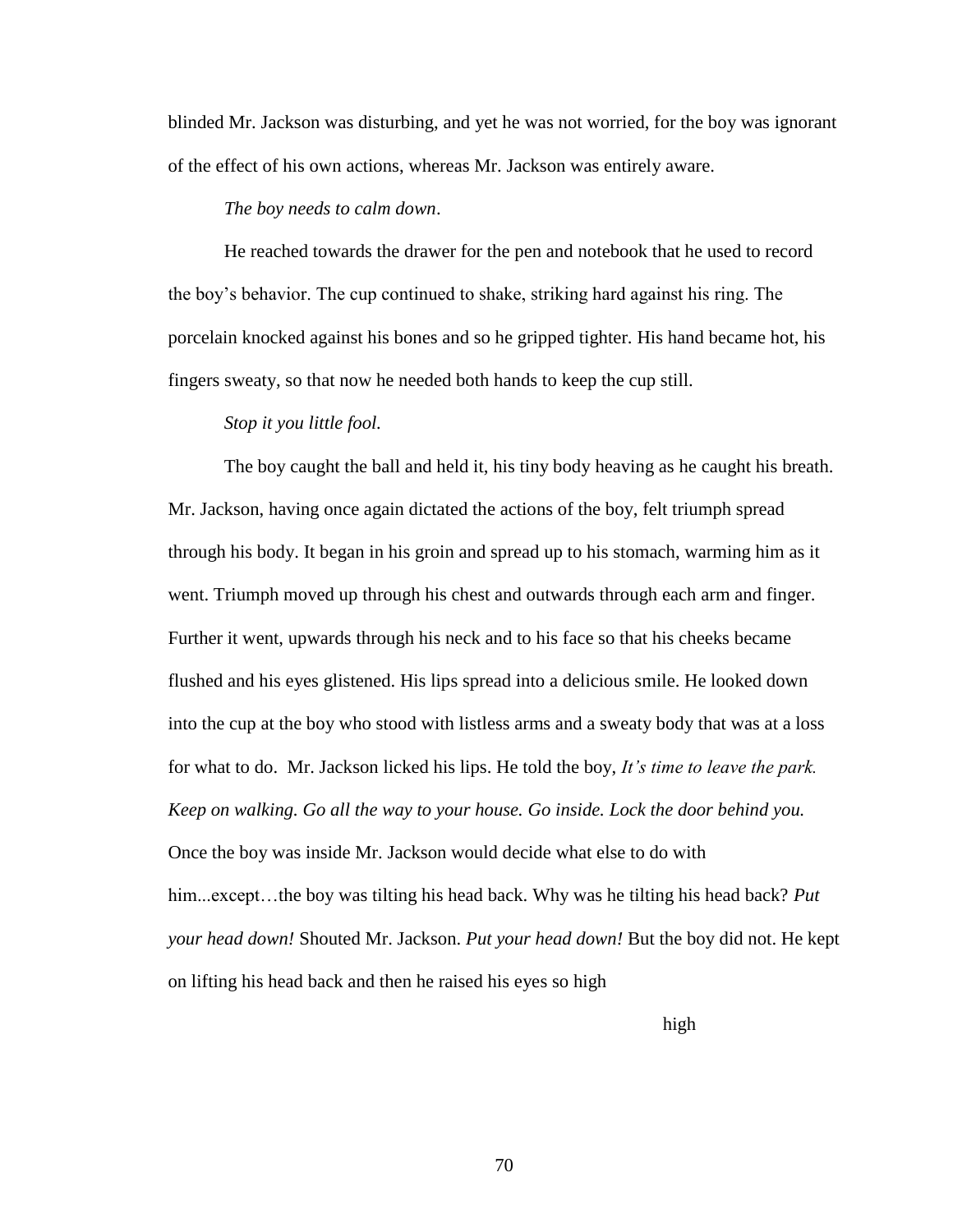Drop the cup, Mr. Jackson. Drop it.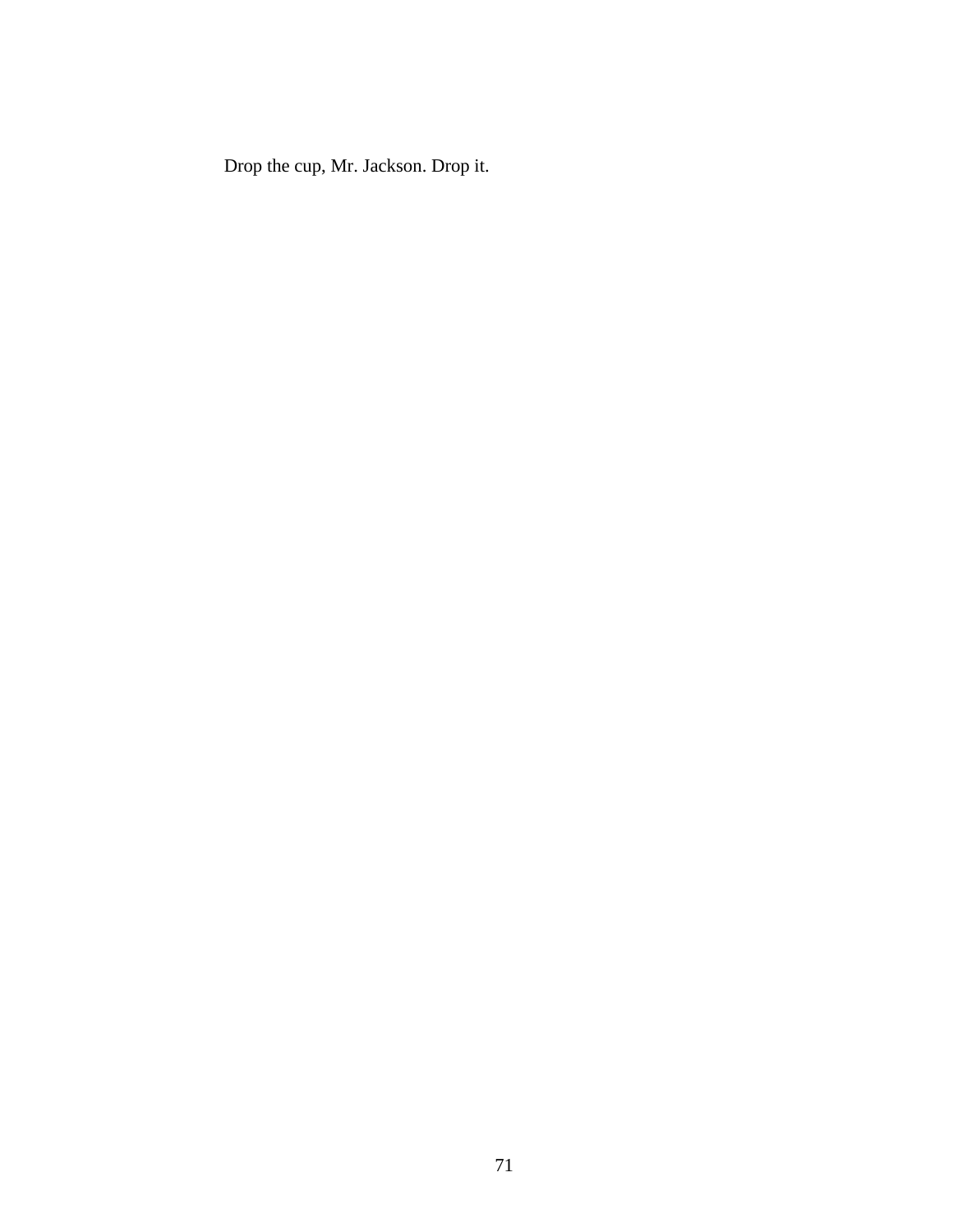PART II: GUTTER PEOPLE A NOVELLA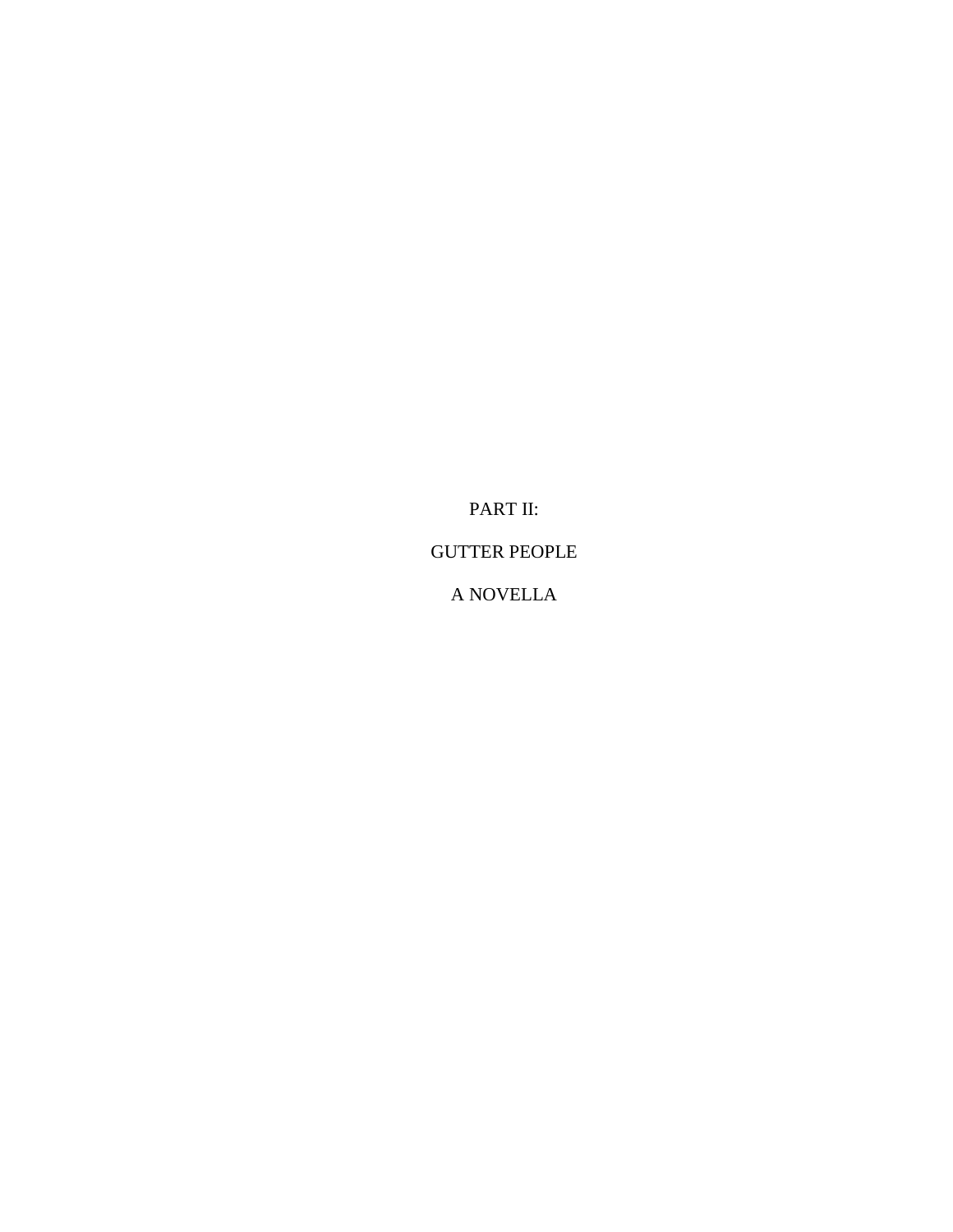## **Gutter People**

You are on the bus going anywhere to see and you have been on the bus for 18 hours traveling across the plains and between the mountains. You will ride for longer still. Others board the bus and they give off loud sweat smells. Odors cling so that by the time you de-board you will have the layerings of many people, including the pregnant woman in the aisle who is sweating fat beads of sweat. Give up your seat to her. The fabric scratches the back of your neck and the backs of your legs.

The city is stretched out on her back on the desert floor, glittering, and you are looking out the bus window and you are approaching, your heart pounding.

# **Mile 0 "Mari with no Panties against the Wall"**

The city's eyes are closed, head turned to the side. Her lips are painted blackberry. Her hair tightly coiled. Her hands form a cushion beneath the small of her back and the top of her buttocks so that her back arches**.** The sun rises and she opens her eyes, although she"s been awake the entire time.

The city hears the wind blowing over the mountains. It carries the scent of thousands of cars spewing exhaust on the California freeways and, much fainter; it carries the scent of the Pacific Ocean with his bright coastal cities and oil rigs. She strokes all the jewels lined up on her spine. The Pacific Ocean has remained an ocean, but it will eventually evaporate. She knows with certainty that the Pacific Ocean will cease to be what he is, but then she has to admit that she will eventually become crushed glass and flattened cement cracking in the desert. This knowledge of eventual death doesn"t make her sad, but it makes her a little hostile.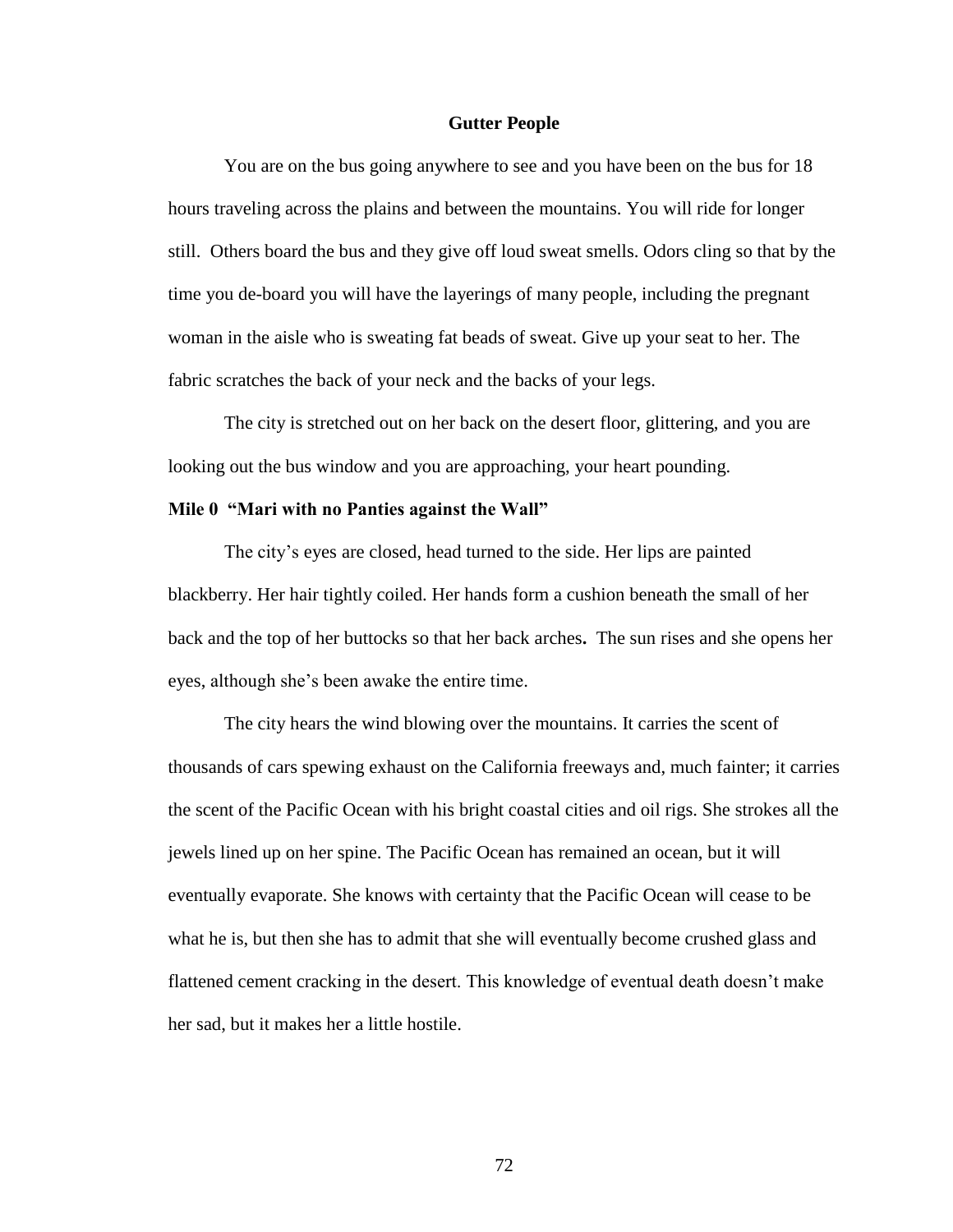For now anyway she is a marvel, a gem, low, and ugly. She is beautiful in that way: bent over, skirt flipped up, hair brushing the sidewalk. She wears a tight, pink leopard dress with a hood but no panties. It's too hot for panties here. No panties in the summer time. Only thongies in the wintertime, and those cold nights are long in coming, for it is the middle of July. Elbows sweat, ears sweat, koochies sweat, and that is why there are no panties. No panties for anyone! There should be a law! Whenever, quite frankly, the city happens to notice with her lazy eyes any panties hanging up to dry, she knocks them to the ground with the whirl of a low flying helicopter or the bass of a passing Impala, or the shriek of a gracken bird. The sound startles the hand that drops the panties to the ground. Once fallen, it's only a matter of time before they will be run over by a double decker bus, or gnawed on by dogs, or picked at by grackens, or pulled over the head of a teddy bear loved by a mean child.

Panties have many uses, such as hat wear, arm wear, nuzzle for dogs, bandage for a cut hand, handkerchief and, in times of need, maxi pad. If the city could have made it law that there be no panties used as panties from April to September, then she would have. Understand, of course, that she would never make any such law because the only law of the city was

1. Do what you feel*.* 

Oh yes. And

2. Do it big*.* 

Oh yes and

3. Dog eat dog

And one more.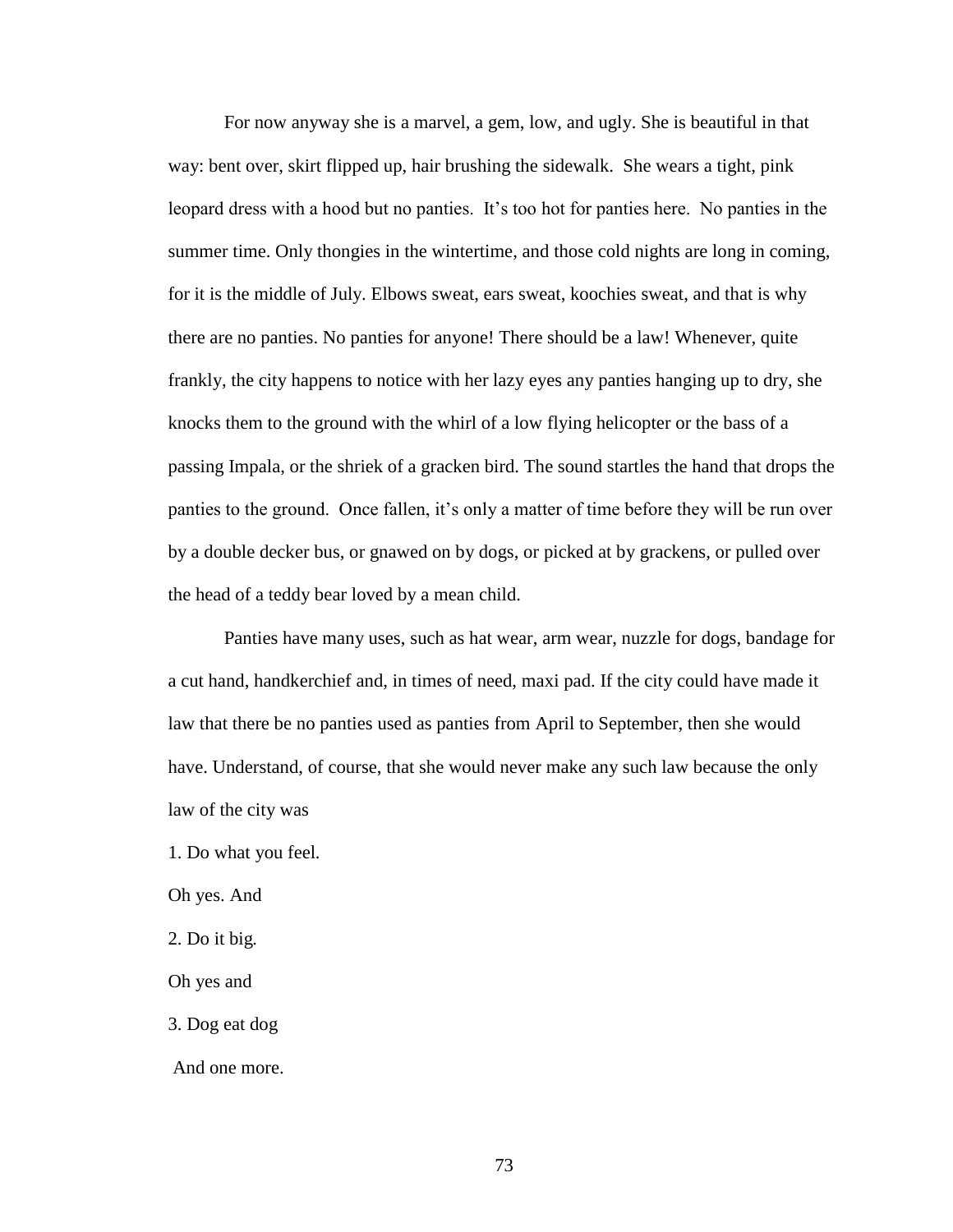## 4. Prizes to all the mcfuck fuckers!

The Blue Angel Motel across from the McDonalds was where the fertilization occurred. There was a wall between the parking lot of the Blue Angel Motel and the McDonald"s drive-thru. The woman pressed up against the wall heard the box speak as the man who pressed her against the wall pulled on her hair, right at the roots. *May I take your order?* The speaking box was, in its own way, lovely. It was lovely in that the woman couldn"t see it, only hear it. She could hear it and she could picture its circular form cut into the rectangular frame of the drive-thru window. The box made the air between it and each idling car vibrate, while the woman"s hair was being pulled and the sun was full on her and him, the two mcfuck fuckers. His metal belt buckle, her elbows and her back scraped against the wall. The wall held her up and, *Give me a #2, no mayonnaise.* Hump hump hump. A baby boy was conceived there against the wall by the two mcfuck fuckers.

#### **Mile -1 "Before Mari with no Panties was Against the Wall"**

**M**ari had cultivated the ability to walk through crowds and mute the sounds and mute the faces, all except for the important ones. Some were obviously important like Terrell"s, weaving through the multitudes, coming at her, planting a kiss on her lips. There were other faces that glowed among the crowd. She didn"t always know why. Take Bart, Bartolomé. He was a plain boy with regular old dark hair and brown eyes, and he didn"t do much other than sit there in music class and wait for the signal to lift his flute up to his lips. At first, she attributed his face standing out in the crowd to a sexual attraction. But no, he liked boys, and no, when she stood close to him and when she talked to him, no there was no physical chemistry. No physical chemistry but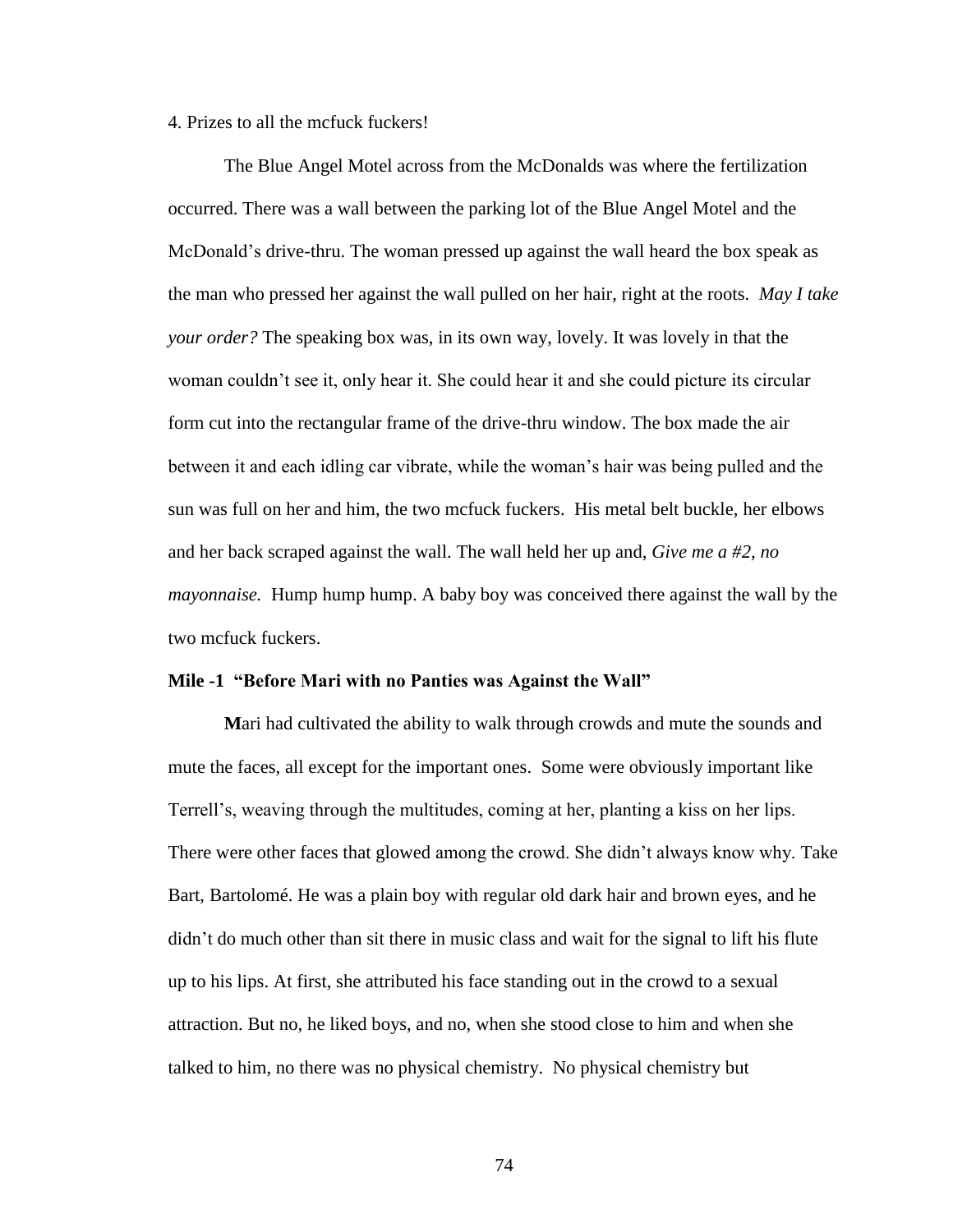understanding, yes. They both played the flute with their pinkies in the air. Minor connection, yes? Minor connection, no? She put her pink up because she had sprained it and couldn"t straighten it. He put his pinkie up because he was a dainty clown. They talked Latin music and the way flutists would get five minute long solos. They both would have relished playing a flute solo.

With Bart, she realized that the people who stuck out to her did so because of some connection between her and them: Love (Terrell). Friendship (Bart).

Erika glowed from out of the crowd. Erika slithered up to her from the sidelines, then slithered away, a snake with an ass, and Mari didn"t know why she didn"t like her but she didn"t like her, but who did? Who sure enough did like Erika, the girl in tight white pants? Well, Terrell sure enough did like her. Oh yes, he liked her very much. He liked her in her white pants and he liked peeling off her white pants too. Right in the middle of the peeling, her snake"s ass in the air, here came Mari. Mari had very good night vision and Mari never second guessed what she saw.

Mari trembled with white rage. It blotted out her vision and she realized that lesson number two had just been taught. Some of the unblurred faces in the crowd were friends and some were enemies.

The next natural question was how could she tell the difference between the two? Mari split with Terrell. She did. Later in her life, looking back, she knew this was one smart thing she"d done—until she went back to him. Terrell was very adept at working his way back to her. Erika smirked at her in the halls, but Terrell pushed past Erika and chased after Mari, trying to reach the door before her so that he could hold it open and make her feel like the better woman. At first she ignored them both. It was difficult since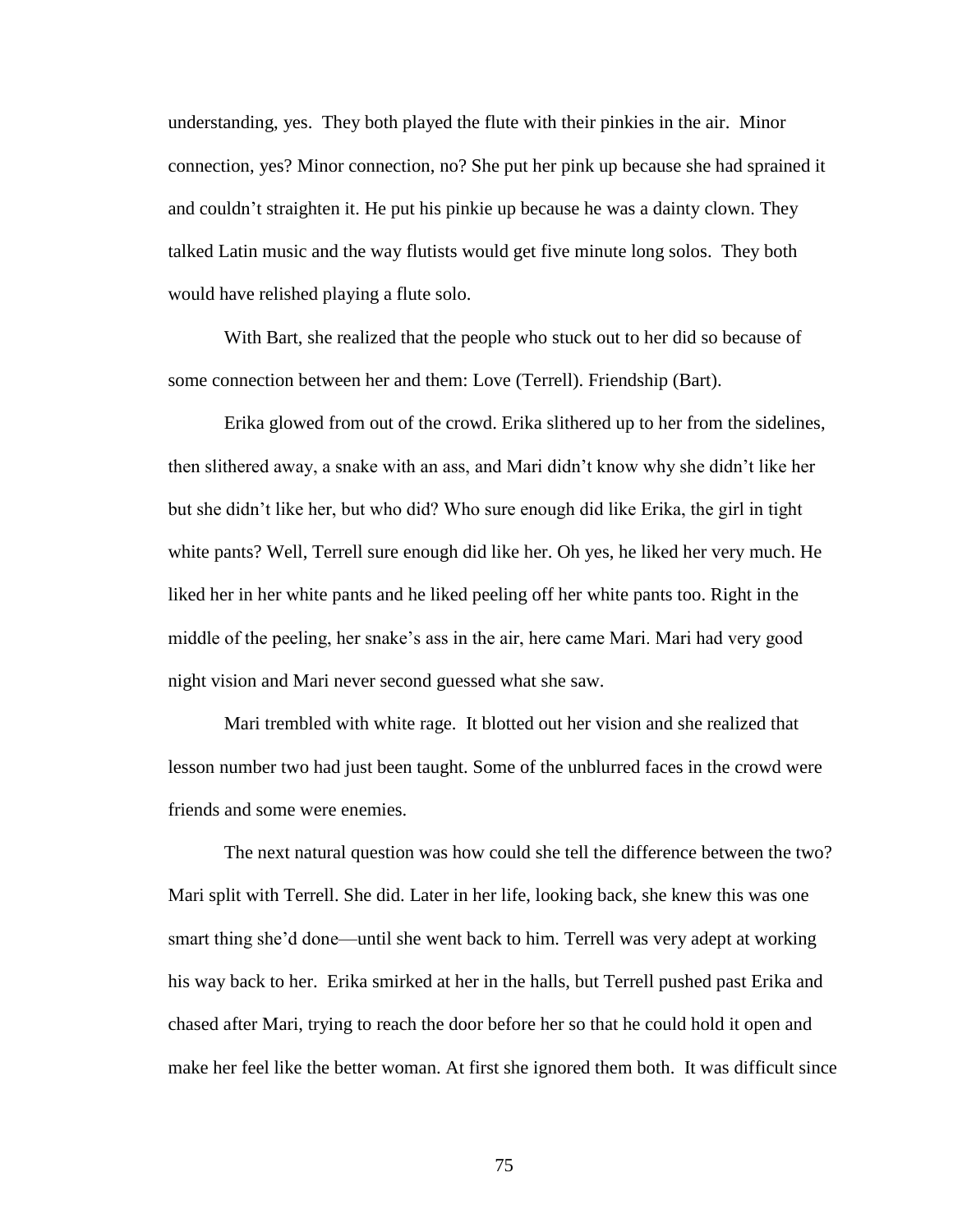they glowed out from the crowd. She wanted to attach herself more tightly to Bart, but he was caught up in his flute practicing and in working out new haircuts that best accentuated his face.

Terrell came and kissed the back of her neck.

It was a funny thing being impregnated. The first time it happened was normal style, on the bed. She threw up, she peed, she was pregnant. After a short blip she was back to her non-pregnant body except now her womb was scarred. It wasn"t the doctor who told her this. She felt how her insides were marked post baby. Before passing out of her body, the baby had pressed its unformed hands and cheek against the sides of her womb. How much the baby had wished to pass through her alive and into the world. It had waited patiently to come and finally it had arrived in a pocket of love between her and Terrell. Something made the child leave again, but not before it raised its unformed hands and cheek against her womb.

Mari didn"t have patience for morbidness. She closed her eyes and instead of a womb with a cheek print and the prints of unformed hands, she envisioned a cave with prehistoric paintings. That was that. The baby she lost became another moment in life of falling down, and scraping the knees, and getting up again, and limping a little but not bothering about the blood or the small bits of gravel in the flesh. The baby had been a blip.

Mari developed a crick in her back, a hole in her shoe, ice in her chest, so she exercised, quit smoking, and became less reckless, like she wore her seatbelt and she got on birth control. Every day the feeling kept growing that she was going to untangle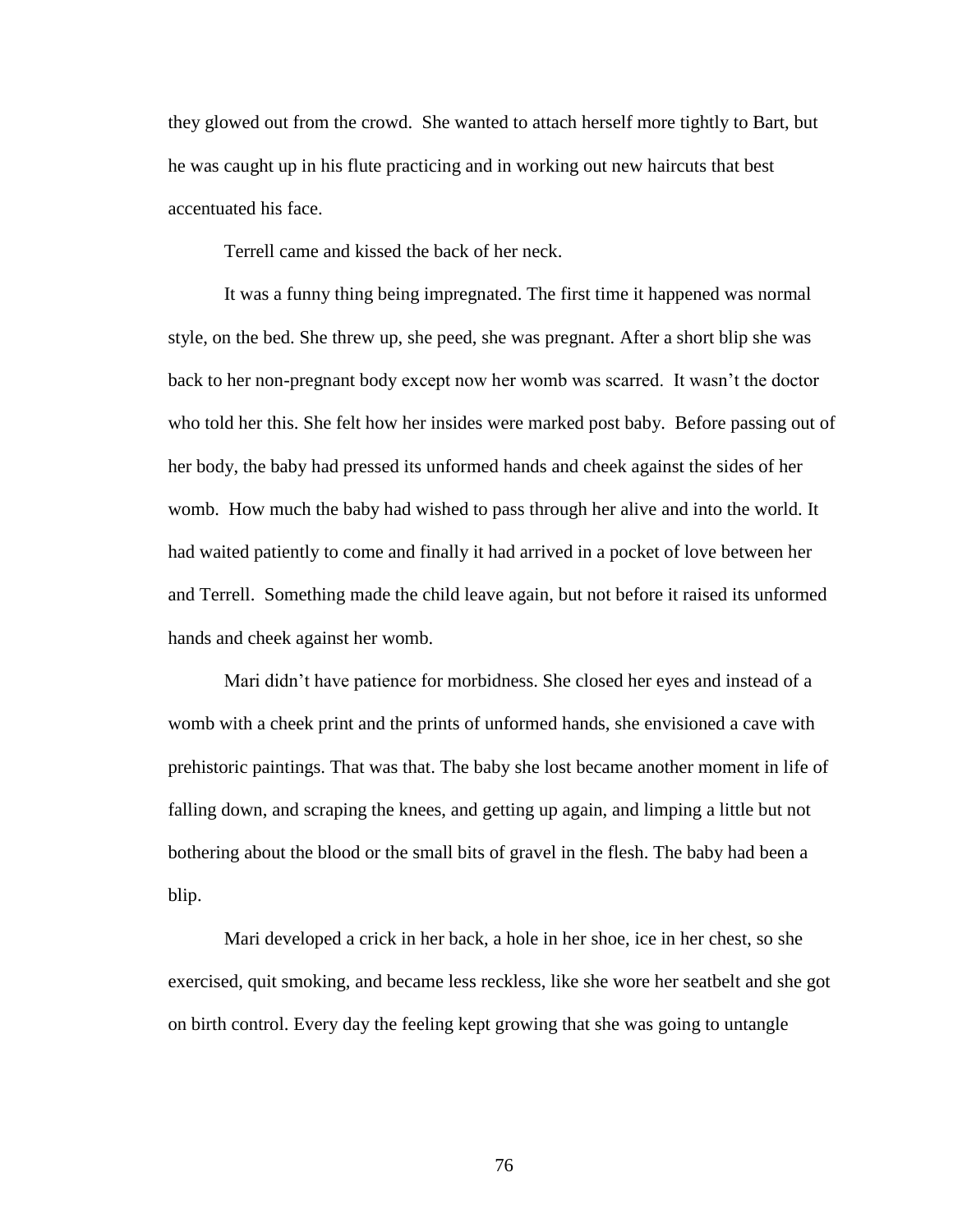herself from Terrell permanently. She felt good about his kiss on the back of her neck, knowing that it was sweet and among the last that she would receive from him.

The city watched Mari through the windows. The city rarely peeked in on her citizens, but when she did she would pick one and follow it for awhile, until it moved away or in the case of Mari, the city became so exasperated watching the citizen that she struck it down. What did it was the waiting. Waiting…ah, anticipation. Ah, patience. Ah, a too slow death.

Terrell held Mari up against the wall there between The Blue Angel Motel and the McDonald's.

Bartolomé was the second child Mari carried, named after a flute player, and he was perfectly formed and came out all the way.

The city killed Mari after that, because Mari had the kid and then she gave up trying to leave.

The city could not admit to herself what she was like, or the reasons for the things she did because she was not a self-analytical entity. What she did, she done. What she felt, was felt. She did not co-exist with the concepts of guilt and admission.

The city watched through the windows. It was always the city at night watching through the windows. One night, Mari strayed from her routine, and instead of getting off at her usual time, she left an hour later, and instead of parking her car in the driveway and going inside she had to get off the bus and walk two blocks. The car had a blown out tire, a rattled muffler, and it needed coolant. The city killed her off that night. It was easy to do, because Mari had to pass a construction site. The city conjured up a strong gust of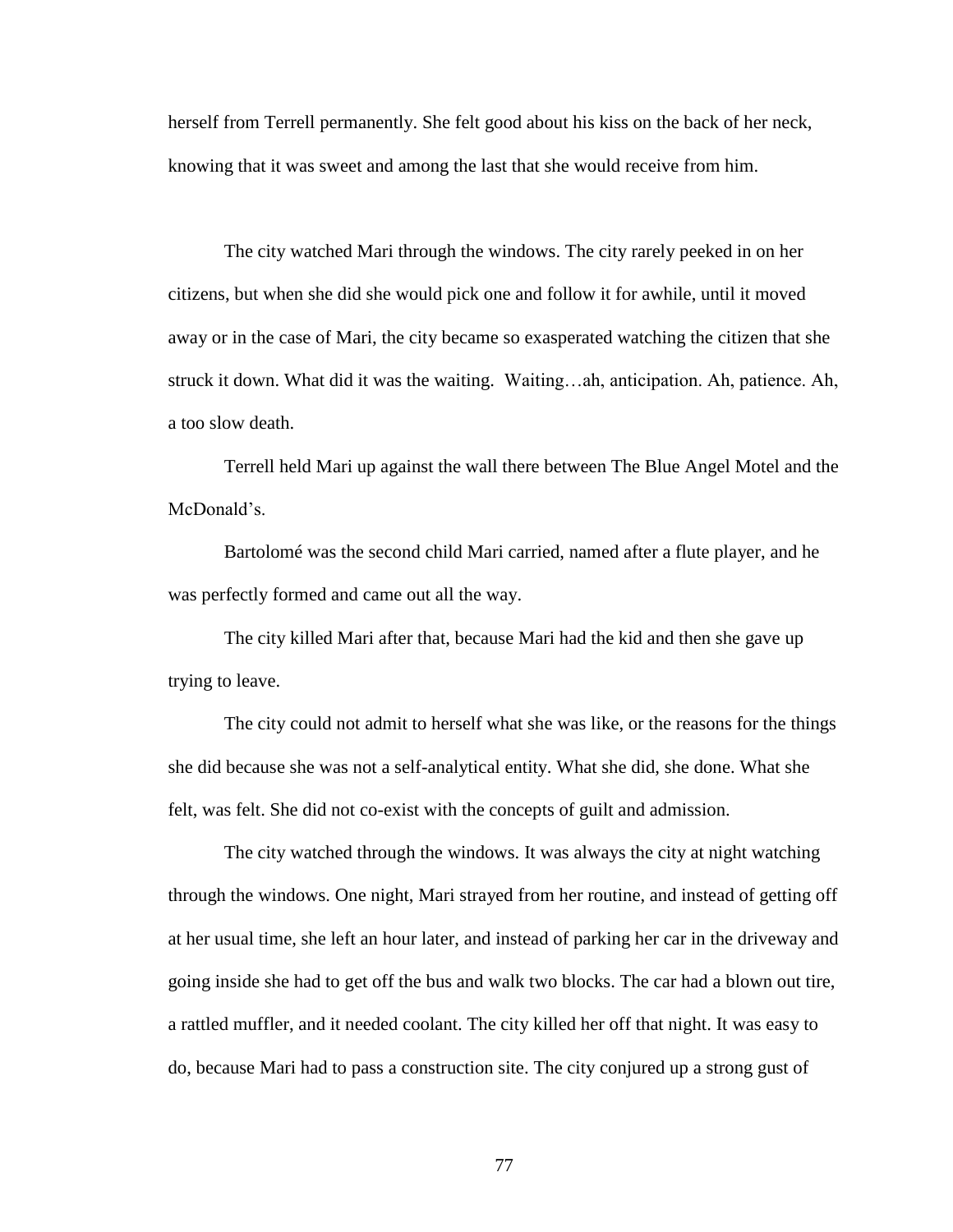wind so that a poorly connected hook from a small crane dropped itself on top of Mari. Mari bled in the rubble, and as the city watched she flicked her hair and thought vaguely about squandered potential. After the kid was born, the city had seen in Mari"s slumped shoulders that she wasn"t going anywhere, wasn"t even thinking about getting on the bus anymore. The city wasn"t a sentimental type. People were always coming and going. It didn"t hurt her feelings any when people moved out. The way she saw it, why stay in one place forever? Why not stroke her jewels and then move on to ride the crest of a wave on the Pacific Ocean? The woman, Mari, just happened to catch the city"s attention maybe because she had jeweled green eyes, and the city just happened to start watching her regularly, in just the way humans got hooked into a soap opera because they happened to sit down in the same place at the same time every day, and so they would end up watching the same soap opera like *La Gitana* or *Amor y Diamantes.* Soon they would wake up mornings wondering what happened to Maria Luisa & Juan Carlos. But it was just as easy to forget about the soap opera if, say, there was a new night job or a new hobby like belly dancing. Then it was no longer possible, or even desirable to sit down in the same place at the same time and peep in on the lives of Maria Luisa and Juan Carlos. There was no loss. Watching that soap opera was something to do for awhile. It was not a need, not a hope.

Mari was a soap opera. She was just somebody the city watched for awhile, but the city didn"t need her. When Mari give birth and became stationary and didn"t pick up a broom to sweep the floor, didn"t check the bus schedule or save up her tip money for the ticket, the city, spit and smited Mari because she had finally done the unforgivable when she curled up in a corner and wept.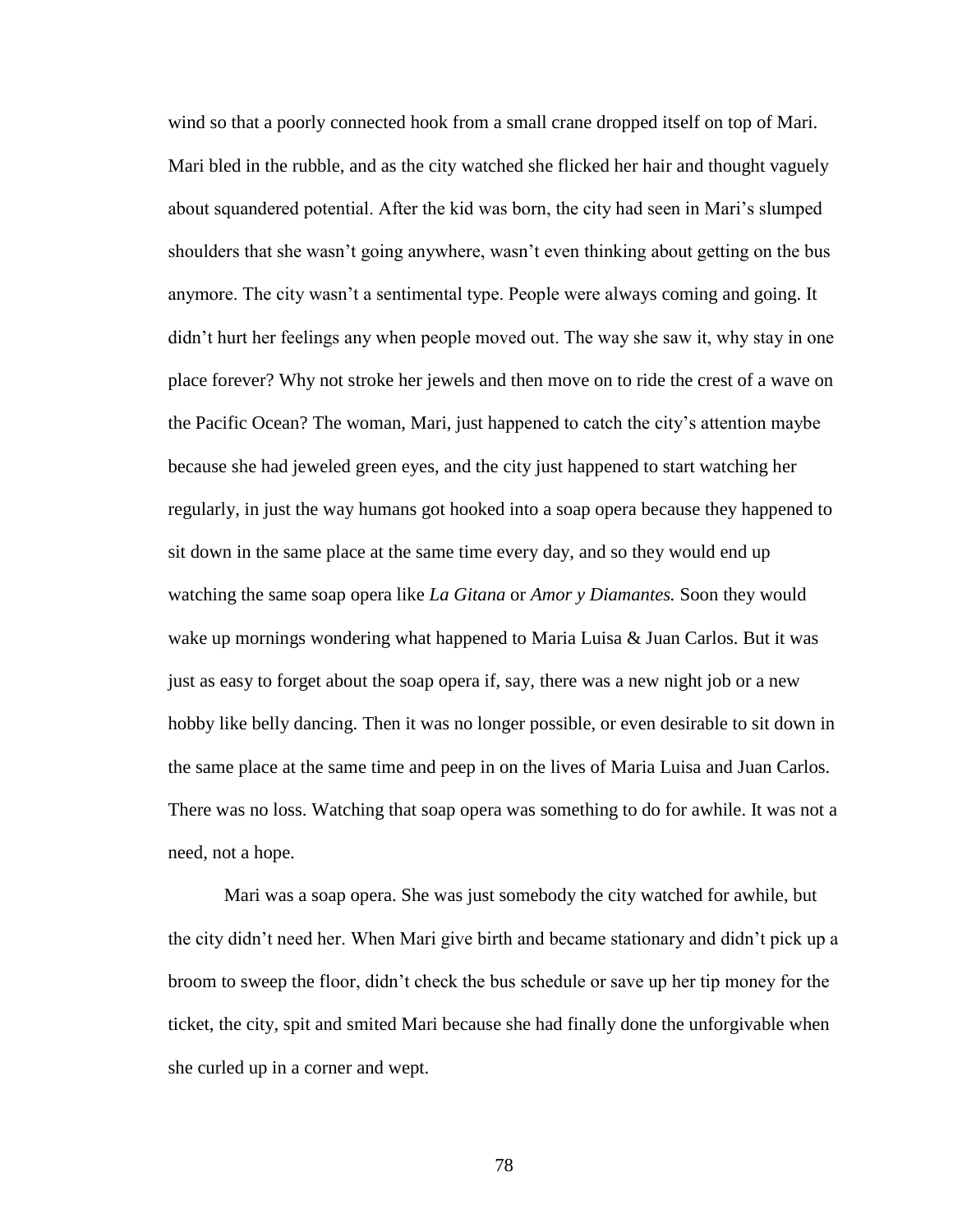No crying.

That was rule #5, the city forgot to mention.

Her citizens don"t cry. Tears come only as a small release that is necessary, not for emotional reasons but for the physics of it. Any short bursts of "tears" is out of physical necessity so that the full body stretched tightly against its skin might have a release valve turned, might be allowed to slacken for a bit so that it doesn"t burst. The city, when she must, releases a few fat drops, each one self-contained and exploding into a hundred minute pieces when it strikes the ground. Each drop immediately evaporates when it touches the hot pavement because each drop is a brief, inconsequential release of pressure.

## **Mile 1 "Dumpster"**

Other than it being quiet, it was a regular night of pickings for Ivy. There were plenty of crushed Tecate and Coke cans. Sales on root beer were still going on because she found plenty of those cans in the dumpsters, along with a box of books by Alfred Hitchcock and Octavia Butler. She didn"t like to read. She was three decades out of practice and those books were so heavy and their print so tiny. She collected them anyway so that she could add them to her bookshelf that was sitting out there on the open desert, underneath the starlit sky. She would act as the gatekeeper, but a kind one who would let most anyone pass and grab whatever book they wanted.

*Ain't it a grand idea?* She had said to Fabian who nodded as he squatted and stared into the fire. Fabian didn"t care about anything else but that fire. Even in the day, he slept or stared up at the sun and waited for it to get dark again so that he might better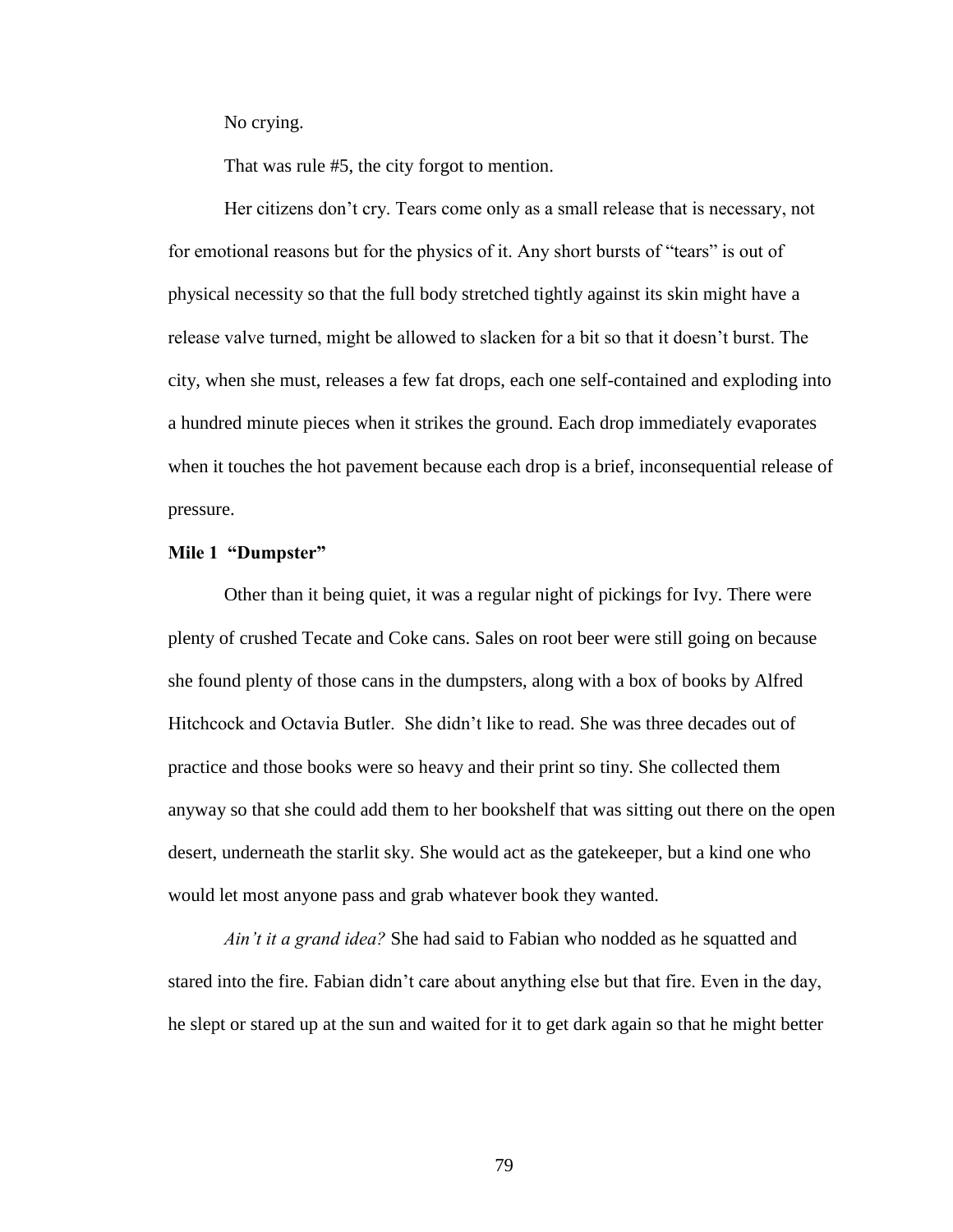see the fire. She kicked dirt in the fire. I said, *Ain't it a grand idea?* This time Fabian looked up slowly and nodded just like the old turtle he was.

Ivy could see it clearly: her bookshelf stacked up with books, rising out of the desert just like all the flashy twenty story buildings with swimming pools on the rooftops rose out of the desert. The bookshelf would have its own sort of flash. Not the flash of lights, but a flash of mystery that in any other place would not be so magnificent, but beneath the shadows of those great columned structures that were magnanimous and expensive, free wheeling and luxuriously deceptive, why her little bookshelf sitting in the shadows of all this would be a welcome sight, a welcome release of ideas to the mind. Some day, most likely after she was decomposing under the brush somewhere, somebody would come along and they would find the shelf in the middle of the desert and wonder who'd thought to put it there.

That night, beside the box of books she found a swaddled baby resting on a couch that jutted out from the dumpster. The poor child had pooed and peed his pants. He"d sucked his thumb to a brown shrivel. She lifted him up from the dumpster, all the while hearing Fabian"s voice saying *I wouldn't do that. You'll catch attention, a woman like you carrying around some baby.* Ivy picked him up anyway. In her mind she retorted back, *A woman like what?* Knowing he wouldn"t answer, knowing that he knew that she understood perfectly what he meant by *a woman like you*, which was that she hadn"t bathed in almost a month and she had the large open eyes from roaming in the night when it was cooler and when she felt safer. Her clothes could best be described as rags, but they were her rags that suited her so well they seemed to have grown from her body.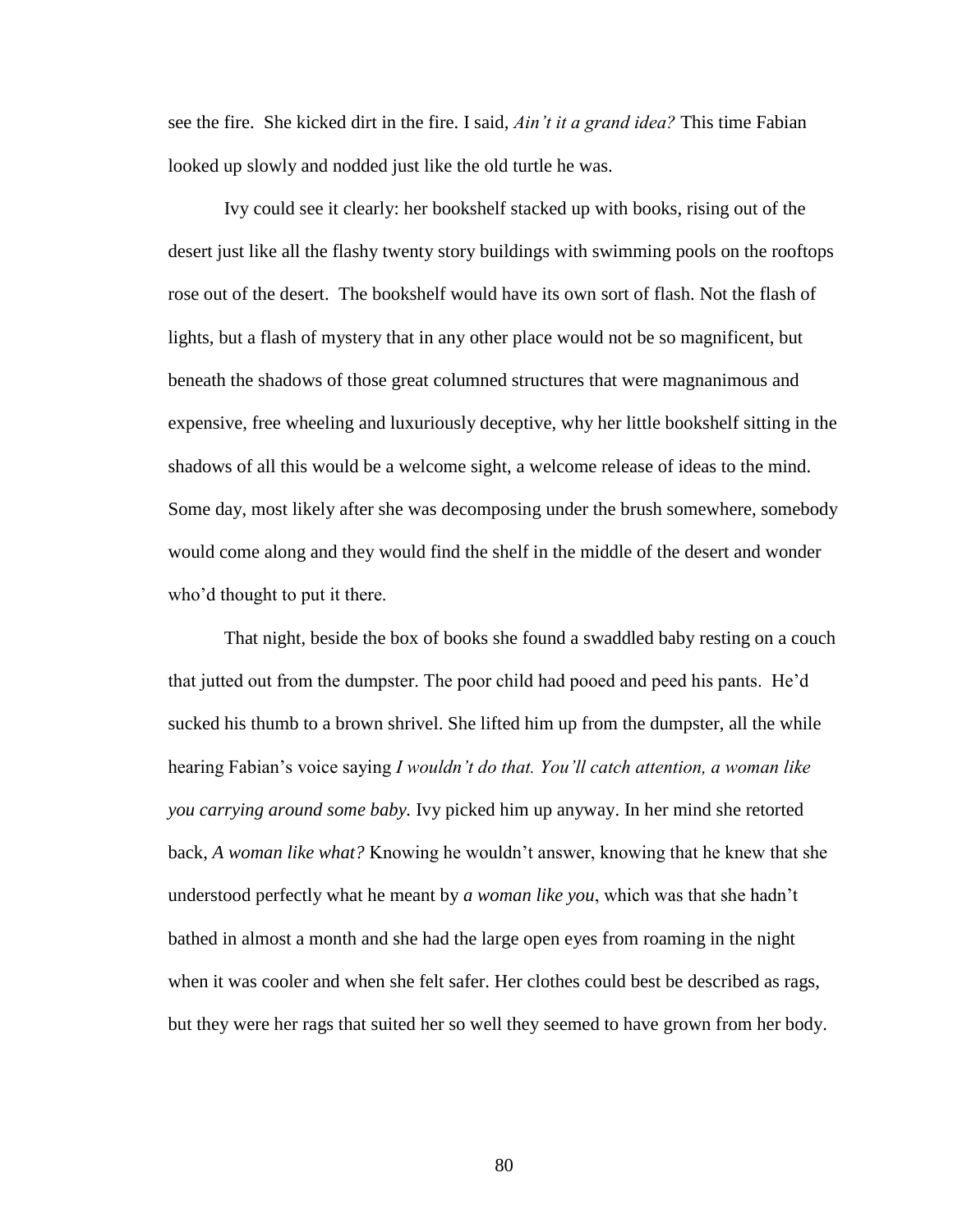She lifted the baby free from the smells and the cockroaches of the dumpster. The baby was pleased and smiled at her, so that without realizing it she was cooing at the child as if she lifted up babies all the time. The tiny babe had a chain around his neck. The gold letters hanging from it said *Bartolomé.* Such a long name against that little chest. She felt a cold breeze on her and the white light of a streetlamp clicked on. She needed a bottle and milk, and to heat the milk and of course she needed a sterilized nipple. She cupped her breasts. In their forty-two years of life, never had they given milk. She gently lay the baby in her cart, and hid the cart beside a black van with tinted windows, then scurried over to the 7-Eleven.

These convenience stores were widely spread pimples on the city, oozing with employees in their red vests who always glanced at her in the rounded mirrors hung up in the corners where the ceilings met the walls. On this night she didn"t bother looking back at them in the mirror. She grabbed a quart of milk, no bottle. She already knew where she"d get a bottle from. Her nights walking these streets hadn"t filled her head with nothing. She knew the neighborhood as well as the city knew it and so she knew where to get bottles and where to get sterilized nipples. One quart of milk would do for now. She went up to pay, not looking at the cashier"s face. She glanced at his nametag: one of her favorite inventions of modern life because they were simple, accessible markers, just like Bartolomé's necklace. Frank's hands were thick-knuckled and wide. His wrists and arms were too. Only after she"d paid did she look up at his face. Even though this trip was for the baby she couldn"t help but look up, otherwise Frank"s departing image of her would be of a woman with greasy hair hanging in her face as she shuffled away. She lifted her head up and took in his face: flat, dumb, but noble.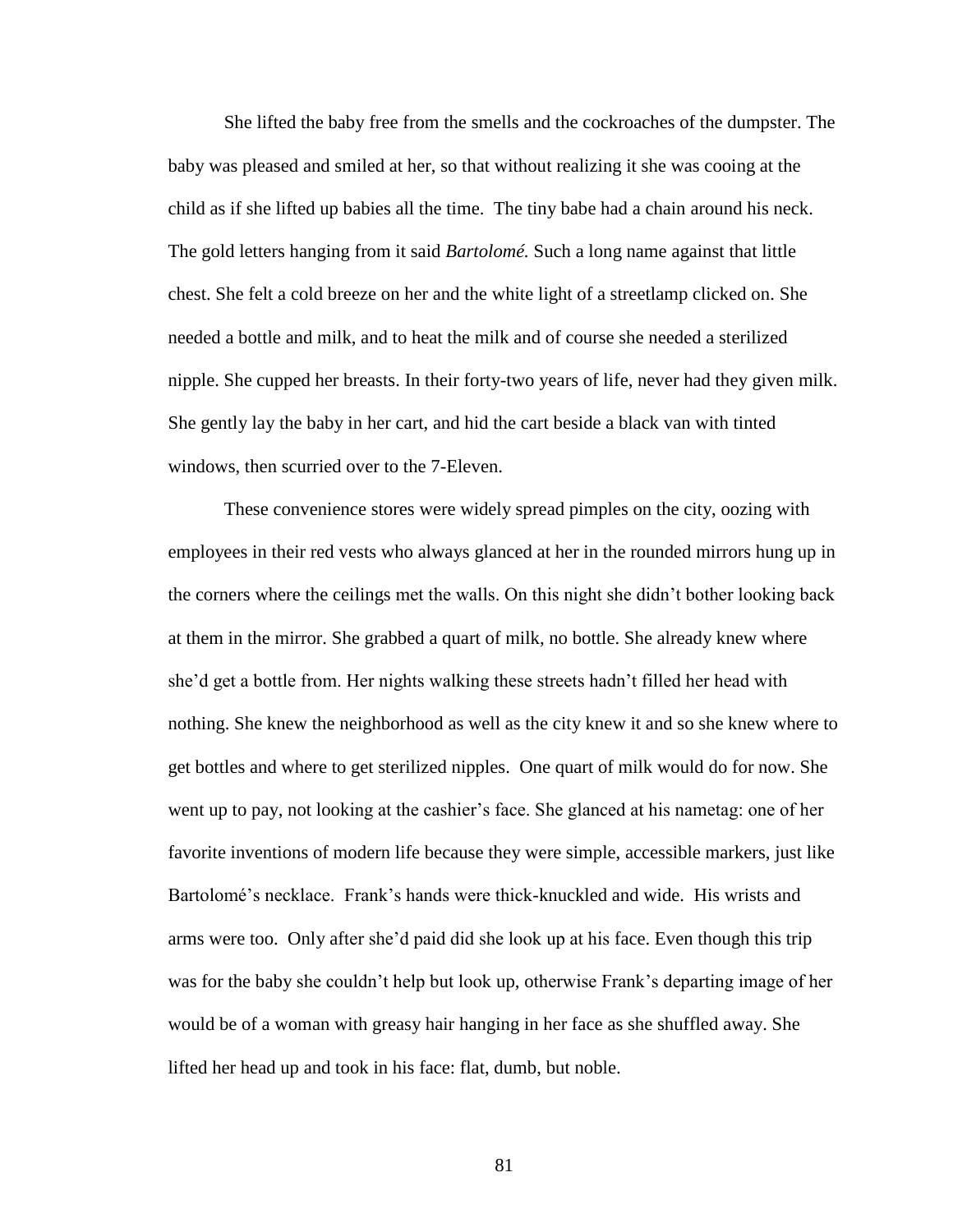*Thank you ma'am,* he said.

She nodded back at him cupping the politeness in his voice in the spoon of her heart.

The baby was whimpering when she got back to him.

She took the shorter rather than the less conspicuous route down to Le Cove Apartment Complex*,* where she knew apt. #1206 always kept a rack outside of baby bottles turned upside down and rubber nipples balancing on plastic posts. The trick would be climbing over the balcony, grabbing one, and climbing back over. She was not as agile as she used to be. Another challenge would be where to hide the cart and the baby. Le Cove Apartments wasn"t like the Sunrise Shenandoah Complex where she"d found baby Bartolomé. At Sunrise Shenandoah, half the apartments were empty and of the ones that did have people, most of those were filled with the elderly who lived alone. They stayed inside all day watching game shows or they sat in their doorways and watched the streets. Sometimes a nurse would come to check on them. It was a sullen place, Sunrise Shenandoah. It made her glad that she lived outdoors where she might not be the cleanest person to walk the streets, but all the space was hers and she knew the ways that the city might protect her.

Le Cove was a different sort of complex. It always had people walking between its buildings and standing on its balconies. It was 24 hour complex. If she left baby B somebody was sure to come along, because although she was the one who had found Baby B, in the spoon of her heart doubt pooled as to whether she was really supposed to take the baby to her mound of earth that she called home. Finding the baby, sure that was her role, but was her role over and done with now? It was likely, and she was always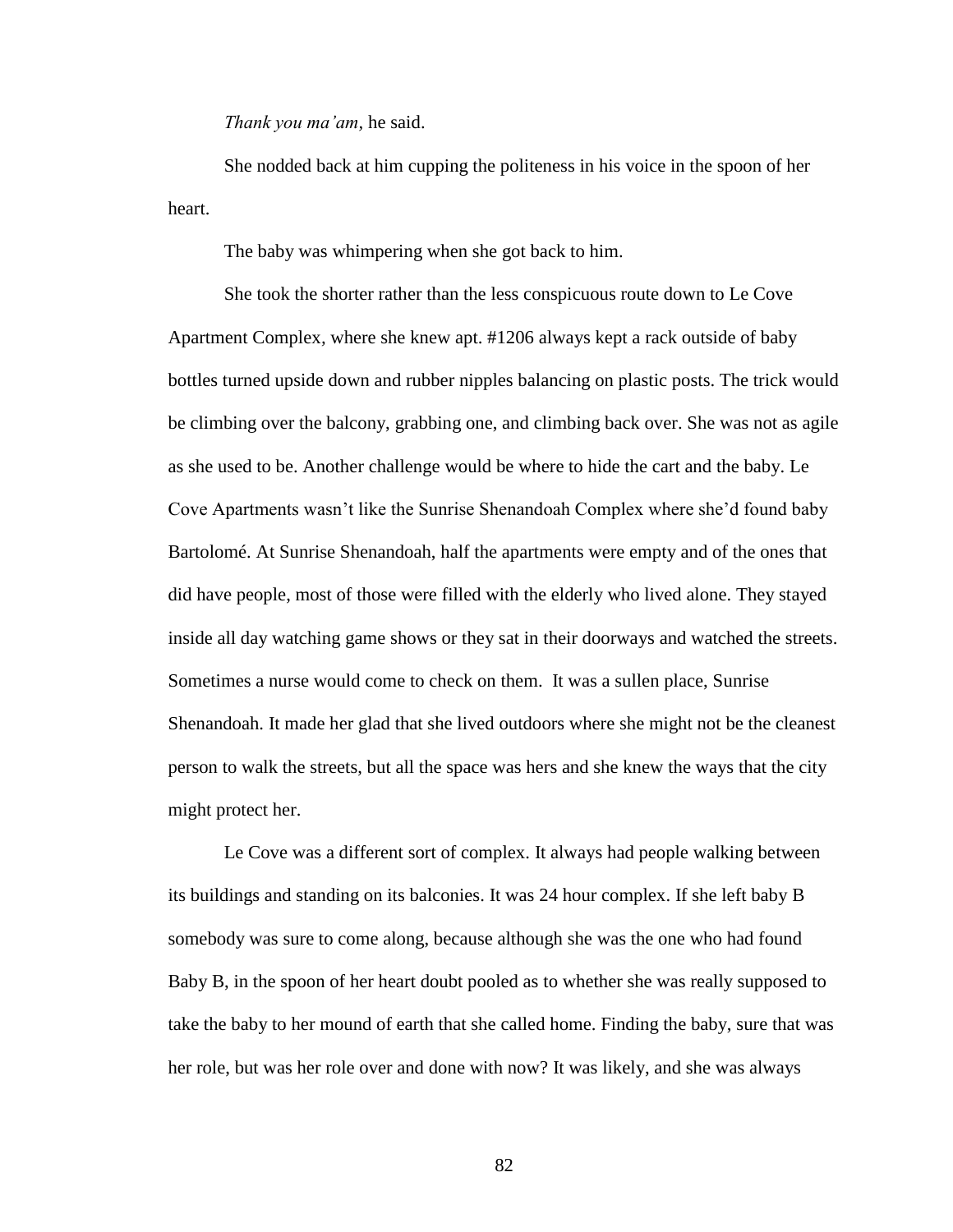open to alternate possibilities because the most obvious option was usually not the option meant for her. Whatever worked for others was sure to go wrong with her. Take Christmas. Folks celebrated Christmas around a tree. She sat around a fire, no candy canes or strung up lights, just her hands tucked under her armpits. It wasn"t better or worse. Her life was simply not the way of most lives. Still, there was a part of her that wanted to be this baby"s adopted mother. Not that she knew much about mothering since she hadn"t had one herself, but she couldn"t help but feel an affinity towards the child. After all, she"d been a dumpster baby herself. His life wouldn"t mirror hers, but maybe the city wanted her to be the adoptive mother. Then again, her sole purpose might be to bring the baby to Le Cove where the real adopted parents could find him. She wasn"t opposed to this, even though it would make her a little sad. Hard to tell what the city wanted.

Baby Bartolomé looked up peacefully at the cloudless dark sky, at the streetlights tall and arching, and at the gangly branches that held sparse leaves.

Gently, Ivy let go of the cart and watched it roll slowly down the street and come to rest behind the bumper of a red pick up truck. The city would watch over the cart and the baby until Ivy got back with the bottle and the nipple. She scampered along the wall, through the gate, all the while hiding in the shadows until she was by apartment #1206. She half expected the man from #1206 to break from his routine and not come out and smoke, as if he knew what was occurring and so to be insolent and difficult would change his routine. But he came out as always, flicked his ashes over the rocks as always. A handsome man: he was unshaven, wore a wife beater, and even though his gut was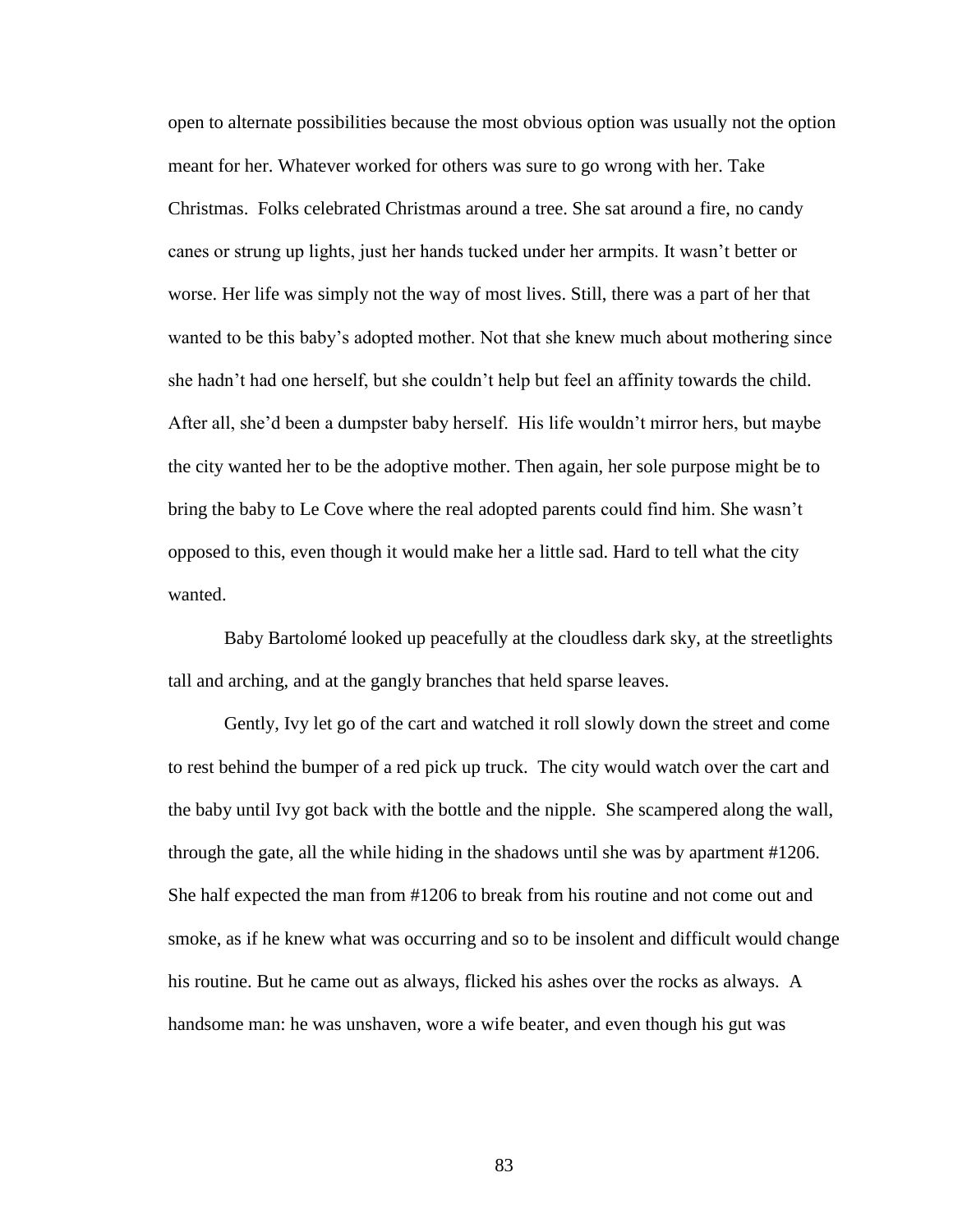starting to get big, she admired the cut of his arms. A fine specimen, the maker of all those babies inside apt. #1206.

 He flicked his last bit of ash and turned to go inside. Had she ever had a lover like the lover she imagined that man would be? Oh, what would he see if he turned to look at her, but a ragged woman, a pile of bones beneath rags? The man slid the door shut behind him. The street light behind her flickered. Ivy moved again, straight to the balcony, her plan already in place. She would take two bottles, she decided, and three nipples. Normally she wasn"t so extravagant when stealing. It was better to take the minimum to keep the odds in her favor. If she took only what she needed then 50 % of the people wouldn"t notice. Another 45 % would scratch their heads and wonder and only the remaining 5% would definitively declare that they had been robbed.

Two bottles, three nipples. She would drop a few more nipples to the ground to give the impression that a cat had knocked them down.

Ah, how her back ached as she looked for a stone or a stump to step on and get her over that balcony. The tree was the only thing of use so she scrambled up it. It scraped her skin as she climbed, stretched her arms up, then reached one raggedy shoed foot over. Ah, but she hadn"t climbed a tree in decades and her back hurt but the pain was nothing next to the air billowing inside of her, lifting up her head, freshening her vision, raising her arms. Now she was on the ledge. Carefully she squatted until she was sitting on it. Then using her arms, holding her breath, she eased her way down. There was a small puff of dirt as her feet landed, but it was a quiet landing.

When Ivy returned to the street, the baby was still there silently sucking on a thumb, looking up at the few visible stars, though Ivy was sure that he couldn"t really see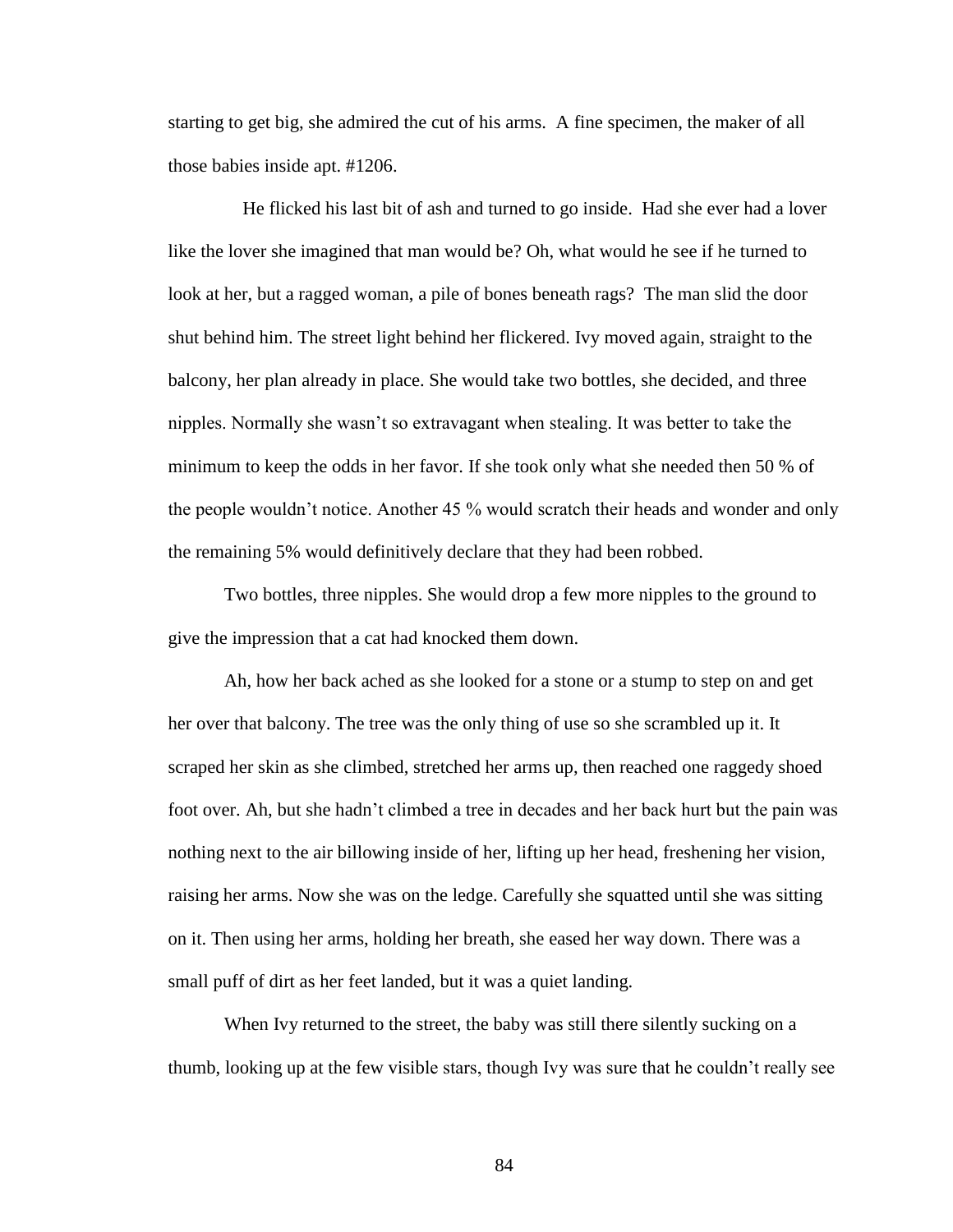that far. It pleased her that he was still there, but she got to work right away filling up one of the bottles and putting it to his mouth. He began sucking on the nipple and closed his eyes dreamily. She pushed him along the streets, taking her normal route west past the school, then north to Tropicana, then over the pedestrian bridge and on towards the edge of the city. She was aching to run, and itching to go a less visible route but she didn"t want to invite bad luck by changing up her routine. The cart was covered with its Tweety Bird blanket, but she risked folding back one little corner so that the baby wouldn"t suffocate. The pedestrian bridge extended into forever: the gridlocked traffic beneath them was ceaseless, so were the flashing signs, sequined buttocks, and legs spread in upside down V's. All of it offered to swallow them up, but she declined and finally the bridge sloped downwards and she was on the west side of the Boulevard and she could push her way past the corner where the limos at the Palace were waiting and the taxis at H2O were idling. She pushed on into the dark and into the bushes. There were less and less people, but still she dared not peek at the child but simply lifted the corner of the blanket up further and folded it back so that he could breath as she kept on pushing north to the edge of the city.

When the boy was seven Fabian started saying, *It's time you got rid of him already.* Ivy resented him saying this even though she wondered if it were true. Still, Fabian didn"t have to say it in that way.

Bartolomé clung to her skirts. He lay curled up beside her at night and sometimes woke up before her and had the water boiling. He was young. He would be able to adapt to any environment without even knowing that was what he was doing. Ivy began to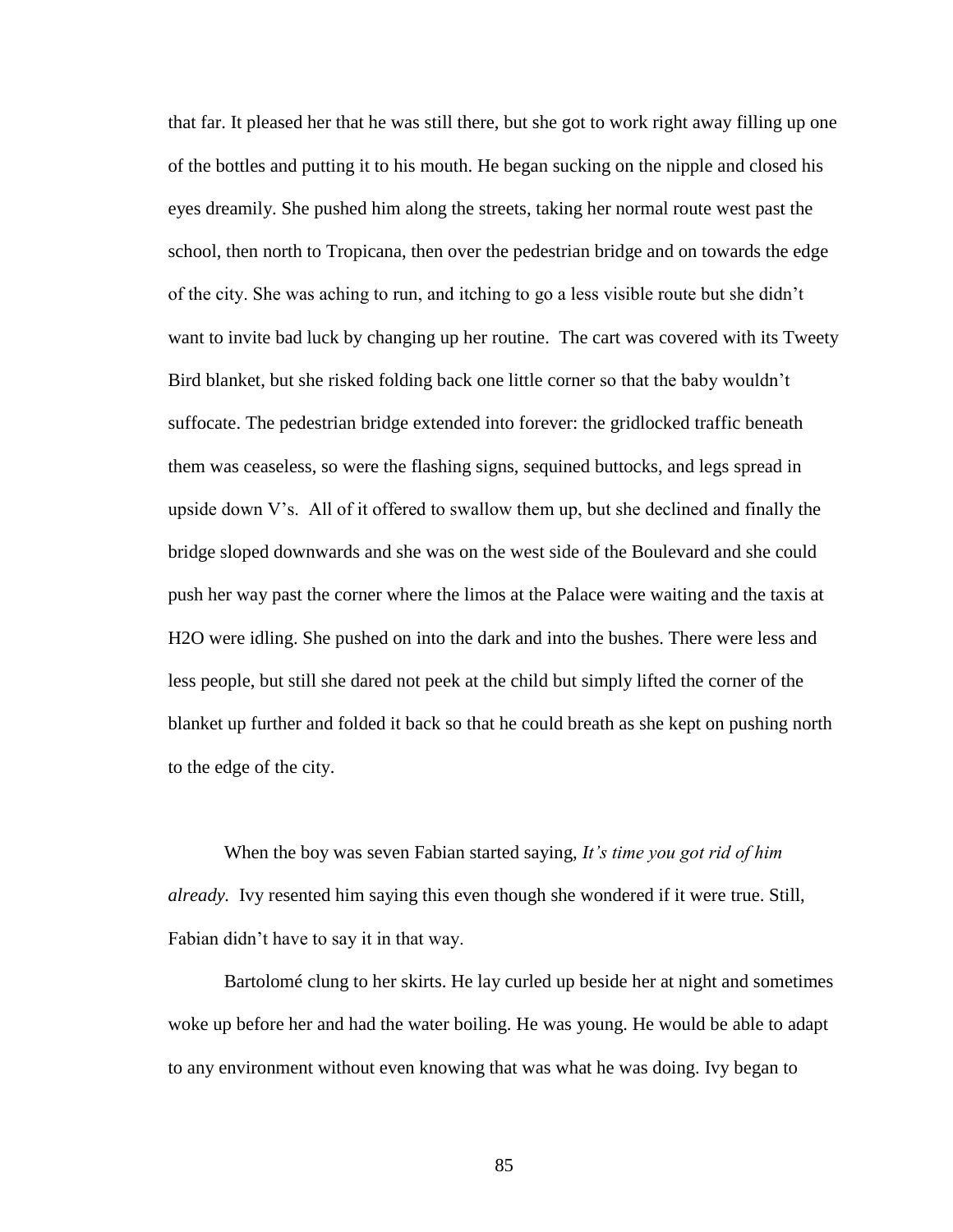believe that it would be cruel of her to keep him out there on the periphery of the city. She knew this, but his small hand gripped hers. She did her best to get him off the periphery. She did her best to look more proper so that she could take him into the city in the daytime, so that he would be used to it and then she could let go of his hand. Before going to the city she always washed out her skirt and blouse, ran her fingers through she hair. It surprised her that Fabian didn"t laugh at her for this. It wouldn"t have hurt her feelings. She expected it, but he didn"t laugh as she and Bartolomé passed his mound of dirt and headed for the interior of the city. They went to the parks and he played with the other children. Ivy supposed she should talk to the other women, but she was embarrassed by her missing teeth. She felt like a too exotic flower with her layers of skirts compared to the other women who stood and laughed in their tight blue jeans.

She took Bartolomé to other public places: markets, ice cream shops, libraries and museums on first Tuesdays. They stayed for hours instead of partial hours because she wanted to get him used to it all. They rode the buses and went to seasonal carnivals and he clung to her hand. It was always a relief to return to the mound of desert that she called home. He always slept soundly, peacefully and quickly. Maybe one day she"d be ready leave the periphery and go all the way into the center of the city with him and stay there. Maybe. In the meantime, she stood in the park with Bartolomé and made sure he was wearing his name plate even though it fit as a bracelet now instead of us a necklace. As he ran off towards the swings, she slid away into a side alley. After an hour, maybe four, there was an unusual burst of fat raindrops and this was when Ivy decided to go back to the playground. Bartolomé was gone and Ivy nodded her head and agreed with herself that she had been right to leave him there.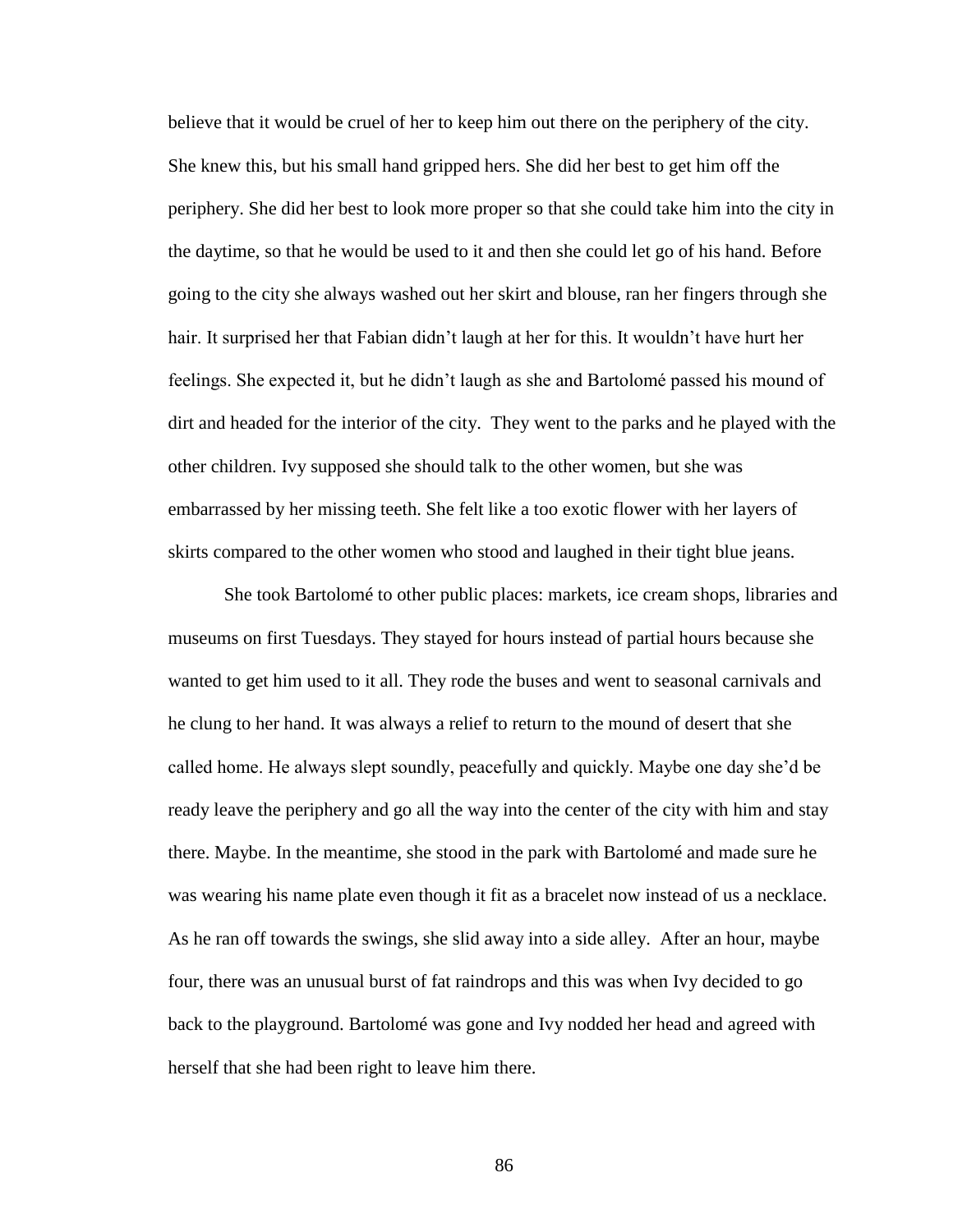She returned to the mound and reported to Fabian, *The city come and took the baby away*. She squatted beside the bookshelf, felt it leaning over her. If she was younger she would"ve shoved it over, ripped the books open, shoved them into the ground with her sweaty feet. She would have tossed the books out to the peripheries of the peripheries. She would have left them overturned and scattered with their pages bent, and she would have made a nice little bonfire out of the shelf. Instead, she sat beside her mound and looked at the shadow that the shelf cut across the ground. Baby Bartolomé would be a grown man someday with no remembrance of her. One day he might come back to the periphery. He might one day trip out to the northern edge of the desert, find the bookshelf, pull a book off of it, then stand there reading it beside a mound of desert where her bones would be buried.

Her lip split from being chapped. The rain hit her hard because her face was a flat, upturned target. Cease and desist. Do not go in the direction of lost wombs. She gazed on the spine and glitter of the city that had seen fit to lift him out of her life again. The city was hardened and beautiful. Ivy couldn't hate her much.

# **Mile 2 "The 3rd Dumpster Child"**

Aereola. What stupid parents I must have had to have named me that. That was the name written on the tag tied to my baby big toe when I was left in the dumpster.

I don"t know why the fates arranged my life the way they did but they sure did seem intent on eff"ing it up in a big fat way. The man who found me was a Buddy Holly look alike except for his fat gut, worn out t-shirt, and sagging stained jeans. He had shuffled outside to dump out a month"s accumulation of trash, and there I was perfectly happy and sound asleep in the dumpster with my thumb in my mouth. Buddy was always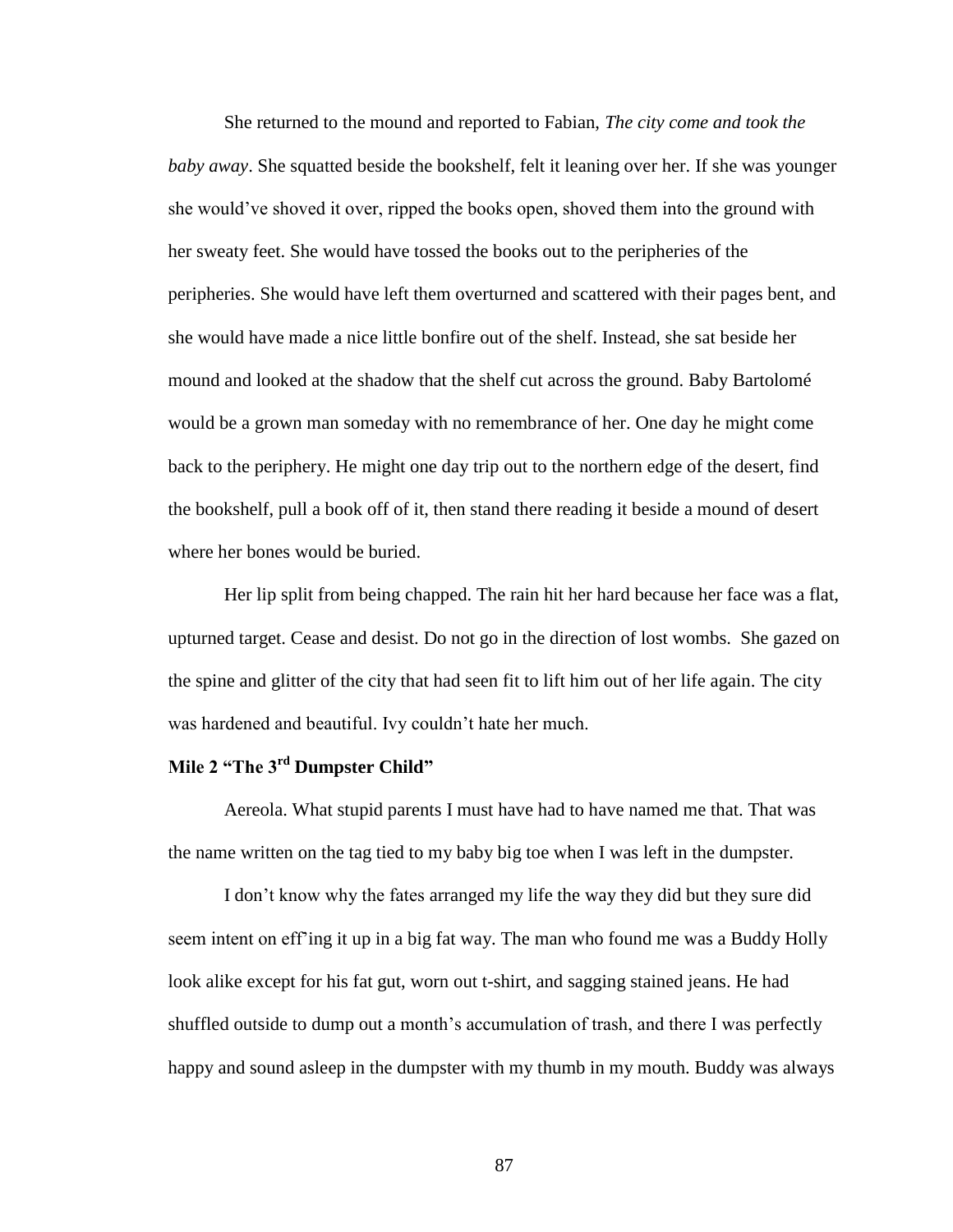going on about how perfect I looked. His word: "perfect." Perfect in what way? Perfect in like he wanted to eat me. He wanted to prune me into being his love slave. I knew that from age three when he tried to make me touch what he called his cucumber because he knew I liked cucumbers, but I liked them cold, green and cut open and his cucumber sure as heck wasn"t green like the cucumbers I"d eaten and never I"d seen one stuck between a person"s leg like that. I didn"t have the vocabulary then, but what I felt was, *What a foul place to have a pink, wrinkly imitation of a cucumber.* I busted out of the room like a mini-stallion.

In that first escape, Buddy"s fatness worked to my advantage. He couldn"t catch me. I wasn"t even scared, just a little out of breath. Then he left me alone for awhile. From ages three to five his tactic was to try and make up new games to get me to touch him. The closest he got was asking me to walk on his back. I'd seen Bentley on "The Jeffersons" do this plenty of times to Mr. Jefferson. But something didn"t seem quite right. I pointed to the swath of body that was Buddy on the rug and I said, *What gives?* I'm sure he thought I was talking about his fat pushed up against the floor, shoved out from the bottom of his shirt but I wasn"t targeting any part of him. I was targeting all of him, targeting the general point of his existence. *What gives* was my general comment on his size in proportion to mine, because Bentley was so big and Mr. Jefferson so small, and I was so small but I was the one expected to take my shoes off, so in the end I didn"t walk on Buddy"s back. If he had suggested that he walk on my back I might have done it. I might have been willing to play Mr. Jefferson lying on the floor then getting up and doing a little tight-pants dance. Of course, later when I understood better I was glad I never walked on Buddy Holly"s back, because if I had he would have turned over so that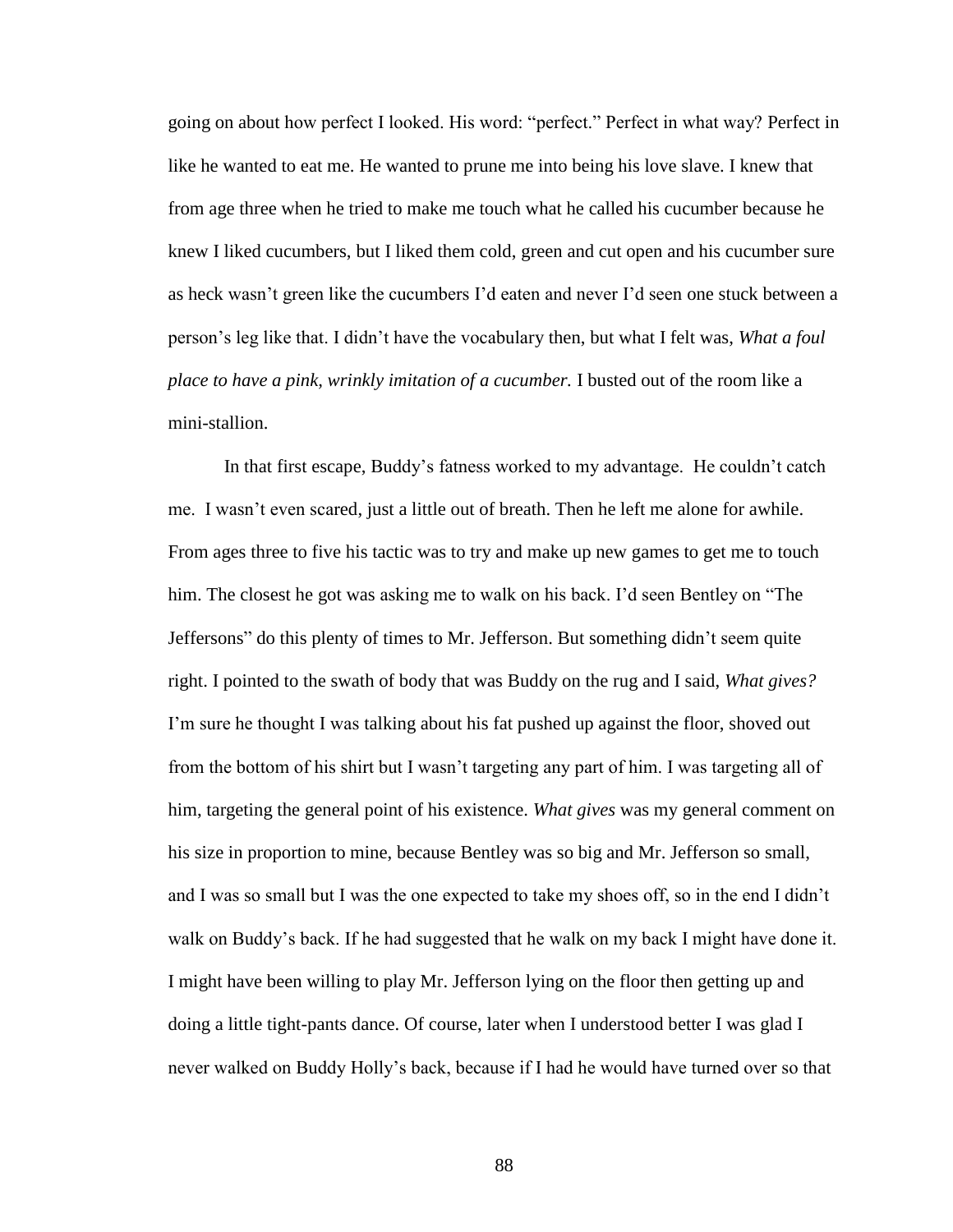he was face up. He would have grabbed my ankles so that my legs straddled him. He would have gripped me around the wrists, or he would have pressed down hard on my shoulders.

After age five, his tactics became more threatening, like tying me to my bed and putting drugs in my food, and trying to get me to drink alcohol. It was his stupidity more than anything that helped me out of these situations. Food and drink I didn"t eat unless I had made it, and I was more than capable of making my own bologna sandwiches and buying juice from the 7-eleven. The ropes gave me burns, but I had teeth like a woodchuck. I bit right through them while he was away at the store buying lube. I didn"t know what the heck lube was at the time but I knew those ropes burned like a mother and I figured that if I didn"t get them off of me I"d soon be under his crushing body. There was no way I was ready to be flattened just yet.

When Buddy got back and saw the bit up rope on the floor, he was pissed as a bull in heat with no cows to shove into. I was hiding on top of the china cabinet where he never thought to look as he went stomping and hollering around the house. Finally, he fell asleep clutching those ropes like a teddy bear in his left hand, and I fell asleep curled up on top of the china cabinet. From then on I wouldn"t let him get five feet near me. It was my own personal restraining order. Really, I should have run away when he started pulling stuff like tying me up. Buddy wasn"t a complete idiot. He would tie me up again, first chance he got, using something that my teeth couldn"t get through like steel cables.

But I have to be honest. There"s no getting around it. Part of me didn"t want to leave. There was, and still is an old granny with a broken heart and bad knees inside of me. I"ve extinguished that part of me as much as possible, but at that time I was still a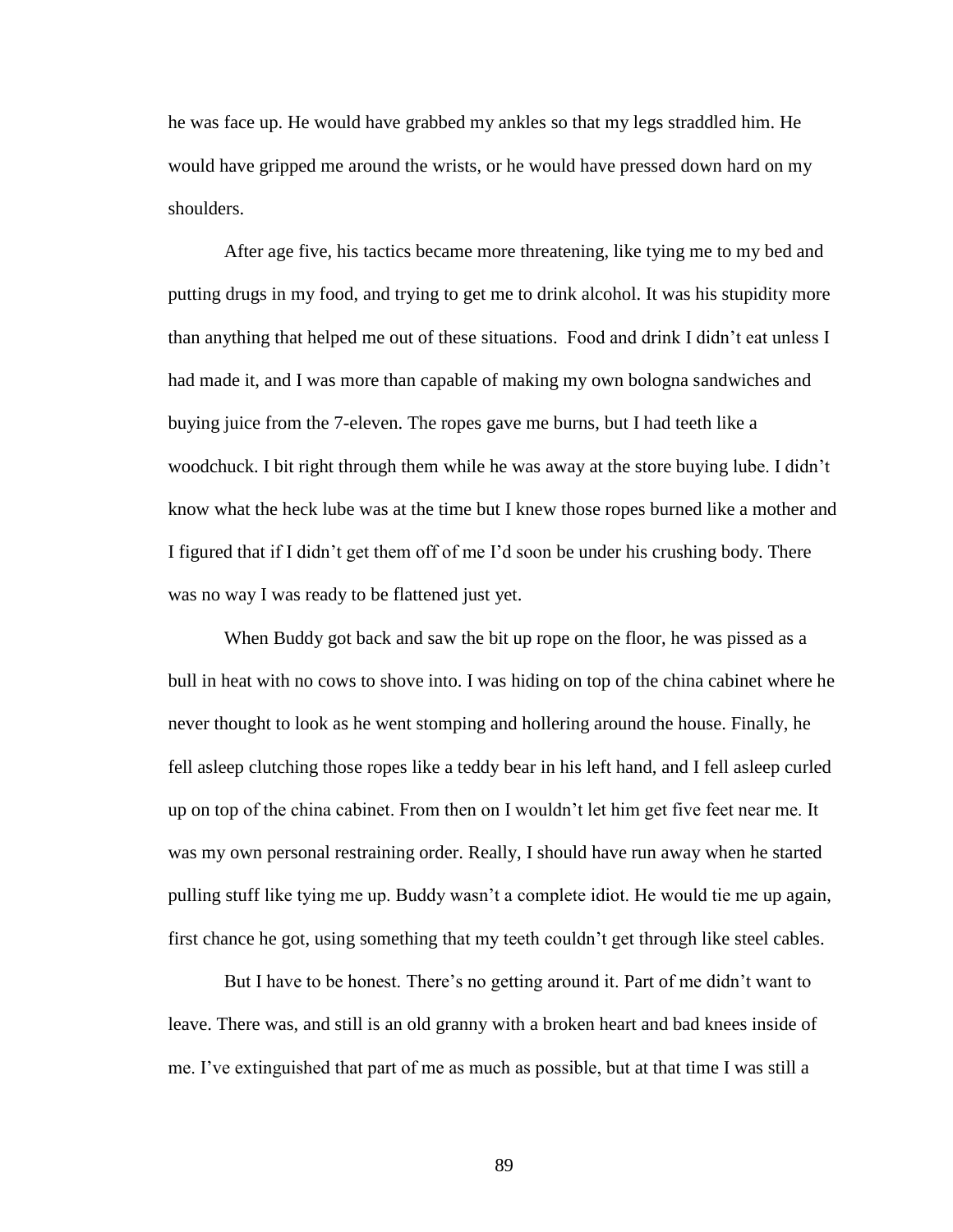kid. I wasn"t trying to extinguish any part of me. Sure Buddy was trying to make me his sex slave, but he also bought me teddy bears and read me stories (not as I lay in bed, but as I perched on top of the refrigerator and looked down.) Once, when I came home crying from having a tooth knocked out, he even gave me a hug that was sweaty but sincere, so I stayed on because of those moments of niceness, which the granny inside of me cupped like golden goblets falling over in her lap.

If Buddy had lived in any other city, maybe I wouldn"t have survived the way I did because I wouldn"t have had anywhere else to go. Eventually he would"ve got me, but to my good fortune I lived in a city with a plethora of gutters and gutter children. Technically I wasn"t a gutter child because I had a house to go to, but truthfully I was a gutter child because it wasn"t a house that I was safe in. Why did I keep going back to Buddy Holly"s house? Why didn"t I just stay in the gutters with the other kids? Two reasons. One is what I mentioned before, that granny part of me that craved a "real home" with a "real television" and a "real father." In the gutter there were no televisions and there were no fathers, or mothers. There were the older kids, who were sometimes bigger, but barely smarter. If anything they were stupider, their senses dulled from living so long underground in the sewers. Most of them spent their time sniffing glue and paint thinner or poking their heads out of the sewers and into clouds spewing from car exhaust pipes. This brings me to the second reason I kept honing back to Buddy"s. Being in the gutters too long left me seeing only orange lights. Everything became an underground orange, and all the kids had Gollum heads and limbs.

I"d seen Buddy Holly try and get kids to come play in the front yard by offering them Transformers and Play Stations. At first he tried using dollar bills and chocolate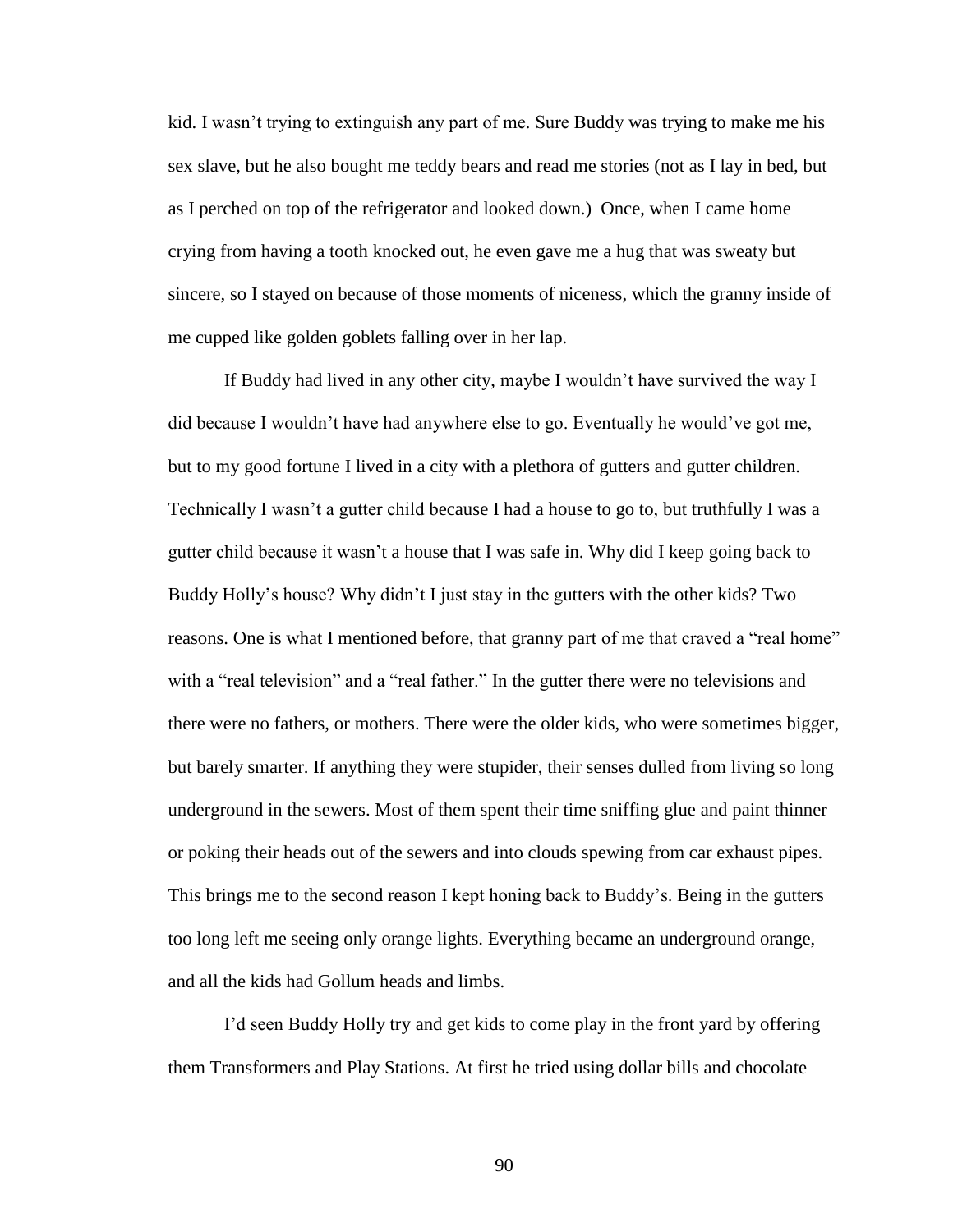candies, but he must have figured that the more expensive the toys, the greater his chances for snagging someone. I would watch him while I perched in a tree or on the roof. The thing about this city is the kids are smart. They don"t eff around with sweaty palmed men who they don"t know. Still, I kept a look out. I always watched in which direction the kids" feet were pointing, because whatever direction they pointed in was the direction that they would move towards. Every kid kept one foot pointed to the street.

There was the one and only time I saw a boy almost get pulled in by Buddy. Just as Buddy reached for those dark locks, I hit him a good one on the back of the head. I dropped a rock on him, just like a bird pooing from the sky. Buddy was mad. Oh I"d never seen him get so red. But I was already gone before he could shout, "mother-effer" Which was the word that he used in place of cursing, because everybody else in the world cursed, and in his mind not doing so distinguished him from other people. I guess this was the same sort of philosophy of distinction that led him to go after children, even though if he really wanted to be different, I say he should"ve gone for plants or animals. To be a lover of melons or a lover of poodles would have really made him unforgettable if that"s what he wanted.

The boy was running down the street. Buddy was mother-effen in pain. If he wasn't so sweaty-palmed and fat, he would've come up on the roof and grabbed me, wrapped his arms around my knees and knocked me face down. Of course, I was way past way already, running after the boy who was so scared he probably peed his pants. I found him in the bushes by the Albertsons crying.

"It's o.k." I told him. "Are you new to this city or something?"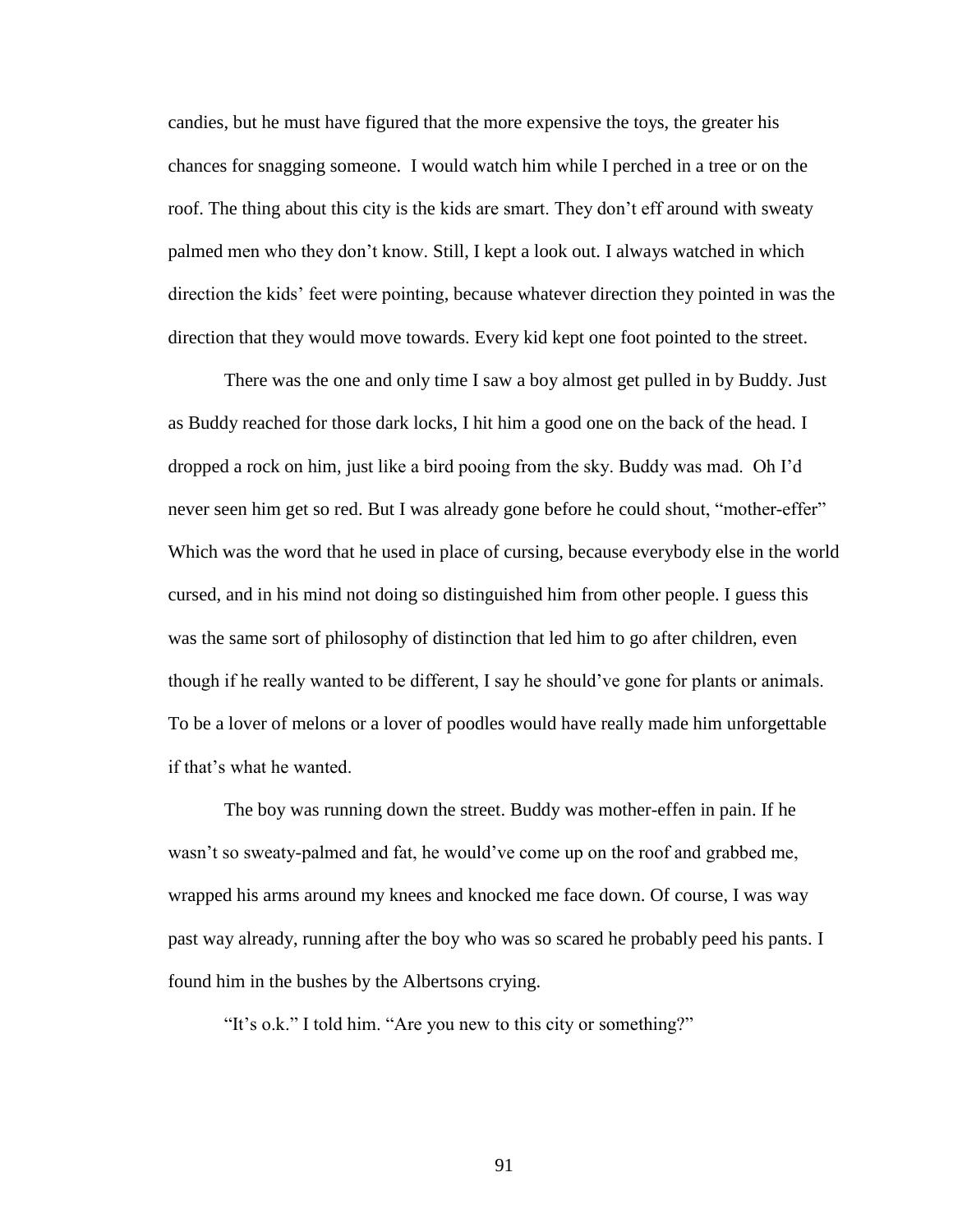Then the damn kid started crying harder. I couldn"t believe it. I stepped out from the bushes and looked around for somebody else who could take care of him, but there was nobody else. It appeared the city wanted me to watch him for a little while. I played it cool, but truth be told I was shaking. I knew Buddy had a gun. He hadn"t every used it, but he had a gun like he had a million other things to get a kid, like poison to pour into milk that was poured onto cheerios. It was just one rock that I"d dropped on him, but I knew it was one rock in a string of humiliations. Buddy Holly wouldn"t be patient anymore, or worry about covering up his deeds, or try to convince me that he was my forever playmate, my forever daddy. I was there in the bushes with this kid and there was no going back. Thank goodness. I wasn"t able to save myself, but I could save this kid.

"Are you lost?" I asked him after he was done with his crying. "Are you running away?"

All I could get out of him was that he'd been left behind in some botanical garden far outside the city. He'd gone on a bus with a bunch of other kids from an orphanage. There were a million tiny gardens, each with its own unique lump of plants. There was the Japanese, Mediterranean, rose, George Washington Carver, Chinese, Greek, melon, rocks & sand. He just took off running through each and every garden until he realized it the air had gotten cooler. The bus was gone and all the other kids with it. He wrapped himself up in a plastic poncho and lay in a bean patch. It was an old grizzled man who found him in the morning and grabbed him by the neck shouting,

"You"re the little mcfuck fucker who"s been eating my melons." I think he must have smacked Bartolomé a few times across the face. Bartolomé didn"t say so but when he told this part of the story he moved his head back and forth in just the way his face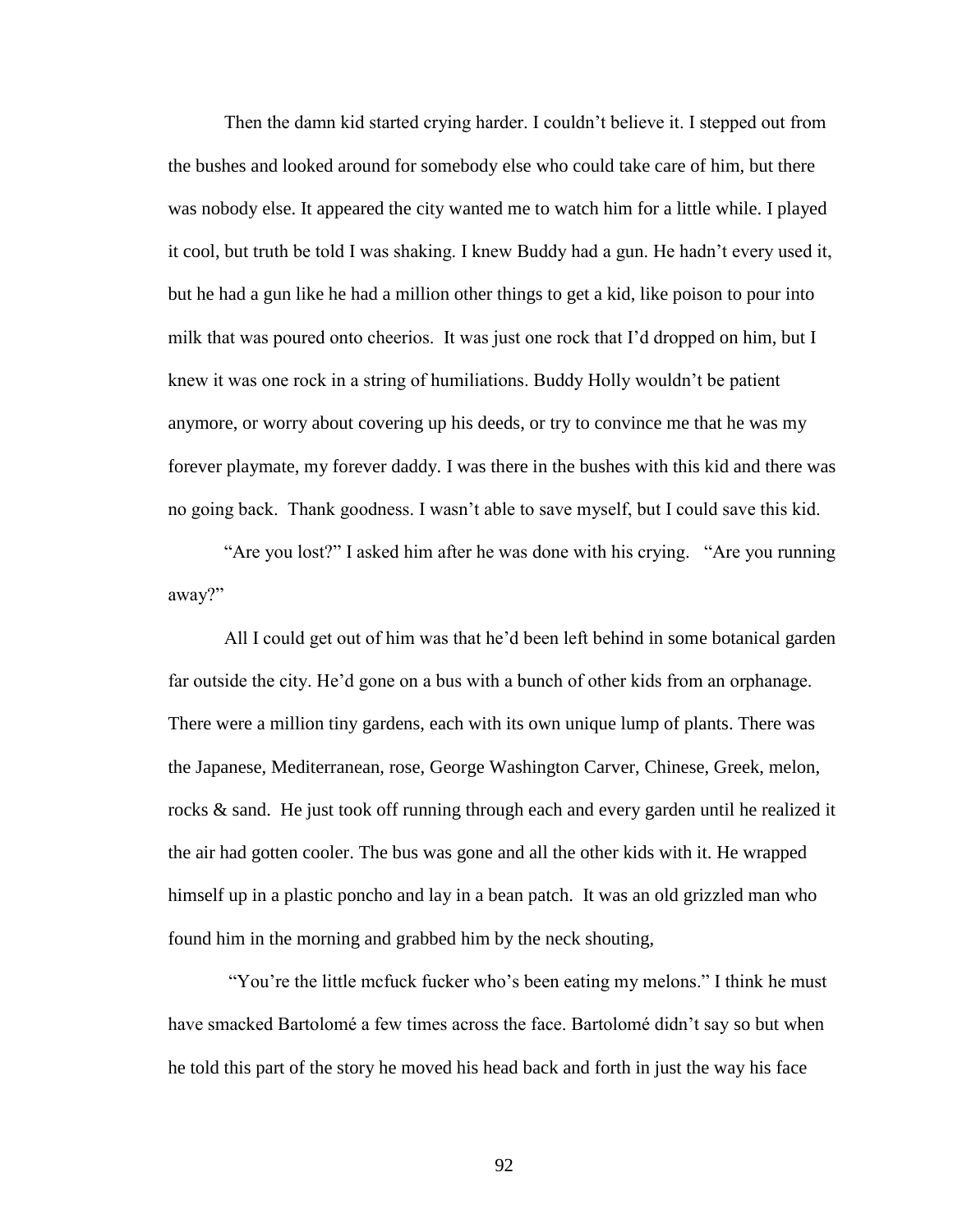would have gone, if a meaty, calloused caretaker"s hand had knocked him in the face. The caretaker took him inside his house, told him to sit his butt on a wooden chair, then he gave him a cup of water. The caretaker questioned him about where he was from, but Bartolomé didn"t have anything to tell him.

Well shoot, the caretaker didn't know what to do with him, but he knew he wanted to be done with him; he didn"t want to be troubled by him, so the next day since he had to drive up to get supplies from the city he took Bartolomé with him. He dropped him off on a street that looked crowded enough, chased him away from the truck and drove away. From there, Bartolomé wandered around. A lady on the bus gave him half a sandwich. He found a cookie in a trash can and a little bit of sour milk. He kept on wandering getting hungrier and dirtier until he came across Buddy Holly with his offering of toys and me with what I liked to think of as my guardian angel gaze.

With this kid Bartolomé under my wing I wanted to find us a safe place, so we went to the gutters. I acted like the strong one taking care of him, but the truth is that with Bartolomé there I could finally bear the orange lights and the wide eyes in the dark. I was ten and he was nine and for us, at the time, the sewers meant safety.

#### **Mile 3 "The Sewers"**

We congregated under the boulevard: the spine of the city, where the metal piping was the warmest. We congregated in little coves during the day and climbed to the surface at night to scavenge our food from dumpsters. There were plenty of other things in the dumpster too, if you wanted them. Ofelia, who was part of our trio, found a shoebox with four baby rabbits inside. The rabbits motivated her to go back to the surface for a little while. Underground they wouldn"t have survived, although who knows?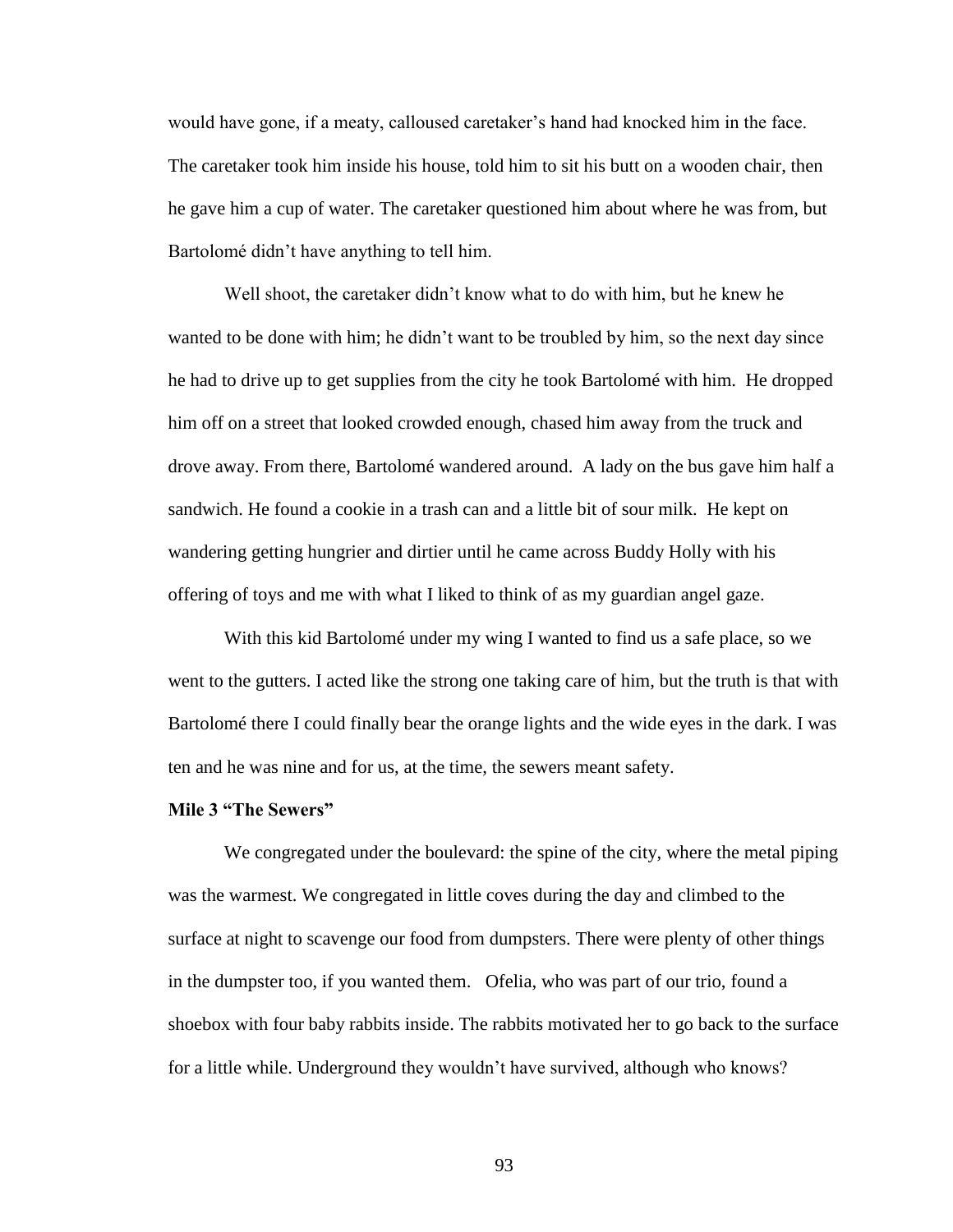Mother Nature has a way of mutating and adapting. They probably would have become like us: bigger eyes, bigger ears, smaller faces, leaner bodies. But somewhere she had picked up an image of rabbits running in fields. Poor girl. I wondered how long it took her to discover there weren"t any fields of chamomile or daisies. The rabbits could hop around in dirt or hop around on cement, but that was it. After a few days, Ofelia came back to the sewers, after the rabbits died I suppose. She was half an inch taller. Her lower lip hung dejected.

Another find was a pair of roller skates. A complete set, a real miracle, because while there were lots of pieces of things—one roller skate, one shoe, or a tennis racket with no mesh—finding a complete of something was rare. It was Bartolomé who got a hold of the skates. He would've preferred a skateboard, but this was what he got. He rolled up and down the tunnels in his roller skates until the water corroded the wheels.

We loved each other. We each had our person or two whom we clung to rabidly. Sleeping curled up together was common. So was humping. There wasn"t a day when we wouldn"t hear a couple of kids or a group of kids humping together. Even I participated in them and it was all limbs, all breath, heat, and bones knocking together, and then those sighs, the pantings, and the barks. Somebody would get off and then we"d all get off, racing to the climax like a pack of pups. After that we"d lay piled up like that and go to sleep. The years passed and Bartolomé slipped in deeper but I stopped participating after awhile, too routine I guess.

There was a life expectancy of 15 if you were a female, 18 if you were a male. Kids died from asphyxiation and from brawls over spray paint cans that resulted in cracked skulls against the wall. I was near the end of the predicted life span. I was just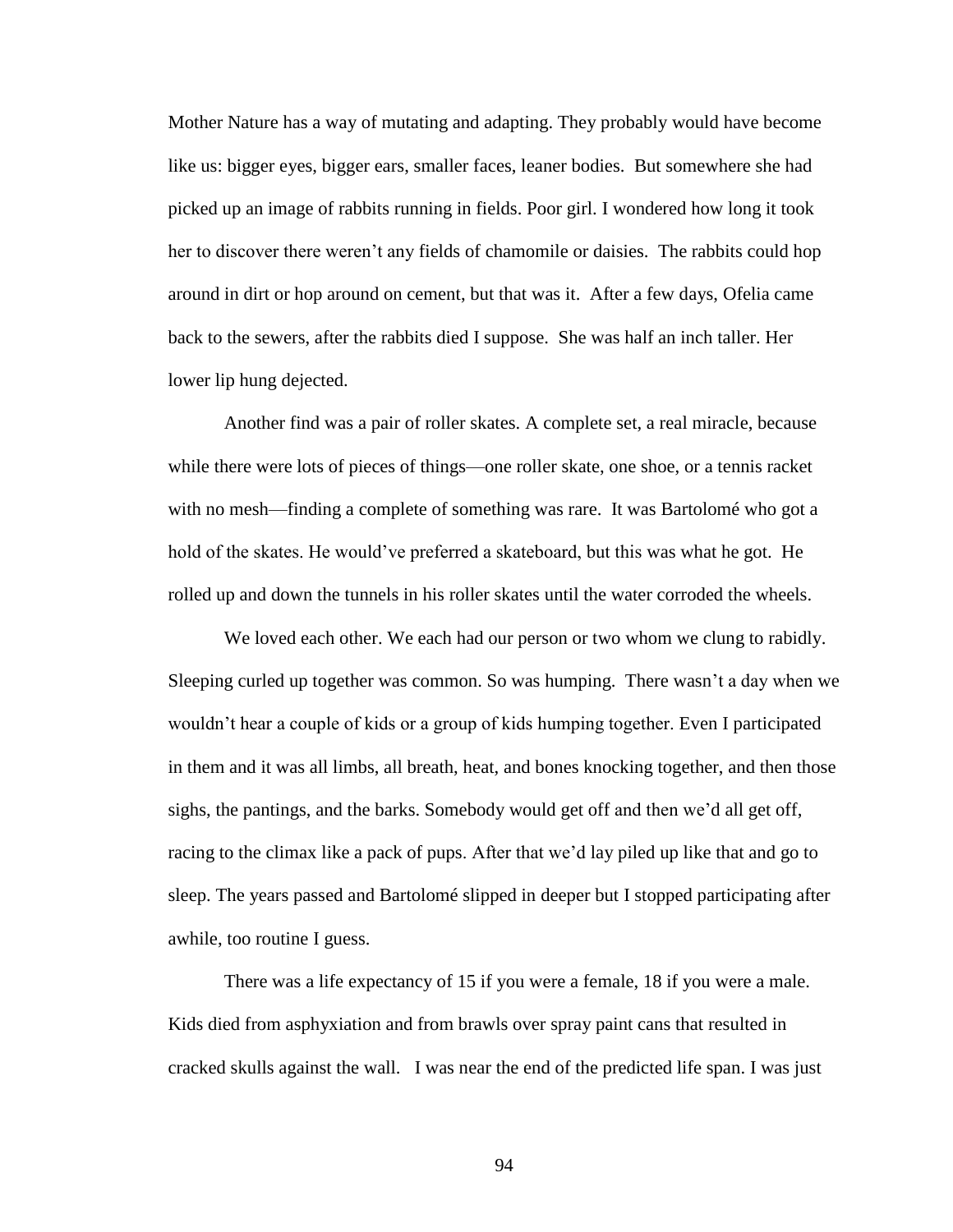about to turn 15 and I was ready to go. A lot of the other kids, even if they weren"t really content being down there, smoked in enough fumes to kill the desire and energy to leave. But my butt got restless. We'd been down there five years. I got itchy and would scratch away and scratch away till I bled and until I scabbed. This knowledge that I was expected to die soon was the main reason I wanted to get out. No Buddy Holly had gotten me. No sewer was going to get me. It tried, though, and I tempted it.

There were deeper tunnels that extended off the central one where we stayed. We called them the bowls of the sewer system. As the pipelines extended further and further there were less people, but there were one or two individuals who had been wandering those tunnels for years. None of us wandered back there because we knew that if we did, one of them would soon sense us. They had evolved to have the same capacities of rats and roaches. When they sensed another person"s flesh and heat, how quickly they would grab on, how deeply they would bite. It had been passed on from gutter child to gutter child the way they groaned as they jammed their hands inside of anyone they caught. Whole fists, jamming, jamming. The stories of those loose individuals kept us from straying too far from the main tunnel beneath the Boulevard. But I was restless. I did it anyway.

Being so far in was like staring into someone"s asshole, somebody who was bent over and holding onto their ankles. It breathed. I stared down into that dark hole expelling and sucking in air.

Already I was thinking I would go to the bowls again, and the next time I would stay longer until I melted into the dark and became both formless and thoughtless. The cylindrical flow of air and the equal amount of pressure exerting on me from all sides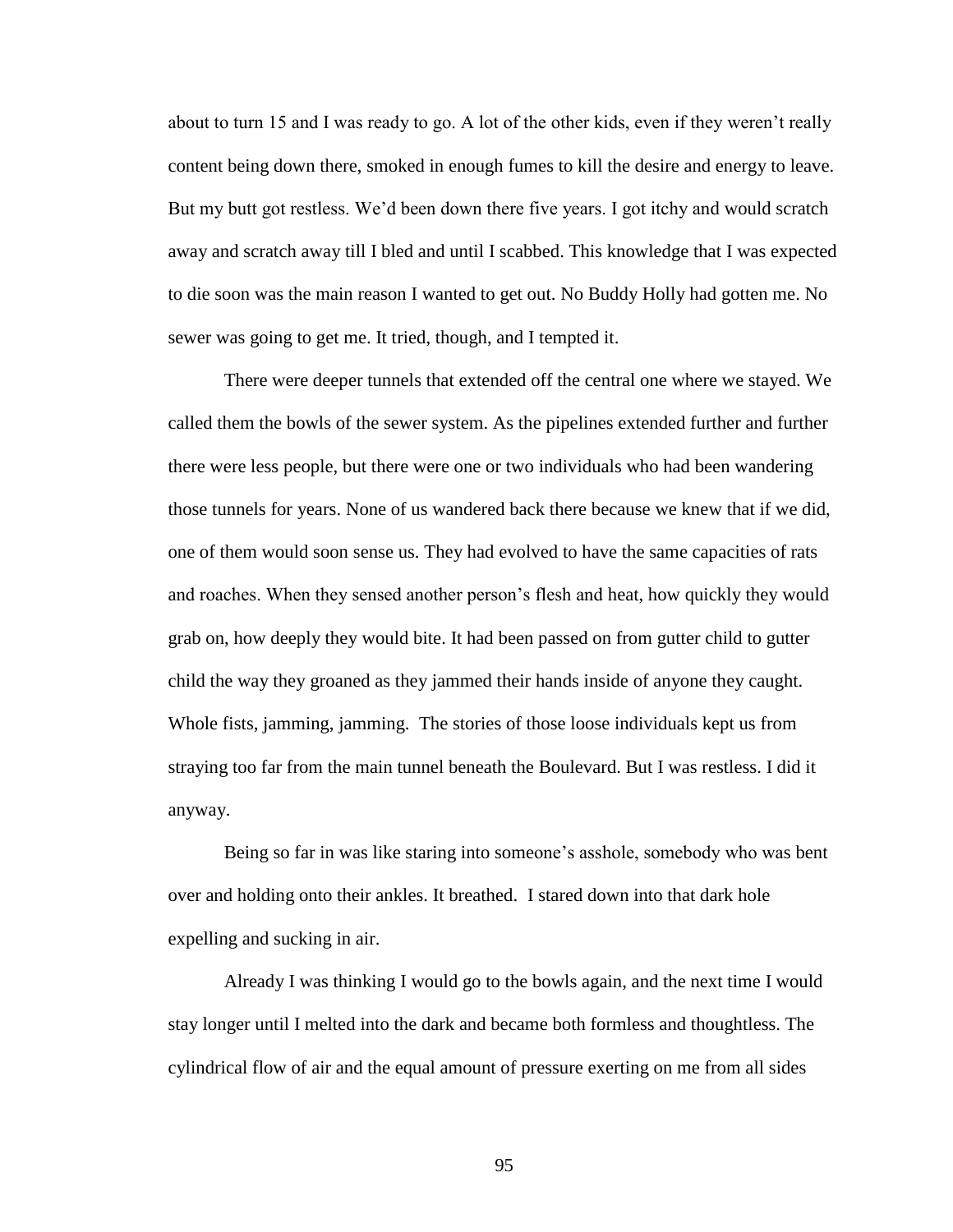would transform me into one of the truly underground who hid in the dark and grabbed all wanderers, who slurped all liquids in the dark, and who gnawed on her own arm when there was no food to be found. I would become master of the bowel system of the city and feed on its bile and piss because few could survive such an environment, few could understand the darkness, but I could understand it and be it. It would keep on calling me and I would go back to the bowls because there it was all equal mass. Loss of faith or hope never occurred because such concepts had no place there. Few could survive, but I would and it would take years before I would degenerate. Anybody else would die, stick a shard of glass in their own neck, but I was stronger. I"d always been stronger and the real underground was vile but I would thrive. It would kill anyone else but never I.

*We can go back.* Bartolomé tugged on my hand. I"d forgotten he was there. A bit of cement crumbled and tumbled down the curve of the tunnel breaking the spell of the bottomless asshole through which the single current of air ceaselessly flowed.

# **Mile 4 "The Blow Up**"

I came up with a plan. Since the day in the bowels I started spending more time on the surface, scoping it out. I ran along the walls that sliced up the apartment complexes. I sprang from one complex to the next. In each of them I saw a fat man smoking. Babies cried through open windows; couples sat in the darkness of their dusty balconies; a man drunk shouted at a woman drunk. Everywhere there were people posted up in corners, standing in the shadows smoking. Everywhere I saw this, as I leapt up to the rooftops, nimble, limbs stretching, dominating height and distance. I scurried from rooftop to rooftop the way I scurried in the pipelines and sewage tunnels.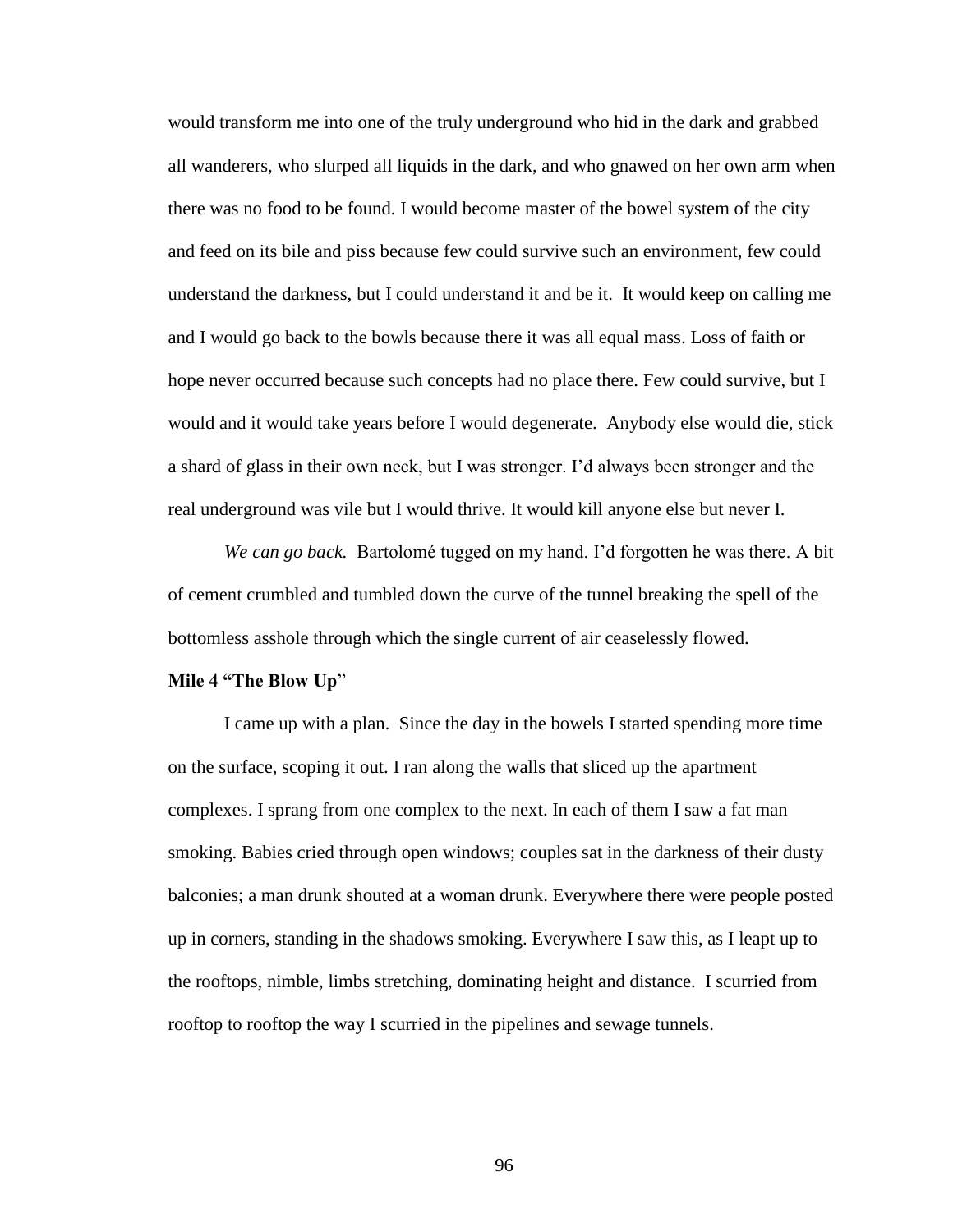On the northern edge of the city, immediately where the desert began, I found an abandoned house covered in vines that crawled up the outside walls. Few people lived out that way. The handful of houses were scattered about, not lined up but dropped higgly, piggly on the road. They were small and flimsy, but stubborn as if they'd been clinging to the hardened ground for some time and would keep doing so even in death. All the houses looked vacated with their windows opened but curtain-less. The doors were set loosely in their frames. Desert plants filled small pockets of the ground but most of the ground was just dirt. I didn"t know why that white house, but I pushed on the front door and it opened right up.

It was small but open inside, with one main room, and a kitchen and a bathroom.

"Imagine that!" I thought. "The other end of the sewers, the parts we never see." After seeing the porcelain bowls with the clear water floating inside, the silver handle, and the seat that lifted up on hinges like a drawbridge, I knew I was done with the underground sewers. This would be my home. I would move up to it and bring Bartolomé with me. There were plenty of corners to nestle up in. I would start collecting things: tin pots, a candlestick, a framed picture, whatever it took to make it a sincere house. Once it was all outfitted, then I would bring Bartolomé there. When I was through examining every corner of the small house, I opened up the front door to leave. It was nearly dark. From where I stood in the open doorway of the house, the entire twinkling body of the city spread out before my eyes. I"d never seen the city like that before, from a distance, far enough so that it spread out like a shimmering net.

They blew us up in the middle of the evening when most of us were dozing or playing games. It was too early to go up to the surface. Too many people were out and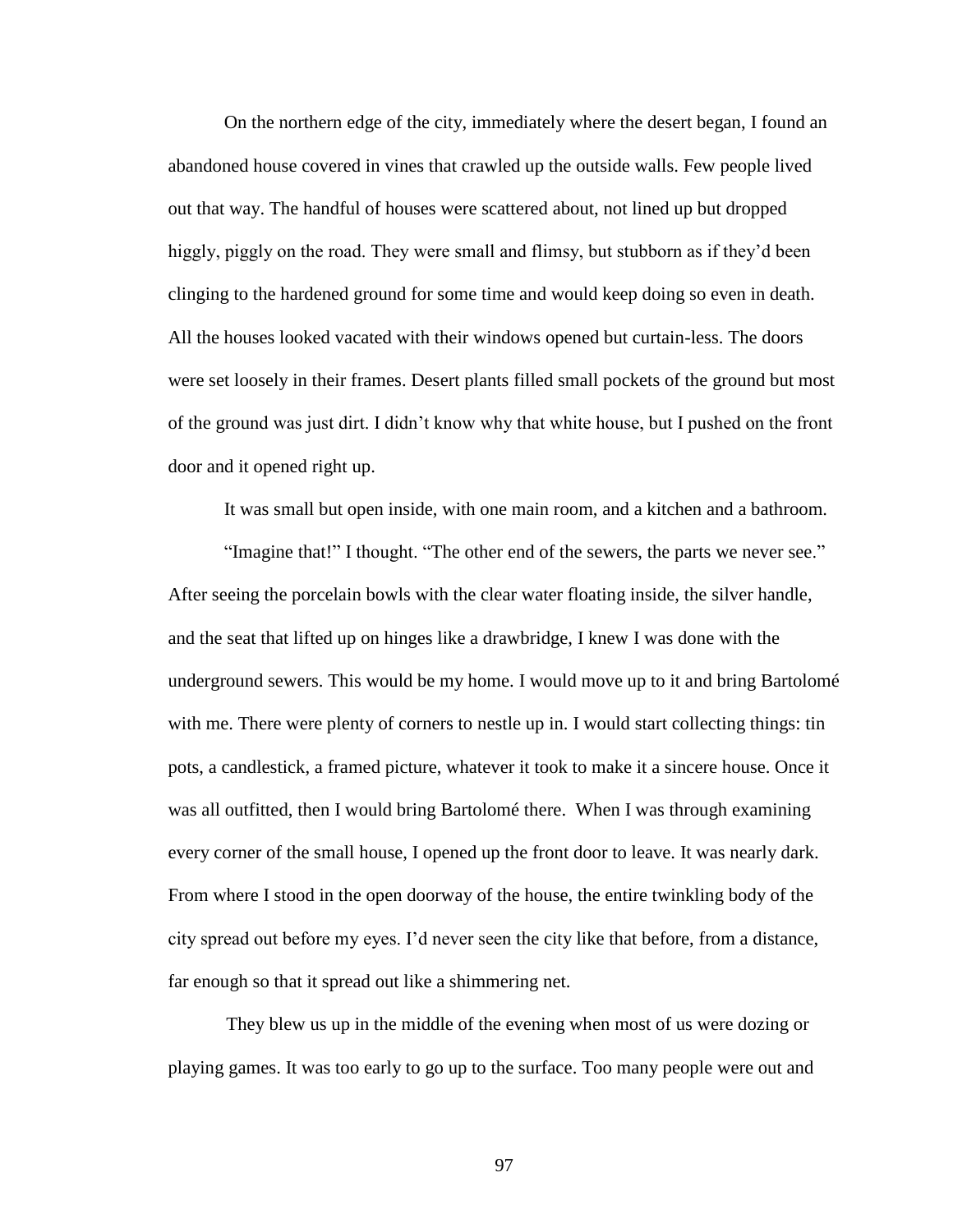about, but I was eager to get out and scope out my new living space on the surface. I was making plans to move up and out. The night was hot. The heat filled the tunnels. Everything was warm to the touch. It was early still, around 8 pm, but I was restless because my final departure was eminent and I wanted to make sure everything was in place, that my new home was ready, that I knew how to get there, that I knew how to get from there to my job at the House of Cards where I was going to be working soon as a hostess. I was hired to swing on a swing outside and wave to the cars while inside the customers ate \$1.00 hotdogs, drank \$2.50 beers, and the other girls danced in their booty shorts and zebra patterned tops.

I started climbing up one of the man holes that was located by the Palace. Because of where it was located, people were too busy laughing loudly and sucking out the last bit of alcohol from the bottom of their three foot long tubes of glass to notice me climbing out. Nobody bothered with a girl like me, coming out of a manhole, looking up eagerly into the new life I was about to start. I peeked my head out and saw a girl in a cocktail dress, squatting to pee in the bushes.

The first explosion went off and debris struck my body from the shoulders down. I dropped the sewer cover. The tunnel filled with smoke. The kids were screaming. I could pick out Bartolomé"s cry as I slid back down the ladder back into the hole. Another boom shook the tunnel and I fell, hitting my head. This was the first time I learned that if you hit the back of your head hard enough it gives you a black eye. The debris came thicker and I was suffocating, lying on my back on the rocks that stuck a million points into my body. Everything hurt, but more than the pain from the fall, there was the weight of the iron manhole cover above me solid and closed, the weight of all the casinos on the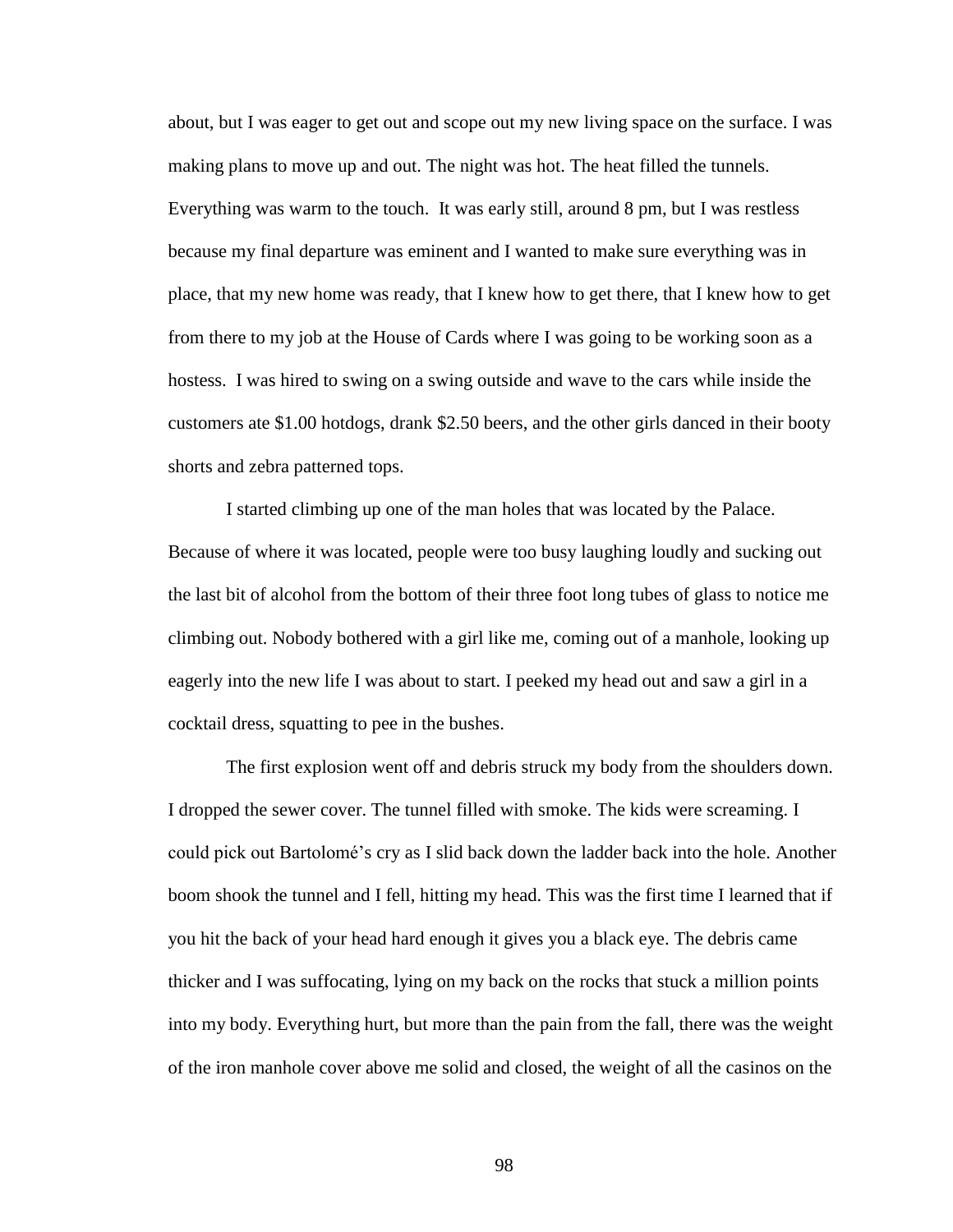surface above me, the weight of layers of asphalt up there, the people up there laughing their layers of laughter. All of it pressed down and all of it was heavy so that even though there were small rocks and large rocks pushing into my body, and even though the back of my head ached from their sharpness and from the impact of falling on them, and even though already the area around my eye was blackening, I felt that in the end it would be the weight that would kill me the way it was pressing down heavier, a thumb holding down a fly. My ears rang. I suffocated. The debris fell, then silence fell, and there was no more screaming, only the heavy silence just like in the bowls. I had to get out of there. I thought, *I'll just try one step. A singular step. I can always let go, fall back, another chip off the city sewer wall.* I sat up and reached my hand forward to grasp the metal bar of the ladder. This was all I did for one day. Or maybe it was for 3,000 years that I sat in the rubble, with my hand on the iron bar. The bar was the only sensation that made any sense if sense could be made. I fell asleep, then woke, but all the time held onto the bar. It was hot from the blast, but its core was still cold. The roughness of metal flaked off into my palm. It was a skinny metal bar. It would hurt to climb it with bare feet. The metal bar was held between two metal bars, and all of them were pinned into the wall by metal screws. My hand discovered that above that bar there was another, so I reached up until my second hand was on the second bar.

It was easier to reach up to the next, though my mind still moved with a film of plastic across it. I moved up to the next rung. The higher I went, the colder the bars felt against my hands and the firmer and harder the rungs on my feet. At last I was pushing away the cover to the surface. This time I climbed all the way out with no thought to who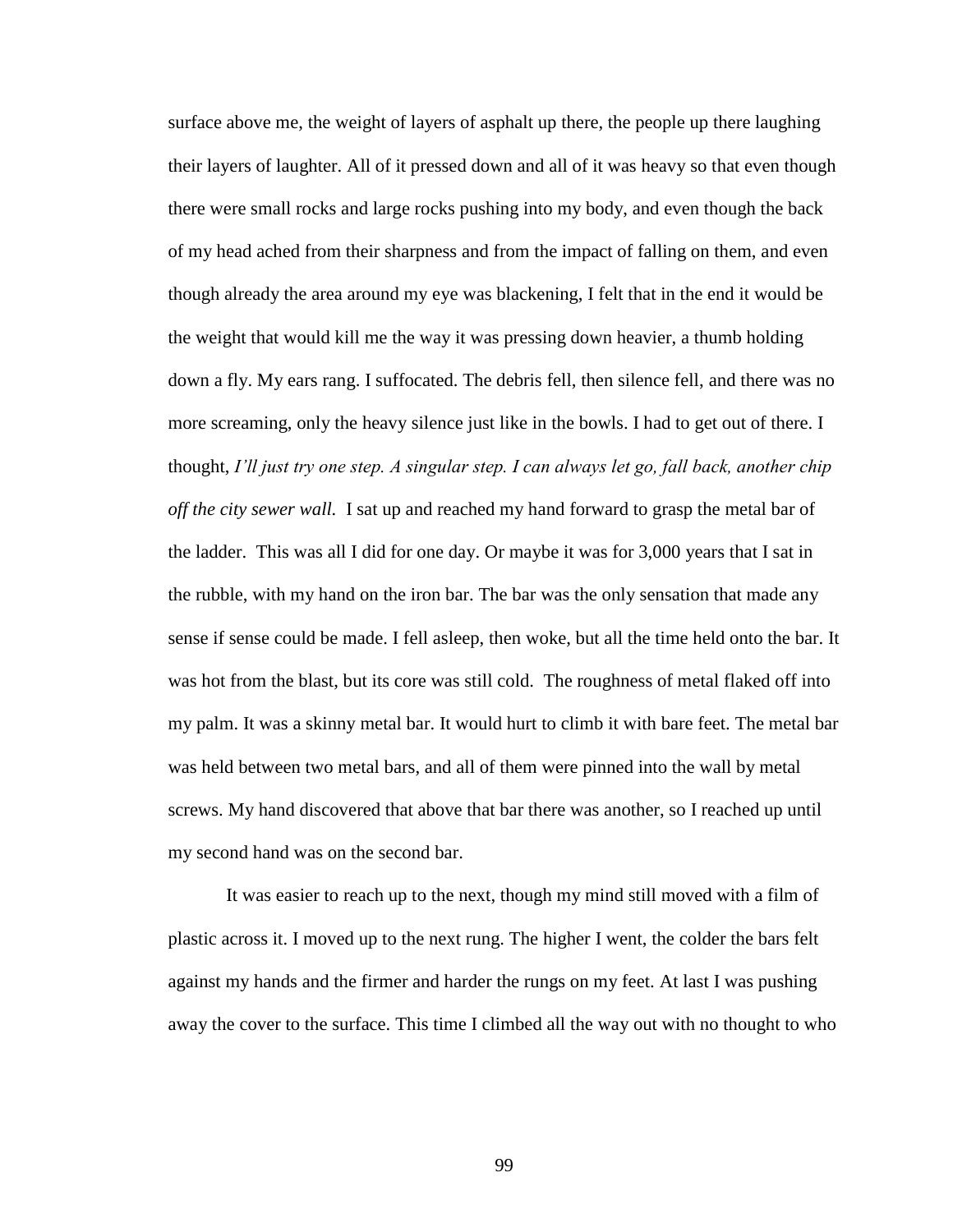might see. I kicked the cover back over, not to seal it shut but so that none of those drunken partiers would fall in.

I ran up a back street that ran parallel to the spine of the city and led eventually to an empty field of dirt behind The Circus, where the lights from the Boulevard couldn"t reach. I collapsed to the ground.

My ear pressed against the ground so that I imagined that I heard the booms echoing underneath, and the screams, and Bartolomé. I heard the rip of duct tape by silent hands strapping explosives to the backs of rats that scampered through the tunnels headed for our cove. Rats are smart. They knew that what was strapped to their backs would kill them, so they ran scampered faster than ever they had before except for that time when word got out that there was an entire dead body lying in an off-shoot of a tunnel, and the body"s name was Ofelia raped and left there at a healthy 2.5 months past fifteen.

The feast and festival of an entire dead human body was the only time they had run so fast. They were running for their lives, straight into our cove, thinking maybe if they ran fast enough they could out run their physical existence and then the explosives would slide right off them. They believed in their rat brains, hoped in their rat hearts that they could out run the physical reality of their bodies. The rats came shooting out of the blackness of the tunnel and leaped out of the air into our cove. They exploded because they were venomous vermin. They were smart but they still couldn"t out run the manmade explosives strapped to their bodies by one of the great inventions, duct tape.

I imagined that bits of exploded bodies could twitch like chunks of starfish, like the tails of earthworms, like raisins on a windowsill.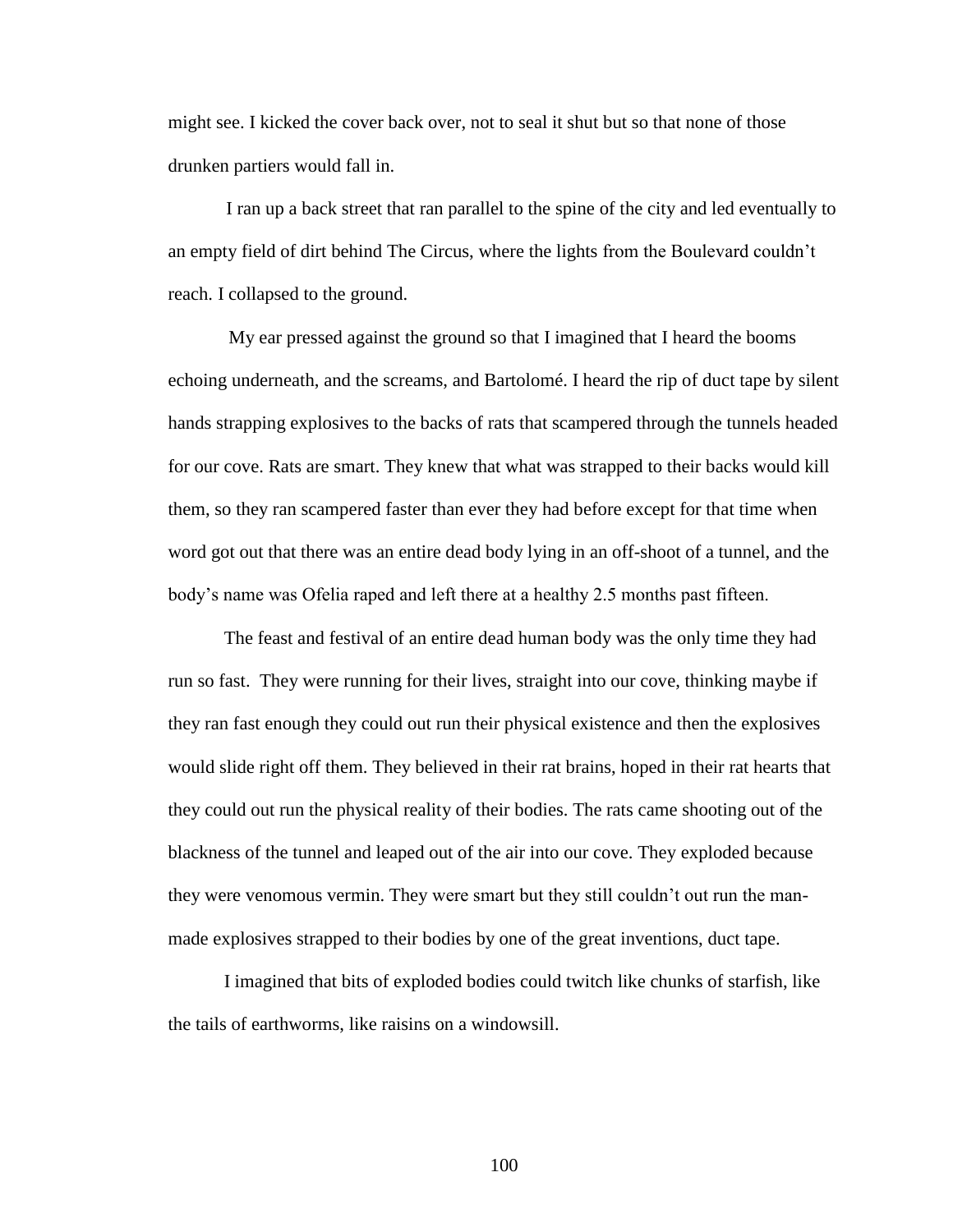### **Mile 5 "Train Tracks"**

A pigeon flew and hit a window in the distance. The spine of the city glittered in the morning light which was beautiful but burnt my eyes. I squinted and used my hand as a visor. For a brief moment I allowed myself to enjoy the sight of the quiet city, which I knew was only quiet because I was far away from it. I would be hungry soon.

The sun rose higher. From having spent the past few weeks scoping out places to live, paths to take while on the surface, I knew that if I kept on that back road, I would soon reach an overpass and that I could rest under there until night fell again. The walk was through a flat, increasingly glaring world. I walked stooped over, following my shadow that fell in front of me, knocking my feet against the sides of the railroad track to make sure I was staying on the right path. My body was still not accustomed to the severity of the light. There were few trees where I walked. There were no stores where I walked. The buildings were empty warehouses or packaging plants. Somebody far away shouted at me, *Hey girl, where you goin'? Hey girl, can I go with you?* I started walking faster, the voice that called ringing in my ears. The light was too bright for me. I hadn't had enough time to adjust my vision to it yet, and then suddenly I heard footsteps catch up to me, felt someone touch my arm, and heard him whisper *Sofia.* I froze. Somebody had seen me and seen a Miss.

A Miss: a woman who is alone and probably lost.

Women and girls become lost all the time. Check the missing children board at Wal-Mart or the want ads in any city newspaper. Ask around. Everyone has a lost miss. All of us sewer kids had at some point been mistaken for a miss, which was another reason why we went out at night and tended to hide in the shadows, and why we tried to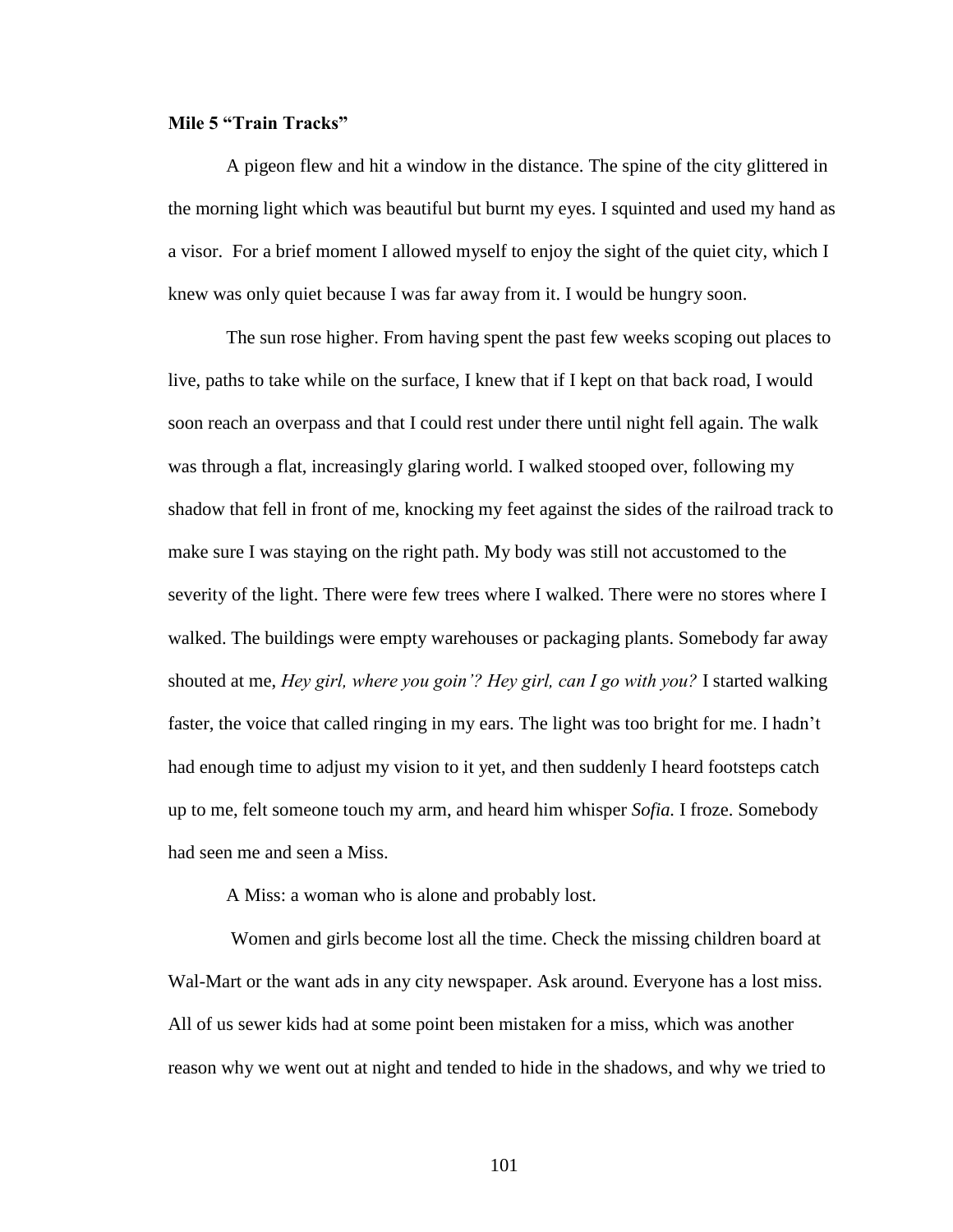go out in pairs. But all of us at some point had paused to look at a dead bird in the road, or to wonder about a box of cornbread or a dozen roses that we"d passed in the last dumpster. In pausing we"d forget to be on the look out. Suddenly, somebody would be coming towards us with their arms extended, and they would be murmuring, *Is that you?*

If you are alone and people see a miss, you look up and you will find a pair of bulging blue eyes or a pair of flat black eyes looking at you. Without the close protection of family or lover or friends, you are alone and the city will see you differently. It will feel no guilt, no qualms at grabbing you and taking you for its own. The intent isn"t evil. The city and the outside gaze believe they are loving you in wanting to suck you, but in the end they are sucking you of all your marrow. Their bulging eyes won"t stop bulging. Their flat eyes won"t become curved or concaved. Out of perceived kindness, they suggest: *Let neither of us be lonely. Would you like to share a soda pop with two straws on this fine summer day?* They will offer you a bite of food. They will ask what it is that you are doing and whether or not you live with your mommy. Most of them don"t mean any harm, but when they see a miss they believe the relationship to the miss to be stronger, to be realer than it is. They will grab hold of an arm or breast. They will grab hold and grip tightly believing that they are both drowning and saving.

I always thought of Buddy Holly during those encounters, although I"m sure he never came looking for me. It wasn't as if he were partial to me. He liked all children, but I had been the most conveniently located, right in his house, right above his head. The searching people with their extended arms reminded me of Buddy in the way that they panted**,** in the hungry way their hands hung down in front of them, grazing the surface of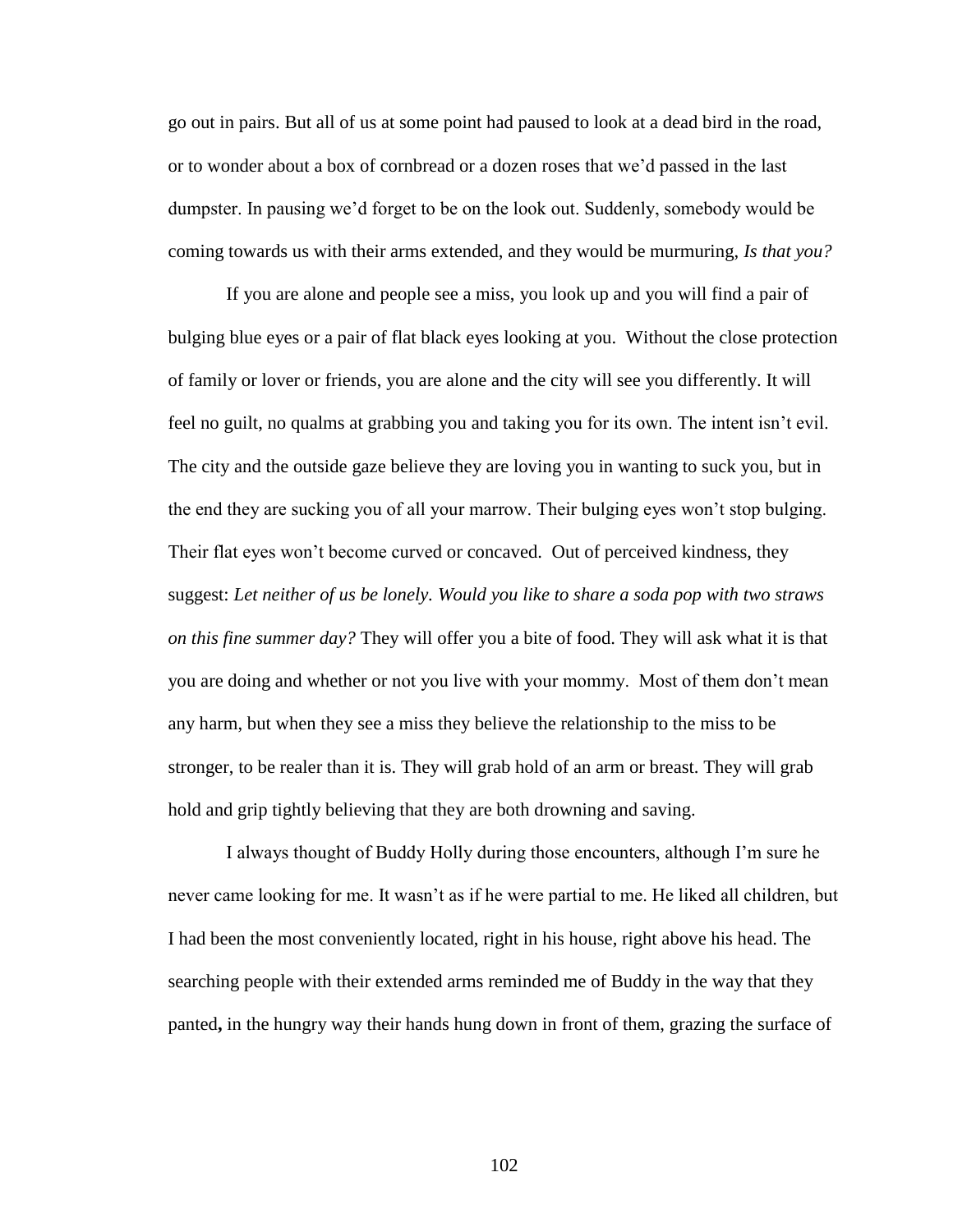their thighs. They made a grazing, whispering sound: *Come here. Whisper in my hair. Press a tiny pink tongue against my cheek.* 

These encounters weren"t without their benefits. Often they led to food, a real meal: meat, fresh vegetables, and warm dessert, so lots of time us sewer kids would play along. We"d let them make it better. Seven times out of ten we"d get a warm meal, a loving conversation, and some show of concern like, *Honey, don't you have any place to go?* Once the conversation reached this point, it was time to go. Always we had to keep in mind an escape route. The feeling of sorrow and desire to save could dissolve quickly and turn into a back hand across the face. *Look at you!* Then came accusations. How many times had I been grabbed by the roots of my hair?

The man who was holding me took me to be his wife. He called me Sofia, pressed his hand against my hip. He buried his nose in my hair but pulled it out abruptly, probably because it was no head of roses that he smelled. His other hand was in my hair, palm against the base of my skull, and he tugged not quite hard enough to make me yell but hard enough to make my eyes water. He said, *I'm so glad I found you.* We stood on train tracks, the hard metal pressed into the soles of our feet as we rocked gently back and forth. I kept my eyes opened, my body stiff. My strategy had always been to never get caught in the embrace, because I knew once that happened I would be fucked.

We stood there on the track, his body pressed tightly against mine. I kept looking to see if a train was coming because I frequented this strip of land and knew that one had to be passing soon. The space, the moment I shared with Sofia"s husband was a vacuum. If there had been other people around us, they would have had their backs to us, thinking we were lovers with no shame. If there had been birds in flight above us, they would have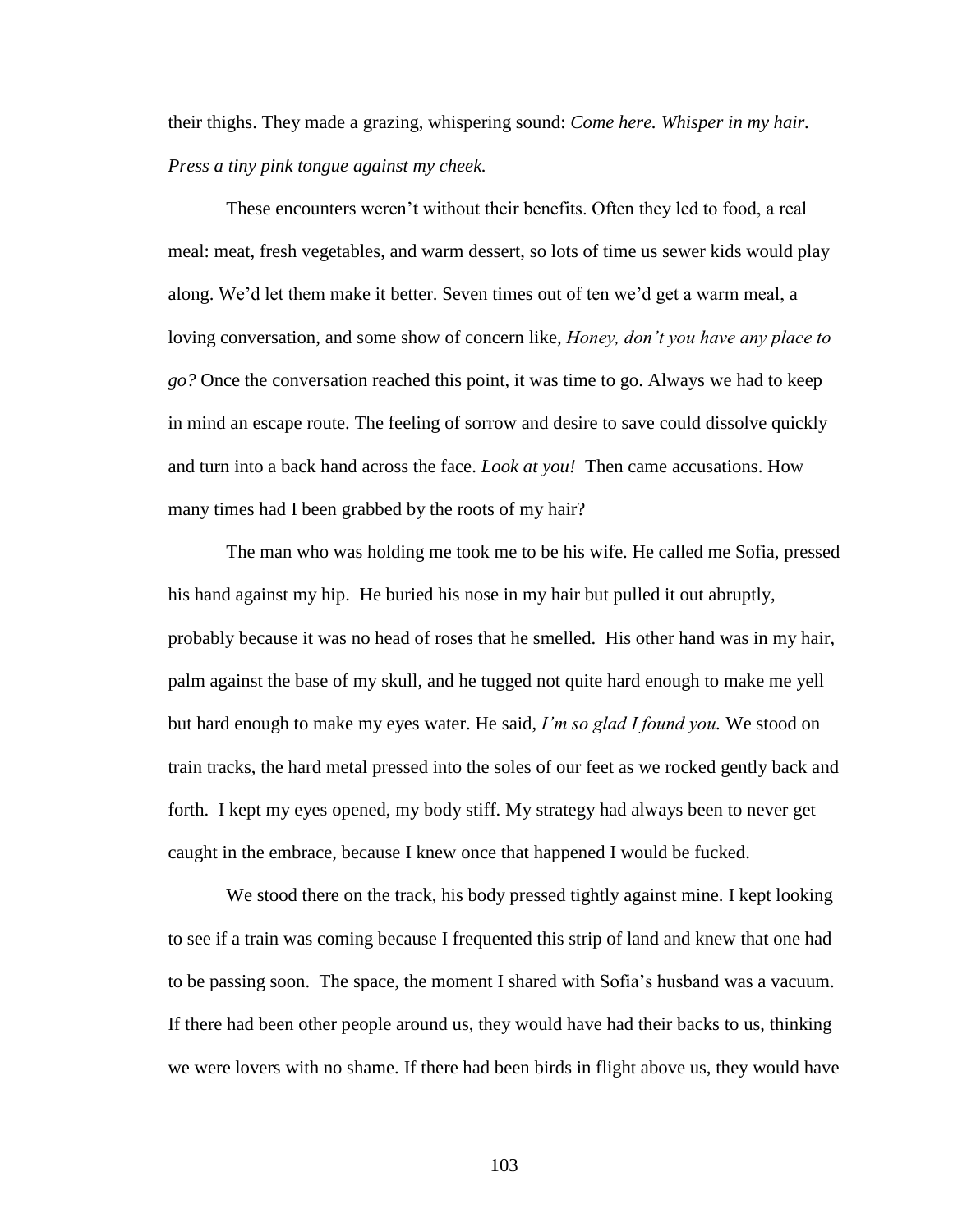maintained perfect formation without bothering to look down on us, thinking we were just a pair of silly trees tangled up together. The wind blew without pause and it was I in a dress and worn out slippers standing on the tracks feeling the vibrations beneath my feet and it was he, emerald eyes in a brown face, hooked hand grasping my hair and cupping the base of my skull, pulling tightly on my hair, pulling my head back so that he could stare at me hard and melt my face into Sofia"s. His other hand was around my waist and he gripped me tightly there, so that I understood the knob of bone that was my hip. I stood there as a rag doll. From past experiences I knew that I could take on my role as the lost Sofia and maneuver myself into a safer position. But I only wanted to get away. I didn"t want to play along.

I hung there in his hands. My left foot twitched and wanted to run. My eyeballs rolled to the side when at last I heard the train coming. Its whistle screamed as we stood there on the tracks in our embrace. *Sofia,* he whispered*.* 

The wall of heat from the train rushed up on us and I pushed against Sofia"s husband. It was luck that his feet didn"t catch on the tracks. It was luck that we stumbled and rolled off to the side and didn"t fall face down on the tracks. We fell onto the rocks. His body landed on mine, then rolled off to the side. I dragged myself up and moved away quickly before he regained consciousness. I dragged myself away quickly, wanting nothing more than to go back to the orange glow of the underground nest.

When I finally felt the cool shade and hard stone of the overpass I stopped. I ripped up a handful of shrub and stuffed it into my mouth. It was some sort of food and its green flavor calmed my stomach. The house wasn"t far, but with the sun beating as it was I knew that I would be permanently blinded if I didn"t stop. I climbed up the sloped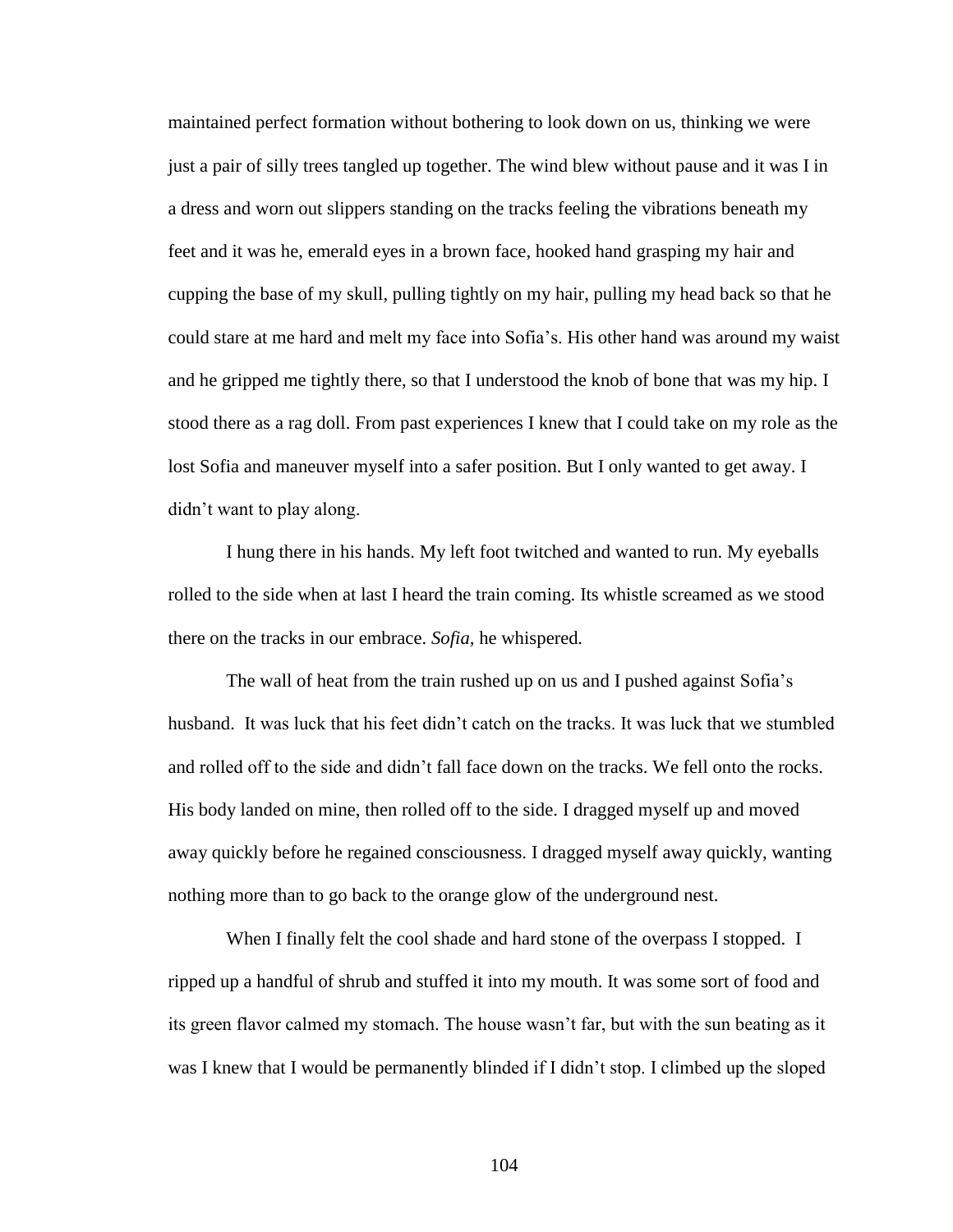sides and looked for a corner to tuck myself into. Few people passed on foot that way, and even if they did they wouldn"t notice me. If they did, most wouldn"t dare approach me if I was lying down, curled up, face hidden. In this position I would be a stinking pile of rags, possibly dead. This would be safer than walking down the street, or standing, or sitting because in any of those other positions I would look once again like a miss. There was the possibility that Sofia"s husband would come looking for me, though I doubted it. He would wake up thinking he"d had a drunken dream, then wander away, his body honing back to his home. Just in case, I tucked a shard of glass in my sock and curled up with a broken bottle in my arms.

There was no gutter to go back to now. There were no embracing arms, no familiar orange glow. I kept my hands tightly clasped. It was better to lie down than to stand. The sun would set and then I could keep on moving towards the white house.

I was feeling slightly delirious or I don"t know what, but I closed my eyes and there was Bartolomé in a new position, face down like he had his face pressed into a pillow because he was laughing so hard, a staccato laugh. I wished that he would turn over but I couldn"t make him, even in my head.

I clasped my hands tightly together and intertwined the fingers like he"d made me do once when I"d had an especially bad day. This was after the incident in the bowls, but before Ofelia disappeared. Shit happened to us every day, but that had been an especially bad one for me. I didn"t want to tell Bartolomé what had happened. I didn"t want to tell him about the way I'd tried to play the lost miss game and ended up hanging from my wrists, the old tongues on my body, the wet, and the making. I didn"t even want to tell him the way I freed myself once again by gnawing through the ropes with my beaver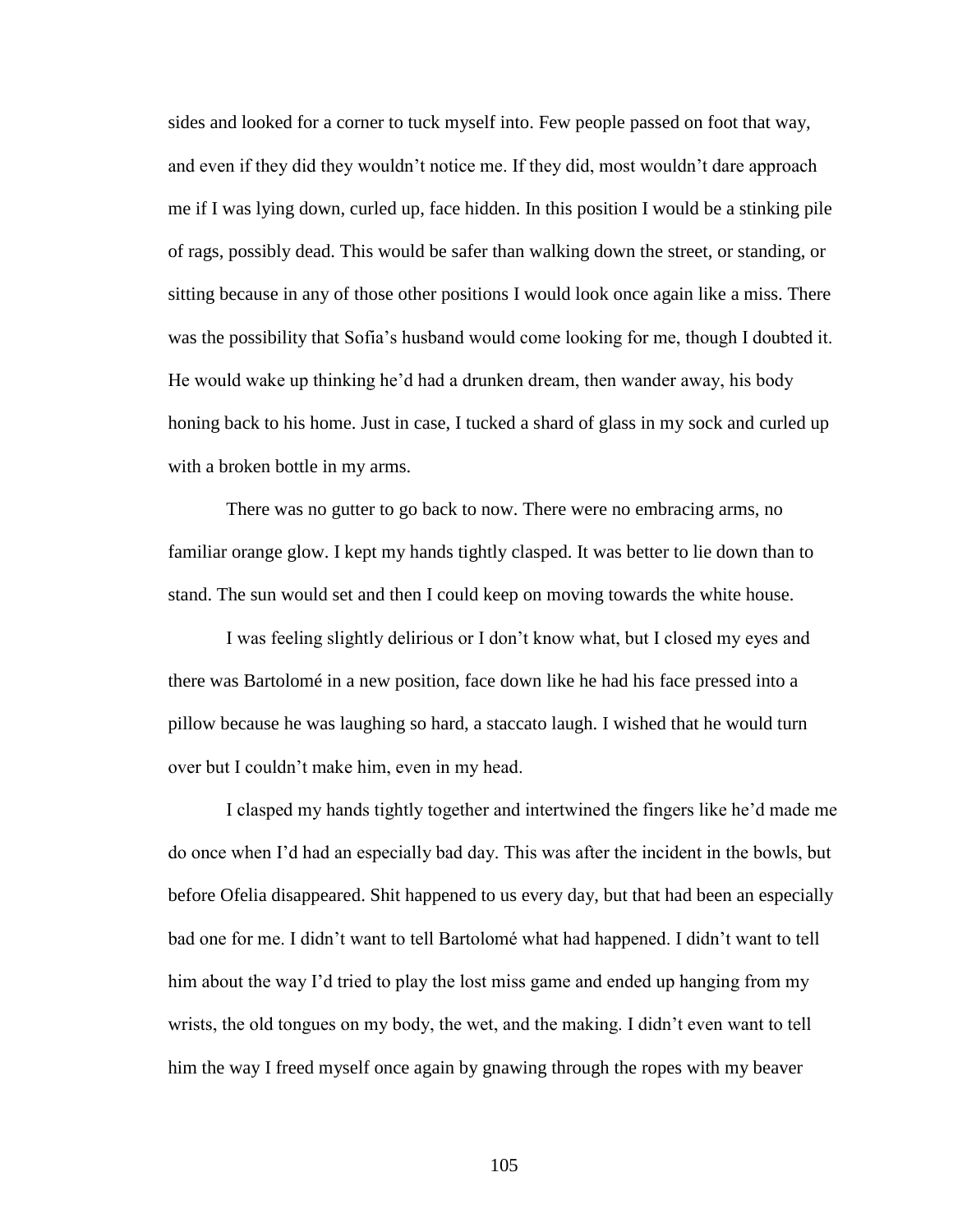teeth. If I"d told him, how would he have ever been able to look at me again? I told him I couldn"t tell him about my day, and he understood. He knew only that I wanted to cut out two tongues lying in a bed in the second story room of an old house with a basement.

Bartolomé lay behind me, his body pressed into mine, our legs tangled, his arms wrapped around me and hands pressing my hands together.

*It's okay this way,* he said, and almost I wept.

## **Mile 6 "The House of Cards"**

Ring the doorbell if the door is locked. Parking is at the rear of the building.

There were always a few cars in the parking lot. It was a work week place. Folks came in after work in the late afternoons or the early mornings. Red hot chili was the lunch special. Was it still lunch time? Was it still daylight outside? A helicopter flew low just as I walked beneath the shadow of the sign post and entered the dimly lit bar.

Everyone at The House of Cards was nice enough. Everyone always greeted me with hugs and said goodbye with kisses on the cheek. There were promises of seeing each other soon. Frequently used phrases were "I miss you." and "I love you." I didn"t say them, but at night on the floor of the empty white house, just before I fell asleep, I whispered…*I miss you…I love you*…letting the sounds take shape in my mouth. My lips liked the feel of them when I whispered them while lying there in the dark on my back with my fingers clasped together on my stomach. I didn't say them to anybody in particular, because that's how it was. Everybody said those phrases to everybody. I wouldn"t have predicted that I would"ve fallen in love with pretty words so easily. In the sewers we barely used words at all, so what did I know about them? They were so ornamental. I wanted to fling them, hang them on ears and other places where they could twist first one way then the other.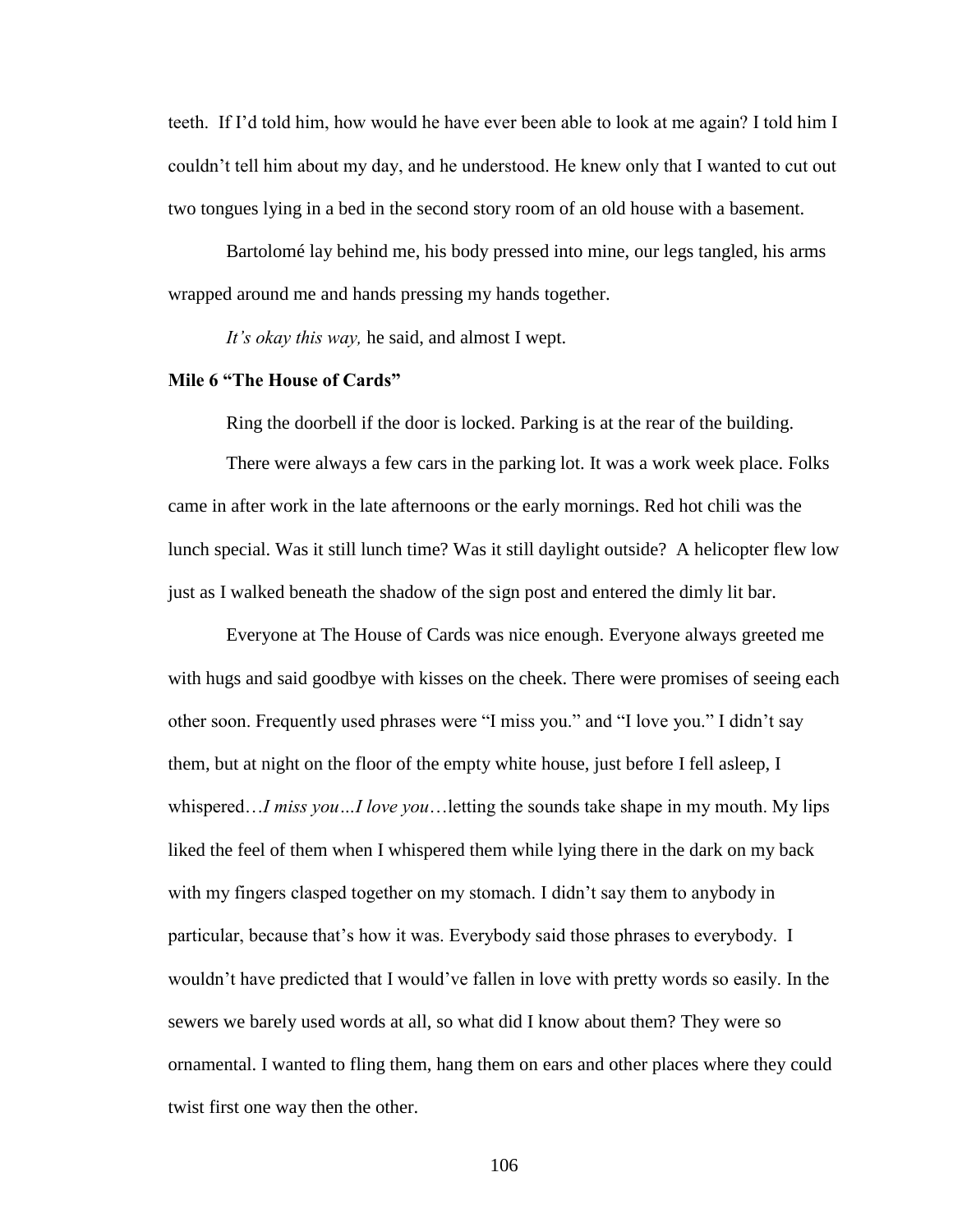\$1,014.39; \$2; \$139.78; \$5,407.27. The jukebox flashed orange, yellow, red, green. The fans spun. There were a million empty bar chairs, rows of poker machines with the slot to slide in \$1, \$100, red lightbulbs on the ceiling, floral wall paper, framed pictures of show girls, The Sands. Purple Nights. Brent Woods, The Jailhouse rock, a Budweiser labeled canopy over the billiard table. A man with a cap on backwards came in to the House of Cards carrying rolls of paper towels and windex. He opened up the juke box and removed rows of coins and stacks of bills. His shades hung under his chin. Carefully, he wiped down every knob, every corner, the entire surface with windex. What had been fingerprinted and greasy became silver. That was enough for me. Watching him, I decided to use the *I love yous* that I'd been practicing every night for months.

Where were the church bells? Was the day's wind too strong for them? There went the church bells! The blue of the sky deepened. I was on the surface now, no longer in the sewers, and from having spent so many nights running on the rooftops of the chapels, I absolutely wanted to sit in a white carriage and be pulled along by a single black horse with black eyes. Now that I had the phrases, I absolutely wanted to use them. Who was it I planned to sit beside in the carriage since Bartolomé had been blown up? Anybody would do.

Lionel, the security guard, was adept at getting I.D.'s, and so every week, starting with the windex man, I found someone to marry. I went to the same chapel every time, Harmony Way, which was the one with a white carriage and a black horse. The people who worked there never let on that they knew it was me coming again and again. They didn"t care because my new husband always paid up. Every week, I brought a Francisco or a Chet or a Philip or an Anthony or a Beltran. After the quick vows, we"d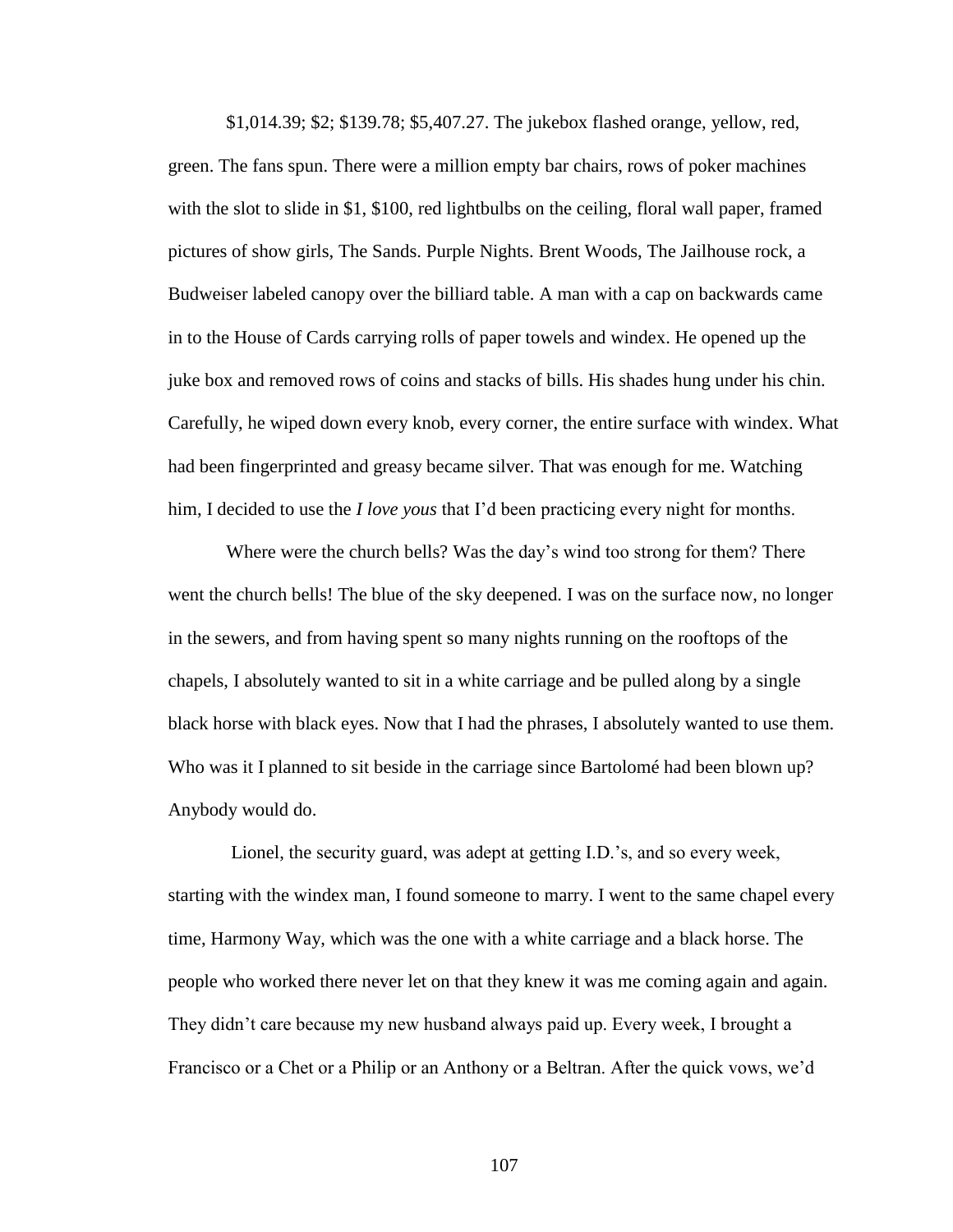ride in the carriage, the horse"s hooves clopping up and down the street. It was the horse that almost gave me away because he knew me, so he"d nuzzle my hair, stomp one leg, snort out of his big nostrils, and toss his head. Luckily, none of my husbands knew anything about horses. They were all city boys, except for one rancher type who looked at me and the horse and said, *What, you work at the chapel too?* But as life goes, he was a little drunk and forgetful, so he, like all the rest, put on his hat, cupped his hand over mine as the photographer snapped a picture. Then it was on to the carriage and down the Boulevard, the horse stopping to shit in the street every now and then. The chapel owners tried to train him out of this, but something about that corner on Sahara and the Boulevard near the Bonanza! Souvenir Shop and the 10 foot tall clown made the horse"s bowels turn. On the corner we"d hang a right and head west towards the overpass and mountains. We chased after the sinking sun; our diamond studded shades shielded our irises; my veil fluttered in the dry, hot wind; the leather reigns slapped meaninglessly against the horse"s back; the horse"s neck stretched out and bobbed as he worked his way up the incline. There was the smell of exhaust from the cars and roses wilting in my hand. The carriage headed west for Rocky Shore Casino where the false river shores were studded with plastic rubies and diamonds. Once we arrived at the side entrance my new husband would help me down from the carriage. I"d go straight to my favorite slot machine and pulled on it until the lights flashed and the machine sang *ching ching* and my new husband would kiss me. Then we would go up to the top of the hotel, the highest room possible. From there, every time, I"d press my hands against the window and look down at the city.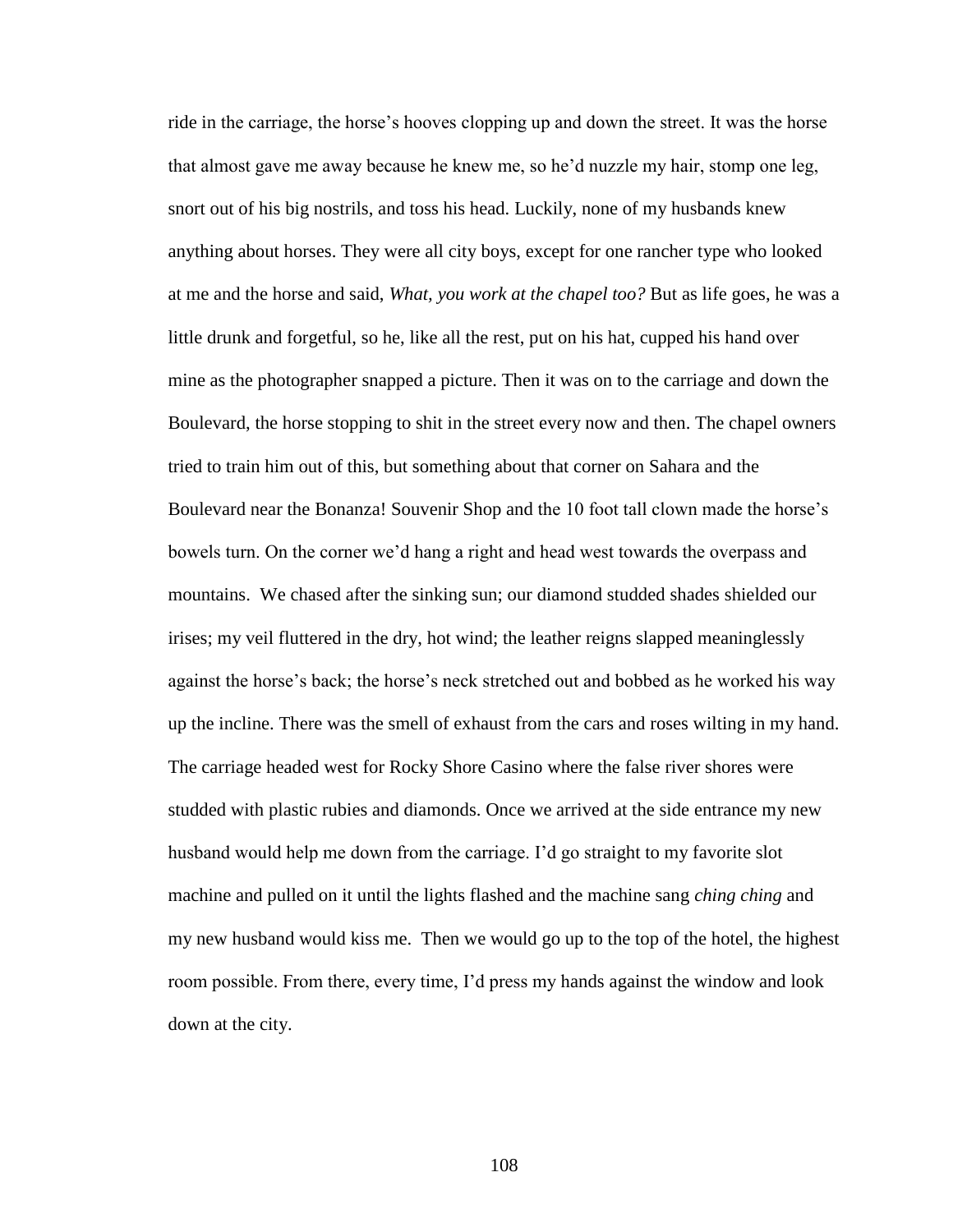It is all a beautiful, essential gutter. There is a park down there with four swings. Four little girls are swinging and one mama is pushing them on their elliptical trajectories.

My life trajectory began as a sliding back and forth like a button threaded through by a straight metal wire. When I left the gutter, I began a slow rise from the bottom. Straight up is the only way to go. My life trajectory is vertical. To keep moving straight up I have to be a scorpion scurrying up a wall.

Life's incidents repeat themselves. It is becoming harder and harder to distinguish myself from the walls, the floor, and the double entrances through which the wind pushes itself. It is getting harder to distinguish my thoughts from the thoughts of this place which are rampant, but fleeting. They are thoughts of small acts: of sitting on the edge of a sagging bed and pulling up a gossamer stocking that smells of toes; of smearing oily lipstick over oily lips while sweat beads form on the forehead; of filing fingernails, the dust falling down to mix with the floor; of fingers raking fragrance into hair; of wiping the body with a soiled cloth; of lying in the dark and hearing the tinkle of music against the backdrop of silence; of stacking coins; of unfolding bills and pressing them between blocks of wood so that they might be smooth.

My face moves toward the angled sunlight. I am used to the brightness now. I am the perpetrator of this place. A city is its surroundings, its elements, its creatures. I am one of its creatures, just as the man / men who cross/es corners is/are one of its creatures, just as the woman scorpion, her head hanging awkwardly off her neck, is one of its creatures. I am one of its creatures too. I am the shape, the scent, the revelation. I am the singular body in the desert. Someone notices. Someone wonders. Someone seeks and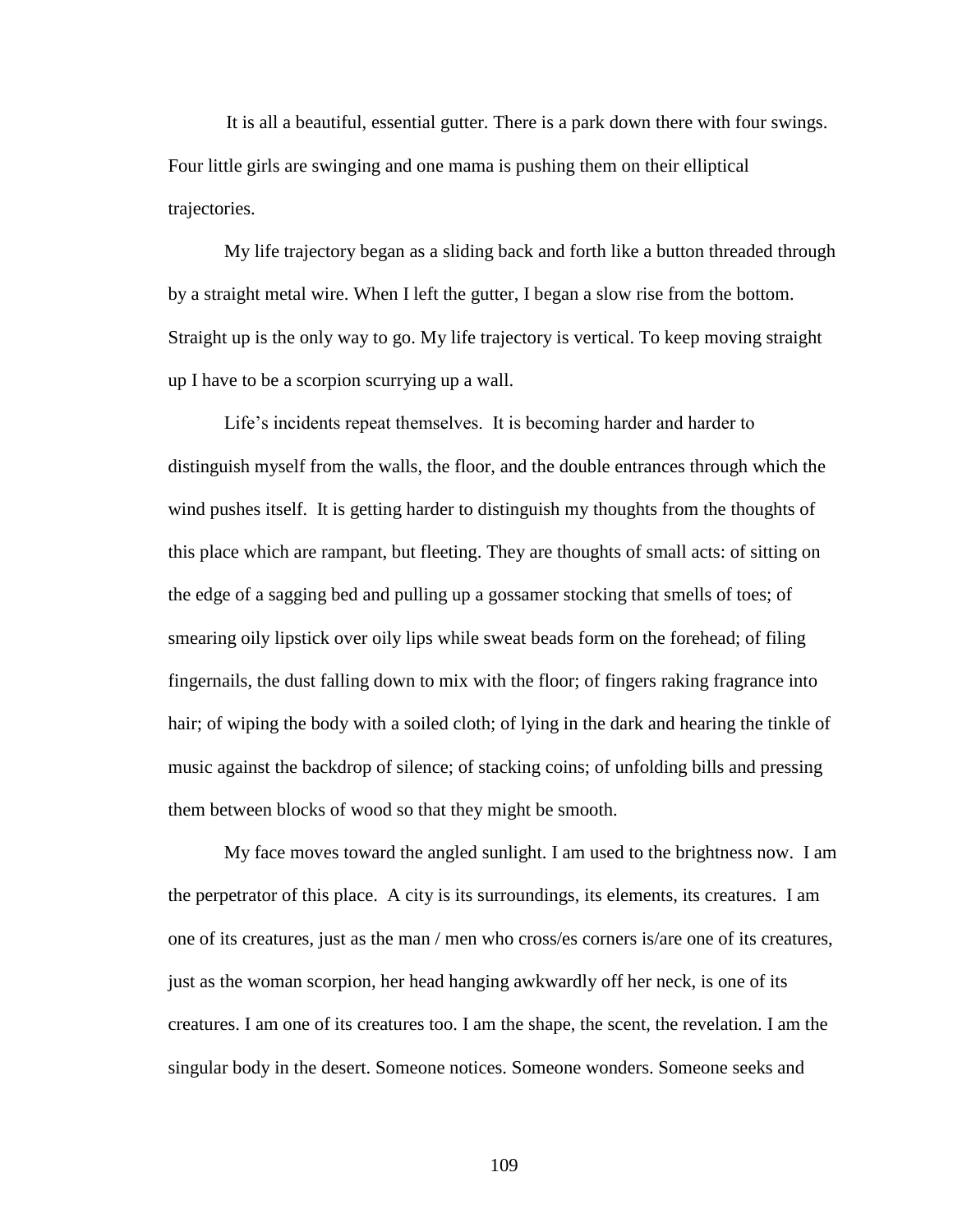comes and the end is the same. The end is the body I always have been forever never always have been one Never I moving in the city.

## **Mile 7 "12:55 The First Point of Contact"**

The *Bonanza Souvenir Shop* is a monster filled with thousands of tourist trinkets.

There"s me and Danny posted up on the morning shift. Reginald and Victor come in at 3:30 to take over for the night shift. The morning shifts start at 6:30 am. The store isn"t open yet so me and Danny keep an eye out while Nadia and Nanette, the owners, get the paperwork and drawers in order, turn on the cash registers, make sure their guns are in place. Me and Danny got it easy. We just watch. Easiest job in the world—if you know how to do it. Some don"t know how to pace themselves on the watch. They let their guard down without even realizing it. It just takes one incident and if you"re not ready, well that"s it. You"re done in this business.

Take Lalo who used to talk a lot of trash to us about how he was a former Wet Seal and Iron Man competitor. He"d stand by the door for maybe ten minutes and then he was off doing what he called "patrolling the aisles," but really it was just him going around flirting with the girls. He was hungry for the girls. It was more than loving women, he was starved for girls.

Anyways, this was back when I was working the afternoon shift and it was me and him instead of me and Danny. So one day I"m standing at my post, hands clasped, resting on my belt buckle. In those days I"d taken to wearing my shades to hide the tick in my eye because I knew that Lalo was no good, but Nadia and Nanette liked him and they were the proprietors, so I was trying to be respectful of them and do my job even if that son of a gun wasn"t doing his. He was over there in the tiny t-shirt section, which is the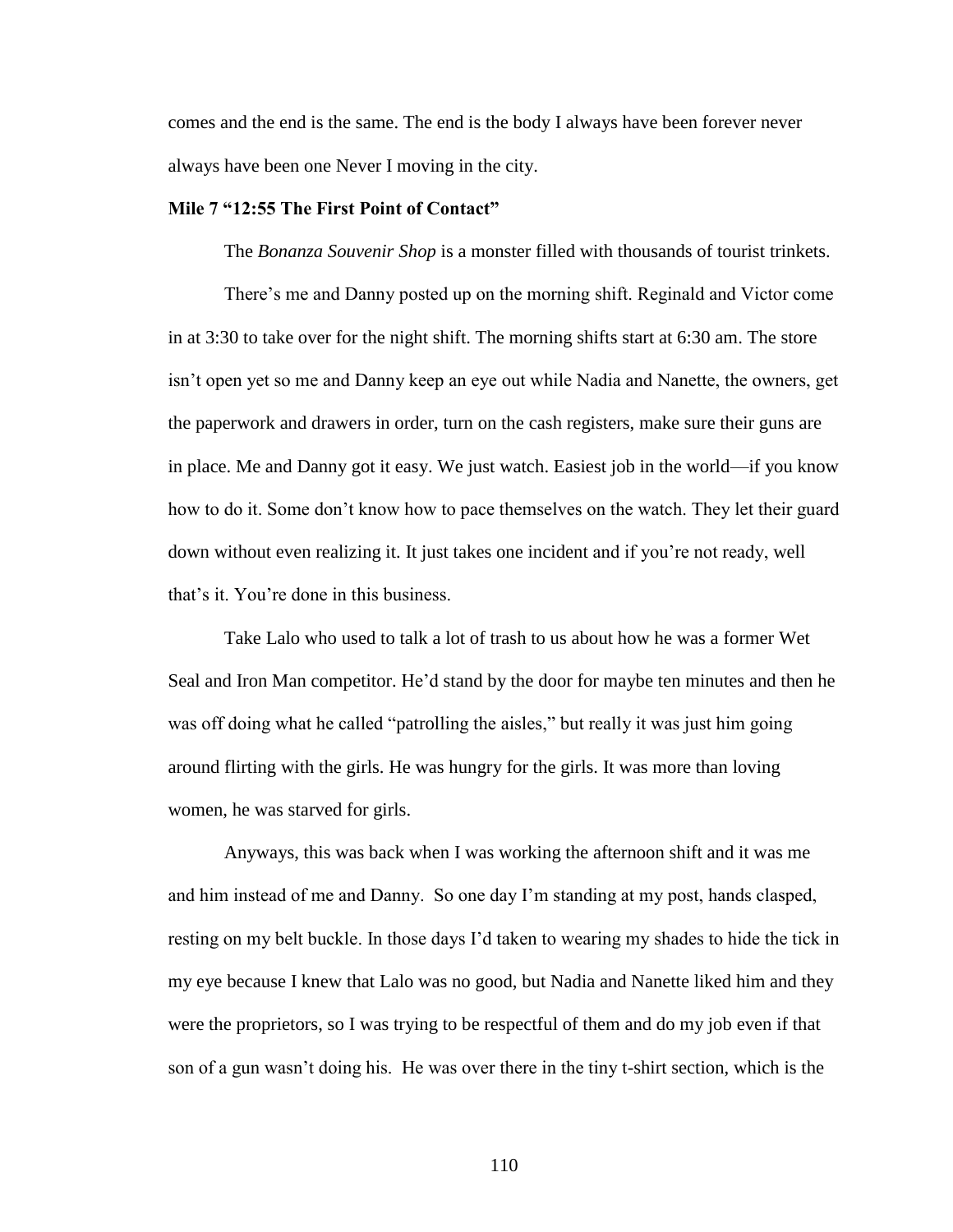area he most liked to patrol and coincidentally the area where women in tight clothes and hooker shoes liked to spend most of their time. I steadily scanned the tiny-T section, then moved on to the red aisle, the black aisle, the silver and gold aisle and—wait a minute. I retraced the path of my gaze because I"d seen something, a little blip on the screen of my awareness, so I reversed my gaze back to the red aisle and there she was.

A 20 year old female, 5"8, 210 pounds had just stuffed her pants full of key chains. They bulged out of her crotch like a bed of turtles was in there scratching to get out, and she walked around like that as if it wasn"t nothing, as if she just had extra thick pubic hairs. I whispered into my walkie talkie to Lalo, *Aisle red*, *blond hair, black tights*, *let's take her down.* Lalo, at the far end of the store nodded. *Yeah.* I gave a slight nod of my head then headed towards Turtle Crotch. I"ll give Turtle Crotch this much, she was perceptive. As soon as she saw me coming in her direction, she took off running. If Lalo had been where he was supposed to have been, he could've easily tackled her and at most been jabbed a little in the stomach if he fell on her, but instead he stood and watched like he was at home on the couch in front of the T.V, so I had to chase after her with no back up. Most of the customers in the store were busy studying the rows of souvenirs and debating whether a shot glass or t-shirt was better for their old granny. A few of them looked up only when the girl knocked against a shelf of ash trays. The girl was spry, weaving between the aisles. It was her age that helped her, but it was her stupidity that got her in the end. She was already at the counter and I knew there was no way I could catch her. I was still chasing and she wasn"t out the door yet, but I could already see her busting out, hitting the parking lot, and sprinting around the corner. Then she"d be lost in the maze of wedding chapels. As it was, she ran right into the glass door and knocked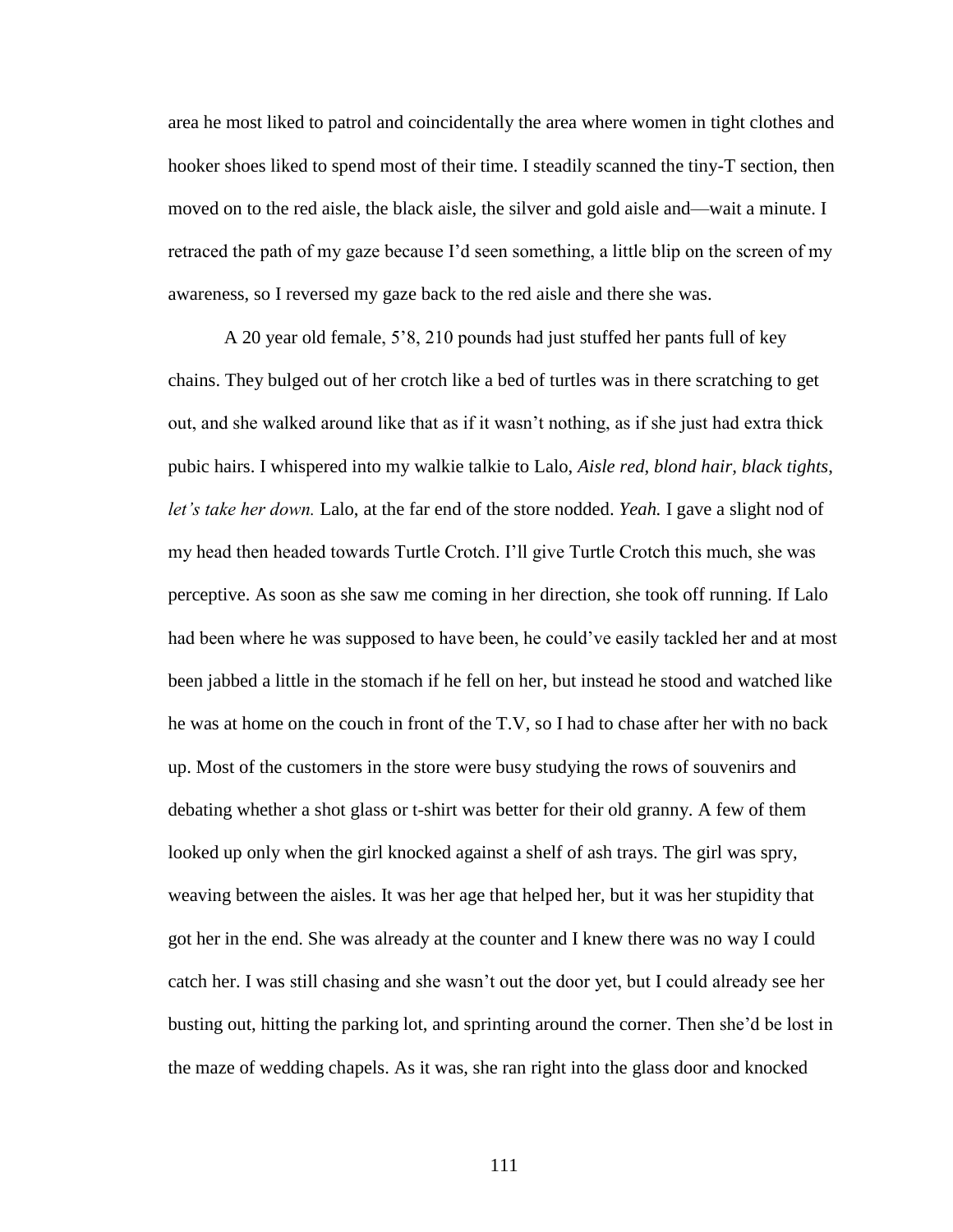herself back onto the ground. By then a couple of the customers had caught on and grabbed her by the arms. Then, finally, here came Lalo. He might as well have had a toothpick in his mouth and flip flops on his feet as he sauntered over and snapped a handcuff around her wrist.

This is what I mean about being a security guard. You"re either all the way there or you"re not. You can"t just come in at the end like how Lalo did. He was fired the next day and I was glad Nadia and Nanette finally seen the light, because if they hadn"t I might have walked out on that job, and I"m not one to walk out on anything.

Can"t say I missed the s.o.b. Working as security you have to make your presence felt, but at the same time let yourself be forgotten. You do this by standing in one place, nodding, and saying at most, *Have a nice day*, as a patron leaves the store. What you don"t do is crack jokes and ask them how long they"ll be in town. Everybody who comes through is temporary, otherwise they wouldn"t come to this shop. It"s the nature of the souvenir business. Any customer is a temporary person in the city, which is why people like myself, Nadia and Nanette, and Danny, we stand out in sharp contrast. We live in different units of time. The tourists are on a whirlwind of a pace, while we live on a slow and steady time frame. We"ve seen all these people before. There"s the old white couple wearing Birkenstocks and perusing the Native American section; the girls with matching hair, carrying bags of rubber penises and silver tiaras; muscled-out boys buying up hats shaped like hotdogs; thick girls buying stuffed gorillas that say *It's a jungle out there;*  short, stocky couples with their hands stuffed in each other"s back pockets; different versions of the same people, day after day.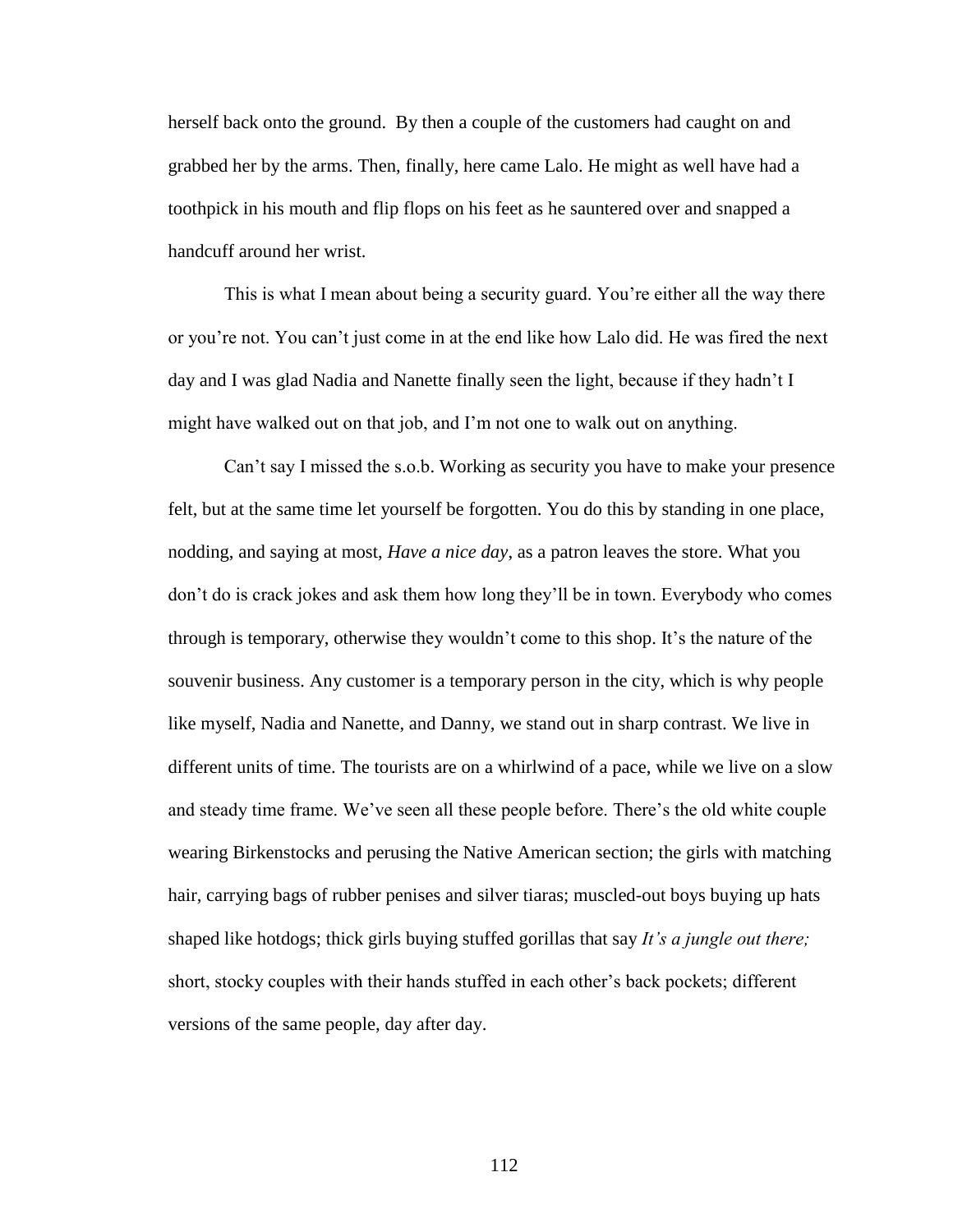I suppose it was from working so many years that I began to turn my body slightly**.** For ten years my body was always turned inwards towards the shop. Then one morning I turned it slightly to the left, just slightly so the only one who could possible notice my change in position was Danny, who was standing on the other side of the doorway. He noticed too, make no mistake about that. He was no Lalo. Still staring straight ahead he says to me, "Better watch it." He let his gaze drop swiftly and directly to the toe of my left shoe which was pointing at ten instead of eleven. Of course he was right. I had moved. But I wasn"t about to move my foot back just cause he"d told me so, so I it kept right there on ten and I glanced over my shoulder out the windows. Danny rocked once on his heels. 12:55 o"clock position. This was where I was supposed to be. This was where I always was, and instead I"d moved my toe and was at 12:50. Might as well have told him I"d decided to have a sex change and become a woman, so drastic was this change. Already the blood was moving up his neck to his face. It wasn"t because of Danny that I moved my foot though.

I"d seen a girl come out of the gutter. I had no doubt she was real and so I looked away. It's the same principle as when you catch a ghost out of the corner of your eye. If you look directly at the space that the ghost occupies, you won"t see it. The sort of space the ghost exists in is different than the way living people occupy space. The average person is blind to their presence, and those who aren"t blind to them know it doesn"t work to stare straight at them.

It had been a long time since I"d seen anything in the pocket of my eye like that. That's what jarred my foot off the ten and back on the eleven. I knew for sure I'd seen her. Due to my profession, I don"t second guess myself. My eyes are my primary tool. It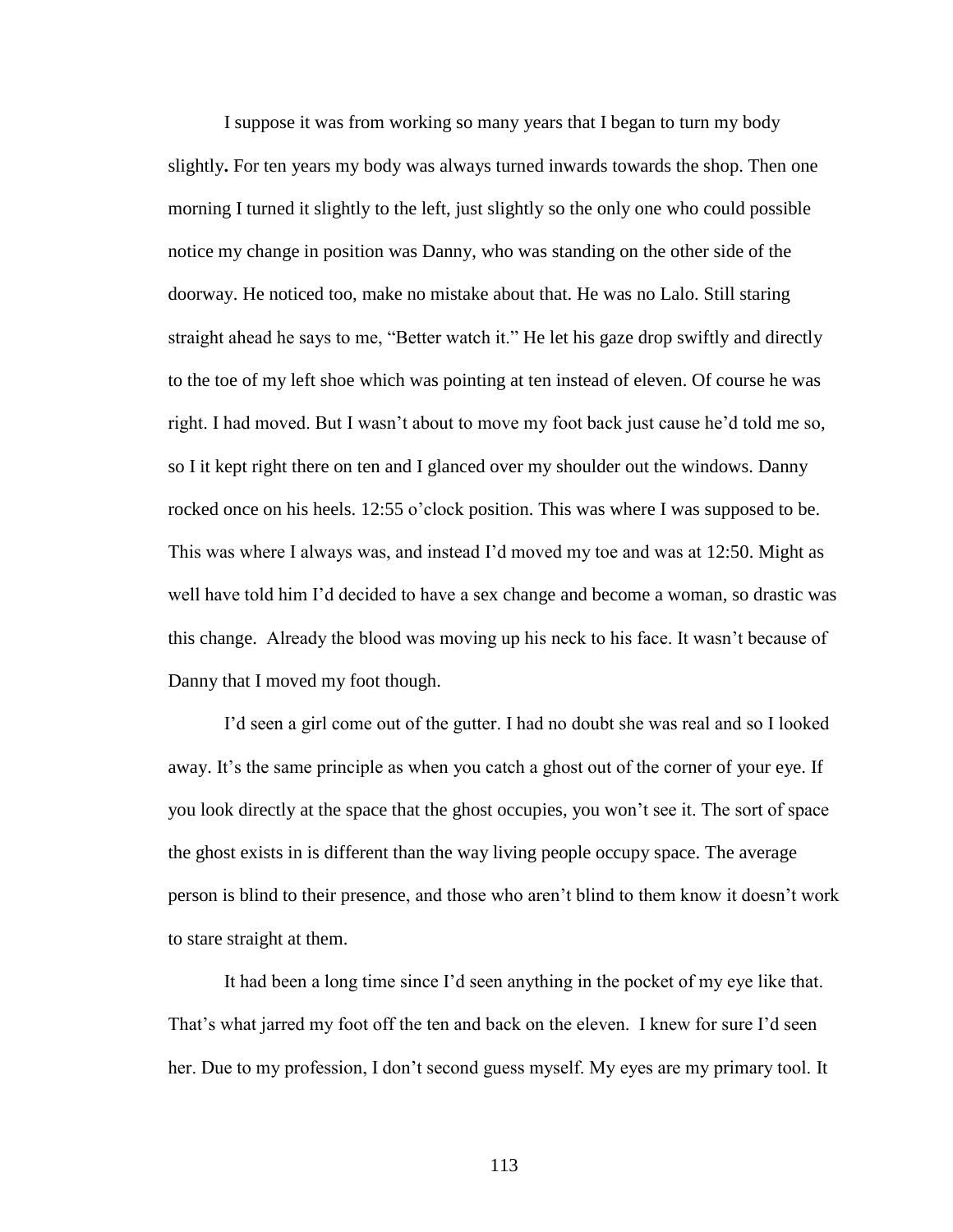was a girl I'd seen climbing up out of that gutter, just at that moment when the streetlights changed and the cars started moving forward and picking up speed, heading down or up the Boulevard, heading towards the mountains, or up the hill for the freeway exit. The pedestrians were all crowded on the corner. Everybody"s gaze was up looking at the buildings or watching the light. Not that it would"ve mattered if they"d been looking directly at the spot in the street where the girl popped out of. First of all, the whirl of the cars passing by confused her image. Second of all, as soon as she popped out she was gone around the corner. Hard to tell her age. Anywhere between fourteen and twentyfour. Skinny. long hair and pale skin glowing beneath the desert sun as if it was the sun itself that had bleached out all her color. She knew the city and was sure in her step. The city knew her too. I could almost hear it calling to her, *This way. There's a break in the vista this way.* Out of the gutter she came and around the corner she went. If anyone else had seen her, they would"ve thought they were hallucinating because the girl was so quick. One blink and she was gone, I was back at 12:55 o"clock ,and the blood receded from Danny's face.

# **Mile 8 "Second Point of Contact"**

When I got home that night, I did my usually routine of eating dinner, showering, trimming the beard and the nose hairs. I put on my house clothes and flipped on the television, and looked for a good western or sci-fi flick.

I kept thinking about that skinny girl climbing out of the gutter. I kept reliving the sight of her so that I could relive the sensation of heightened awareness. Oh, sure, I felt that every day at work but this went even further. This pushed even beyond my usual watchful gaze because at the store I had my buddies: Danny, Nadia, and Nanette. We all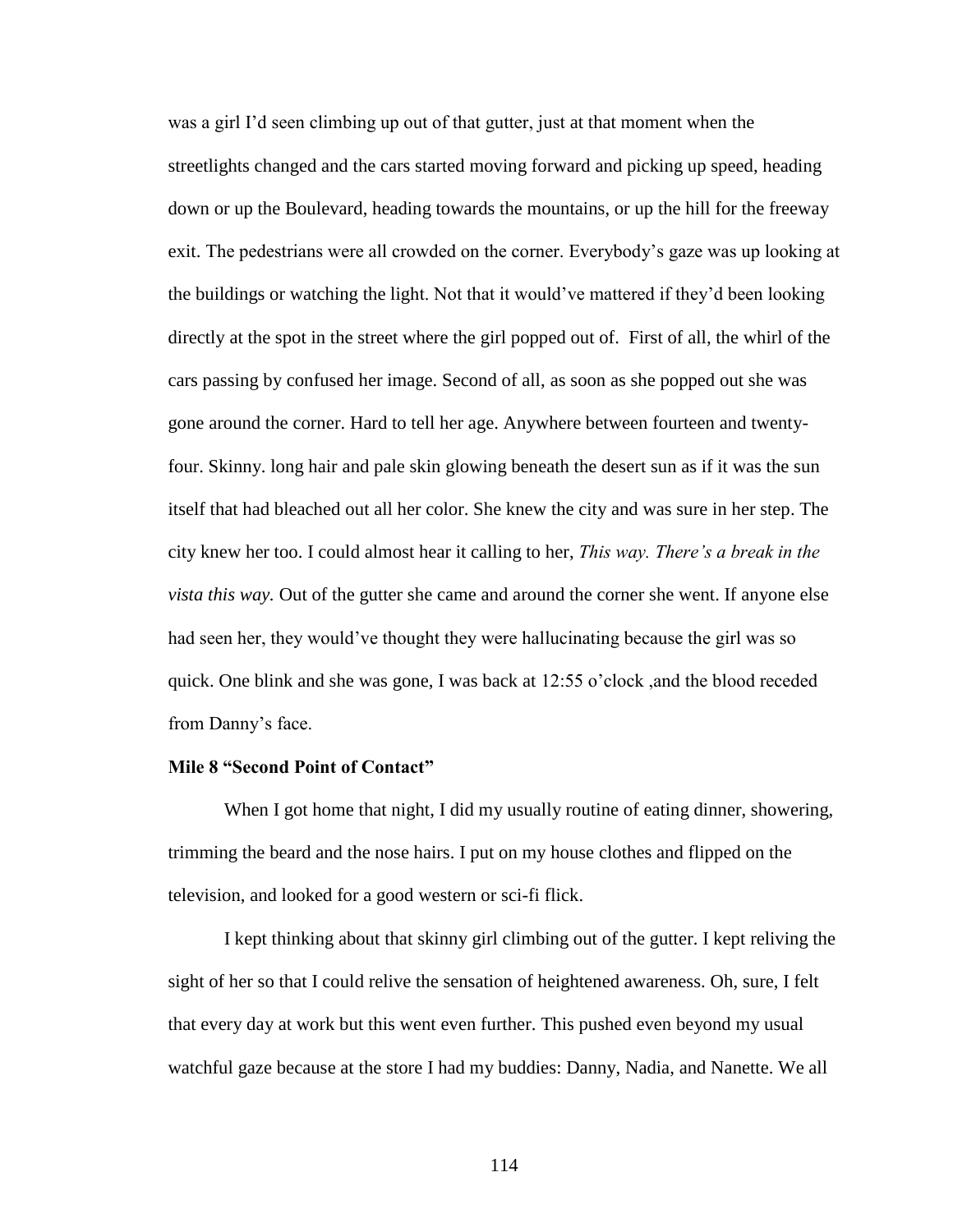surveyed together. There wasn't any other way to do it, because alone, none of us could be looking in every direction at once. I preferred the team approach to life anyway.

As a team you conduct meetings and review the layout of the store even if you know it better than you know your own house. As thick as football coaches, you and your coworkers sit and plot plan a, b, c, d, and even e if necessary. Together, the team organizes the right combination of strategies for handling various criminal scenarios and disturbances to the well being of the general public*.* After designing your plans you role play. Who"s going to play the petty thief? Who"s going to play the streaker? The masturbator, the unhygienic, the female giving birth? Through role play you get a sense of your true reactions, although admittedly it"s only a sense because your rational, conscious mind knows that it"s just Danny down there on the floor clutching his panza with his legs spread. It's possible that Danny has done some community theater playing the pig in Animal Farm or the mover fellow from Waiting to Exhale.

Community theater or not, eventually the acting will creep over reality like ivy consummating over and over again against a stone wall. Suddenly, you are convinced of the truth of this woman and of the liquid pouring from between her legs, and of the child searching for his first breath in the world. Suddenly, you are convinced that both of their lives are in your hands. What are you going to do then? This thought could freeze you just as the woman screams from a stab of pain that bursts from her spine, just as the child flips around and faces the world butt out instead of face first. Role playing helps you get a sense of at what point you might freeze, so that when—not if—the actual event occurs, you will only freeze for a millisecond because you"ve already lived through this moment, even though at the time you told yourself it was not the real moment but a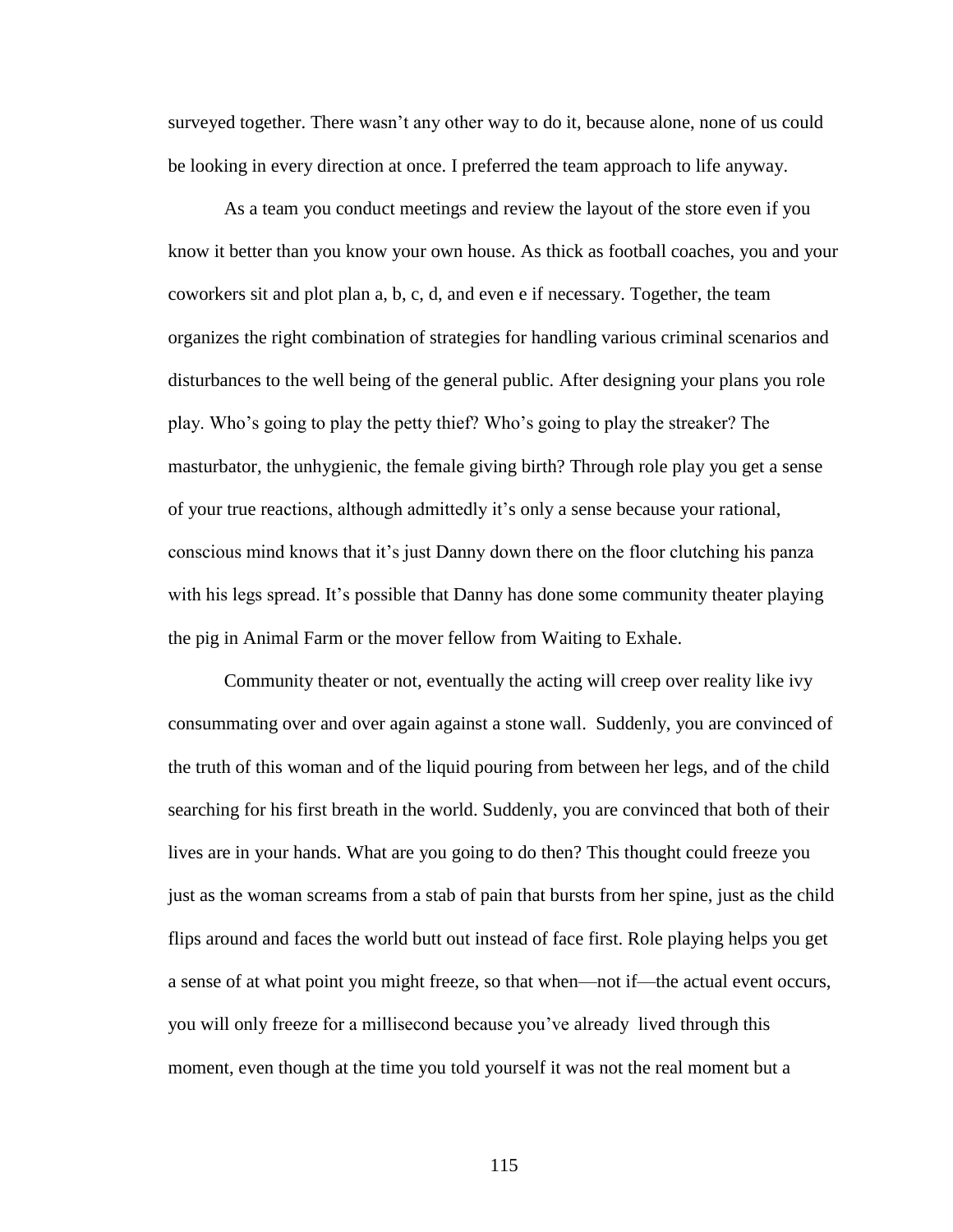pretend moment, but even so, even in it being pretend you know clearly that you"ve already been through this moment and so you freeze for only a millisecond, not long enough for the pain to gather up in the woman's spine or for the child to turn himself over. With role play, that moment of being frozen is so fleeting that it will be imperceptible to everyone but you.

Camaraderie is important. I"ve always believed that. I still believe that. But there was something to being the only one who'd seen the gutter girl. Not the only who happened to see her, but the only one who could see her. Seeing her was different than being a security guard on watch. Being able to see her in the pocket of my eye was a gift. I knew this. I believed I had a special talent ever since I was a kid and helped Lizette find that gold chain of her daddy"s that she"d hidden in the grass, thinking she"d play treasure hunt until he got home. I never heard a kid holler like that before. But I helped her out using that pocket in my eye that helped to see what nobody else could see in the dark or the shadows. I know it sounds like a cheap soap opera but yes, I found the necklace and after that we were bound for life, me and Lizette. We wandered in and out of each others lives until I found that the pocket of my eye was filled up with visions of Lizette, and that's when I found myself... but, that's another story. Right now what I'm talking about is post Lizette and post family rearing. What I"m talking about now is the rediscovery of the pocket of my eye and the second point of contact with a girl who probably if she was asked, wouldn"t even know I existed.

That night I watched old episodes of X Files and fell asleep within the half hour like I usually did and this was when I had my second point of contact with the girl. I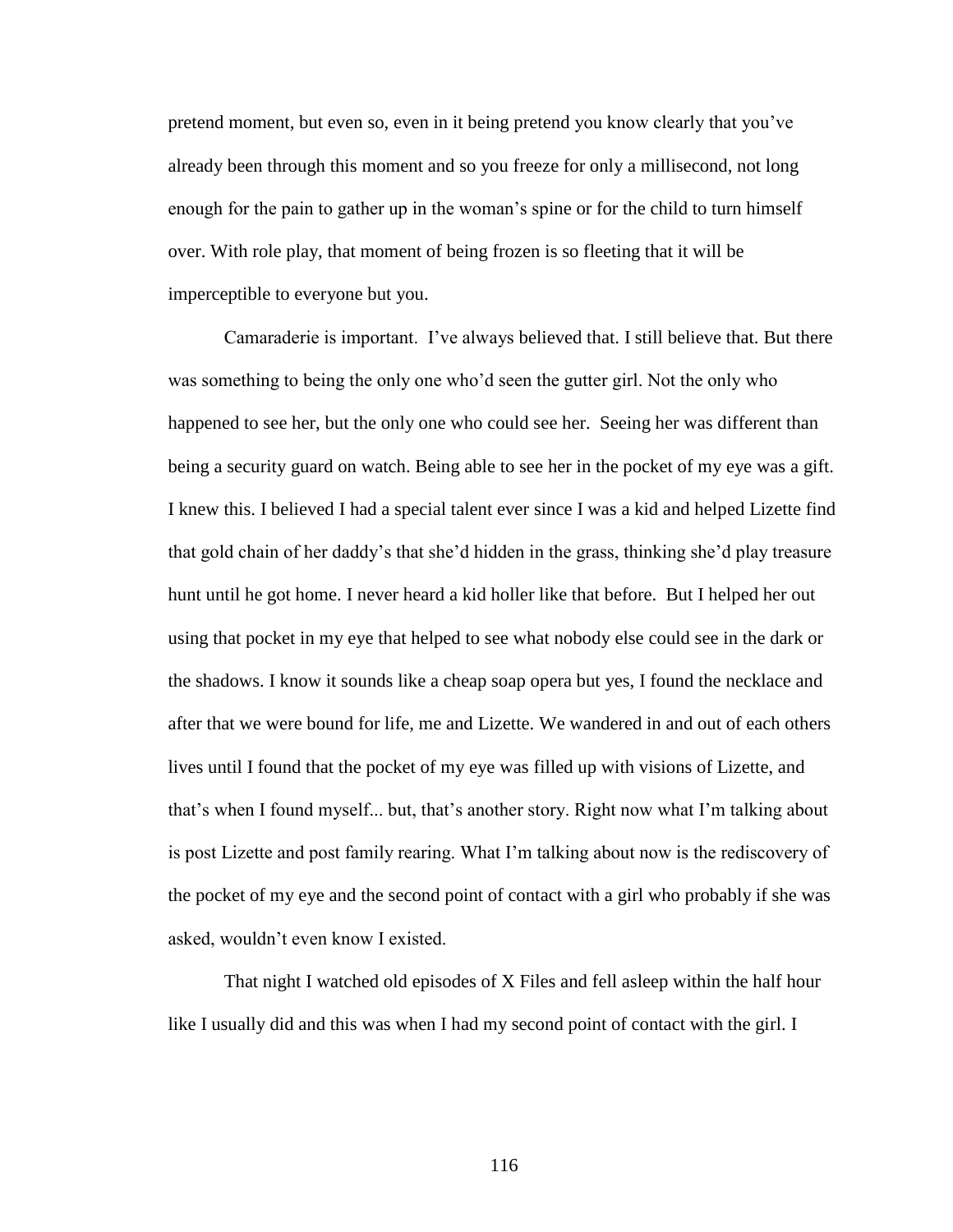dreamed it. It was an effortless dream, not a product of my subconscious but a dream from the corner pocket of my eye, the gutter section of my vision.

I walked due south towards *Bonanza,* swinging my left arm while the right arm held a six-pack of Negro Modelos for Danny because it was his birthday. The weather was mild, and even better was that I wasn"t wearing my polyester uniform.

The streets were deserted except for a carriage pulled along by a horse. In the carriage rode a bride and groom. I knew, even though I was seeing everything from behind, that it was her in that carriage. The yellow lights on the Bonanza sign blinked, wicked children in the sunshine. The horse was heading south like me. He was about to round the west corner towards the overpass. The streets were entirely empty except for the carriage and me carrying the six pack. The bottles gently clanged together in their cardboard box, as eager as clowns putting their white-gloved fingers to their painted lips and giggling, "Sssshhh, ssshhh...It's almost time!"

The horse pulled around the corner, heading west for the overpass and mountains. Its perfect, convex eye reflected the street, just as all the orbs on that street reflected the scenes before them, from the streetlamps to the rounded letters protruding from building signs, to the tinted windows on the thirteen-story buildings, to the car bumpers of abandoned cars left to rest in empty car lots. Her veil fluttered to the left, the tops of the wheels tilted to the left. The weight of the bride and groom"s bodies were shifting to the left so that they leaned towards the right. The friction of the wheels moved to the right. The right arm of the driver was raised in the air and cracked a useless whip on the steed"s back.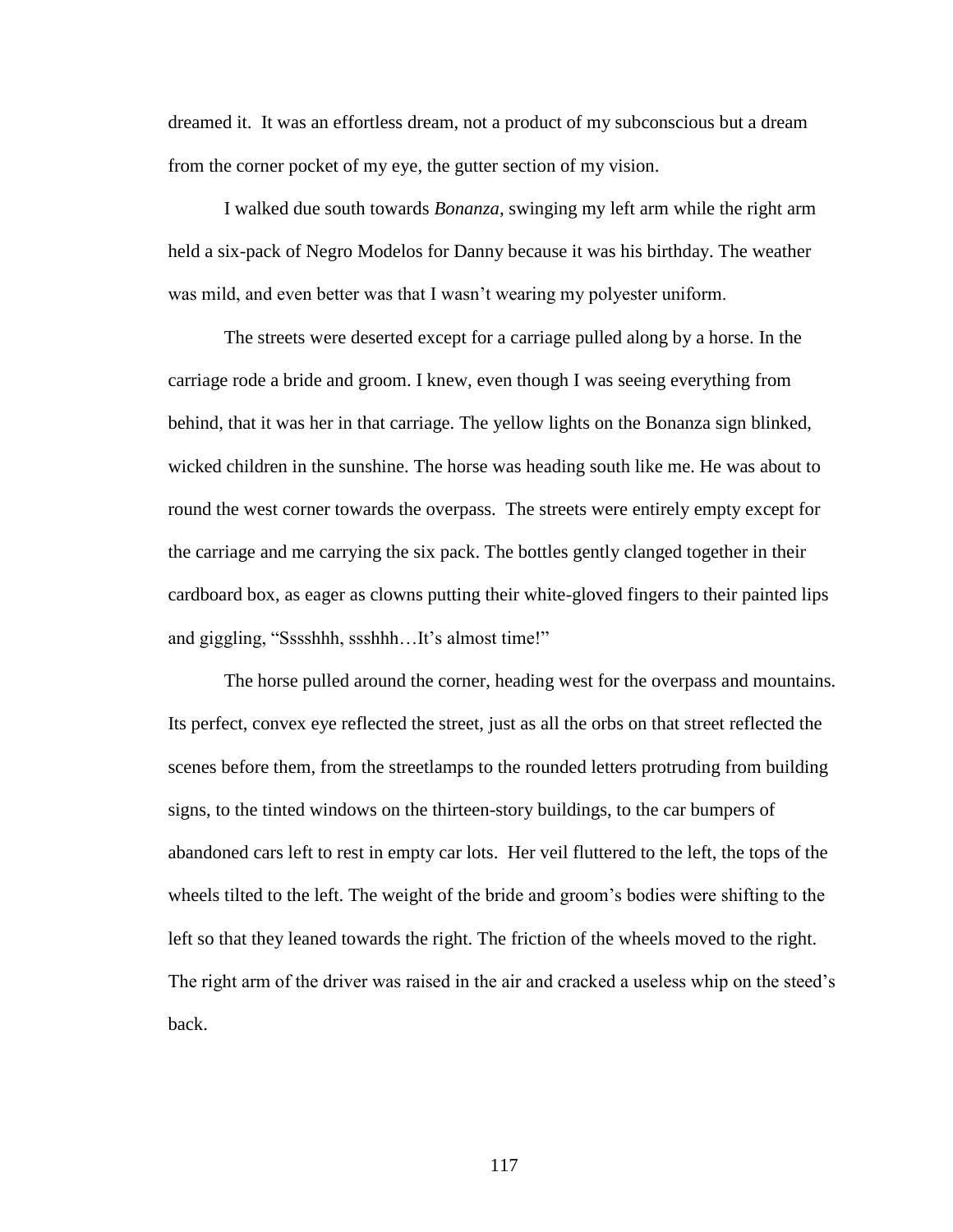There was Bill. In a flash, I spotted him inside Bonanza, on the other side of the glass, facing outwards with his hands in his pockets like a small boy.

The street was silent but for the chinkle of the bottles bumping shoulders, the heaves of my hefty breathing, the turning of the well-oiled but heavily used carriage wheels, and the clip clop of the horse's hooves. Then from the east rolled a sleek limo. Inside of it I knew there was a well-cologned driver from Venezuela with lotioned skin and neatly razored facial hair. He kept looking in his freshly windexed rearview mirror at the three girls who were his compatriots.

# *¿Accidentado? ¿Lastimado?*

It was early afternoon and bright out, but for them in the dark interior of the limo with the inebriating scent of perfumes and bath salts, the short dresses and the waxed, oiled legs stretched out as the compatriots giggled and clinked glasses of champagne (or were they on to tequila shots now?) The driver couldn't keep his stunner shades off them as he cruised straight down the deserted streets. The girls laughed in unison, leaned forward and slapped him on the arm as if their hands were fine, leather reigns slapping against his back urging him to go faster ¡*Dále!* ¡*Dále!* Only with him, unlike with the horse, the slapping worked, and so he accelerated the sleek and waxed pod of which he was in charge of, so that in this 2nd point of contact the limo struck the horse and the carriage at 90 miles an hour.

In this 2nd point of contact I saw and I ran. All the bottles in the six pack jumped and shouted furiously, *Here we go boys!* That sleek white limo rammed into the horse and carriage just as smoothly as if it had been a missile launched on its programmed out trajectory.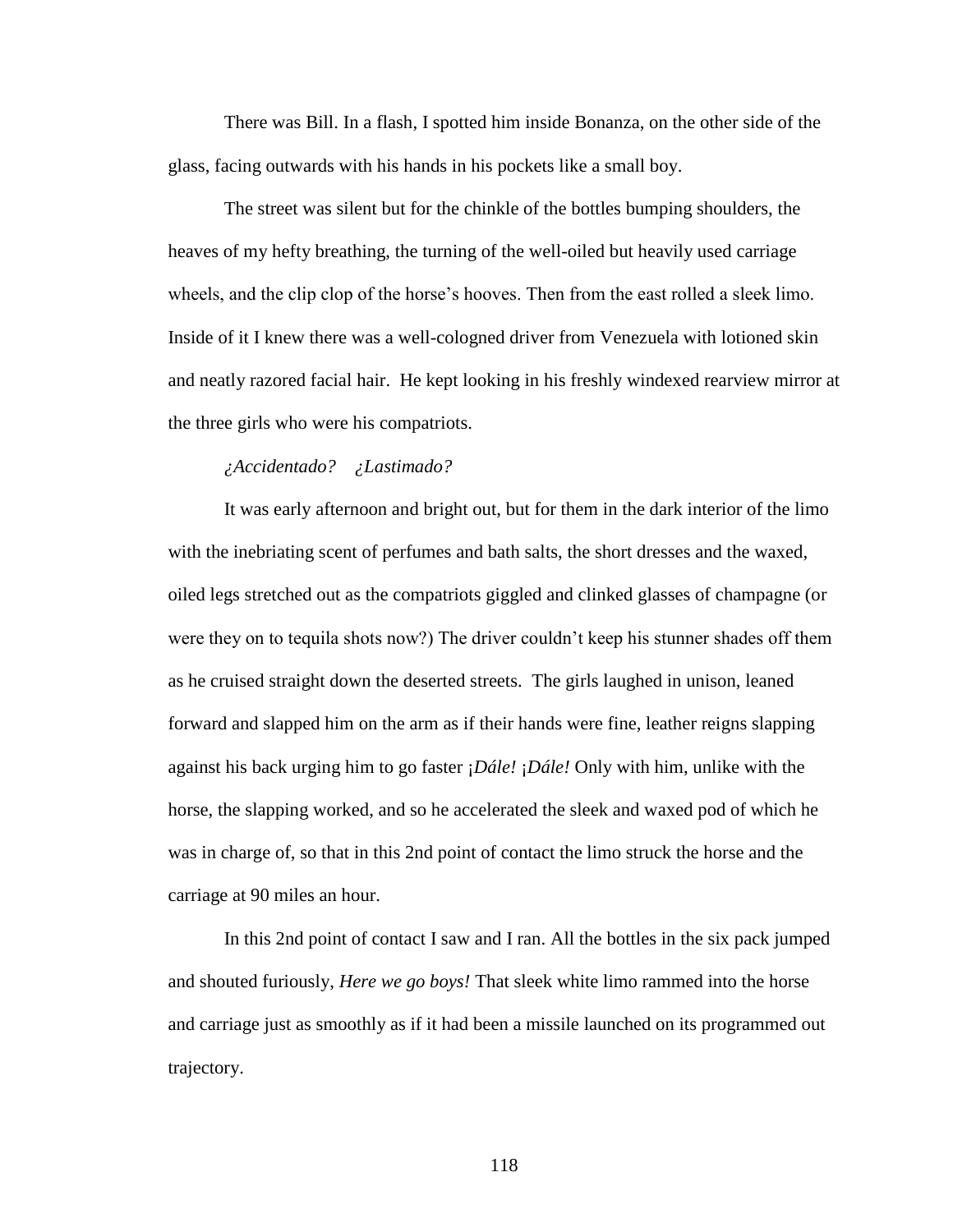On this 2nd point of contact I ran and there she lay on her back, twisted. Her legs, knees, and hips pointed in one direction, while her torso went in the opposite direction. Her right arm was flung out, palm up. Her head faced the direction that the right hand pointed in. The left arm was flung behind her, wrapped around her back. Her gaze was set on a distant point on the pavement. The groom lay grimy and face down beside her as if he had his face in a pillow and was laughing. She was a wax figure with her lips parted. The horse lay on its side, heaving and nearly dead. Danny was outside then, standing in his sheriff's stance. He put the gun between the horse's two black eyes and shot a bullet into the brain. Since he was there beside me, I thought about giving him his six pack of beer but all the bottles were shattered and the liquid bled through the cardboard.

I knelt beside her. She looked like she was made out of porcelain. She was too young to be the age of my youngest daughter, Ana, but she could"ve been Ana if Ana were dead and porcelain with eyes too large to filter out the world, with fingers that looked too skinny to hold on to anything but the hem of her veil. I reached out to touch her cheek, not knowing if it would feel warm or cold, but expecting both. She was the temperature of the pavement which had begun to absorb the 85 degrees from the sun, but still held within it, the cool temperature of the evening before.

I followed the line of her gaze. I set the six pack beside Bill"s booted foot. He was now standing at 12:55 o'clock with his arms crossed, staring down the silent street, standing over the body of the dead horse that also still had its eyes open.

I followed the line of her gaze as easily as if there were a string marking it, a hypotenuse beginning in the core of her eyes, moving down the length of her arm, across the open palm, and over the pavement until it came to rest on a small point upon the road.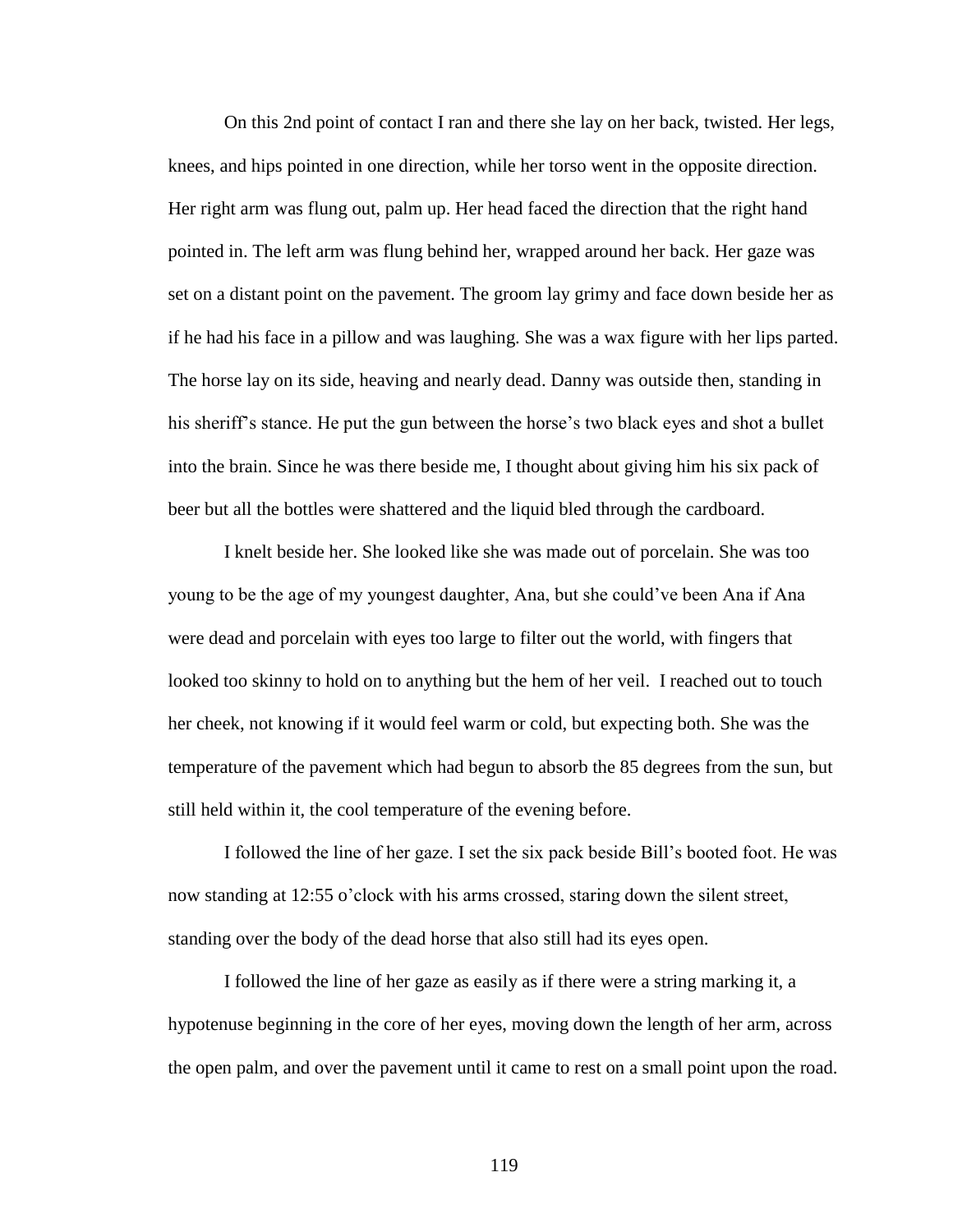I squatted and pressed my finger on that point, and then the street was no longer deserted. It was filled with vehicles including the sleek limo that turned south and went on about its way down the Boulevard. The fragments of the carriage and the horse were gone. The dead bride and groom were gone too. Bill was back on the other side of the Bonanza glass.

I really did have a six pack of beer to take to Danny. The bottles really did clatter against each other. I got dressed, stepped outside, and, yep, and it was a perfect desert day when fragile lives could bloom. Yep. No horse crap on the corner and no carriage. The traffic was regular as always and so were the tourists who were eager for some silver memories. Danny was like a boy cheesing because it was his birthday. Nadia and Nanette fired up a grill. We had us a nice, easygoing time what with the beer and the grill and the girls and a little radio. Nanette and Nadia bent the rules for Danny. It was a rule-less day.

The 2nd point of contact.

She was too old to be my granddaughter, even if my eldest had been a teen mother, so the girl was a strange in-between generation in relation to me, neither daughter, neither granddaughter. If I"d wanted her young flesh I suppose that could"ve been the relationship too, but that wasn"t what I wanted. There was no appeal in that for me. Young flesh traipsed through Bonanza every day. Besides, having known Lizette, grown with Lizette…there was no other. And if I did want some one else..I couldn"t help but notice Nadia had been a little flirtatious lately.

I was sure that despite the dream, whoever the girl was, she was still alive I felt this in the pocket of my eye. She was probably trekking, or maybe she was in a cold room. It was likely that she was dirty and hadn"t bathed in awhile. She wasn"t like my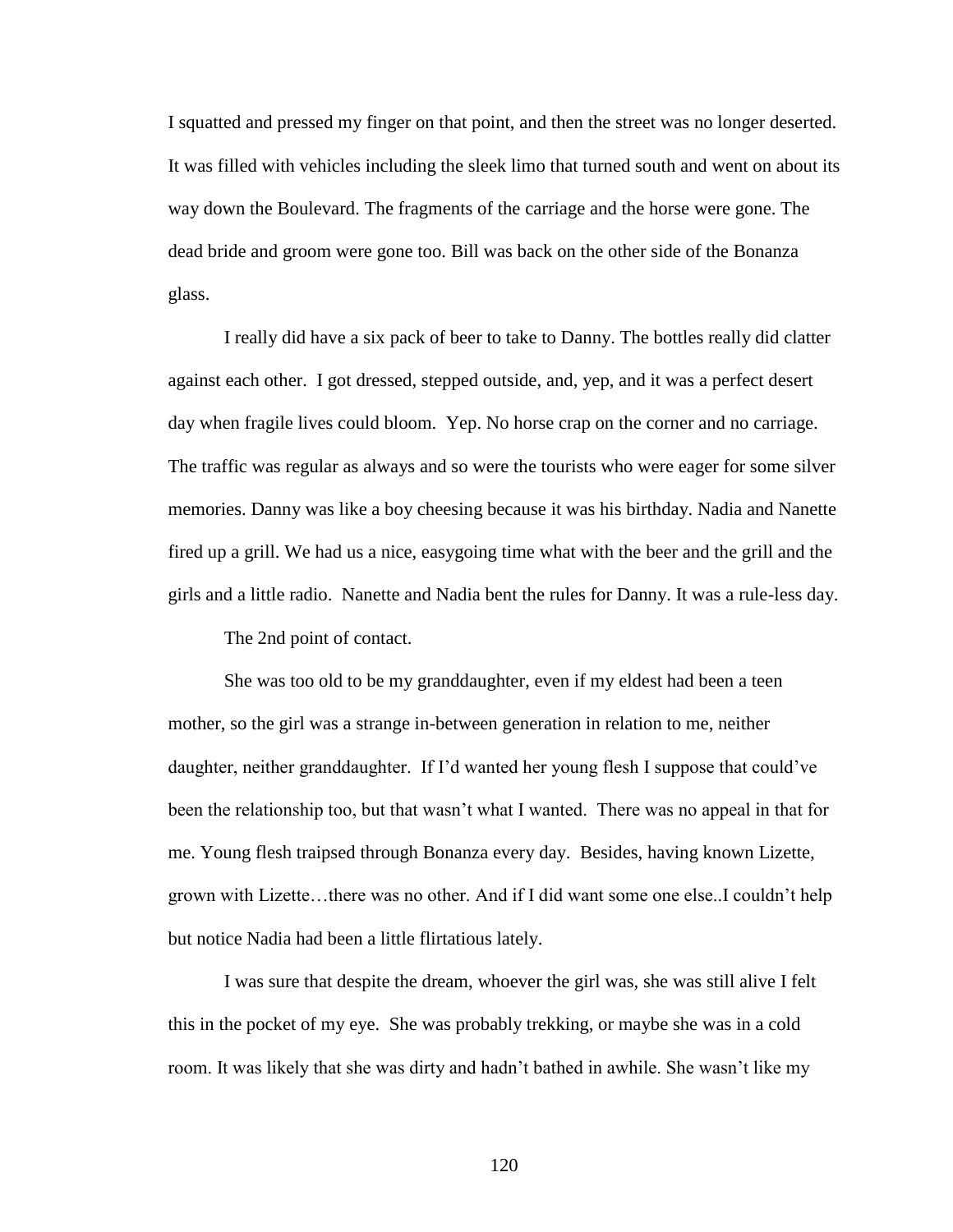daughters, but I wondered about my daughters…it was too late anyway for me to fix anything that might have happened to them before they got settled and found themselves some husbands and had them some babies. Ana is the only one not married, but she"s no gutter child. She"s my child. I remembered my girls growing up. I couldn"t believe it, three girls and no sons but I remembered when they stopped being girls. I was glad in some ways to be working two jobs at the time so Lizette had to handle all of that.

I wondered if that body of that girl was clothed and if it was, if she were clothed in a wedding dress, or if she were naked, or if she were swaddled in a dirty blanket. I wondered and I thought of the two points of contacts between us that I was sure she had no knowledge of. But that"s the way it goes sometimes, lots of times. I knew this from personal and professional experience that one person sees but the other doesn"t. One looks one way and one looks the other way.

It wasn"t coincidence that I"d seen her two times in less than twenty-four hours. It wasn't a coincidence that she'd triggered a re-opening of the pocket of my eye that allowed me to see just a hair more than other folks did. Still, I didn"t know what to do with this circumstance. I wasn't her daddy. I didn't know her. The most I could do was keep those two points close as I stepped. One. two. As I ate two grapes that hadn"t yet gone rotten.

#### **Mile 9 "Scuttling Scorpion"**

When the explosion happened I fell backwards and felt the weight of the entire surface on me. I made it out, but even on the surface there was the weight of the dead. The surface was dry. It was saturated with light, the weight of the still, the weight of the scuttling scorpion.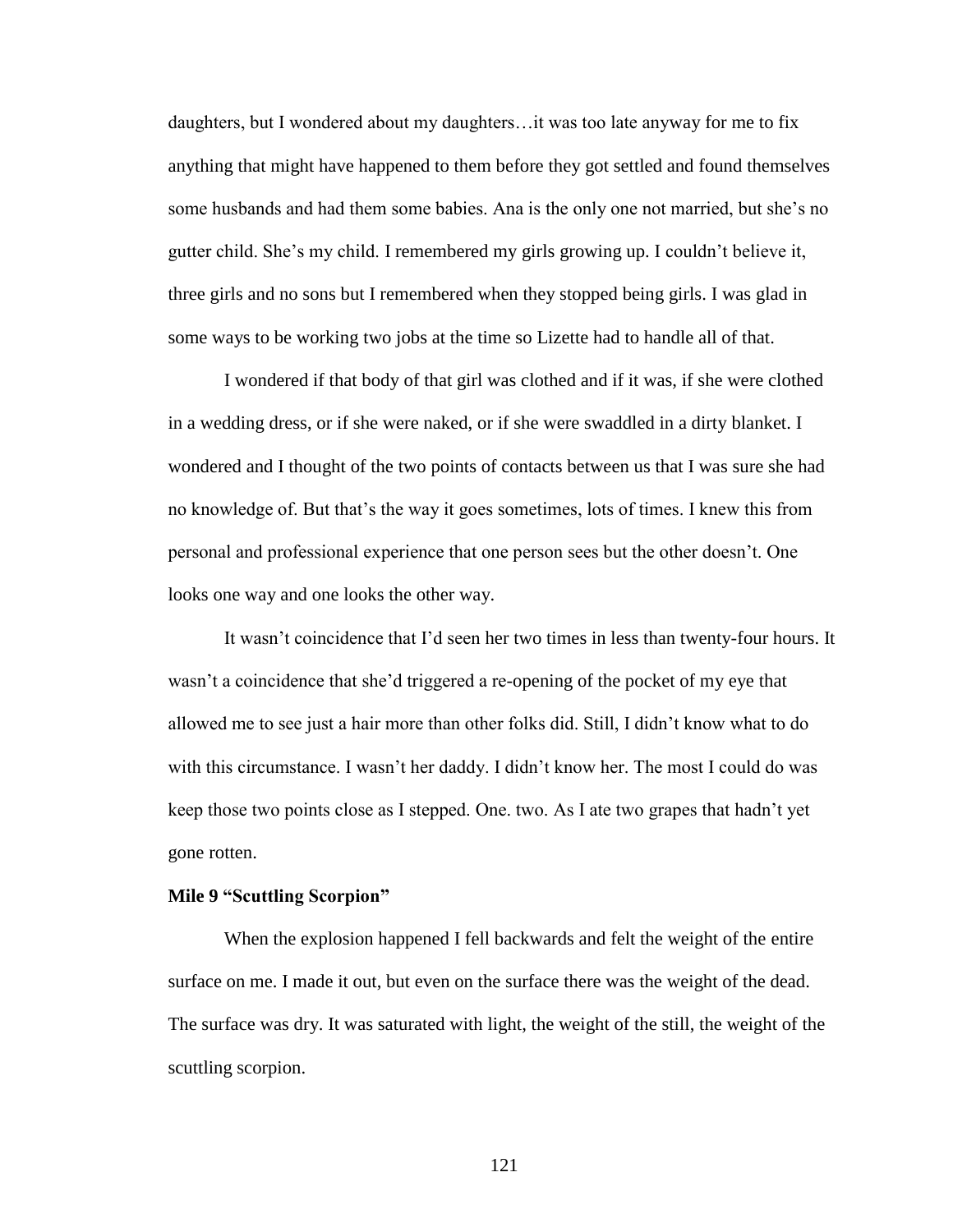All my husbands were not my husbands. And Bartolomé was dead. Nothing connected me to the city except experiences that were already passed. The city would never notice me missing, so I decided to go. The most obvious destination was the ocean.

I got to the bus depot. I had left some money between bricks in the back of the house.

I approached the man behind the counter, who was a skinny man in a dirty uniform, and who had large veiny hands that hung out of the sleeves. He wore his hat crookedly. He had brown jewels for eyes and was older than I. He looked at me in the pink dress as I walked up to the ticket counter. I said, "Can you tell me which bus will drop me off near to the ocean?" He stared at me like I was a big dummy. How was I supposed to know which city was known for its beaches and which for its mountains? Which for its imported shoes, which for its leather goods, which for its jerky and nuts, which for its wine, which for its hot air balloons, which for its green-hat parades, which for its air that made birds drop dead in flight, which for its fog rolling in, which for its murder rate, and which for its lost population and extinct industry. I didn"t know what city was what, so I stared back at him until he answered, "San Diego." I bought me a ticket to San Diego and sat down in a plastic chair.

There was a plump woman there with her children. We all wore flip flops. She was going out to visit her sister and her sister's kids, and she hadn't slept in two days and hadn't allowed her children to sleep either because the bus ride was at least ten hours long, but really even longer than that because ten hours was the official time they told you, but it was a low estimate She asked me if I"d been staying up nights and I told her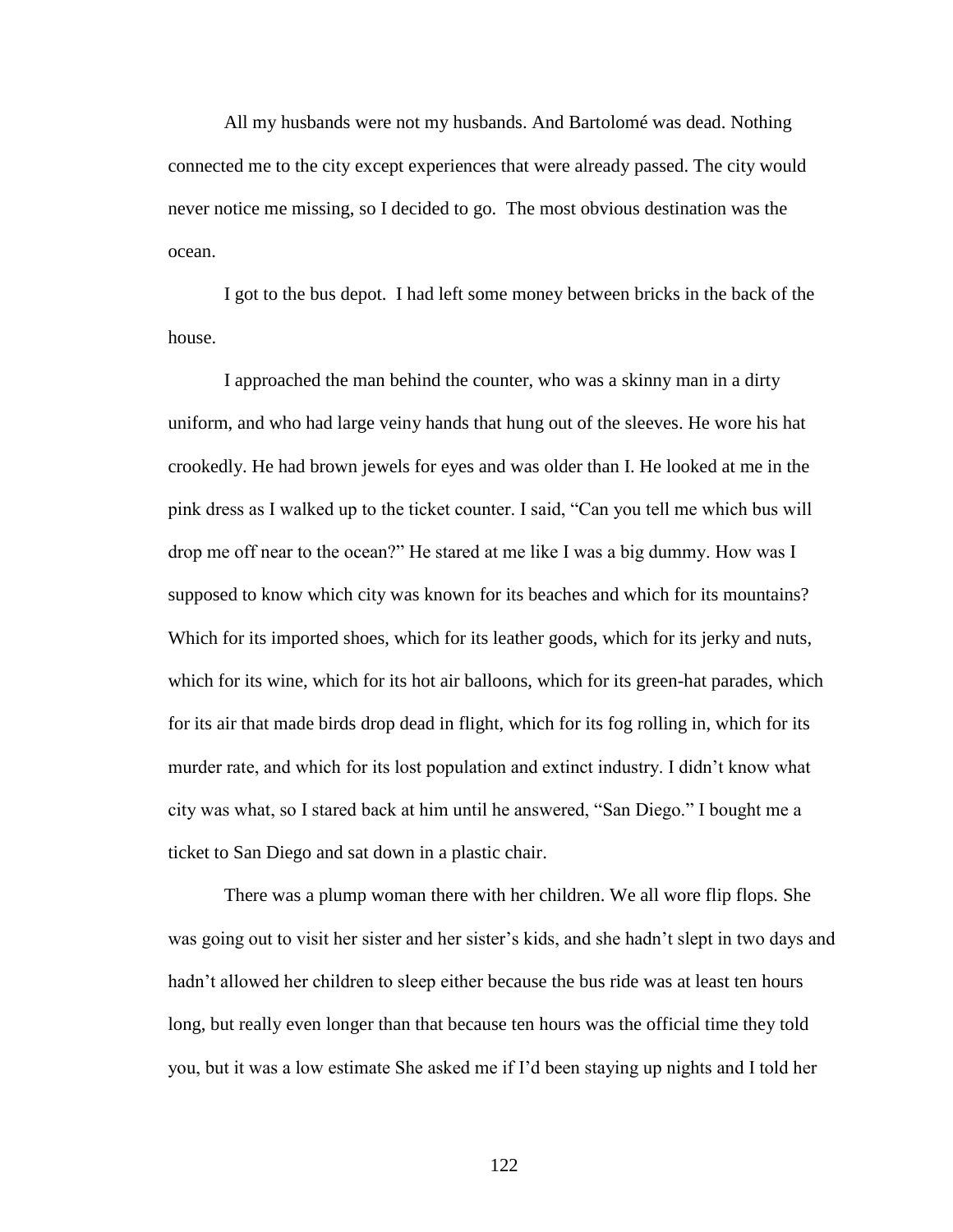*No*, and she shook her head and said *Pity for you,* then pulled out a plastic pillbox, which she shook saying that I could have a sleeping pill if I wanted, but I told her it was okay. If I didn"t sleep it was fine by me. She leaned in and studied my face close and, of course, in doing so I also studied her face and saw beneath the wrinkles, the veins, and the discoloration, the young woman she might have been before she was a mother and an aunty. I could see the woman she might have been standing on the median, waiting to cross the street. She would"ve worn white high heels and a polka dotted dress. Was it her cheeks that were pink? Or just the dress?

She squinted at me. *Your first time out of the city?* I nodded. Her child, the boy wanted to teach me to play cards. She sat back and seemed to doze. *It will be dark so you aren't going to see much out the window. There ain't much out there to see anyway but maybe you'll catch sight of a jackrabbit or something.* 

We could choose our own seats, so I sat by a window. The woman went all the way to the back seat which was long, so her children could lay out like little beasts pressed up against each other. Then she took one seat for the baby and one seat for herself. I sat not right by them but towards the back too, beside the window. It was cold on that bus. I leaned my head against the window and looked at the ticket agent who was standing outside now smoking with the driver. Ten hours seemed plenty of good time to look out the moving window. Looking at the men smoking and listening to the woman behind me with her children chattering, I didn't notice the goosebumps on my skin until the boy I"d been tossing cards with came over. He handed me a bulky grey sweater that smelled like cigarette smoke. She wasn"t looking when I peered over the edge of the seat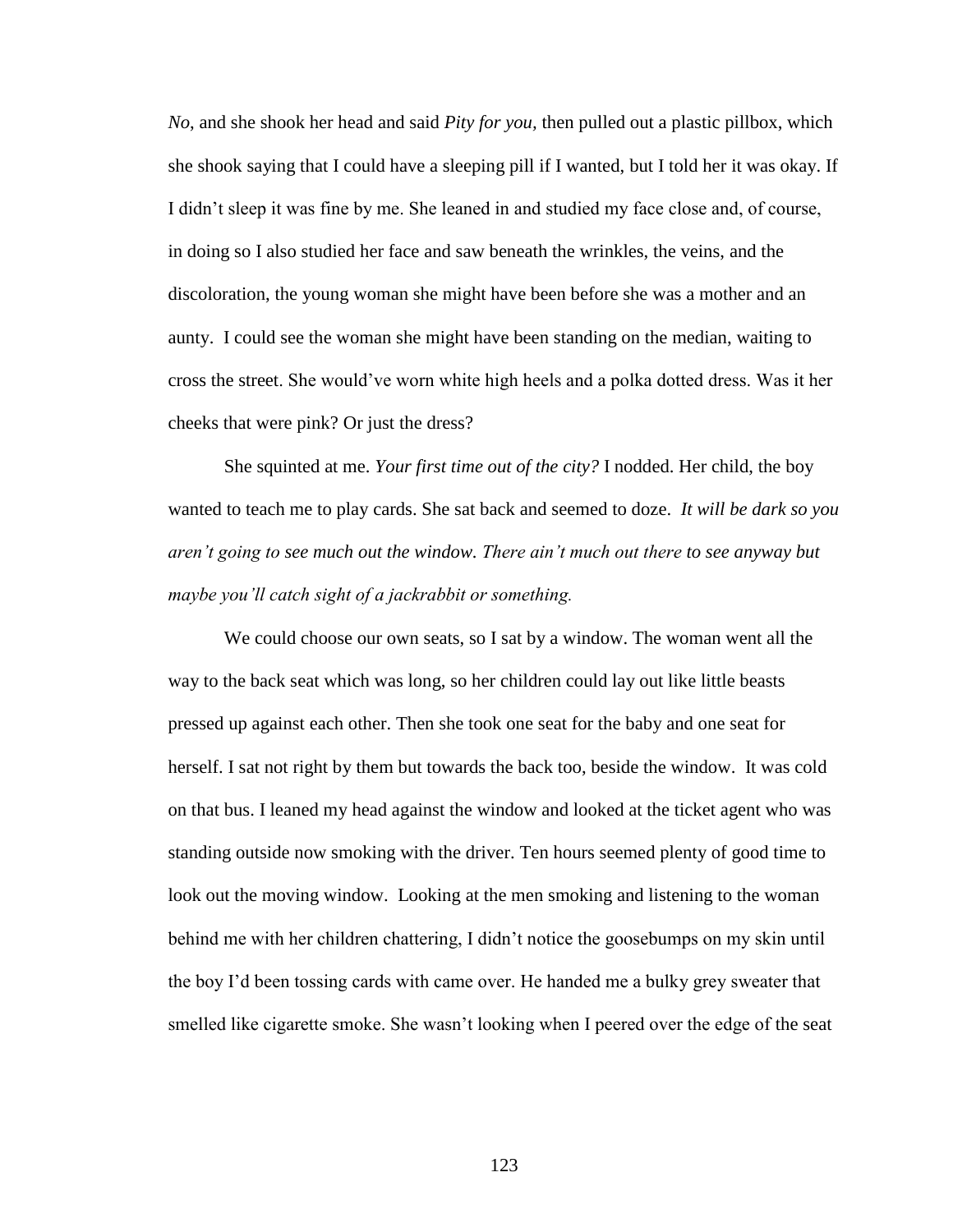so I turned back around, tucked my legs under, wrapped the sweater around me. Then the driver finally got on, put the bus in reverse and rolled out slowly.

My last view of the city was, of course, the lights. They stretched on. In some spaces the city slept. In other spaces the city was barely awake, and in still other spaces, the city had never slept and it was spotted with simultaneous spots of fatigue and alertness.

The flat land rolled out from the edges of the city and turned into red and black volcanic pebbles. The pebbles, scattered far and wide, become rocks that took on the hunched over shapes of boulders. The boulders mounted up forces, pushed further into the distance until miles and hours away, they were mountains. These weren"t snow capped mountains or mountains with trees growing on their sides. These mountains were the grandiose enlargements of the dust on my feet.

Here was the plan. When I got to the ocean, I was going to move horizontally until I got to the water. Once there, I would move vertically up a cliff. From there, I would leap into the sky, spin down into the ocean where I would keep moving breaking all linear trajectories. I would tumble under water, blowing out bubbles that would race eagerly like a pack of dogs to the top where they would explode in ecstasy right as they broke through the surface of the ocean.

The lady was right. There wasn"t much to see but rocks as we rolled on out of the city.

## **Mile 10 "The City"**

These creatures which run over her body, why sometimes she thinks they are nothing but parasites. Sometimes she believes that parasites are all that they are, running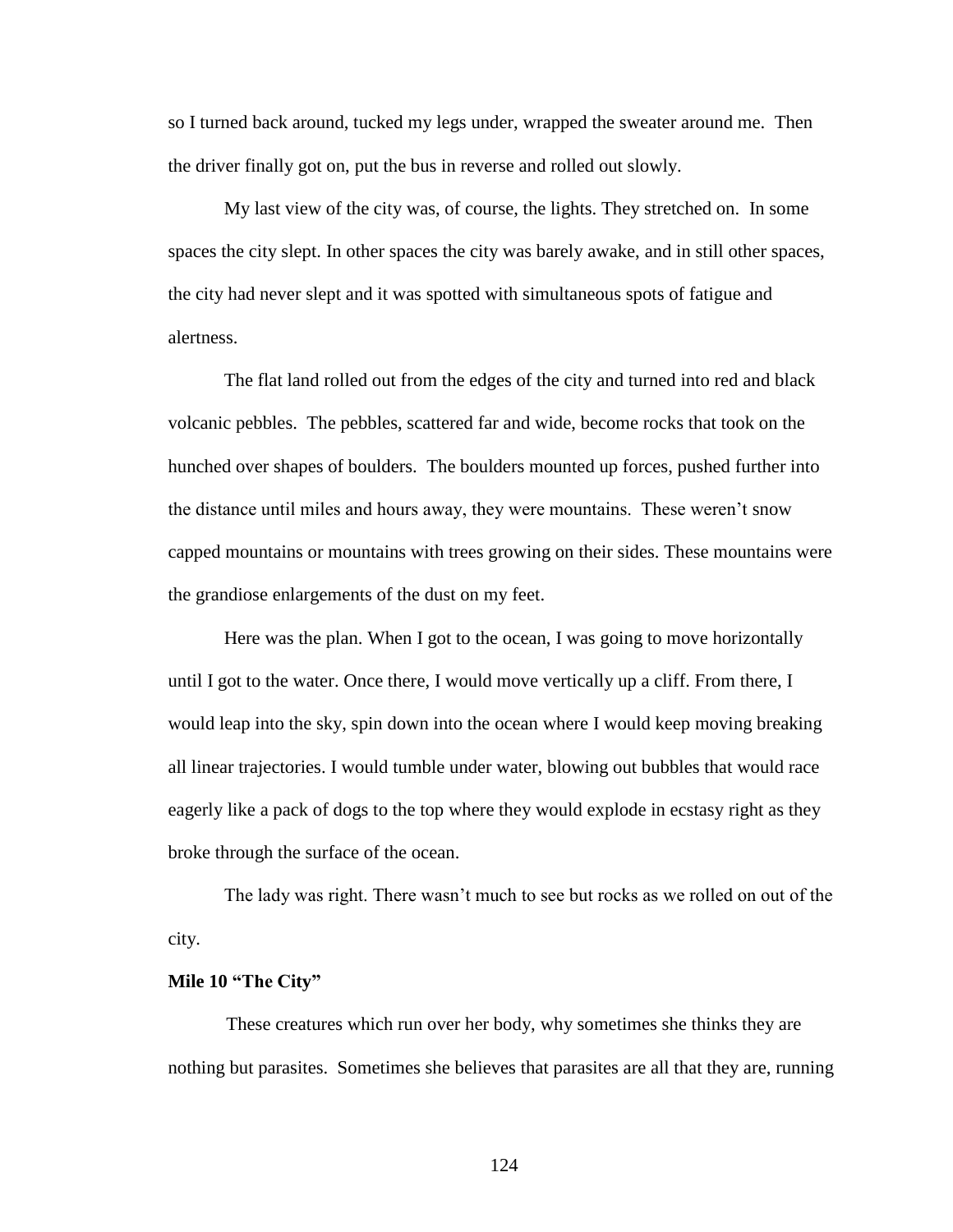over her body, breeding in her spine, spinning out of control, laying their eggs, sweating on her. Her spine is lined with jewels.

Vicious tit bitch though she is, she is also too short sighted to be vindictive. For awhile she watched the gutter girl, both in jealousy and in eagerness. Jealous because she couldn"t know the insides of herself the way this girl did. She couldn"t stick her hands into her own bowel system and play around in there. Half the time she forgot she even had an interior that ran so deep. For awhile she watched that girl eagerly because in the girl she saw a speck of herself, but after awhile she forgot to keep track of her.

The weather is getting hotter and this is the weather she loves, so she stretches herself out. Ah limber limbs. Window washers cleaning the jewels. She smiles ruby lips to herself with her eyes closed and just happens to flutter one eye lazily. There is that girl again! Looking different now. She isn"t bleached white. The city doesn"t care. The parasites come and they go. One person boards a bus, another one gets off. These mites that scutter across her body are not worth any worry. She could crush dozens with her thumb and it would be nothing. So a girl got on a bus? She should matter? It should matter any of it? When every day planes flew in, rolled up her thighs, rolled down her thighs and lifted into the sky, and she should care about one individual? Fifty buses a day coming in and coming out. Why that speck of a girl is nothing. This is a regular day, nothing special, nothing new.

### **Mile 11 "Coming In"**

Your head nods. You forget that you are on the bus.

The bus turns into the greyhound station. How eager you are! You are in a new place far from cornfields and suburbs. You are in the gritty now with a tattoo shop across the way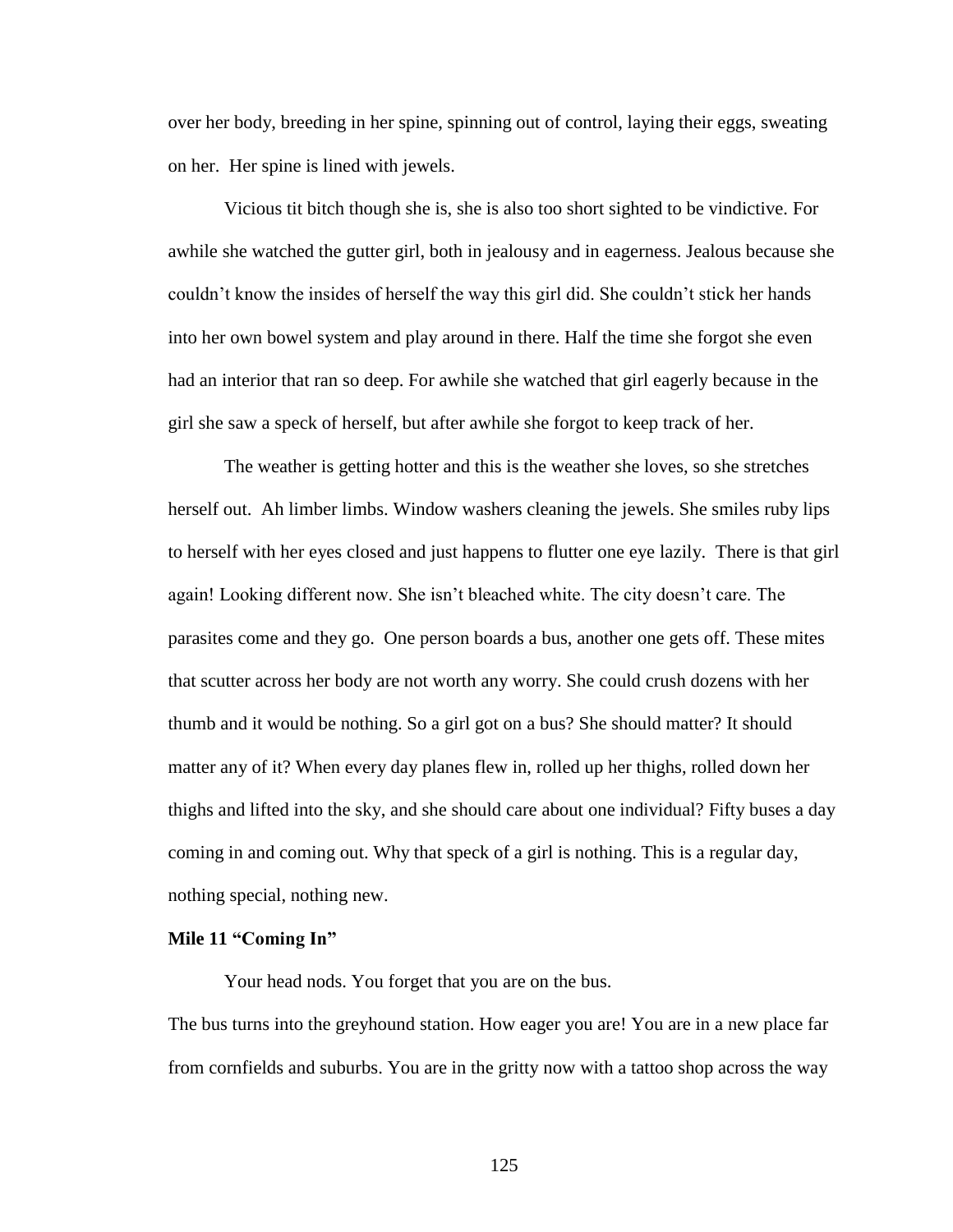and a tatted up man like you hoped there would be, outside smoking a cigarette. You are feeling brave so you step off, go bum a square off of him and it does not take any imagination to know that his gaze is swallowing up your body. He knows you are new here. He saw you get off the bus. And you know you are new here. The entire city knows you are new here; it feels your excited vibration but you do not care if they all know it because it has all been waiting for you here, just like you had been crisscrossing your fingers for. It is all magnanimous, lit up, bejeweled and that tattooed boy has lifted up his shades. Now he is really looking at you as you squint and breath out smoke like a pro because you are a pro at life, at living. Here you are and there he is. His eyes are black pearls and here you are. You made it, you did it, and now you are hungry.